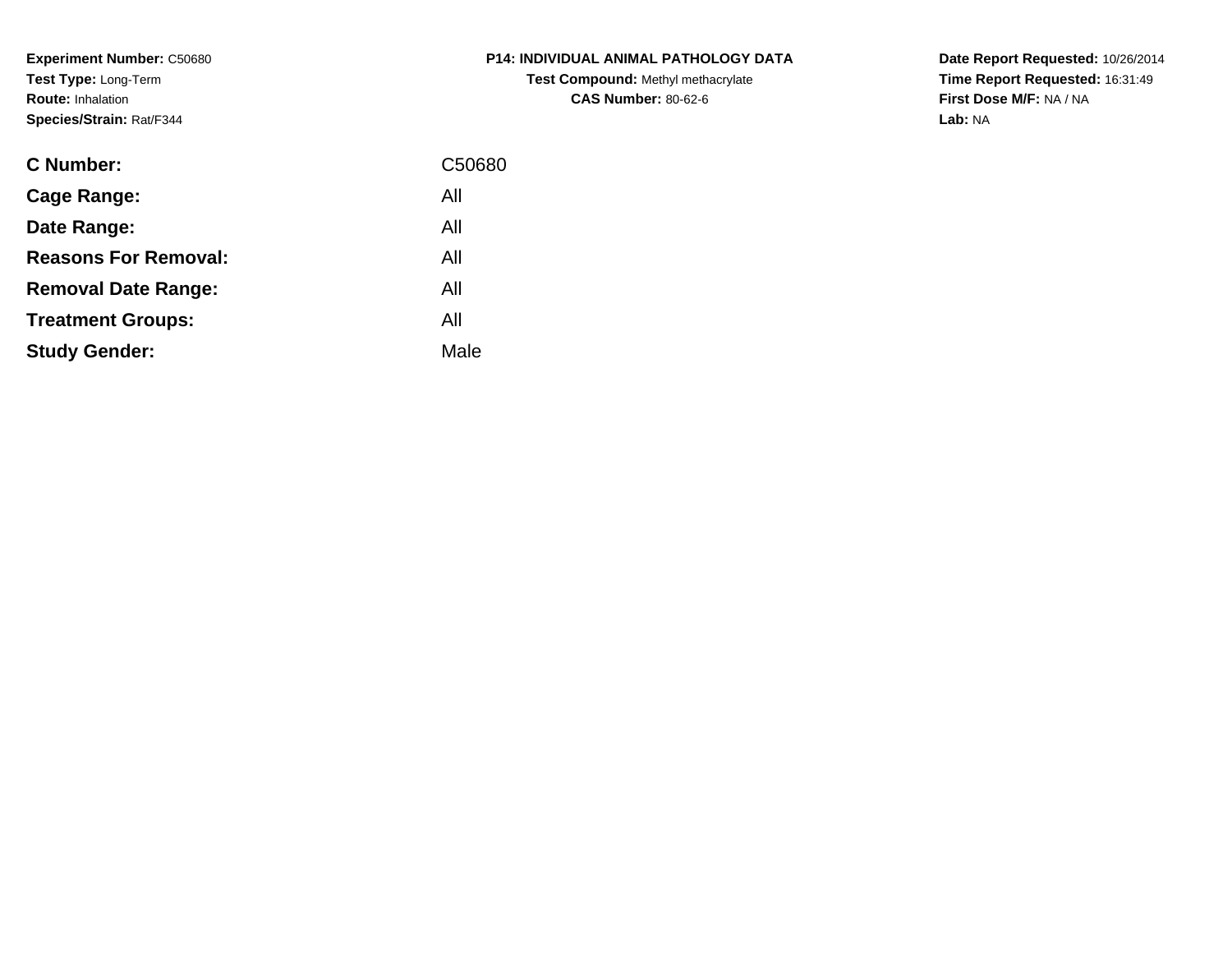| <b>Experiment Number: C50680</b> | <b>P14: INDIVIDUAL ANIMAL PATHOLOGY DATA</b><br>Test Compound: Methyl methacrylate |                            | Date Report Requested: 10/26/2014 |
|----------------------------------|------------------------------------------------------------------------------------|----------------------------|-----------------------------------|
| Test Type: Long-Term             |                                                                                    |                            | Time Report Requested: 16:31:49   |
| <b>Route: Inhalation</b>         |                                                                                    | <b>CAS Number: 80-62-6</b> | First Dose M/F: NA / NA           |
| Species/Strain: Rat/F344         |                                                                                    |                            | Lab: NA                           |
| <b>ANIMAL ID: 1 001</b>          | <b>TRT#: 1</b>                                                                     | <b>SEX: Male</b>           | DAY ON TEST:                      |
|                                  | <b>DOSE: 10 PPM</b>                                                                | <b>DISP:</b> Natural Death | HISTO:                            |
| <b>OBSERVATIONS</b>              |                                                                                    |                            |                                   |
| Brain                            | <b>Olfactory Sensory Epithelium</b>                                                | Degeneration, Nos          |                                   |
| Heart                            | Pericardium Nos                                                                    | Sarcoma, Nos, Invasive     |                                   |
| Liver                            | <b>Bile Duct</b>                                                                   | Hyperplasia, Nos           |                                   |
|                                  | Hepatocytes                                                                        | Necrosis, Focal            |                                   |
| Nasal cavity                     |                                                                                    | Inflammation, Serous       |                                   |
| Pituitary gland                  | <b>Anterior Pituitary</b>                                                          | Adenoma, Nos               |                                   |
| Testis                           |                                                                                    | Interstitial-Cell Tumor    |                                   |
| Unspecified                      | Mediastinum Nos                                                                    | Sarcoma, Nos               |                                   |
| PRIMARY CAUSE OF DEATH           |                                                                                    |                            |                                   |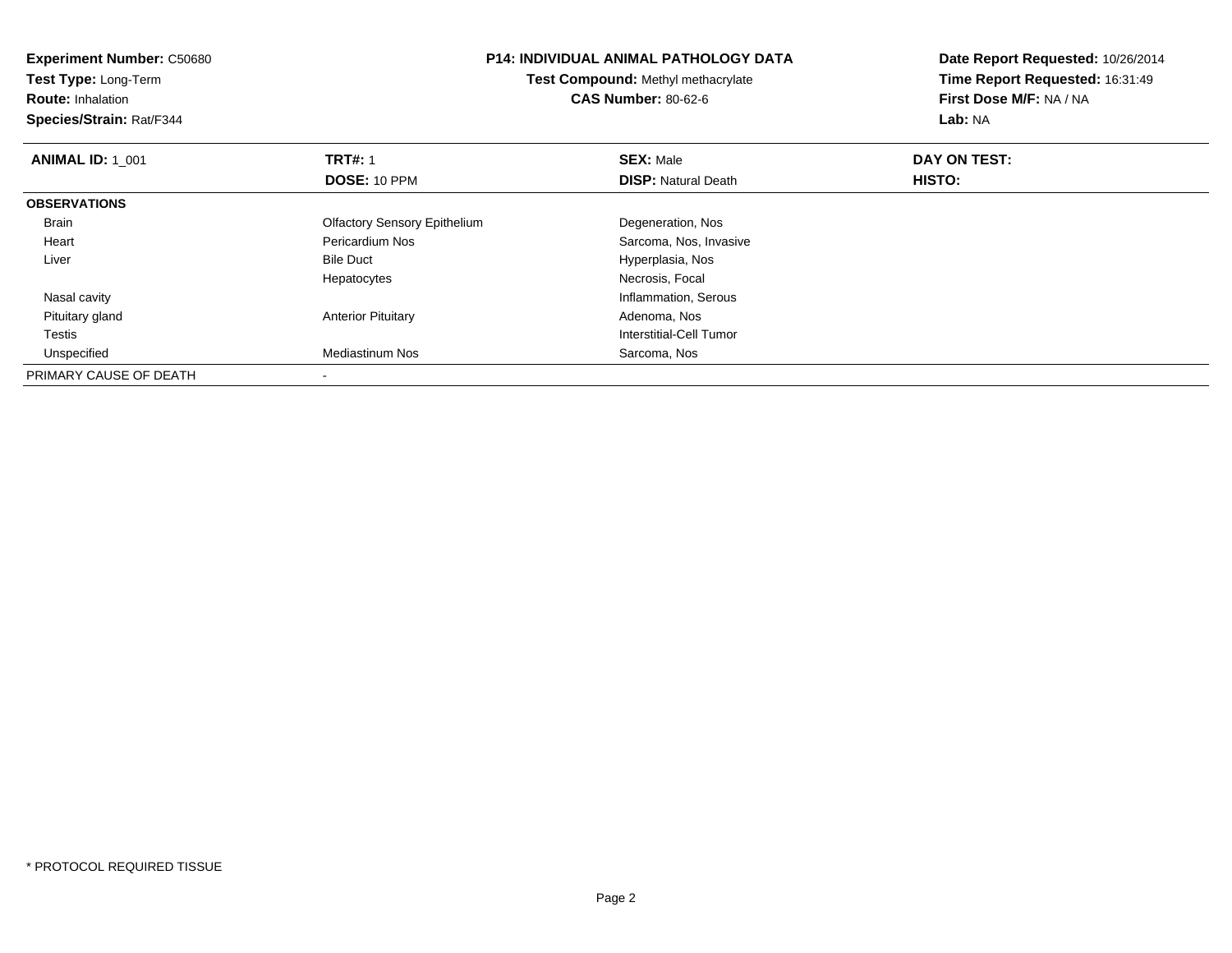**Test Type:** Long-Term

**Route:** Inhalation

**Species/Strain:** Rat/F344

### **P14: INDIVIDUAL ANIMAL PATHOLOGY DATA**

**Test Compound:** Methyl methacrylate**CAS Number:** 80-62-6

| <b>ANIMAL ID: 1_002</b> | <b>TRT#: 1</b>                      | <b>SEX: Male</b>                 | DAY ON TEST: |  |
|-------------------------|-------------------------------------|----------------------------------|--------------|--|
|                         | DOSE: 10 PPM                        | <b>DISP:</b> Scheduled Sacrifice | HISTO:       |  |
| <b>OBSERVATIONS</b>     |                                     |                                  |              |  |
| Adrenal gland           | Medulla                             | Pheochromocytoma                 |              |  |
| Brain                   | <b>Olfactory Sensory Epithelium</b> | Degeneration, Nos                |              |  |
|                         | Cerebellum Nos                      | Hemorrhage                       |              |  |
| Heart                   | Myocardium Nos                      | Fibrosis                         |              |  |
| Kidney                  |                                     | Nephropathy                      |              |  |
| Liver                   | Hepatocytes                         | Cytoplasmic Vacuolization        |              |  |
|                         | <b>Bile Duct</b>                    | Hyperplasia, Nos                 |              |  |
| Lung                    |                                     | Alveolar Macrophages             |              |  |
|                         | Alveoli                             | Fibrosis, Multifocal             |              |  |
|                         |                                     | Hyperplasia, Alveolar Epithelium |              |  |
|                         | Alveoli                             | Inflammation, Chronic Diffuse    |              |  |
| Nasal cavity            |                                     | Inflammation, Serous             |              |  |
| Pituitary gland         | <b>Anterior Pituitary</b>           | Hyperplasia, Nos                 |              |  |
| Seminal vesicle         |                                     | Inflammation, Suppurative        |              |  |
| Testis                  |                                     | Atrophy, Nos                     |              |  |
|                         |                                     | Interstitial-Cell Tumor          |              |  |
| PRIMARY CAUSE OF DEATH  |                                     |                                  |              |  |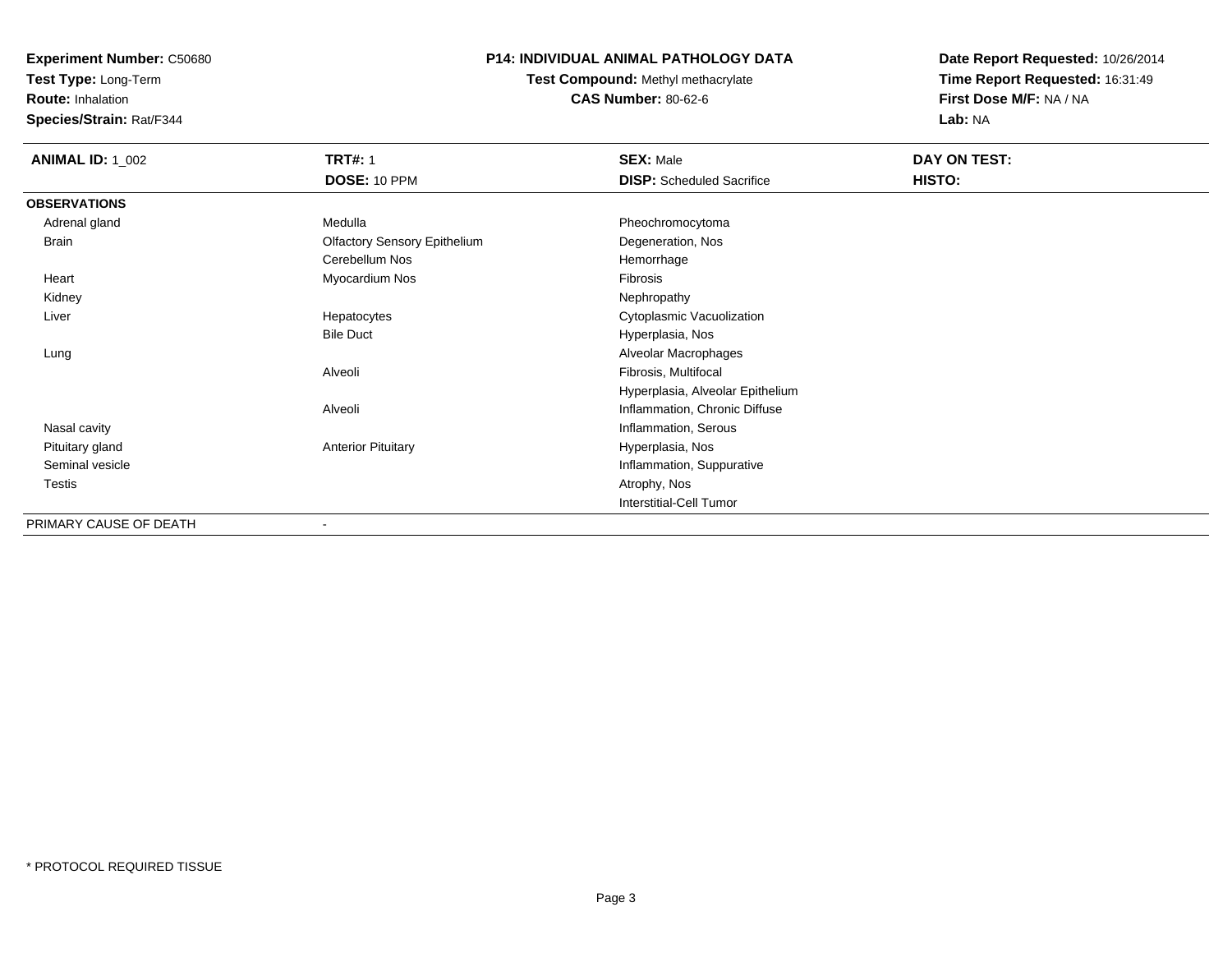**Test Type:** Long-Term

**Route:** Inhalation

**Species/Strain:** Rat/F344

#### **P14: INDIVIDUAL ANIMAL PATHOLOGY DATA**

**Test Compound:** Methyl methacrylate**CAS Number:** 80-62-6

| <b>ANIMAL ID: 1_003</b> | <b>TRT#: 1</b>            | <b>SEX: Male</b>                 | DAY ON TEST: |  |
|-------------------------|---------------------------|----------------------------------|--------------|--|
|                         | DOSE: 10 PPM              | <b>DISP:</b> Scheduled Sacrifice | HISTO:       |  |
| <b>OBSERVATIONS</b>     |                           |                                  |              |  |
| Adrenal gland           | Medulla                   | Pheochromocytoma                 |              |  |
| Intestine Large         | Colon                     | Parasitism                       |              |  |
| Kidney                  |                           | Nephropathy                      |              |  |
| Liver                   | Hepatocytes               | Cytoplasmic Change, Basophilic   |              |  |
|                         | <b>Bile Duct</b>          | Hyperplasia, Nos                 |              |  |
| Nasal cavity            |                           | Metaplasia, Squamous             |              |  |
| Pituitary gland         | <b>Anterior Pituitary</b> | Hyperplasia, Nos                 |              |  |
| Testis                  |                           | Atrophy, Nos                     |              |  |
|                         |                           | Interstitial-Cell Tumor          |              |  |
| Urinary bladder         | Submucosa                 | Hemorrhage                       |              |  |
|                         |                           | Hyperplasia, Epithelial          |              |  |
| PRIMARY CAUSE OF DEATH  |                           |                                  |              |  |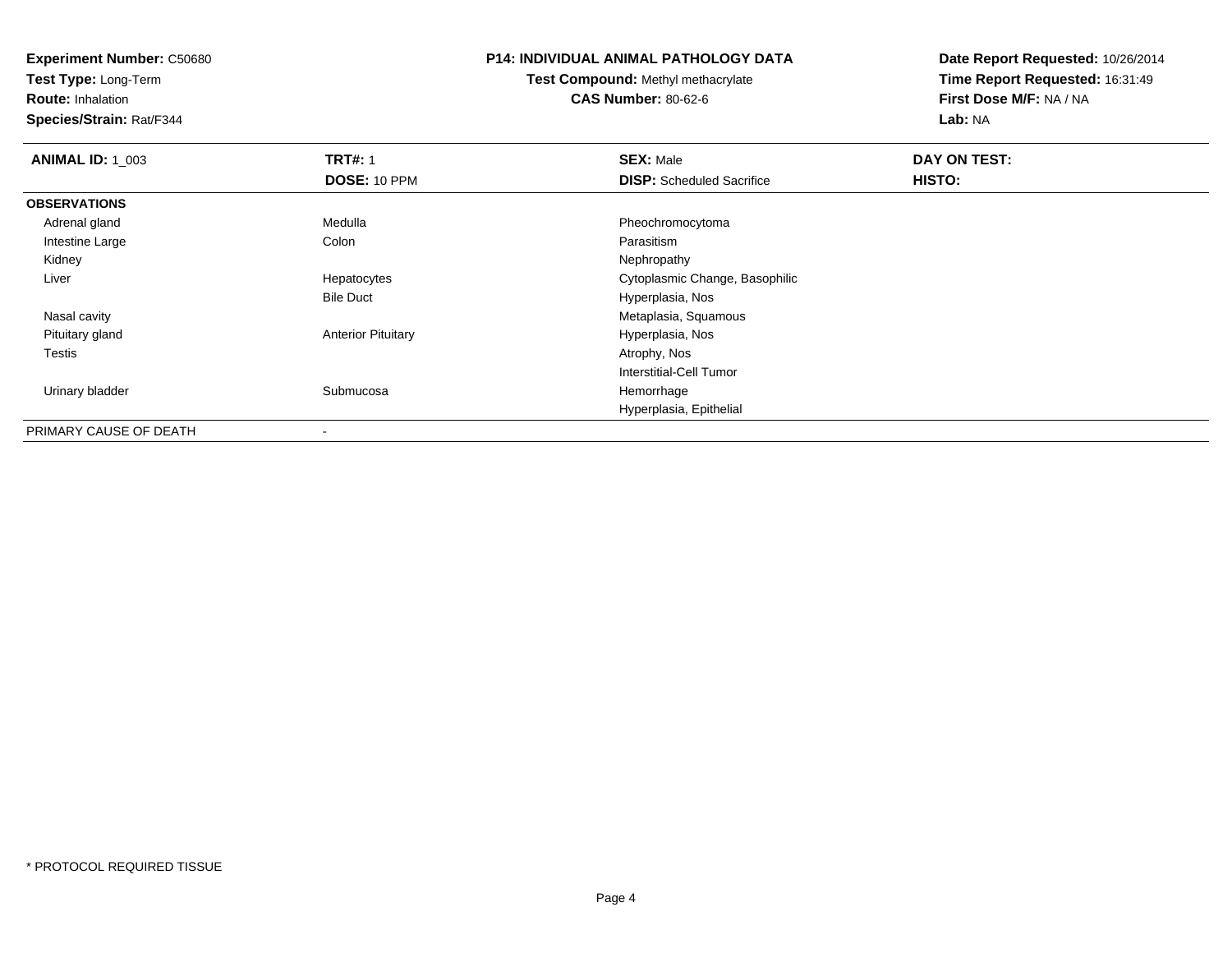**Test Type:** Long-Term

**Route:** Inhalation

**Species/Strain:** Rat/F344

# **P14: INDIVIDUAL ANIMAL PATHOLOGY DATA**

# **Test Compound:** Methyl methacrylate**CAS Number:** 80-62-6

| <b>ANIMAL ID: 1_004</b> | <b>TRT#: 1</b>                      | <b>SEX: Male</b>               | DAY ON TEST: |  |
|-------------------------|-------------------------------------|--------------------------------|--------------|--|
|                         | DOSE: 10 PPM                        | <b>DISP: Natural Death</b>     | HISTO:       |  |
| <b>OBSERVATIONS</b>     |                                     |                                |              |  |
| Brain                   | <b>Olfactory Sensory Epithelium</b> | Degeneration, Nos              |              |  |
| Kidney                  |                                     | Nephropathy                    |              |  |
| Larynx                  |                                     | Foreign Body, Nos              |              |  |
|                         |                                     | Inflammation, Suppurative      |              |  |
| Liver                   |                                     | Hepatocytomegaly               |              |  |
|                         | <b>Bile Duct</b>                    | Hyperplasia, Nos               |              |  |
| Lung                    | Alveoli                             | Edema, Nos                     |              |  |
|                         | Alveoli                             | Hemorrhage                     |              |  |
|                         | Alveoli                             | Inflammation, Chronic Focal    |              |  |
| Nasal cavity            |                                     | Foreign Body, Nos              |              |  |
|                         |                                     | Inflammation, Serous           |              |  |
|                         |                                     | Inflammation, Suppurative      |              |  |
| Testis                  |                                     | <b>Interstitial-Cell Tumor</b> |              |  |
| Unspecified             | Multiple Organs Nos                 | Leukemia, Mononuclear Cell     |              |  |
| PRIMARY CAUSE OF DEATH  | $\blacksquare$                      |                                |              |  |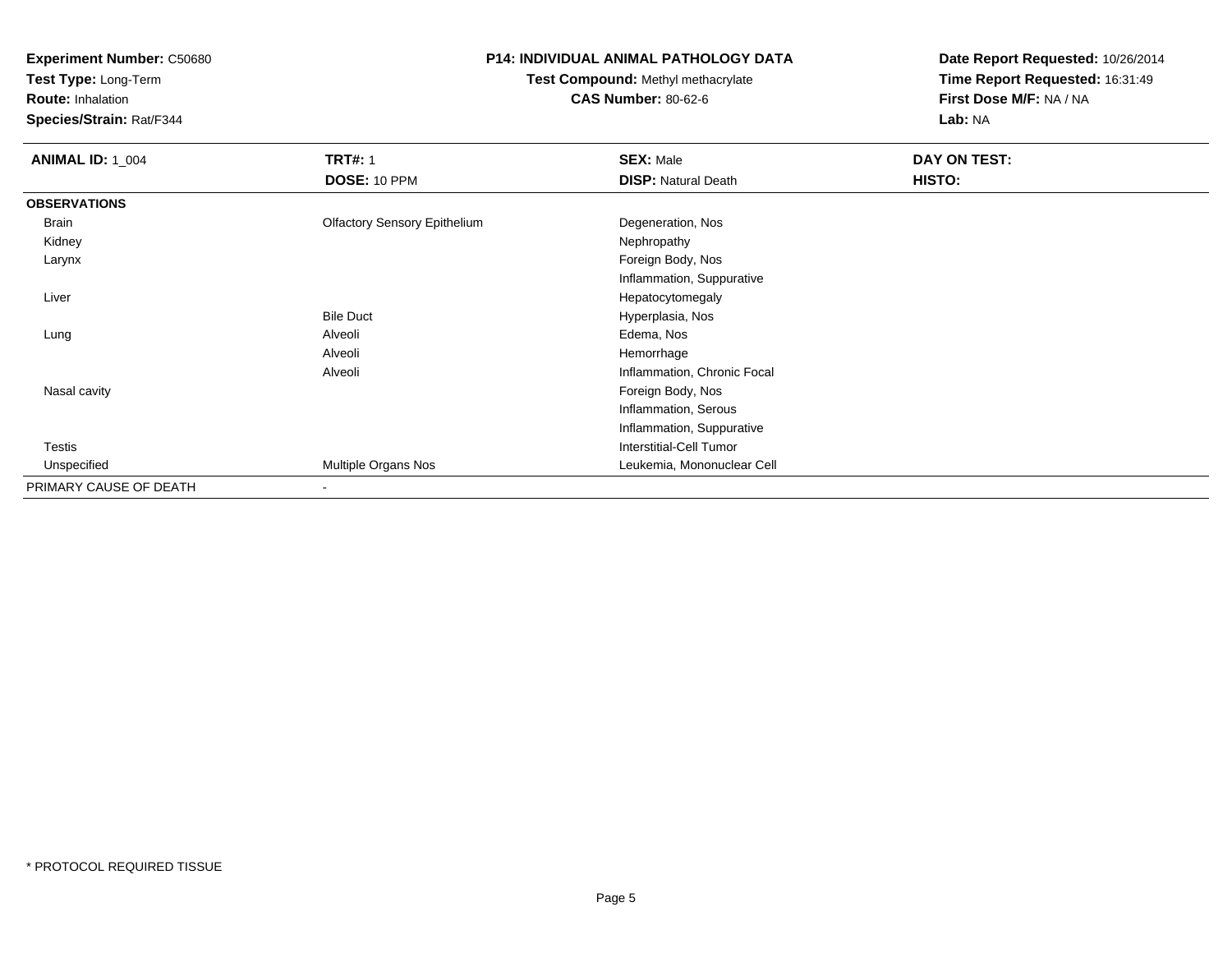**Test Type:** Long-Term

**Route:** Inhalation

**Species/Strain:** Rat/F344

#### **P14: INDIVIDUAL ANIMAL PATHOLOGY DATA**

**Test Compound:** Methyl methacrylate**CAS Number:** 80-62-6

| <b>ANIMAL ID: 1_005</b> | <b>TRT#: 1</b>      | <b>SEX: Male</b>                 | DAY ON TEST: |  |
|-------------------------|---------------------|----------------------------------|--------------|--|
|                         | DOSE: 10 PPM        | <b>DISP:</b> Scheduled Sacrifice | HISTO:       |  |
| <b>OBSERVATIONS</b>     |                     |                                  |              |  |
| Kidney                  |                     | Nephropathy                      |              |  |
| Liver                   | Hepatocytes         | Cytoplasmic Change, Eosinophilic |              |  |
|                         | <b>Bile Duct</b>    | Hyperplasia, Nos                 |              |  |
|                         | Hepatocytes         | Necrosis, Focal                  |              |  |
| Lung                    |                     | Alveolar Macrophages             |              |  |
|                         | Alveoli             | Fibrosis, Multifocal             |              |  |
| Nasal cavity            |                     | Inflammation, Serous             |              |  |
| Pancreas                | Acinus              | Atrophy, Focal                   |              |  |
| Seminal vesicle         |                     | Inflammation, Suppurative        |              |  |
| Testis                  |                     | Interstitial-Cell Tumor          |              |  |
| Unspecified             | Multiple Organs Nos | Leukemia, Mononuclear Cell       |              |  |
| PRIMARY CAUSE OF DEATH  |                     |                                  |              |  |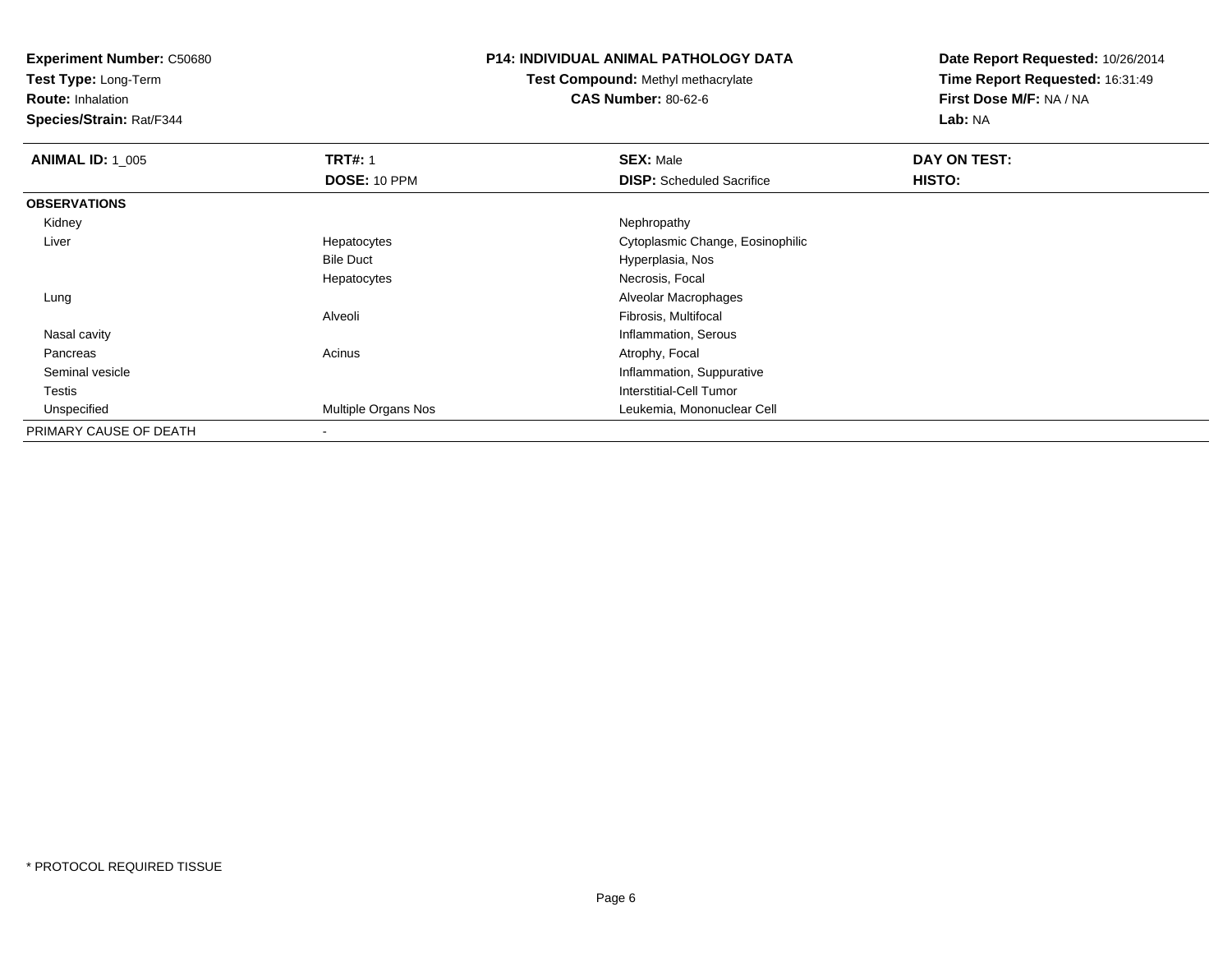**Test Type:** Long-Term

**Route:** Inhalation

**Species/Strain:** Rat/F344

#### **P14: INDIVIDUAL ANIMAL PATHOLOGY DATA**

# **Test Compound:** Methyl methacrylate**CAS Number:** 80-62-6

| <b>ANIMAL ID: 1_006</b> | <b>TRT#: 1</b>      | <b>SEX: Male</b>                | <b>DAY ON TEST:</b> |  |
|-------------------------|---------------------|---------------------------------|---------------------|--|
|                         | <b>DOSE: 10 PPM</b> | <b>DISP:</b> Moribund Sacrifice | HISTO:              |  |
| <b>OBSERVATIONS</b>     |                     |                                 |                     |  |
| Kidney                  |                     | Nephropathy                     |                     |  |
| Liver                   |                     | Hepatocytomegaly                |                     |  |
|                         | <b>Bile Duct</b>    | Hyperplasia, Nos                |                     |  |
|                         |                     | Thrombus, Canalized             |                     |  |
| Lung                    |                     | Alveolar Macrophages            |                     |  |
|                         | Alveoli             | Fibrosis, Multifocal            |                     |  |
| Nasal cavity            |                     | Inflammation, Serous            |                     |  |
|                         |                     | Inflammation, Suppurative       |                     |  |
| Pancreas                | Acinus              | Atrophy, Focal                  |                     |  |
| Seminal vesicle         |                     | Inflammation, Suppurative       |                     |  |
| <b>Testis</b>           |                     | Atrophy, Nos                    |                     |  |
|                         |                     | <b>Interstitial-Cell Tumor</b>  |                     |  |
| Unspecified             | Multiple Organs Nos | Leukemia, Mononuclear Cell      |                     |  |
| PRIMARY CAUSE OF DEATH  | ۰                   |                                 |                     |  |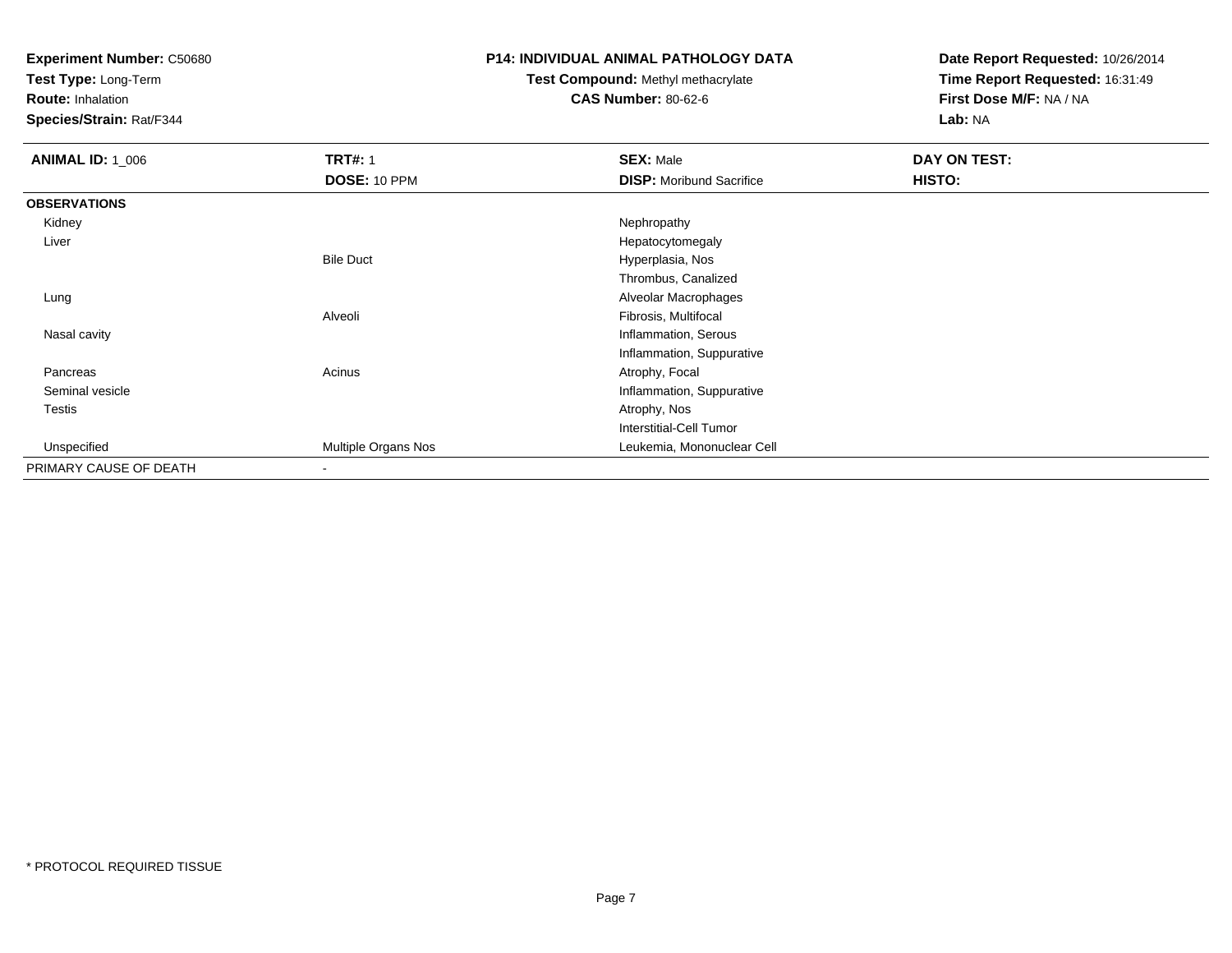**Test Type:** Long-Term

**Route:** Inhalation

**Species/Strain:** Rat/F344

# **P14: INDIVIDUAL ANIMAL PATHOLOGY DATA**

**Test Compound:** Methyl methacrylate**CAS Number:** 80-62-6

| <b>ANIMAL ID: 1 007</b> | <b>TRT#: 1</b>                      | <b>SEX: Male</b>                 | DAY ON TEST: |  |
|-------------------------|-------------------------------------|----------------------------------|--------------|--|
|                         | DOSE: 10 PPM                        | <b>DISP:</b> Scheduled Sacrifice | HISTO:       |  |
| <b>OBSERVATIONS</b>     |                                     |                                  |              |  |
| Adrenal gland           | Medulla                             | Hyperplasia, Focal               |              |  |
| Brain                   | <b>Olfactory Sensory Epithelium</b> | Degeneration, Nos                |              |  |
| Heart                   | Cardiac Valve                       | Metaplasia, Cartilaginous        |              |  |
| Kidney                  |                                     | Nephropathy                      |              |  |
| Liver                   | Hepatocytes                         | Cytoplasmic Change, Basophilic   |              |  |
|                         | Hepatocytes                         | Cytoplasmic Vacuolization        |              |  |
| Lymph node              | Mesenteric Lymph Node               | Dilatation, Sinus                |              |  |
| Mammary gland           |                                     | Fibroadenoma                     |              |  |
| Nasal cavity            |                                     | Inflammation, Serous             |              |  |
|                         |                                     | Inflammation, Suppurative        |              |  |
| Pancreas                | Acinus                              | Atrophy, Focal                   |              |  |
| Pituitary gland         | <b>Anterior Pituitary</b>           | Adenoma, Nos                     |              |  |
| Testis                  |                                     | Atrophy, Nos                     |              |  |
|                         |                                     | <b>Interstitial-Cell Tumor</b>   |              |  |
| Thyroid                 |                                     | Hyperplasia, C Cell              |              |  |
| Unspecified             | Multiple Organs Nos                 | Leukemia, Mononuclear Cell       |              |  |
| PRIMARY CAUSE OF DEATH  | ۰                                   |                                  |              |  |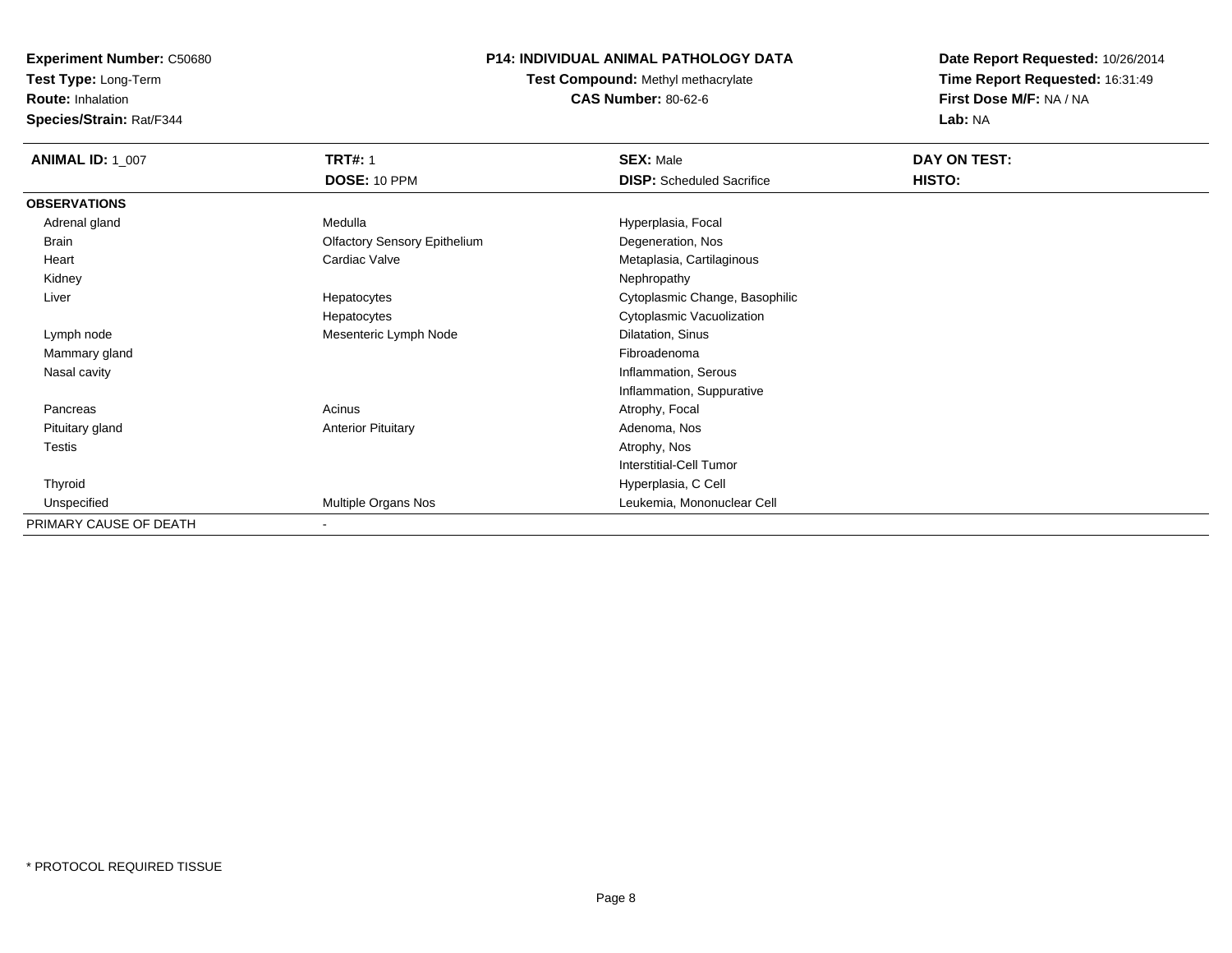| <b>Experiment Number: C50680</b><br>Test Type: Long-Term<br><b>Route: Inhalation</b><br>Species/Strain: Rat/F344 | <b>P14: INDIVIDUAL ANIMAL PATHOLOGY DATA</b><br>Test Compound: Methyl methacrylate<br><b>CAS Number: 80-62-6</b> |                                 | Date Report Requested: 10/26/2014<br>Time Report Requested: 16:31:49<br>First Dose M/F: NA / NA<br>Lab: NA |
|------------------------------------------------------------------------------------------------------------------|------------------------------------------------------------------------------------------------------------------|---------------------------------|------------------------------------------------------------------------------------------------------------|
| <b>ANIMAL ID: 1 008</b>                                                                                          | <b>TRT#: 1</b>                                                                                                   | <b>SEX: Male</b>                | DAY ON TEST:                                                                                               |
|                                                                                                                  | DOSE: 10 PPM                                                                                                     | <b>DISP:</b> Moribund Sacrifice | HISTO:                                                                                                     |
| <b>OBSERVATIONS</b>                                                                                              |                                                                                                                  |                                 |                                                                                                            |
| Adrenal gland                                                                                                    | Medulla                                                                                                          | Pheochromocytoma, Malignant     |                                                                                                            |
| Brain                                                                                                            | <b>Olfactory Sensory Epithelium</b>                                                                              | Degeneration, Nos               |                                                                                                            |
| Kidney                                                                                                           |                                                                                                                  | Nephropathy                     |                                                                                                            |
| Nasal cavity                                                                                                     |                                                                                                                  | Foreign Body, Nos               |                                                                                                            |
|                                                                                                                  |                                                                                                                  | Hyperplasia, Epithelial         |                                                                                                            |
|                                                                                                                  |                                                                                                                  | Inflammation, Suppurative       |                                                                                                            |
| Pituitary gland                                                                                                  | <b>Anterior Pituitary</b>                                                                                        | Hyperplasia, Nos                |                                                                                                            |
| Testis                                                                                                           |                                                                                                                  | <b>Interstitial-Cell Tumor</b>  |                                                                                                            |
| PRIMARY CAUSE OF DEATH                                                                                           | $\overline{\phantom{a}}$                                                                                         |                                 |                                                                                                            |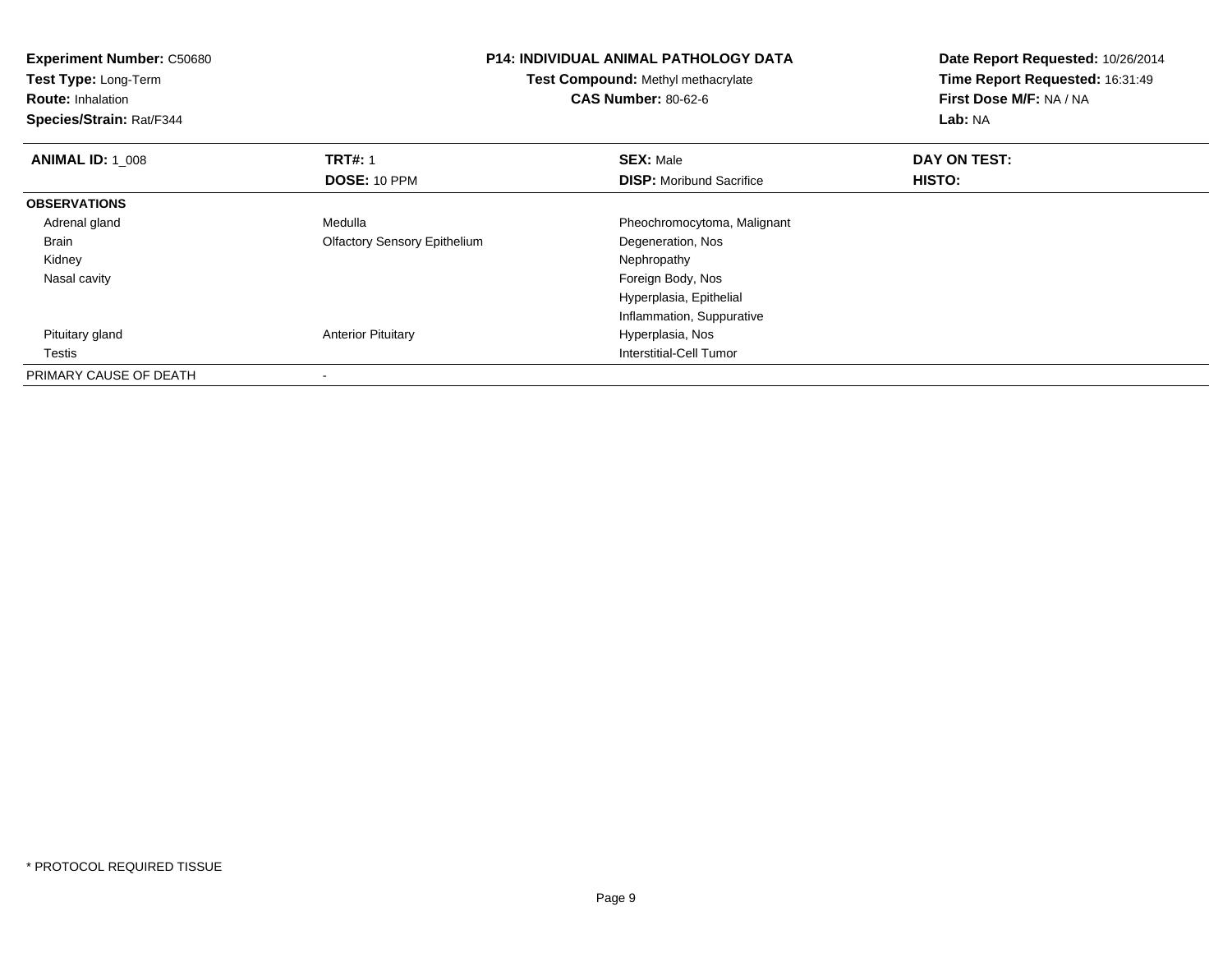**Test Type:** Long-Term

**Route:** Inhalation

**Species/Strain:** Rat/F344

### **P14: INDIVIDUAL ANIMAL PATHOLOGY DATA**

**Test Compound:** Methyl methacrylate**CAS Number:** 80-62-6

| <b>ANIMAL ID: 1_009</b> | <b>TRT#: 1</b>            | <b>SEX: Male</b>                 | DAY ON TEST: |  |
|-------------------------|---------------------------|----------------------------------|--------------|--|
|                         | DOSE: 10 PPM              | <b>DISP:</b> Scheduled Sacrifice | HISTO:       |  |
| <b>OBSERVATIONS</b>     |                           |                                  |              |  |
| Adrenal gland           | Medulla                   | Hyperplasia, Focal               |              |  |
|                         | Medulla                   | Pheochromocytoma                 |              |  |
| Intestine Large         | Colon                     | Parasitism                       |              |  |
| Kidney                  |                           | Nephropathy                      |              |  |
| Liver                   | Hepatocytes               | Cytoplasmic Change, Basophilic   |              |  |
| Lung                    | Alveoli                   | Inflammation, Suppurative        |              |  |
| Nasal cavity            |                           | Inflammation, Chronic Focal      |              |  |
|                         |                           | Inflammation, Serous             |              |  |
| Pancreas                | Acinus                    | Atrophy, Focal                   |              |  |
| Pituitary gland         | <b>Anterior Pituitary</b> | Hyperplasia, Nos                 |              |  |
| Testis                  |                           | Atrophy, Nos                     |              |  |
|                         |                           | <b>Interstitial-Cell Tumor</b>   |              |  |
| PRIMARY CAUSE OF DEATH  |                           |                                  |              |  |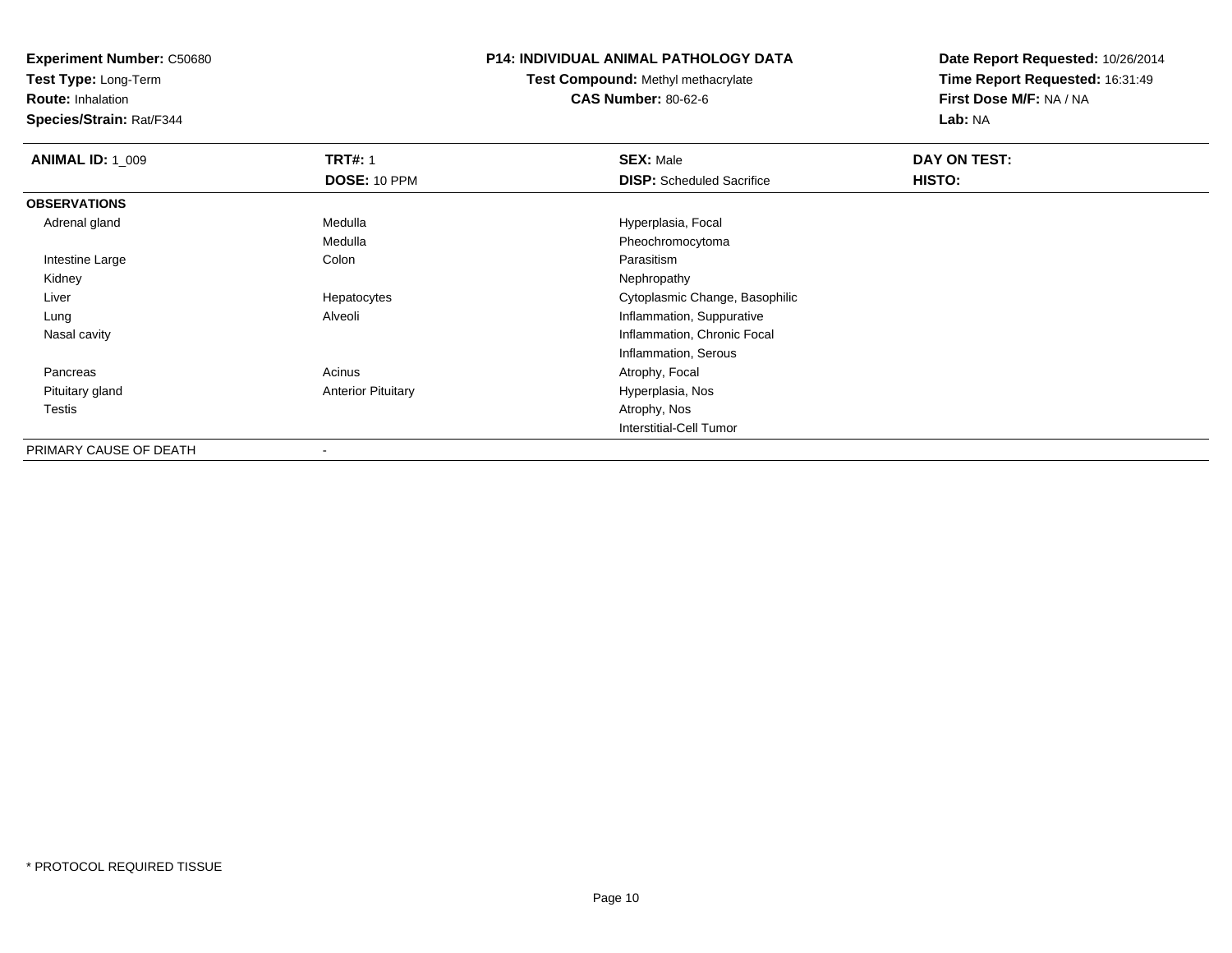**Test Type:** Long-Term

**Route:** Inhalation

**Species/Strain:** Rat/F344

#### **P14: INDIVIDUAL ANIMAL PATHOLOGY DATA**

**Test Compound:** Methyl methacrylate**CAS Number:** 80-62-6

| <b>ANIMAL ID: 1_010</b> | <b>TRT#: 1</b>                      | <b>SEX: Male</b>                | DAY ON TEST: |
|-------------------------|-------------------------------------|---------------------------------|--------------|
|                         | DOSE: 10 PPM                        | <b>DISP:</b> Moribund Sacrifice | HISTO:       |
| <b>OBSERVATIONS</b>     |                                     |                                 |              |
| Brain                   | <b>Olfactory Sensory Epithelium</b> | Degeneration, Nos               |              |
| Kidney                  |                                     | Nephropathy                     |              |
| Larynx                  |                                     | Inflammation, Suppurative       |              |
| Liver                   |                                     | Hemorrhage                      |              |
|                         | <b>Bile Duct</b>                    | Hyperplasia, Nos                |              |
| Lung                    | Alveoli                             | Edema, Nos                      |              |
|                         | Alveoli                             | Hemorrhage                      |              |
| Nasal cavity            |                                     | Inflammation, Serous            |              |
|                         |                                     | Inflammation, Suppurative       |              |
| <b>Testis</b>           |                                     | Hyperplasia, Interstitial Cell  |              |
| Unspecified             | <b>Multiple Organs Nos</b>          | Leukemia, Mononuclear Cell      |              |
| PRIMARY CAUSE OF DEATH  |                                     |                                 |              |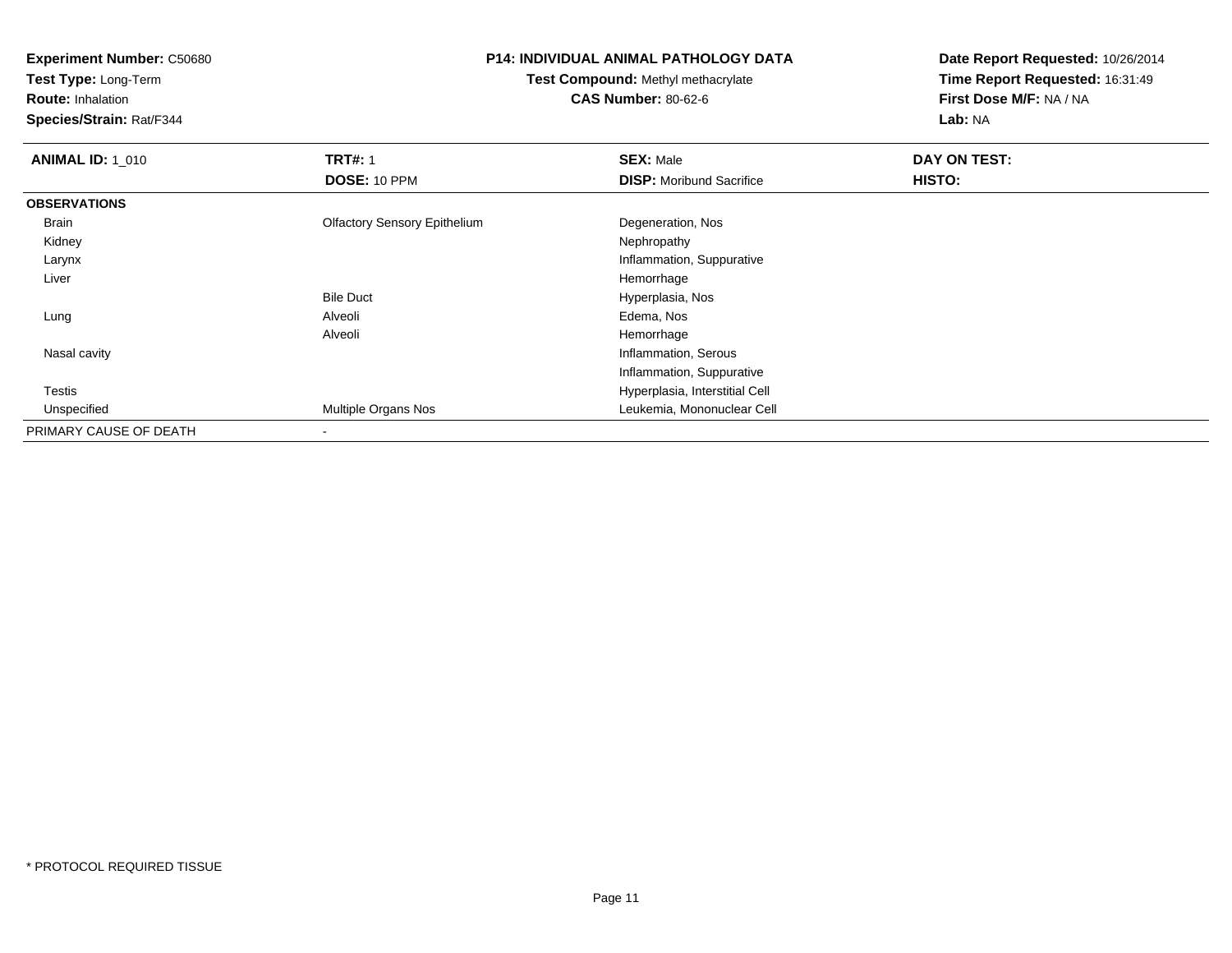**Test Type:** Long-Term

**Route:** Inhalation

**Species/Strain:** Rat/F344

# **P14: INDIVIDUAL ANIMAL PATHOLOGY DATA**

**Test Compound:** Methyl methacrylate**CAS Number:** 80-62-6

| <b>ANIMAL ID: 1_011</b> | <b>TRT#: 1</b>                      | <b>SEX: Male</b>                | DAY ON TEST: |  |
|-------------------------|-------------------------------------|---------------------------------|--------------|--|
|                         | DOSE: 10 PPM                        | <b>DISP:</b> Moribund Sacrifice | HISTO:       |  |
| <b>OBSERVATIONS</b>     |                                     |                                 |              |  |
| <b>Brain</b>            | <b>Olfactory Sensory Epithelium</b> | Degeneration, Nos               |              |  |
|                         | Cerebellum Nos                      | Hemorrhage                      |              |  |
| Eye                     | Nasolacrimal Duct                   | Inflammation, Suppurative       |              |  |
| Heart                   | Endocardium Nos                     | Fibrosis, Focal                 |              |  |
| Kidney                  |                                     | Nephropathy                     |              |  |
| Liver                   | Hepatocytes                         | Cytoplasmic Vacuolization       |              |  |
|                         | <b>Bile Duct</b>                    | Hyperplasia, Nos                |              |  |
| Nasal cavity            |                                     | Inflammation, Serous            |              |  |
|                         |                                     | Inflammation, Suppurative       |              |  |
|                         |                                     | Metaplasia, Squamous            |              |  |
| Pancreas                | Acinus                              | Atrophy, Focal                  |              |  |
| Stomach                 | Forestomach                         | Ulcer, Nos                      |              |  |
| Testis                  |                                     | Interstitial-Cell Tumor         |              |  |
| Thyroid                 |                                     | Hyperplasia, C Cell             |              |  |
| Unspecified             | Multiple Organs Nos                 | Leukemia, Mononuclear Cell      |              |  |
| PRIMARY CAUSE OF DEATH  | $\overline{\phantom{a}}$            |                                 |              |  |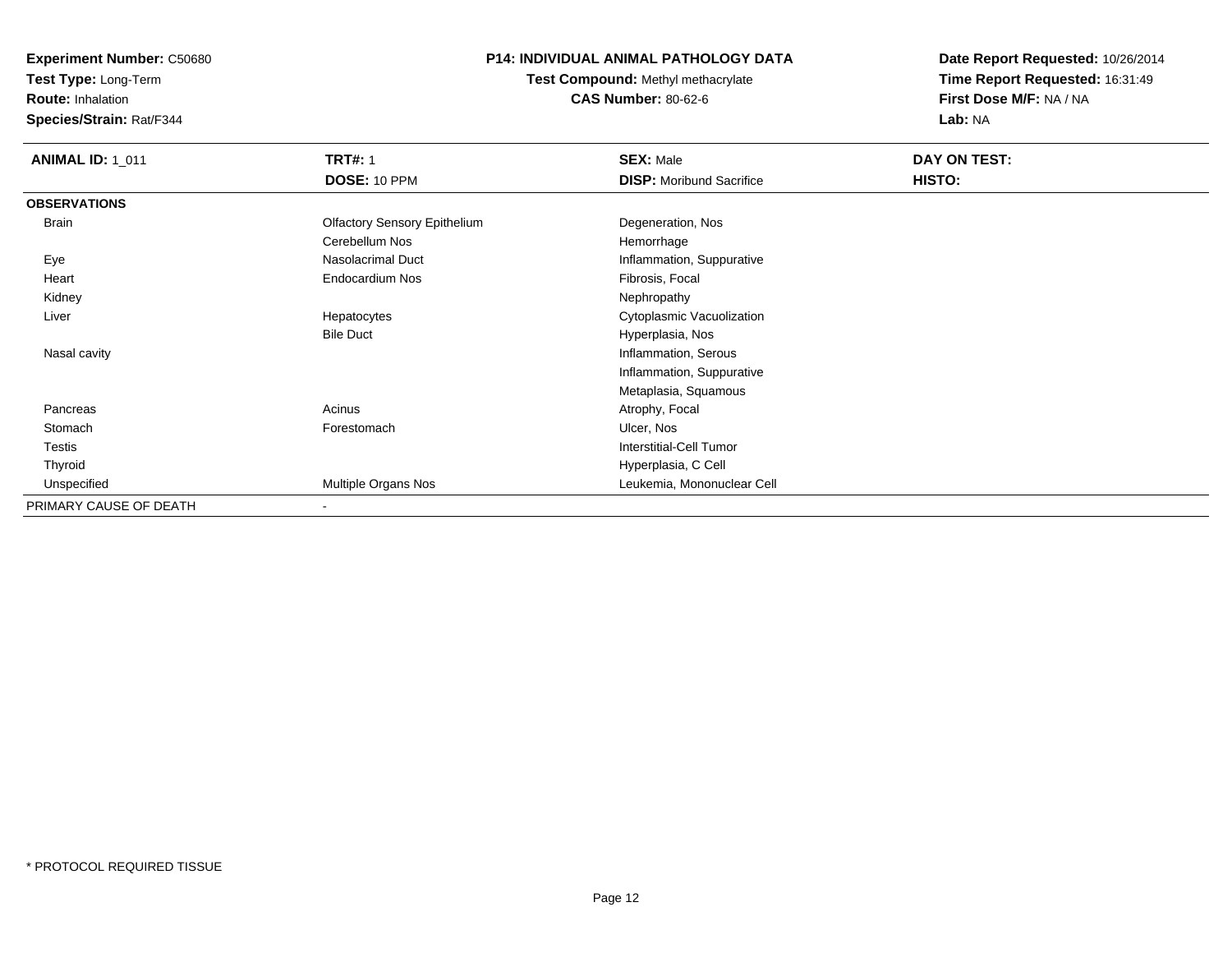| <b>Experiment Number: C50680</b><br>Test Type: Long-Term<br><b>Route: Inhalation</b><br>Species/Strain: Rat/F344 |                | <b>P14: INDIVIDUAL ANIMAL PATHOLOGY DATA</b><br>Test Compound: Methyl methacrylate<br><b>CAS Number: 80-62-6</b> | Date Report Requested: 10/26/2014<br>Time Report Requested: 16:31:49<br>First Dose M/F: NA / NA<br>Lab: NA |  |
|------------------------------------------------------------------------------------------------------------------|----------------|------------------------------------------------------------------------------------------------------------------|------------------------------------------------------------------------------------------------------------|--|
| <b>ANIMAL ID: 1 012</b>                                                                                          | <b>TRT#: 1</b> | <b>SEX: Male</b>                                                                                                 | DAY ON TEST:                                                                                               |  |
|                                                                                                                  | DOSE: 10 PPM   | <b>DISP:</b> Scheduled Sacrifice                                                                                 | HISTO:                                                                                                     |  |
| <b>OBSERVATIONS</b>                                                                                              |                |                                                                                                                  |                                                                                                            |  |
| Heart                                                                                                            | Myocardium Nos | <b>Fibrosis</b>                                                                                                  |                                                                                                            |  |
| Kidney                                                                                                           |                | Nephropathy                                                                                                      |                                                                                                            |  |
| Larynx                                                                                                           |                | Inflammation, Chronic                                                                                            |                                                                                                            |  |
| Liver                                                                                                            | Hepatocytes    | Cytoplasmic Change, Basophilic                                                                                   |                                                                                                            |  |
| Pancreas                                                                                                         | Acinus         | Atrophy, Focal                                                                                                   |                                                                                                            |  |
| Preputial gland                                                                                                  |                | Cyst, Nos                                                                                                        |                                                                                                            |  |
|                                                                                                                  |                | Inflammation, Chronic                                                                                            |                                                                                                            |  |
| Testis                                                                                                           |                | Interstitial-Cell Tumor                                                                                          |                                                                                                            |  |
| PRIMARY CAUSE OF DEATH                                                                                           |                |                                                                                                                  |                                                                                                            |  |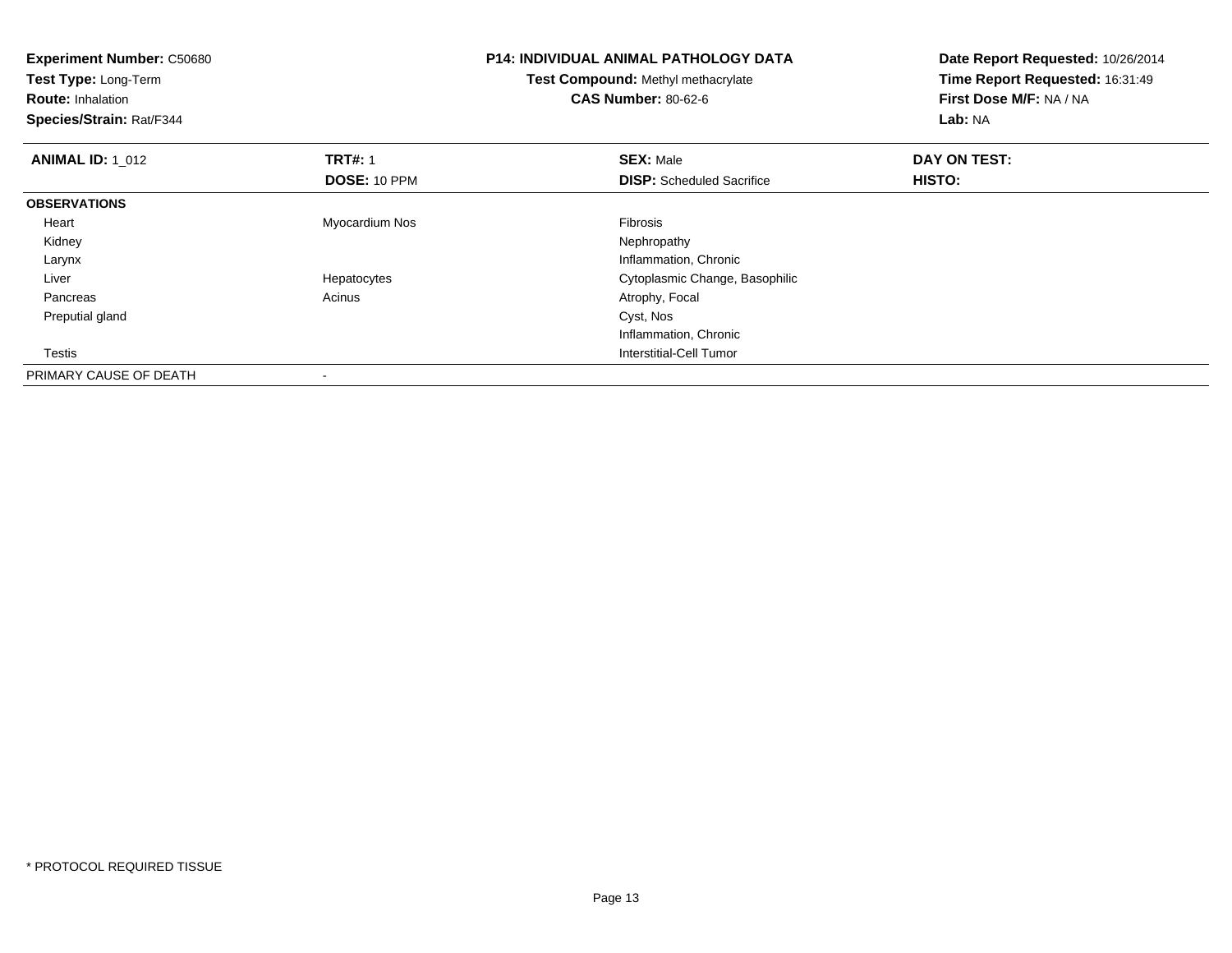**Experiment Number:** C50680**Test Type:** Long-Term**Route:** Inhalation **Species/Strain:** Rat/F344**P14: INDIVIDUAL ANIMAL PATHOLOGY DATATest Compound:** Methyl methacrylate**CAS Number:** 80-62-6**Date Report Requested:** 10/26/2014**Time Report Requested:** 16:31:49**First Dose M/F:** NA / NA**Lab:** NA**ANIMAL ID: 1\_013 TRT#:** 1 **SEX:** Male **DAY ON TEST: DOSE:** 10 PPM**DISP:** Natural Death **HISTO: OBSERVATIONS** Heart Atrium Thrombosis, Nos Kidneyy the control of the control of the control of the control of the control of the control of the control of the control of the control of the control of the control of the control of the control of the control of the contro Liver Hepatocytes Cytoplasmic VacuolizationBile Duct Hyperplasia, Nos**Inflammation, Serous**  Nasal cavity PancreasAcinus **Acinus** Atrophy, Focal Pituitary glandAnterior Pituitary **Adenoma, Nos**<br>
Multiple Organs Nos<br>
Leukemia, Mon UnspecifiedLeukemia, Mononuclear Cell Urinary bladder Inflammation, SuppurativePRIMARY CAUSE OF DEATH-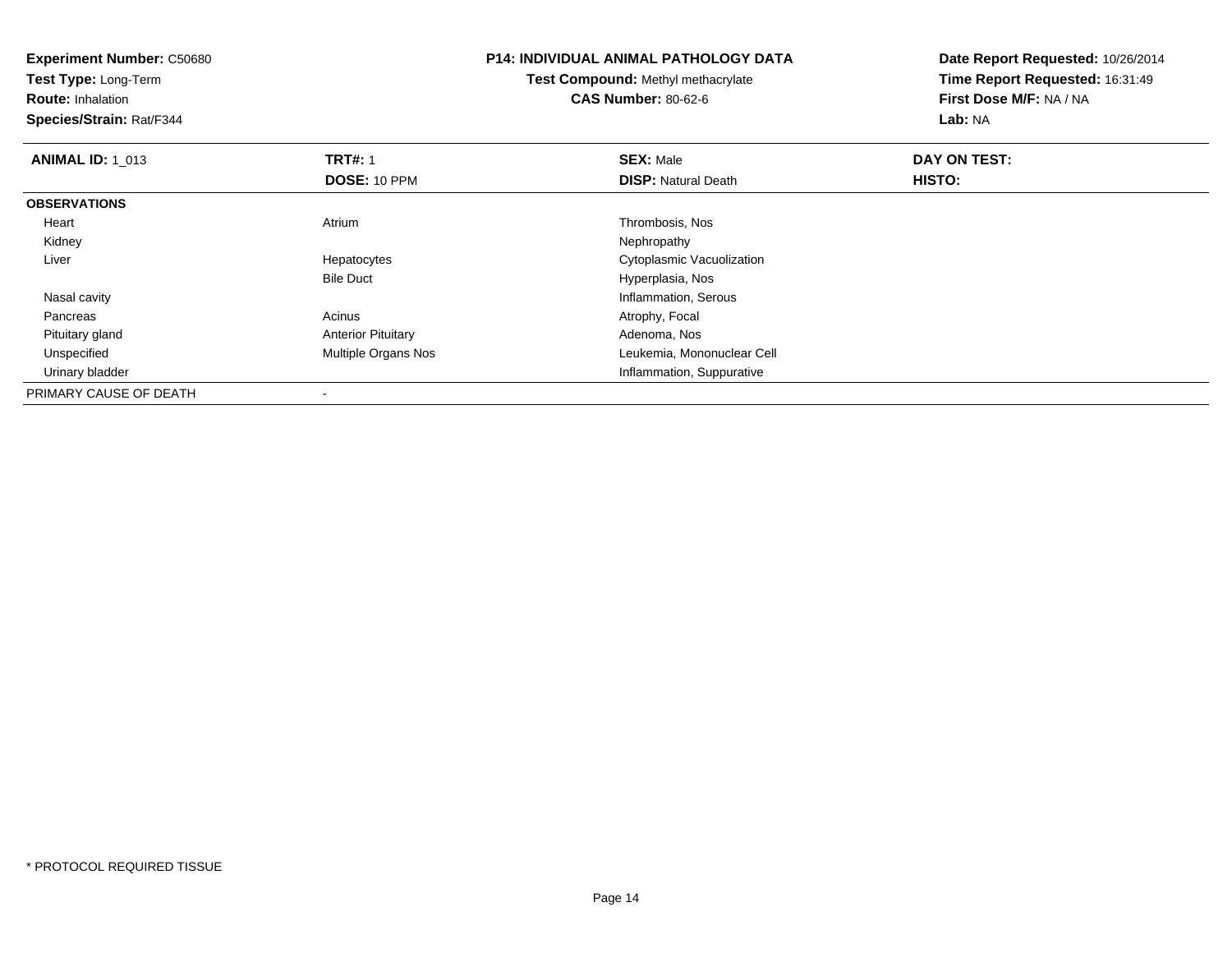| <b>Experiment Number: C50680</b><br>Test Type: Long-Term<br><b>Route: Inhalation</b><br>Species/Strain: Rat/F344 |                     | <b>P14: INDIVIDUAL ANIMAL PATHOLOGY DATA</b><br>Test Compound: Methyl methacrylate<br><b>CAS Number: 80-62-6</b> | Date Report Requested: 10/26/2014<br>Time Report Requested: 16:31:49<br>First Dose M/F: NA / NA<br>Lab: NA |
|------------------------------------------------------------------------------------------------------------------|---------------------|------------------------------------------------------------------------------------------------------------------|------------------------------------------------------------------------------------------------------------|
| <b>ANIMAL ID: 1 014</b>                                                                                          | <b>TRT#: 1</b>      | <b>SEX: Male</b>                                                                                                 | DAY ON TEST:                                                                                               |
|                                                                                                                  | DOSE: 10 PPM        | <b>DISP:</b> Natural Death                                                                                       | HISTO:                                                                                                     |
| <b>OBSERVATIONS</b>                                                                                              |                     |                                                                                                                  |                                                                                                            |
| Nasal cavity                                                                                                     |                     | Inflammation, Serous                                                                                             |                                                                                                            |
| Pancreas                                                                                                         | Acinus              | Atrophy, Focal                                                                                                   |                                                                                                            |
|                                                                                                                  | <b>Islets</b>       | Islet-Cell Adenoma                                                                                               |                                                                                                            |
| <b>Testis</b>                                                                                                    |                     | Interstitial-Cell Tumor                                                                                          |                                                                                                            |
| Unspecified                                                                                                      | Multiple Organs Nos | Leukemia, Mononuclear Cell                                                                                       |                                                                                                            |
| PRIMARY CAUSE OF DEATH                                                                                           |                     |                                                                                                                  |                                                                                                            |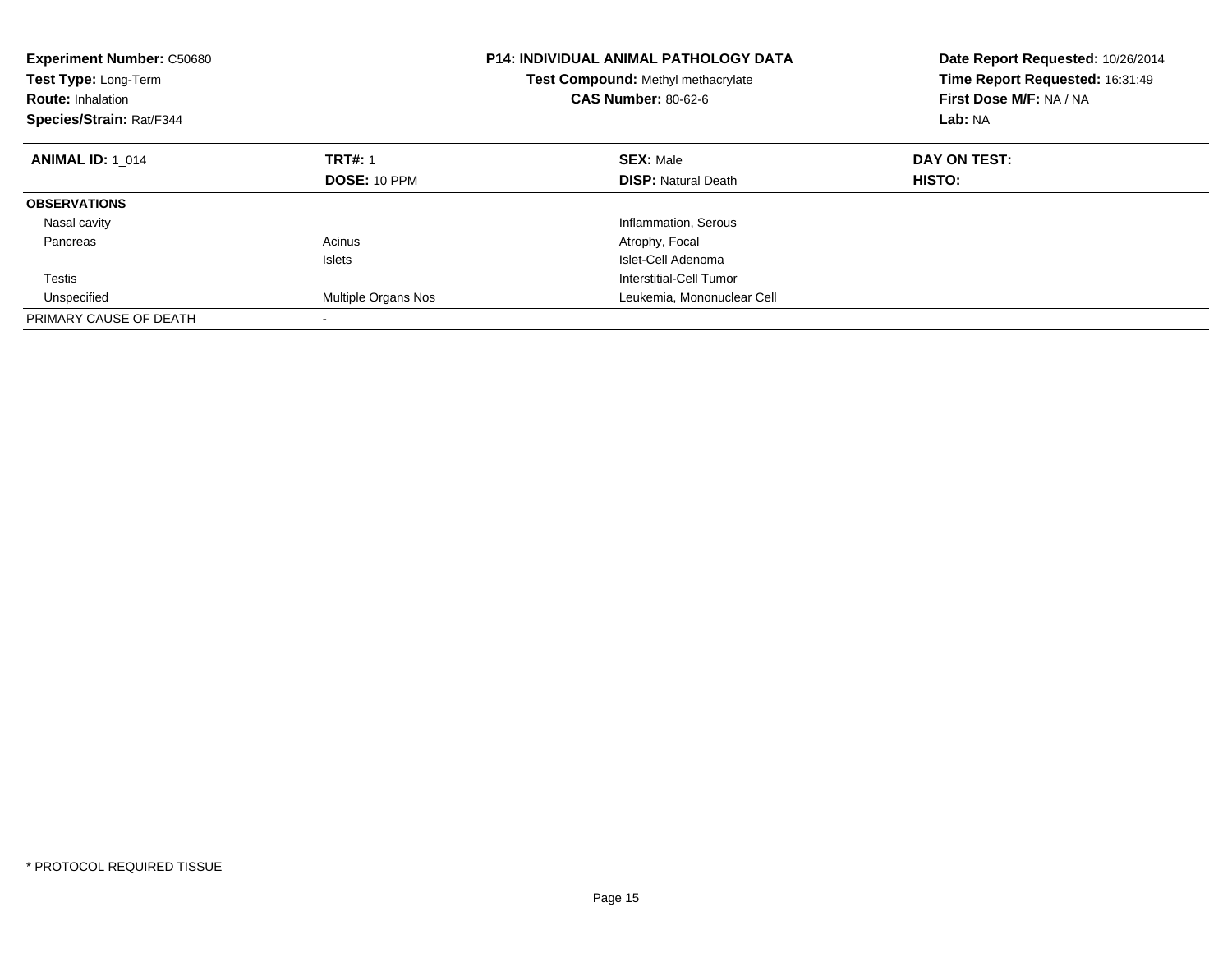**Test Type:** Long-Term

**Route:** Inhalation

**Species/Strain:** Rat/F344

### **P14: INDIVIDUAL ANIMAL PATHOLOGY DATA**

**Test Compound:** Methyl methacrylate**CAS Number:** 80-62-6

| <b>ANIMAL ID: 1_015</b> | <b>TRT#: 1</b>                      | <b>SEX: Male</b>                | DAY ON TEST: |  |
|-------------------------|-------------------------------------|---------------------------------|--------------|--|
|                         | DOSE: 10 PPM                        | <b>DISP:</b> Moribund Sacrifice | HISTO:       |  |
| <b>OBSERVATIONS</b>     |                                     |                                 |              |  |
| Brain                   | <b>Olfactory Sensory Epithelium</b> | Degeneration, Nos               |              |  |
| Heart                   | Myocardium Nos                      | Inflammation, Chronic           |              |  |
| Kidney                  |                                     | Nephropathy                     |              |  |
| Liver                   | <b>Bile Duct</b>                    | Hyperplasia, Nos                |              |  |
| Nasal cavity            |                                     | Inflammation, Serous            |              |  |
| Pancreas                | Acinus                              | Atrophy, Focal                  |              |  |
| Prostate                |                                     | Inflammation, Suppurative       |              |  |
| Testis                  |                                     | Atrophy, Nos                    |              |  |
|                         |                                     | Interstitial-Cell Tumor         |              |  |
| Zymbal gland            |                                     | Carcinoma, Nos                  |              |  |
| PRIMARY CAUSE OF DEATH  |                                     |                                 |              |  |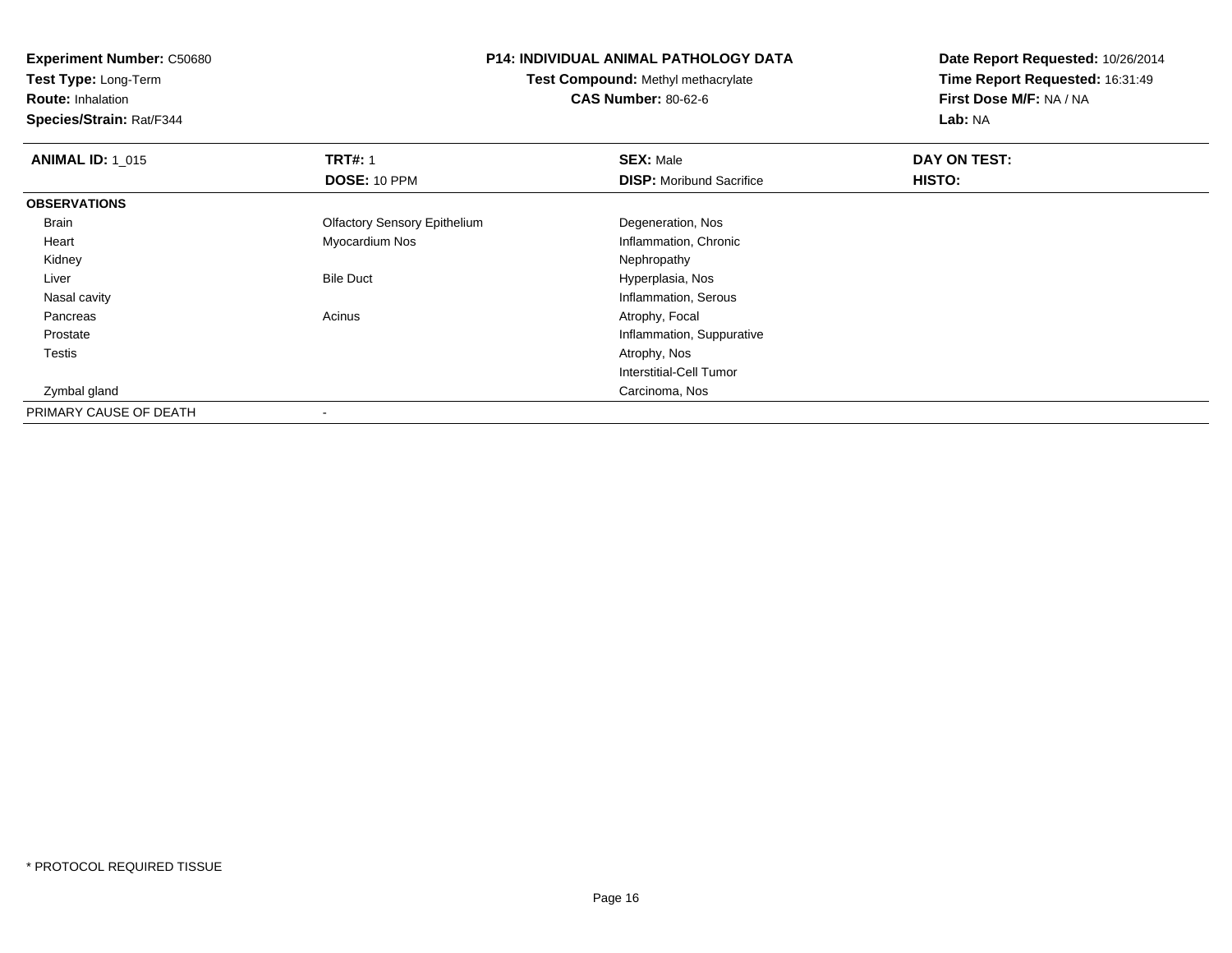**Test Type:** Long-Term

**Route:** Inhalation

**Species/Strain:** Rat/F344

### **P14: INDIVIDUAL ANIMAL PATHOLOGY DATA**

**Test Compound:** Methyl methacrylate**CAS Number:** 80-62-6

| <b>ANIMAL ID: 1 016</b> | <b>TRT#: 1</b>                      | <b>SEX: Male</b>                 | DAY ON TEST: |
|-------------------------|-------------------------------------|----------------------------------|--------------|
|                         | <b>DOSE: 10 PPM</b>                 | <b>DISP:</b> Scheduled Sacrifice | HISTO:       |
| <b>OBSERVATIONS</b>     |                                     |                                  |              |
| <b>Brain</b>            | <b>Olfactory Sensory Epithelium</b> | Degeneration, Nos                |              |
| Eye                     | <b>Crystalline Lens</b>             | Cataract                         |              |
|                         | Nasolacrimal Duct                   | Inflammation, Suppurative        |              |
| Kidney                  |                                     | Nephropathy                      |              |
| Liver                   | Hepatocytes                         | Cytoplasmic Change, Basophilic   |              |
|                         | <b>Bile Duct</b>                    | Hyperplasia, Nos                 |              |
| Lung                    |                                     | Alveolar Macrophages             |              |
|                         | Alveoli                             | Inflammation, Chronic Focal      |              |
| Pancreas                | Acinus                              | Atrophy, Focal                   |              |
| Pituitary gland         | <b>Anterior Pituitary</b>           | Hyperplasia, Nos                 |              |
| <b>Testis</b>           |                                     | Atrophy, Nos                     |              |
|                         |                                     | Interstitial-Cell Tumor          |              |
| PRIMARY CAUSE OF DEATH  |                                     |                                  |              |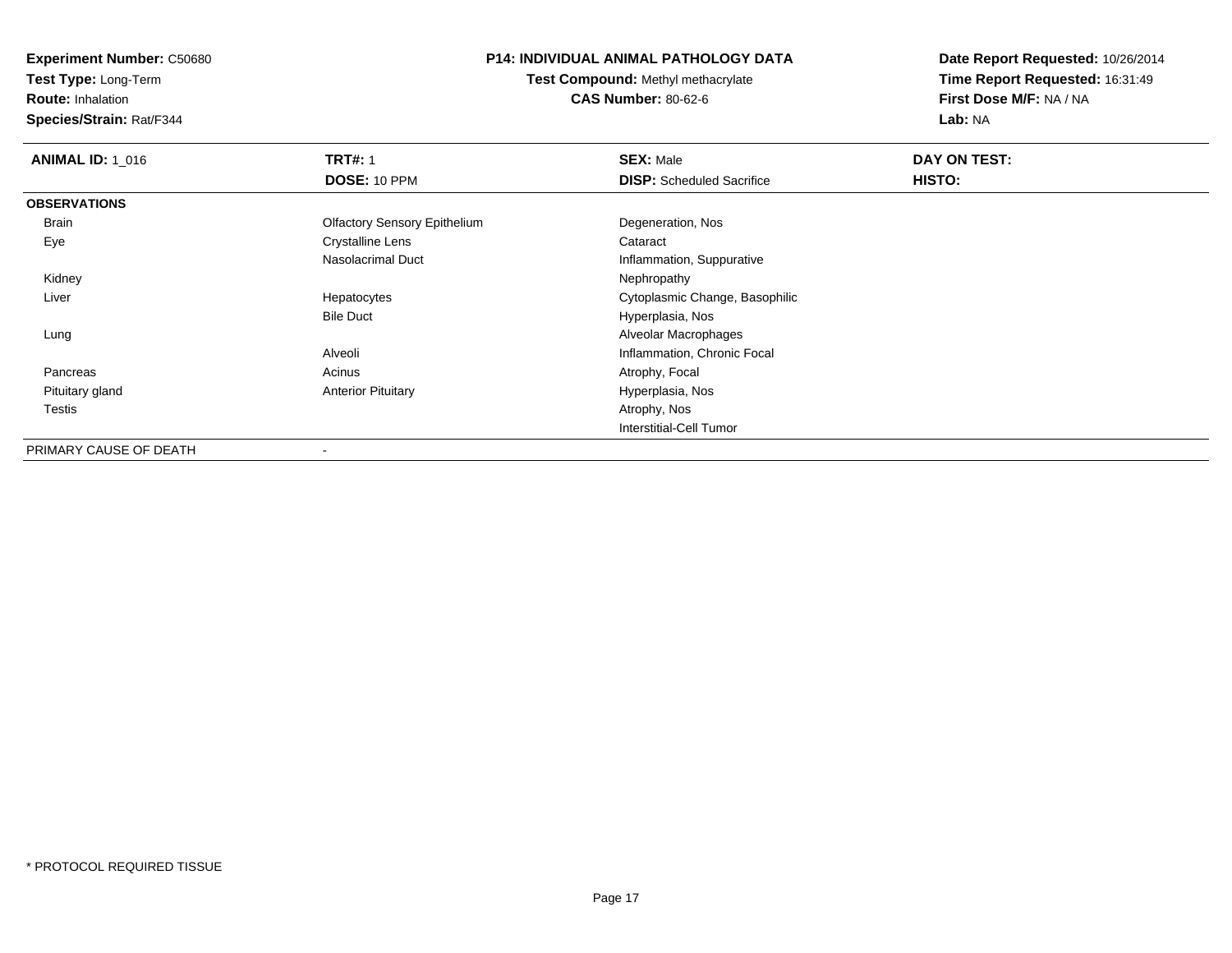**Test Type:** Long-Term

**Route:** Inhalation

**Species/Strain:** Rat/F344

#### **P14: INDIVIDUAL ANIMAL PATHOLOGY DATA**

**Test Compound:** Methyl methacrylate**CAS Number:** 80-62-6

| <b>ANIMAL ID: 1_017</b> | <b>TRT#: 1</b>                      | <b>SEX: Male</b>                 | DAY ON TEST: |  |
|-------------------------|-------------------------------------|----------------------------------|--------------|--|
|                         | <b>DOSE: 10 PPM</b>                 | <b>DISP:</b> Scheduled Sacrifice | HISTO:       |  |
| <b>OBSERVATIONS</b>     |                                     |                                  |              |  |
| Adrenal gland           | Cortex Nos                          | Cytoplasmic Vacuolization        |              |  |
| Brain                   | <b>Olfactory Sensory Epithelium</b> | Degeneration, Nos                |              |  |
| Intestine Large         | Colon                               | Parasitism                       |              |  |
| Kidney                  |                                     | Nephropathy                      |              |  |
| Liver                   | Hepatocytes                         | Cytoplasmic Change, Basophilic   |              |  |
|                         | <b>Bile Duct</b>                    | Hyperplasia, Nos                 |              |  |
| Nasal cavity            |                                     | Inflammation, Serous             |              |  |
| Seminal vesicle         |                                     | Inflammation, Suppurative        |              |  |
| Testis                  |                                     | Atrophy, Nos                     |              |  |
|                         |                                     | Interstitial-Cell Tumor          |              |  |
| PRIMARY CAUSE OF DEATH  |                                     |                                  |              |  |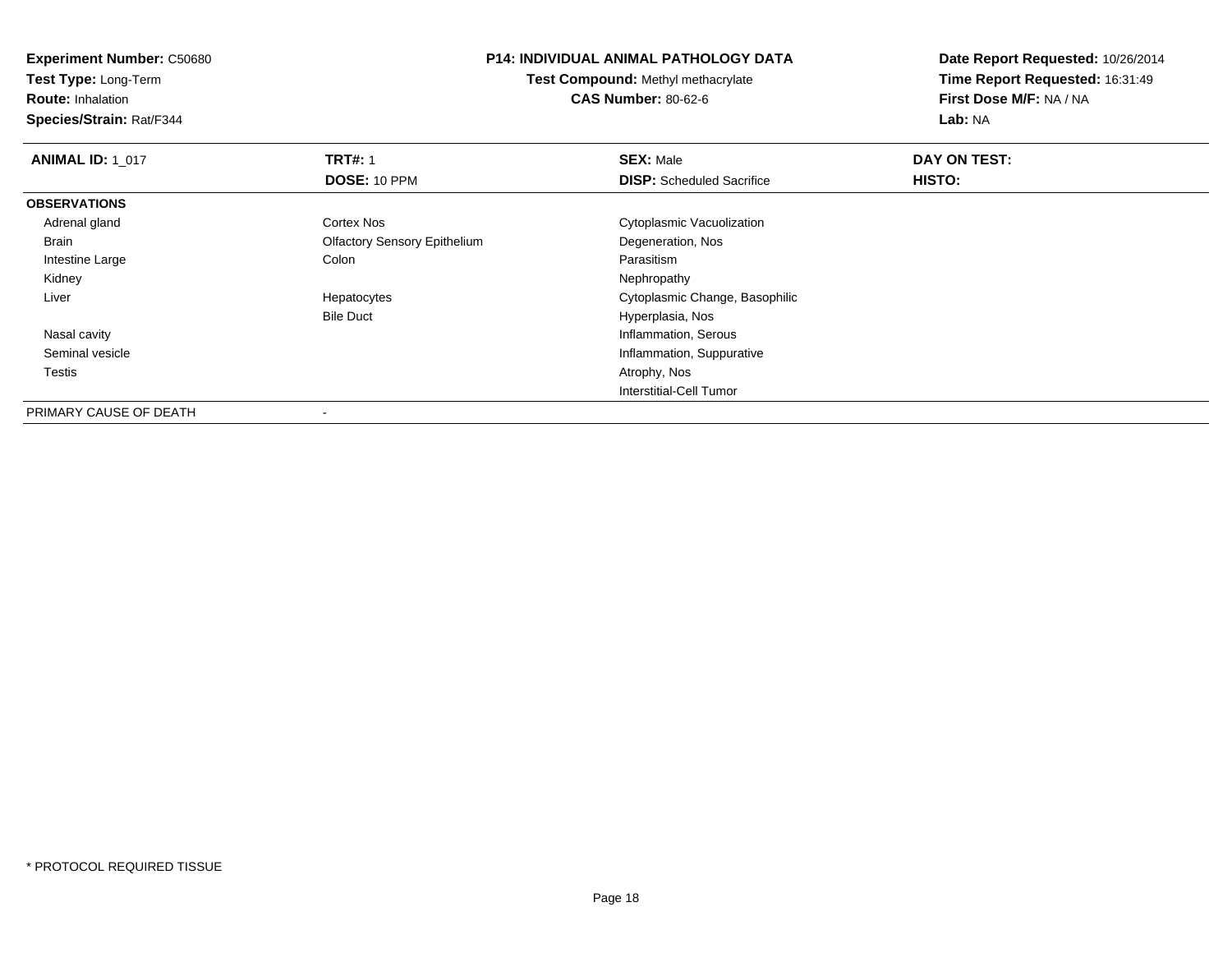**Test Type:** Long-Term

**Route:** Inhalation

**Species/Strain:** Rat/F344

### **P14: INDIVIDUAL ANIMAL PATHOLOGY DATA**

**Test Compound:** Methyl methacrylate**CAS Number:** 80-62-6

| <b>ANIMAL ID: 1_018</b> | <b>TRT#: 1</b>                      | <b>SEX: Male</b>                 | DAY ON TEST: |  |
|-------------------------|-------------------------------------|----------------------------------|--------------|--|
|                         | DOSE: 10 PPM                        | <b>DISP:</b> Scheduled Sacrifice | HISTO:       |  |
| <b>OBSERVATIONS</b>     |                                     |                                  |              |  |
| Adrenal gland           | <b>Cortex Nos</b>                   | Cytoplasmic Vacuolization        |              |  |
|                         | Medulla                             | Pheochromocytoma                 |              |  |
| Brain                   | <b>Olfactory Sensory Epithelium</b> | Degeneration, Nos                |              |  |
| Eye                     | Nasolacrimal Duct                   | Inflammation, Suppurative        |              |  |
| Kidney                  |                                     | Nephropathy                      |              |  |
| Liver                   | <b>Bile Duct</b>                    | Hyperplasia, Nos                 |              |  |
| Nasal cavity            |                                     | Inflammation, Serous             |              |  |
|                         |                                     | Inflammation, Suppurative        |              |  |
| Pancreas                | Acinus                              | Atrophy, Focal                   |              |  |
| Spleen                  |                                     | Fibrosis, Focal                  |              |  |
| <b>Testis</b>           |                                     | Atrophy, Nos                     |              |  |
|                         |                                     | <b>Interstitial-Cell Tumor</b>   |              |  |
| Unspecified             | Multiple Organs Nos                 | Leukemia, Mononuclear Cell       |              |  |
| PRIMARY CAUSE OF DEATH  |                                     |                                  |              |  |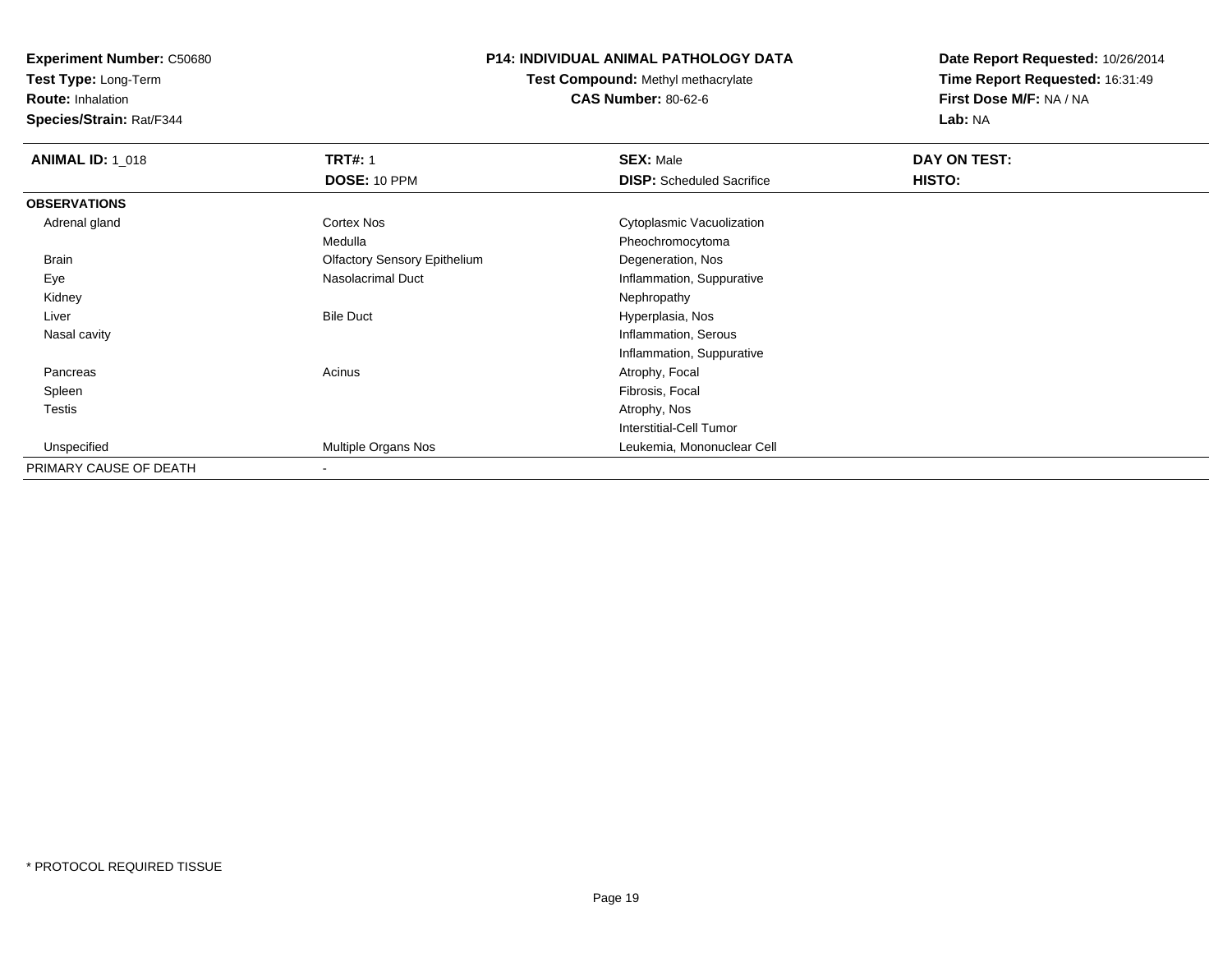**Test Type:** Long-Term

**Route:** Inhalation

**Species/Strain:** Rat/F344

# **P14: INDIVIDUAL ANIMAL PATHOLOGY DATA**

# **Test Compound:** Methyl methacrylate**CAS Number:** 80-62-6

| <b>ANIMAL ID: 1 019</b> | <b>TRT#: 1</b>                      | <b>SEX: Male</b>                | DAY ON TEST: |  |
|-------------------------|-------------------------------------|---------------------------------|--------------|--|
|                         | DOSE: 10 PPM                        | <b>DISP:</b> Moribund Sacrifice | HISTO:       |  |
| <b>OBSERVATIONS</b>     |                                     |                                 |              |  |
| Brain                   | <b>Olfactory Sensory Epithelium</b> | Degeneration, Nos               |              |  |
| Heart                   | Cardiac Valve                       | Metaplasia, Cartilaginous       |              |  |
| Kidney                  |                                     | Nephropathy                     |              |  |
| Liver                   | <b>Bile Duct</b>                    | Hyperplasia, Nos                |              |  |
| Lung                    | Alveoli                             | Inflammation, Suppurative       |              |  |
| Lymph node              | Mandibular Lymph Node               | Inflammation, Suppurative       |              |  |
| Nasal cavity            |                                     | Inflammation, Serous            |              |  |
|                         |                                     | Inflammation, Suppurative       |              |  |
| Pituitary gland         | <b>Anterior Pituitary</b>           | Hyperplasia, Nos                |              |  |
| Testis                  |                                     | Atrophy, Nos                    |              |  |
|                         |                                     | Interstitial-Cell Tumor         |              |  |
|                         | Tunica Vaginalis                    | Mesothelioma, Nos               |              |  |
| Tongue                  |                                     | Squamous Cell Carcinoma         |              |  |
| Unspecified             | <b>Mediastinum Nos</b>              | Periarteritis                   |              |  |
| PRIMARY CAUSE OF DEATH  | $\overline{\phantom{a}}$            |                                 |              |  |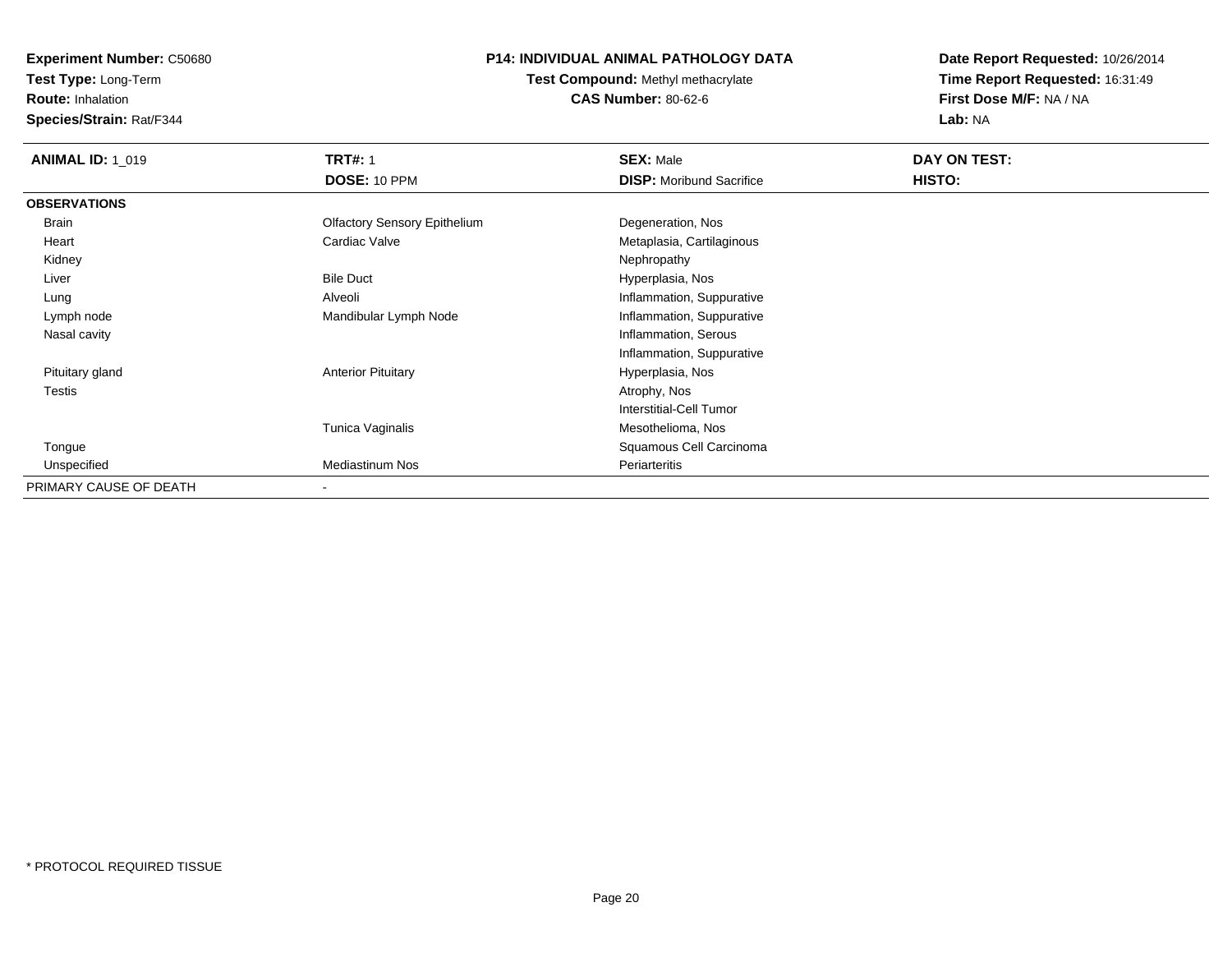**Test Type:** Long-Term

**Route:** Inhalation

**Species/Strain:** Rat/F344

# **P14: INDIVIDUAL ANIMAL PATHOLOGY DATA**

**Test Compound:** Methyl methacrylate**CAS Number:** 80-62-6

| <b>ANIMAL ID: 1_020</b> | <b>TRT#: 1</b>                      | <b>SEX: Male</b>                 | DAY ON TEST: |
|-------------------------|-------------------------------------|----------------------------------|--------------|
|                         | DOSE: 10 PPM                        | <b>DISP:</b> Scheduled Sacrifice | HISTO:       |
| <b>OBSERVATIONS</b>     |                                     |                                  |              |
| Adrenal gland           | Medulla                             | Pheochromocytoma                 |              |
| Brain                   | <b>Olfactory Sensory Epithelium</b> | Degeneration, Nos                |              |
| Heart                   | Myocardium Nos                      | Fibrosis                         |              |
|                         | Myocardium Nos                      | Inflammation, Chronic            |              |
| Kidney                  |                                     | Nephropathy                      |              |
| Liver                   | Hepatocytes                         | Cytoplasmic Change, Basophilic   |              |
|                         | Hepatocytes                         | Cytoplasmic Vacuolization        |              |
|                         | <b>Bile Duct</b>                    | Hyperplasia, Nos                 |              |
| Lung                    |                                     | Alveolar Macrophages             |              |
|                         | Alveoli                             | Fibrosis, Multifocal             |              |
|                         |                                     | Hyperplasia, Alveolar Epithelium |              |
|                         | Alveoli                             | Inflammation, Chronic Focal      |              |
| Nasal cavity            |                                     | Inflammation, Serous             |              |
|                         |                                     | Inflammation, Suppurative        |              |
| Preputial gland         |                                     | Inflammation, Suppurative        |              |
| <b>Testis</b>           |                                     | Atrophy, Nos                     |              |
|                         |                                     | Interstitial-Cell Tumor          |              |
| PRIMARY CAUSE OF DEATH  |                                     |                                  |              |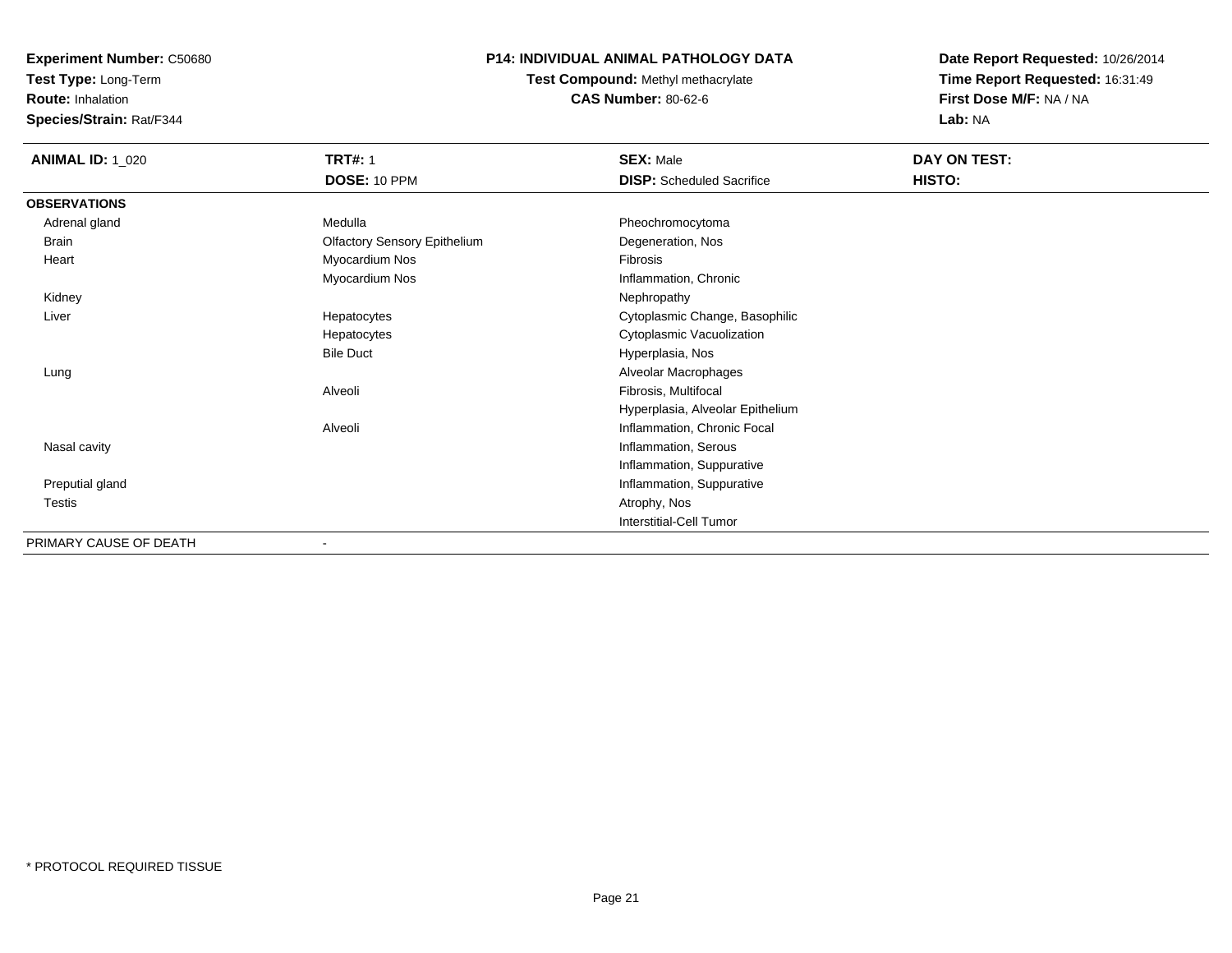**Test Type:** Long-Term

**Route:** Inhalation

**Species/Strain:** Rat/F344

#### **P14: INDIVIDUAL ANIMAL PATHOLOGY DATA**

# **Test Compound:** Methyl methacrylate**CAS Number:** 80-62-6

| <b>ANIMAL ID: 1_021</b> | <b>TRT#: 1</b>                      | <b>SEX: Male</b>                | DAY ON TEST: |  |
|-------------------------|-------------------------------------|---------------------------------|--------------|--|
|                         | DOSE: 10 PPM                        | <b>DISP:</b> Moribund Sacrifice | HISTO:       |  |
| <b>OBSERVATIONS</b>     |                                     |                                 |              |  |
| Brain                   | <b>Olfactory Sensory Epithelium</b> | Degeneration, Nos               |              |  |
| Kidney                  |                                     | Inflammation, Suppurative       |              |  |
|                         |                                     | Nephropathy                     |              |  |
| Liver                   | <b>Bile Duct</b>                    | Hyperplasia, Nos                |              |  |
| Nasal cavity            |                                     | Hyperplasia, Epithelial         |              |  |
|                         |                                     | Inflammation, Serous            |              |  |
|                         |                                     | Inflammation, Suppurative       |              |  |
| Preputial gland         |                                     | Acanthosis                      |              |  |
|                         |                                     | Inflammation, Suppurative       |              |  |
| Testis                  |                                     | <b>Interstitial-Cell Tumor</b>  |              |  |
| Thyroid                 |                                     | C-Cell Adenoma                  |              |  |
| Unspecified             | Neck                                | Fibroma                         |              |  |
| PRIMARY CAUSE OF DEATH  | ۰                                   |                                 |              |  |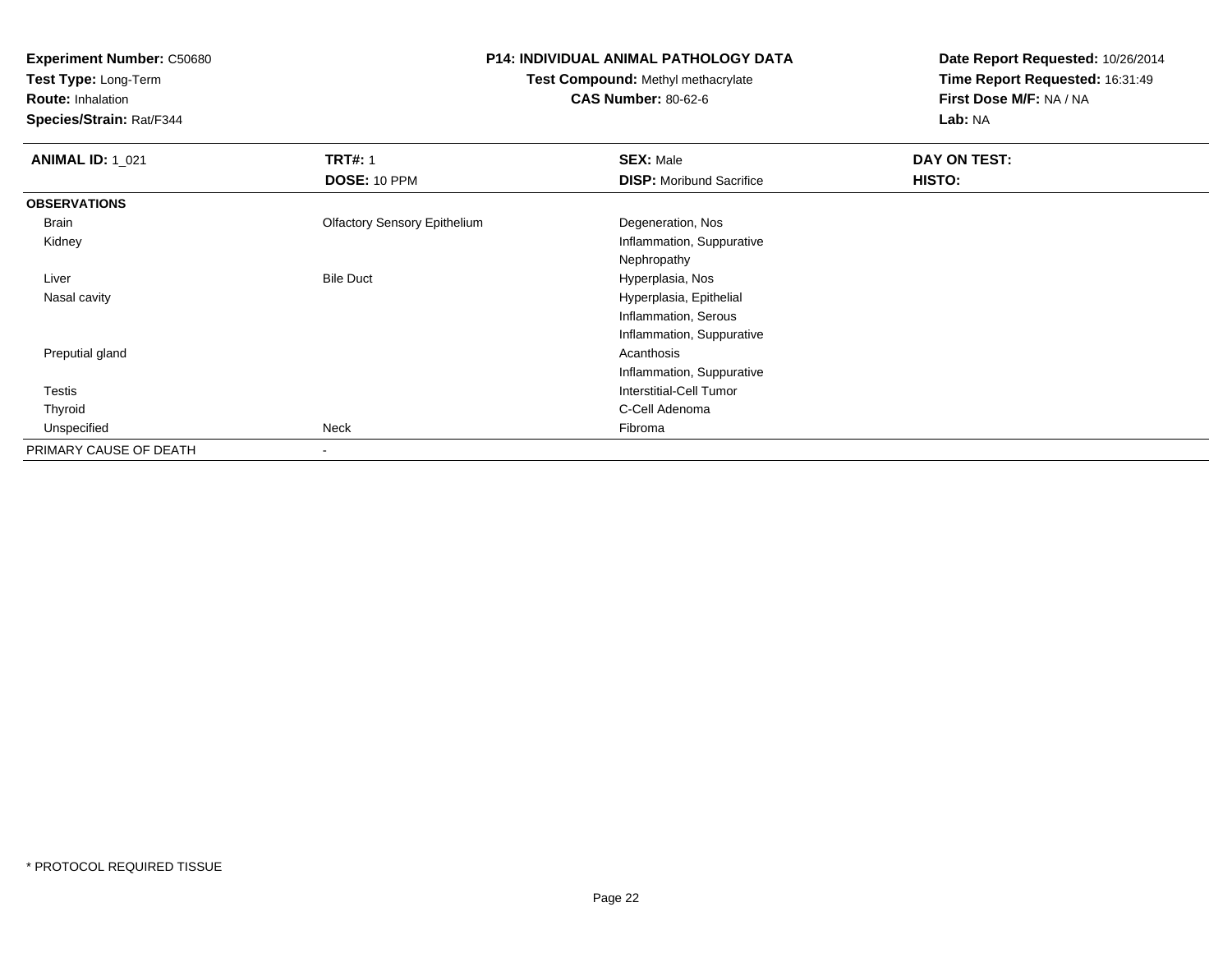**Test Type:** Long-Term

**Route:** Inhalation

**Species/Strain:** Rat/F344

# **P14: INDIVIDUAL ANIMAL PATHOLOGY DATA**

# **Test Compound:** Methyl methacrylate**CAS Number:** 80-62-6

| <b>ANIMAL ID: 1_022</b> | <b>TRT#: 1</b>                      | <b>SEX: Male</b>                 | DAY ON TEST: |  |
|-------------------------|-------------------------------------|----------------------------------|--------------|--|
|                         | DOSE: 10 PPM                        | <b>DISP:</b> Scheduled Sacrifice | HISTO:       |  |
| <b>OBSERVATIONS</b>     |                                     |                                  |              |  |
| Brain                   | <b>Olfactory Sensory Epithelium</b> | Degeneration, Nos                |              |  |
| Heart                   |                                     | Periarteritis                    |              |  |
| Intestine Large         | Anus Nos                            | Parasitism                       |              |  |
| Kidney                  |                                     | Nephropathy                      |              |  |
| Larynx                  |                                     | Inflammation, Chronic            |              |  |
| Liver                   | Hepatocytes                         | Cytoplasmic Change, Basophilic   |              |  |
|                         | <b>Bile Duct</b>                    | Hyperplasia, Nos                 |              |  |
| Lung                    |                                     | Alveolar Macrophages             |              |  |
|                         |                                     | Hyperplasia, Alveolar Epithelium |              |  |
|                         | Alveoli                             | Inflammation, Chronic Focal      |              |  |
| Nasal cavity            |                                     | Inflammation, Serous             |              |  |
| Pancreas                | Acinus                              | Atrophy, Focal                   |              |  |
| Seminal vesicle         |                                     | Inflammation, Suppurative        |              |  |
| Testis                  |                                     | Atrophy, Nos                     |              |  |
|                         |                                     | <b>Interstitial-Cell Tumor</b>   |              |  |
| Unspecified             |                                     | Inflammation, Chronic Focal      |              |  |
|                         | Multiple Organs Nos                 | Leukemia, Mononuclear Cell       |              |  |
| PRIMARY CAUSE OF DEATH  | $\blacksquare$                      |                                  |              |  |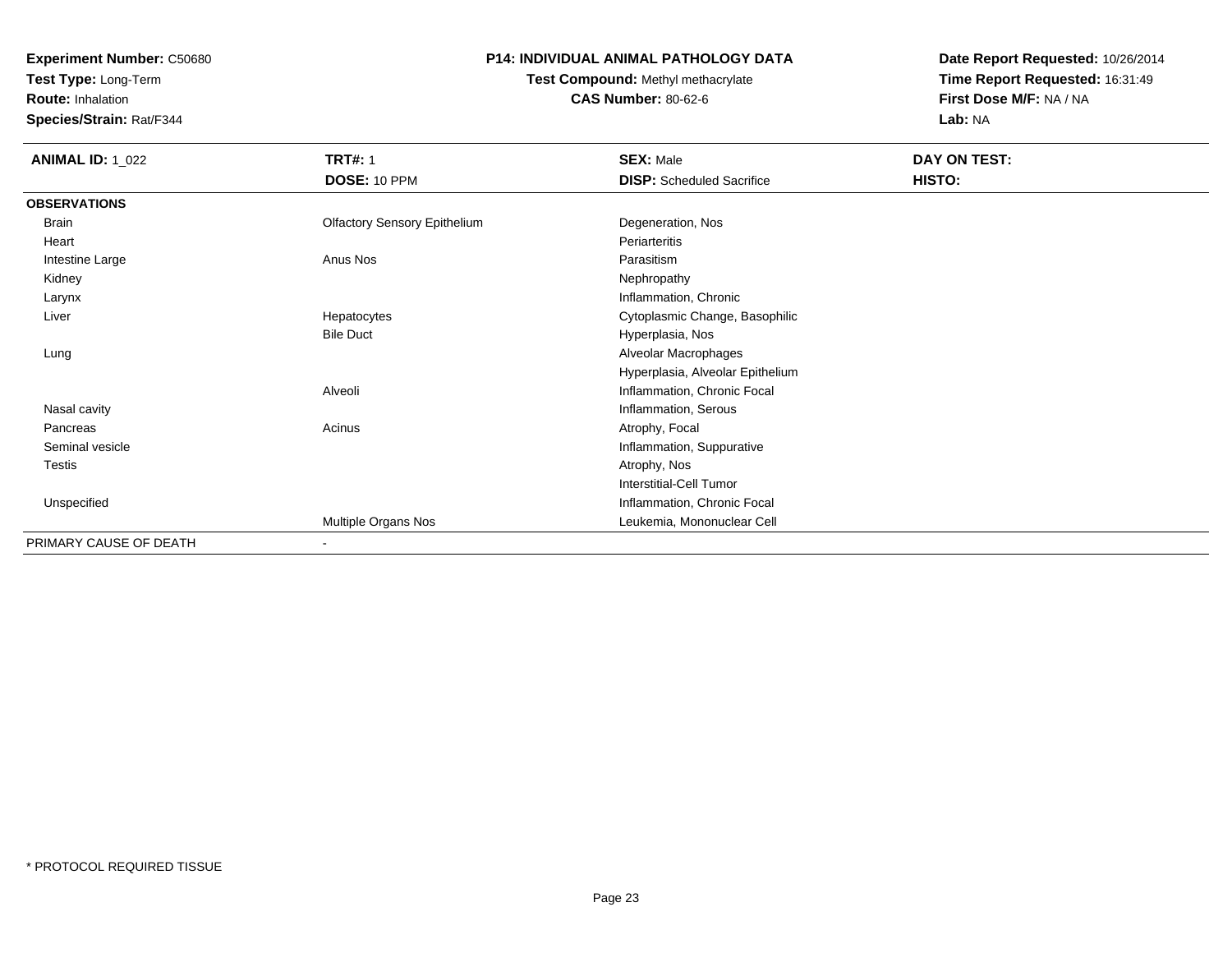**Test Type:** Long-Term

**Route:** Inhalation

**Species/Strain:** Rat/F344

#### **P14: INDIVIDUAL ANIMAL PATHOLOGY DATA**

# **Test Compound:** Methyl methacrylate**CAS Number:** 80-62-6

| <b>ANIMAL ID: 1 023</b> | <b>TRT#: 1</b>                      | <b>SEX: Male</b>                | DAY ON TEST: |  |
|-------------------------|-------------------------------------|---------------------------------|--------------|--|
|                         | <b>DOSE: 10 PPM</b>                 | <b>DISP:</b> Moribund Sacrifice | HISTO:       |  |
| <b>OBSERVATIONS</b>     |                                     |                                 |              |  |
| Brain                   | <b>Olfactory Sensory Epithelium</b> | Degeneration, Nos               |              |  |
| Kidney                  |                                     | Nephropathy                     |              |  |
| Liver                   |                                     | Hepatocytomegaly                |              |  |
|                         | <b>Bile Duct</b>                    | Hyperplasia, Nos                |              |  |
| Nasal cavity            |                                     | Inflammation, Serous            |              |  |
|                         |                                     | Inflammation, Suppurative       |              |  |
| Pancreas                | <b>Islets</b>                       | Hyperplasia, Focal              |              |  |
| Seminal vesicle         |                                     | Inflammation, Chronic           |              |  |
| Testis                  |                                     | Interstitial-Cell Tumor         |              |  |
| Thyroid                 |                                     | Cyst, Ultimobranchial           |              |  |
| Unspecified             | Multiple Organs Nos                 | Leukemia, Mononuclear Cell      |              |  |
| PRIMARY CAUSE OF DEATH  | $\blacksquare$                      |                                 |              |  |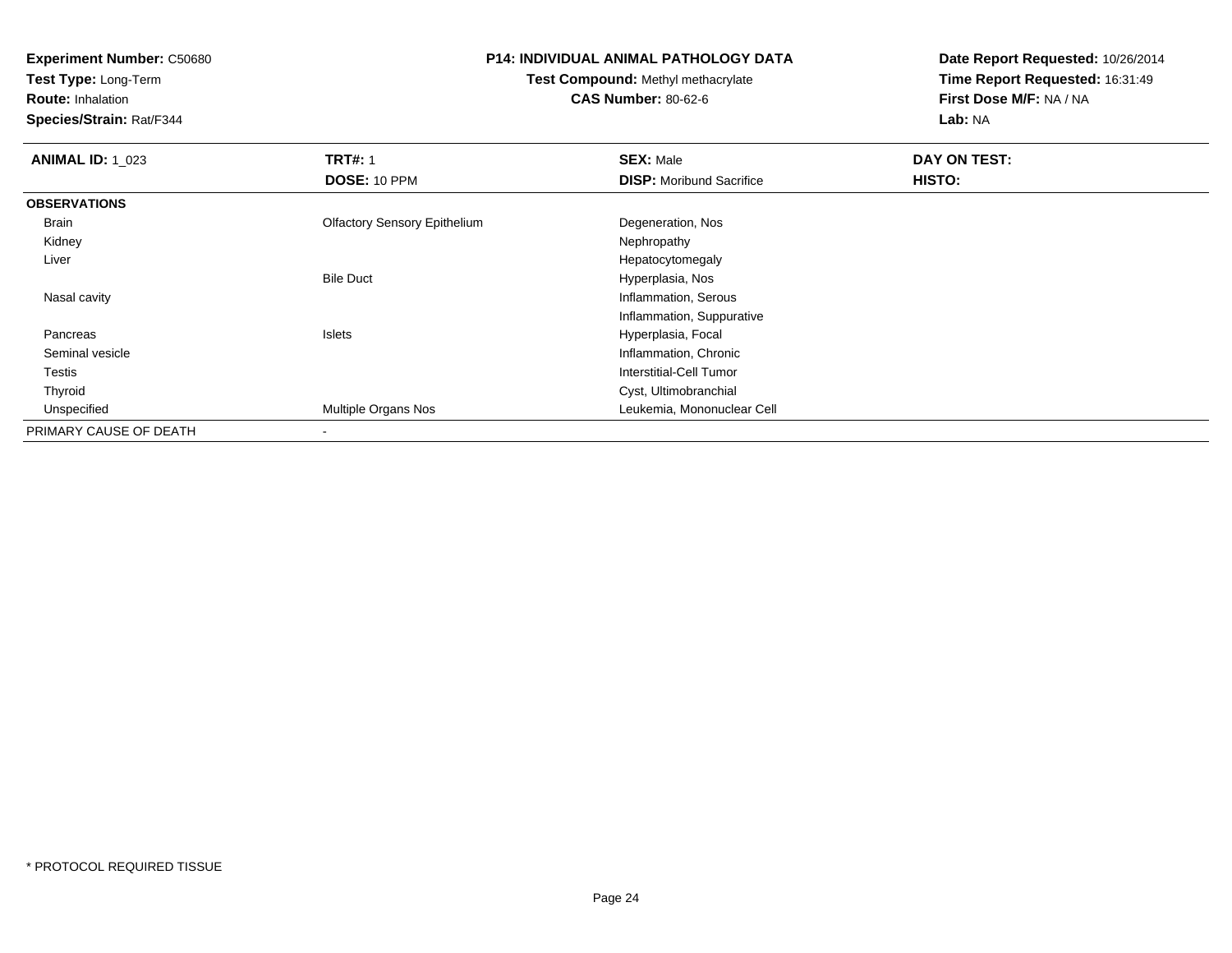**Test Type:** Long-Term

**Route:** Inhalation

**Species/Strain:** Rat/F344

### **P14: INDIVIDUAL ANIMAL PATHOLOGY DATA**

**Test Compound:** Methyl methacrylate**CAS Number:** 80-62-6

| <b>ANIMAL ID: 1_024</b> | <b>TRT#: 1</b>                      | <b>SEX: Male</b>                 | DAY ON TEST:  |  |
|-------------------------|-------------------------------------|----------------------------------|---------------|--|
|                         | DOSE: 10 PPM                        | <b>DISP:</b> Scheduled Sacrifice | <b>HISTO:</b> |  |
| <b>OBSERVATIONS</b>     |                                     |                                  |               |  |
| Brain                   | <b>Olfactory Sensory Epithelium</b> | Degeneration, Nos                |               |  |
| Eye                     | Nasolacrimal Duct                   | Inflammation, Suppurative        |               |  |
| Kidney                  |                                     | Nephropathy                      |               |  |
| Liver                   | Hepatocytes                         | Cytoplasmic Change, Basophilic   |               |  |
|                         | <b>Bile Duct</b>                    | Hyperplasia, Nos                 |               |  |
| Lung                    |                                     | Alveolar Macrophages             |               |  |
| Nasal cavity            |                                     | Inflammation, Serous             |               |  |
|                         |                                     | Inflammation, Suppurative        |               |  |
| Pancreas                | Acinus                              | Atrophy, Focal                   |               |  |
| Preputial gland         |                                     | Inflammation, Suppurative        |               |  |
| Testis                  |                                     | Atrophy, Nos                     |               |  |
|                         |                                     | Interstitial-Cell Tumor          |               |  |
| Unspecified             | Multiple Organs Nos                 | Leukemia, Mononuclear Cell       |               |  |
| PRIMARY CAUSE OF DEATH  |                                     |                                  |               |  |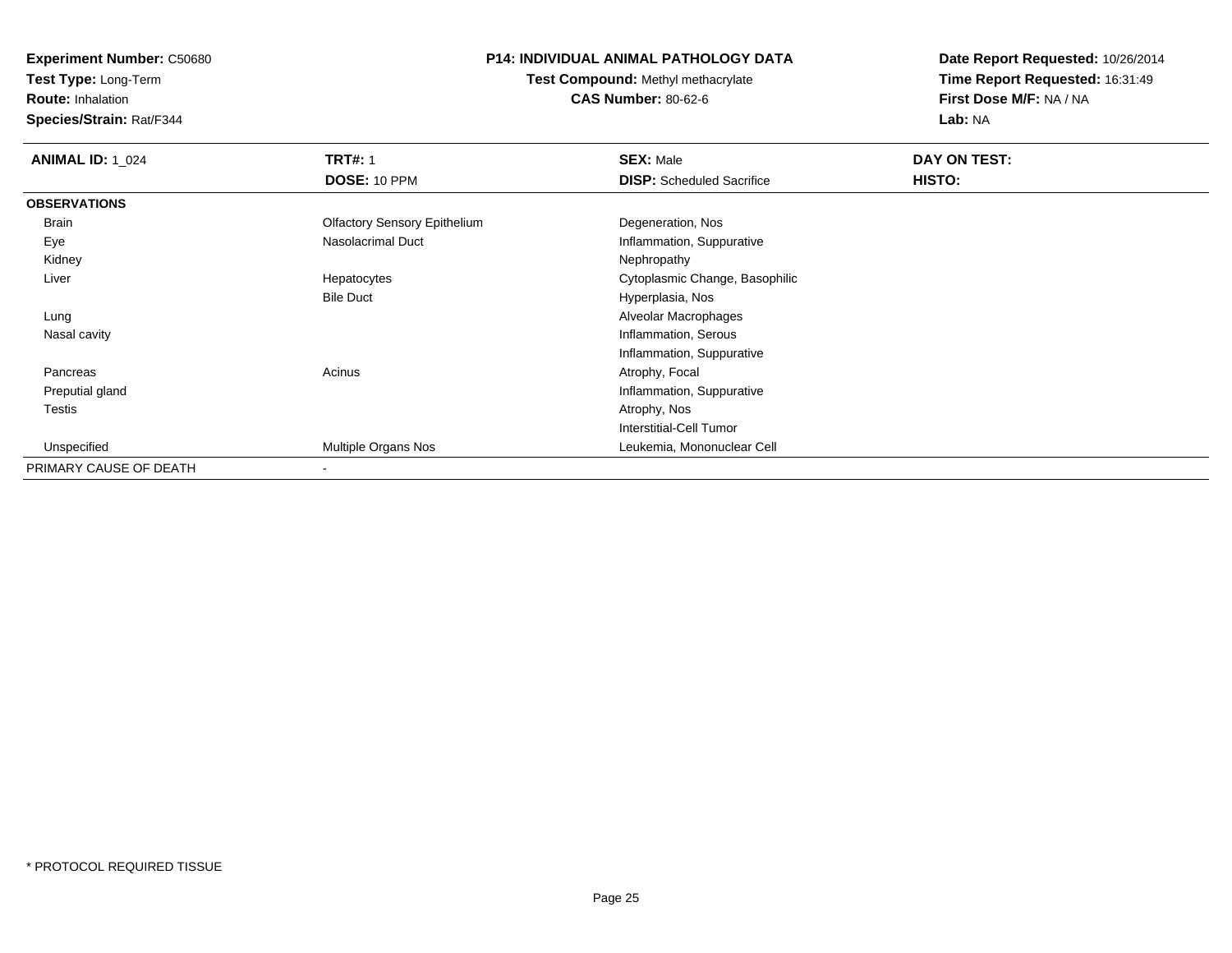**Test Type:** Long-Term

**Route:** Inhalation

**Species/Strain:** Rat/F344

### **P14: INDIVIDUAL ANIMAL PATHOLOGY DATA**

**Test Compound:** Methyl methacrylate**CAS Number:** 80-62-6

| <b>ANIMAL ID: 1_025</b> | <b>TRT#: 1</b>                      | <b>SEX: Male</b>                 | DAY ON TEST: |  |
|-------------------------|-------------------------------------|----------------------------------|--------------|--|
|                         | DOSE: 10 PPM                        | <b>DISP:</b> Scheduled Sacrifice | HISTO:       |  |
| <b>OBSERVATIONS</b>     |                                     |                                  |              |  |
| Adrenal gland           | <b>Cortex Nos</b>                   | Cytoplasmic Vacuolization        |              |  |
| Brain                   | <b>Olfactory Sensory Epithelium</b> | Degeneration, Nos                |              |  |
| Kidney                  |                                     | Nephropathy                      |              |  |
| Liver                   | Hepatocytes                         | Cytoplasmic Change, Basophilic   |              |  |
|                         | <b>Bile Duct</b>                    | Hyperplasia, Nos                 |              |  |
| Nasal cavity            |                                     | Inflammation, Serous             |              |  |
|                         |                                     | Inflammation, Suppurative        |              |  |
| Pancreas                | Acinus                              | Atrophy, Focal                   |              |  |
| Pituitary gland         | <b>Anterior Pituitary</b>           | Adenoma, Nos                     |              |  |
| Seminal vesicle         |                                     | Inflammation, Suppurative        |              |  |
| Testis                  |                                     | Atrophy, Nos                     |              |  |
|                         |                                     | <b>Interstitial-Cell Tumor</b>   |              |  |
| Unspecified             | <b>Multiple Organs Nos</b>          | Leukemia, Mononuclear Cell       |              |  |
| PRIMARY CAUSE OF DEATH  |                                     |                                  |              |  |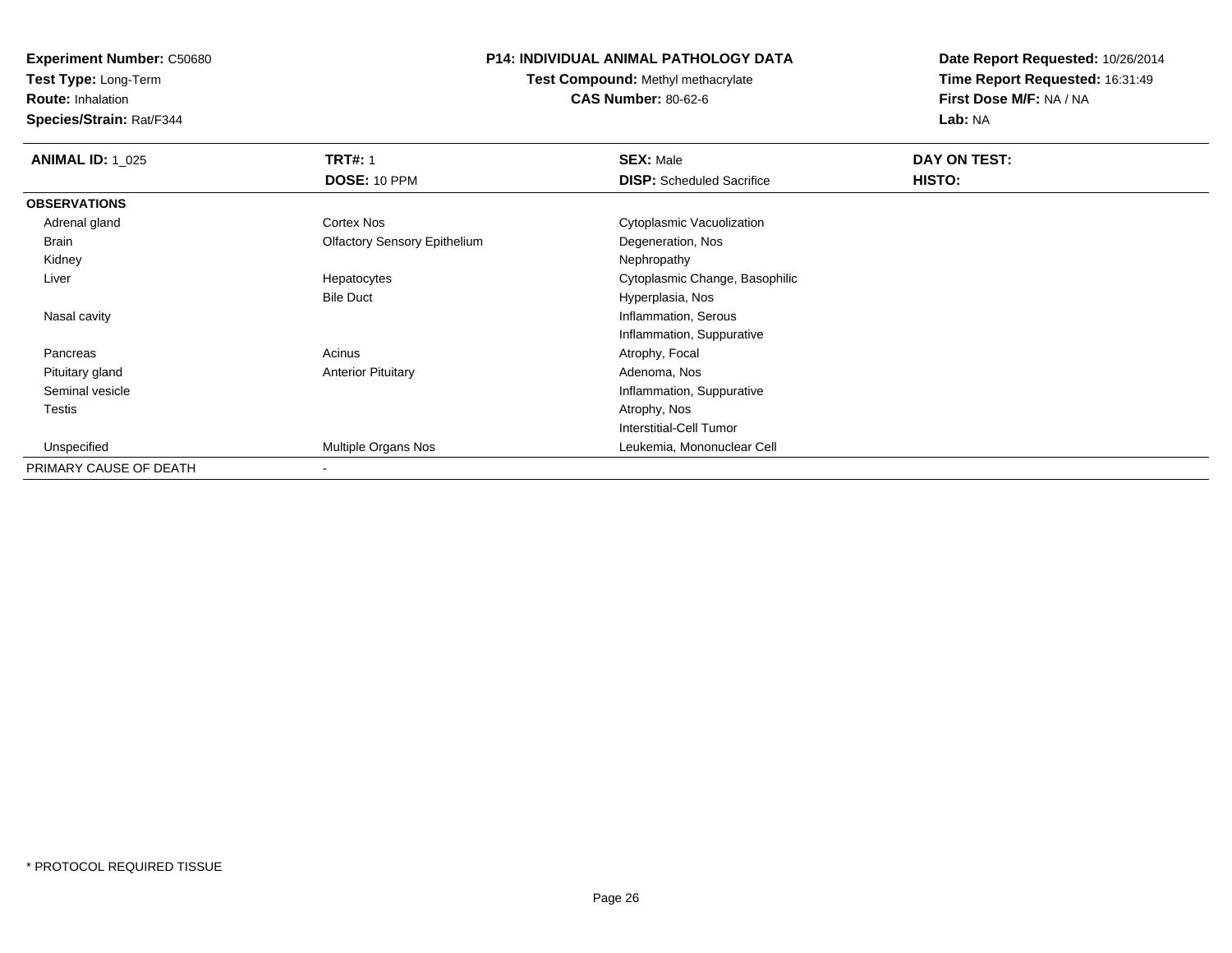| <b>Experiment Number: C50680</b><br>Test Type: Long-Term<br><b>Route: Inhalation</b><br>Species/Strain: Rat/F344 |                  | <b>P14: INDIVIDUAL ANIMAL PATHOLOGY DATA</b><br>Test Compound: Methyl methacrylate<br><b>CAS Number: 80-62-6</b> | Date Report Requested: 10/26/2014<br>Time Report Requested: 16:31:49<br>First Dose M/F: NA / NA<br>Lab: NA |
|------------------------------------------------------------------------------------------------------------------|------------------|------------------------------------------------------------------------------------------------------------------|------------------------------------------------------------------------------------------------------------|
| <b>ANIMAL ID: 1_026</b>                                                                                          | <b>TRT#: 1</b>   | <b>SEX: Male</b>                                                                                                 | DAY ON TEST:                                                                                               |
|                                                                                                                  | DOSE: 10 PPM     | <b>DISP:</b> Moribund Sacrifice                                                                                  | HISTO:                                                                                                     |
| <b>OBSERVATIONS</b>                                                                                              |                  |                                                                                                                  |                                                                                                            |
| Heart                                                                                                            | Myocardium Nos   | <b>Fibrosis</b>                                                                                                  |                                                                                                            |
| Kidney                                                                                                           |                  | Nephropathy                                                                                                      |                                                                                                            |
| Liver                                                                                                            | Hepatocytes      | Cytoplasmic Change, Basophilic                                                                                   |                                                                                                            |
|                                                                                                                  | <b>Bile Duct</b> | Hyperplasia, Nos                                                                                                 |                                                                                                            |
| Mammary gland                                                                                                    |                  | Fibroadenoma                                                                                                     |                                                                                                            |
| Nasal cavity                                                                                                     |                  | Inflammation, Serous                                                                                             |                                                                                                            |
| Testis                                                                                                           |                  | Atrophy, Nos                                                                                                     |                                                                                                            |
|                                                                                                                  |                  | <b>Interstitial-Cell Tumor</b>                                                                                   |                                                                                                            |
| PRIMARY CAUSE OF DEATH                                                                                           |                  |                                                                                                                  |                                                                                                            |

-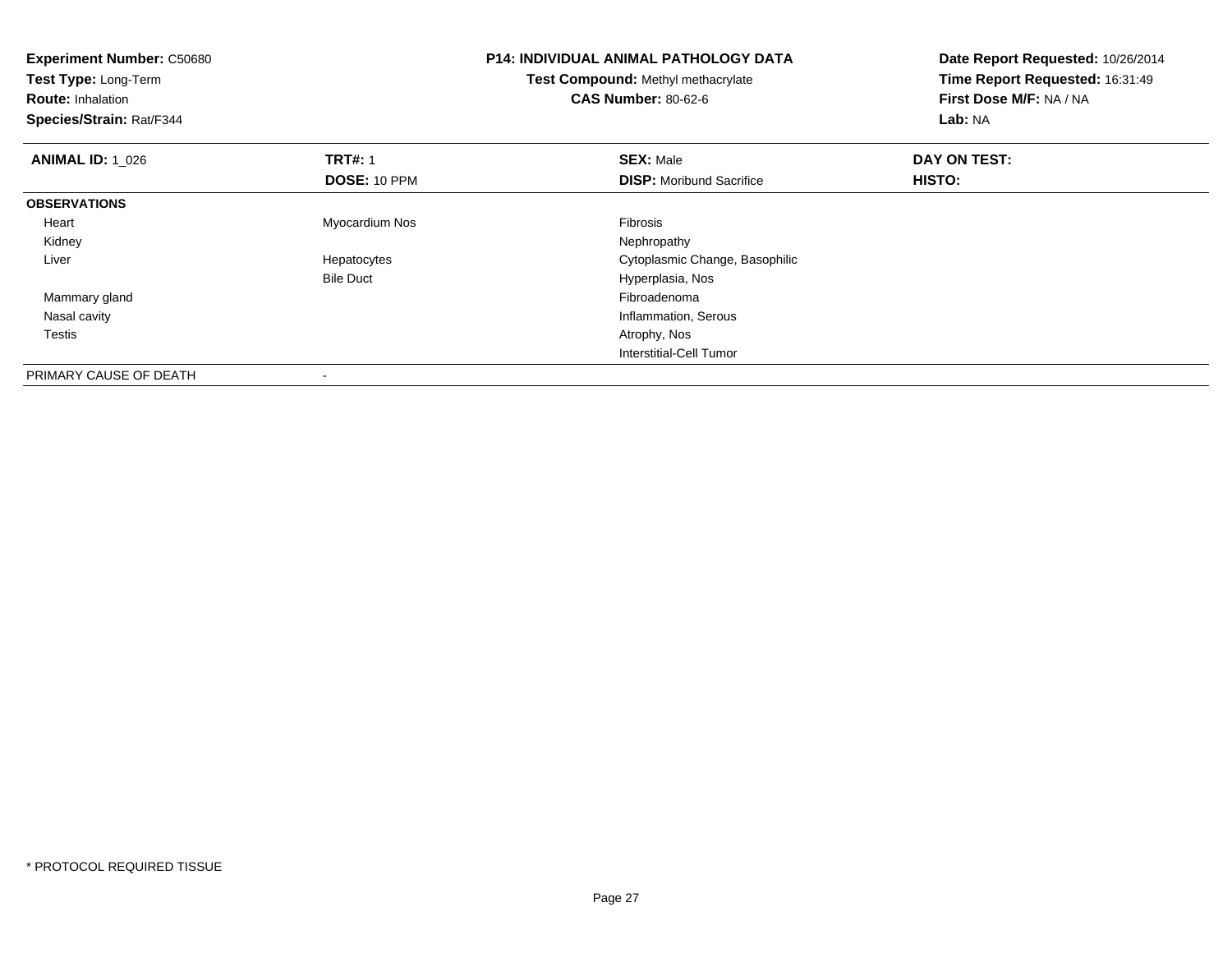**Test Type:** Long-Term

**Route:** Inhalation

**Species/Strain:** Rat/F344

#### **P14: INDIVIDUAL ANIMAL PATHOLOGY DATA**

**Test Compound:** Methyl methacrylate**CAS Number:** 80-62-6

| <b>ANIMAL ID: 1_027</b> | <b>TRT#: 1</b>                      | <b>SEX: Male</b>                | DAY ON TEST: |  |
|-------------------------|-------------------------------------|---------------------------------|--------------|--|
|                         | DOSE: 10 PPM                        | <b>DISP:</b> Moribund Sacrifice | HISTO:       |  |
| <b>OBSERVATIONS</b>     |                                     |                                 |              |  |
| Adrenal gland           | Medulla                             | Hyperplasia, Focal              |              |  |
| Brain                   | <b>Olfactory Sensory Epithelium</b> | Degeneration, Nos               |              |  |
| Kidney                  |                                     | Inflammation, Suppurative       |              |  |
|                         |                                     | Nephropathy                     |              |  |
| Liver                   | Hepatocytes                         | Cytoplasmic Change, Basophilic  |              |  |
|                         | <b>Bile Duct</b>                    | Hyperplasia, Nos                |              |  |
| Nasal cavity            |                                     | Foreign Body, Nos               |              |  |
|                         |                                     | Inflammation, Serous            |              |  |
|                         |                                     | Inflammation, Suppurative       |              |  |
| Preputial gland         |                                     | Inflammation, Chronic           |              |  |
| Testis                  |                                     | Interstitial-Cell Tumor         |              |  |
| PRIMARY CAUSE OF DEATH  |                                     |                                 |              |  |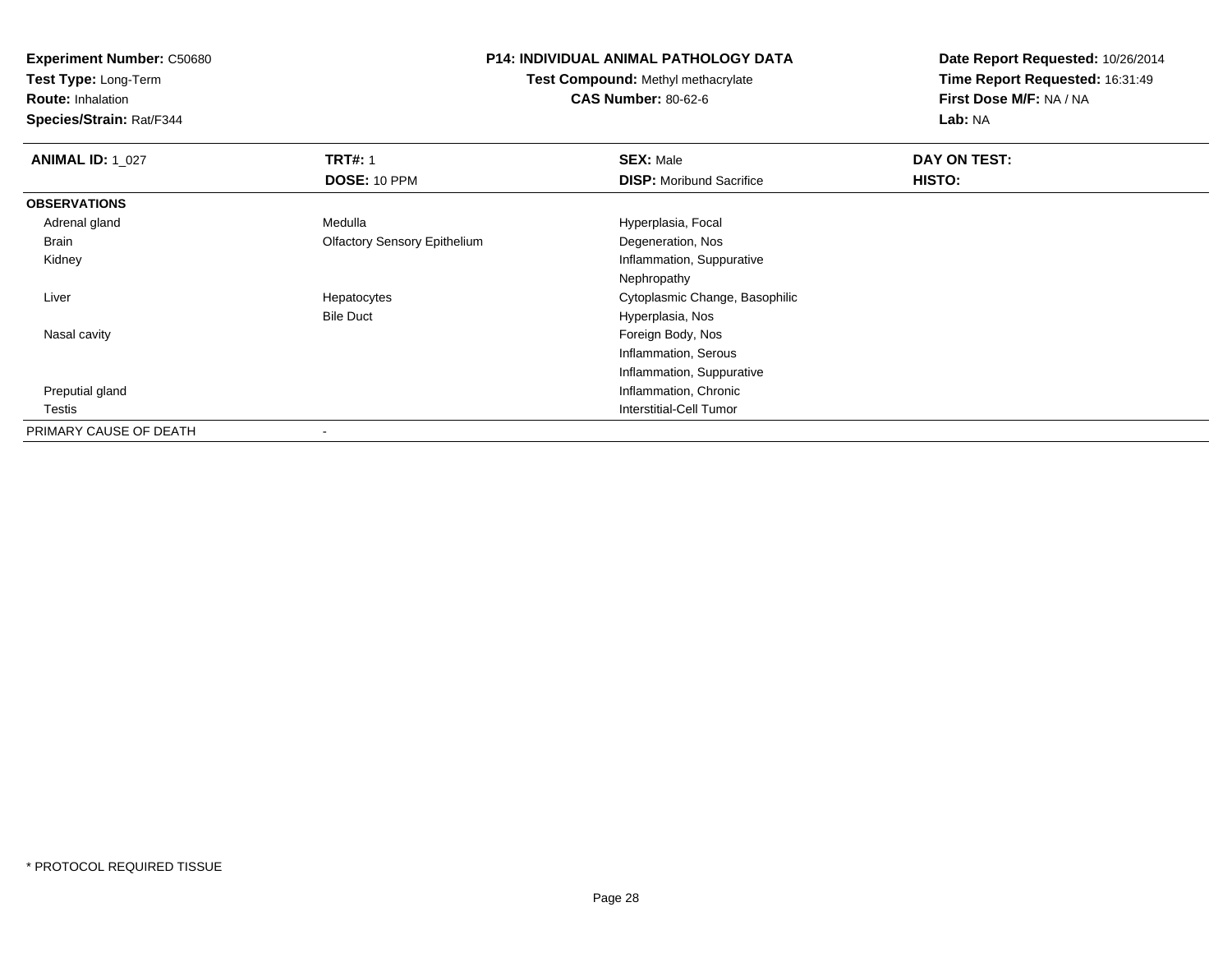**Test Type:** Long-Term

**Route:** Inhalation

**Species/Strain:** Rat/F344

### **P14: INDIVIDUAL ANIMAL PATHOLOGY DATA**

**Test Compound:** Methyl methacrylate**CAS Number:** 80-62-6

| <b>ANIMAL ID: 1_028</b> | <b>TRT#: 1</b>                      | <b>SEX: Male</b>                 | DAY ON TEST: |  |
|-------------------------|-------------------------------------|----------------------------------|--------------|--|
|                         | DOSE: 10 PPM                        | <b>DISP:</b> Scheduled Sacrifice | HISTO:       |  |
| <b>OBSERVATIONS</b>     |                                     |                                  |              |  |
| Brain                   | <b>Olfactory Sensory Epithelium</b> | Degeneration, Nos                |              |  |
| Intestine Large         | Colon                               | Parasitism                       |              |  |
|                         | Rectum                              | Parasitism                       |              |  |
| Kidney                  |                                     | Nephropathy                      |              |  |
| Liver                   | Hepatocytes                         | Cytoplasmic Change, Basophilic   |              |  |
|                         | Hepatocytes                         | Cytoplasmic Vacuolization        |              |  |
|                         | <b>Bile Duct</b>                    | Hyperplasia, Nos                 |              |  |
| Lung                    |                                     | Alveolar Macrophages             |              |  |
|                         | Alveoli                             | Inflammation, Chronic Focal      |              |  |
| Nasal cavity            |                                     | Foreign Body, Nos                |              |  |
|                         |                                     | Inflammation, Serous             |              |  |
|                         |                                     | Inflammation, Suppurative        |              |  |
| <b>Testis</b>           |                                     | Atrophy, Nos                     |              |  |
|                         |                                     | Interstitial-Cell Tumor          |              |  |
| Thyroid                 |                                     | C-Cell Adenoma                   |              |  |
| PRIMARY CAUSE OF DEATH  |                                     |                                  |              |  |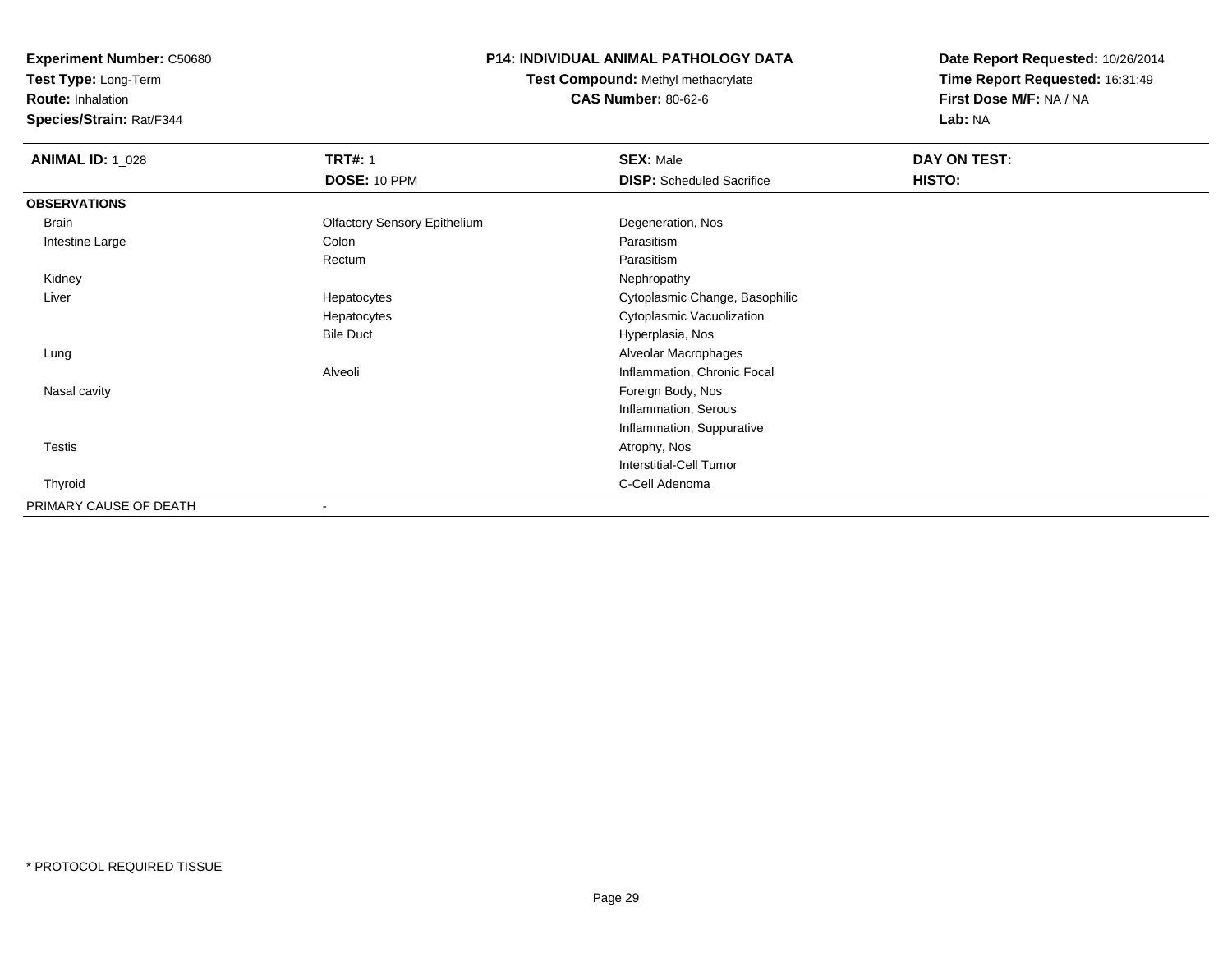**Test Type:** Long-Term

**Route:** Inhalation

**Species/Strain:** Rat/F344

#### **P14: INDIVIDUAL ANIMAL PATHOLOGY DATA**

**Test Compound:** Methyl methacrylate**CAS Number:** 80-62-6

| <b>ANIMAL ID: 1_029</b> | <b>TRT#: 1</b>                      | <b>SEX: Male</b>                 | DAY ON TEST: |  |
|-------------------------|-------------------------------------|----------------------------------|--------------|--|
|                         | DOSE: 10 PPM                        | <b>DISP:</b> Scheduled Sacrifice | HISTO:       |  |
| <b>OBSERVATIONS</b>     |                                     |                                  |              |  |
| Brain                   | <b>Olfactory Sensory Epithelium</b> | Degeneration, Nos                |              |  |
| Intestine Large         | Colon                               | Parasitism                       |              |  |
| Kidney                  |                                     | Nephropathy                      |              |  |
| Liver                   | Hepatocytes                         | Cytoplasmic Change, Basophilic   |              |  |
| Mammary gland           |                                     | Galactocele                      |              |  |
| Nasal cavity            |                                     | Inflammation, Chronic Focal      |              |  |
|                         |                                     | Inflammation, Serous             |              |  |
| Pancreas                | Acinus                              | Atrophy, Focal                   |              |  |
|                         | Islets                              | Islet-Cell Adenoma               |              |  |
| Pituitary gland         | <b>Anterior Pituitary</b>           | Adenoma, Nos                     |              |  |
| Seminal vesicle         |                                     | Inflammation, Suppurative        |              |  |
| Testis                  |                                     | Interstitial-Cell Tumor          |              |  |
| PRIMARY CAUSE OF DEATH  |                                     |                                  |              |  |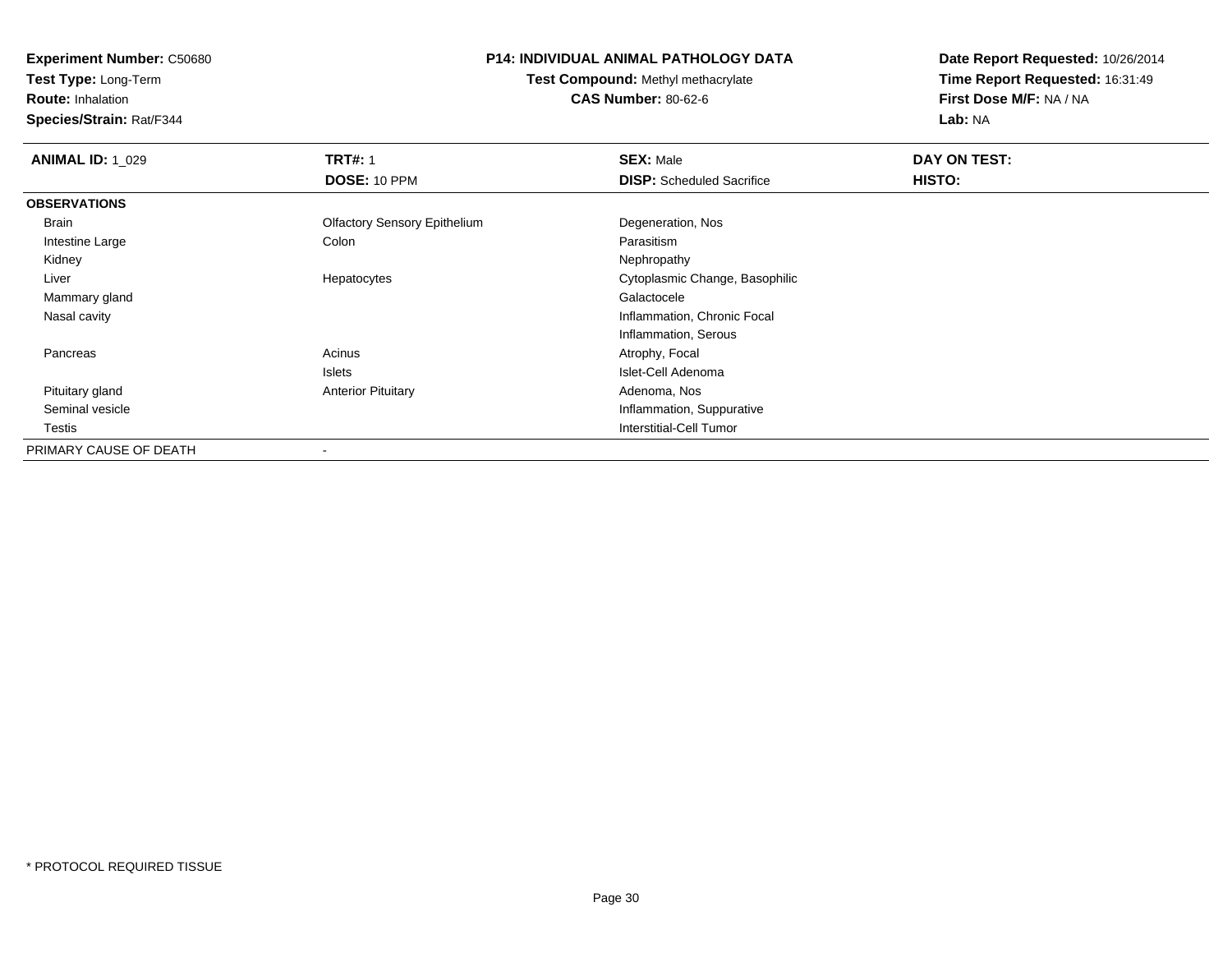**Test Type:** Long-Term

**Route:** Inhalation

**Species/Strain:** Rat/F344

### **P14: INDIVIDUAL ANIMAL PATHOLOGY DATA**

**Test Compound:** Methyl methacrylate**CAS Number:** 80-62-6

| <b>ANIMAL ID: 1 030</b> | <b>TRT#: 1</b>                      | <b>SEX: Male</b>                  | DAY ON TEST: |
|-------------------------|-------------------------------------|-----------------------------------|--------------|
|                         | <b>DOSE: 10 PPM</b>                 | <b>DISP:</b> Scheduled Sacrifice  | HISTO:       |
| <b>OBSERVATIONS</b>     |                                     |                                   |              |
| Brain                   | <b>Olfactory Sensory Epithelium</b> | Degeneration, Nos                 |              |
| Heart                   | Myocardium Nos                      | Fibrosis                          |              |
|                         | Cardiac Valve                       | Metaplasia, Cartilaginous         |              |
| Kidney                  |                                     | Nephropathy                       |              |
| Liver                   | Hepatocytes                         | Cytoplasmic Change, Basophilic    |              |
|                         | Hepatocytes                         | Cytoplasmic Vacuolization         |              |
|                         |                                     | Inflammation, Granulomatous Focal |              |
| Nasal cavity            |                                     | Inflammation, Serous              |              |
| Pancreas                | Acinus                              | Atrophy, Focal                    |              |
| Pituitary gland         | <b>Anterior Pituitary</b>           | Hyperplasia, Nos                  |              |
| Testis                  |                                     | Atrophy, Nos                      |              |
|                         |                                     | Interstitial-Cell Tumor           |              |
| PRIMARY CAUSE OF DEATH  |                                     |                                   |              |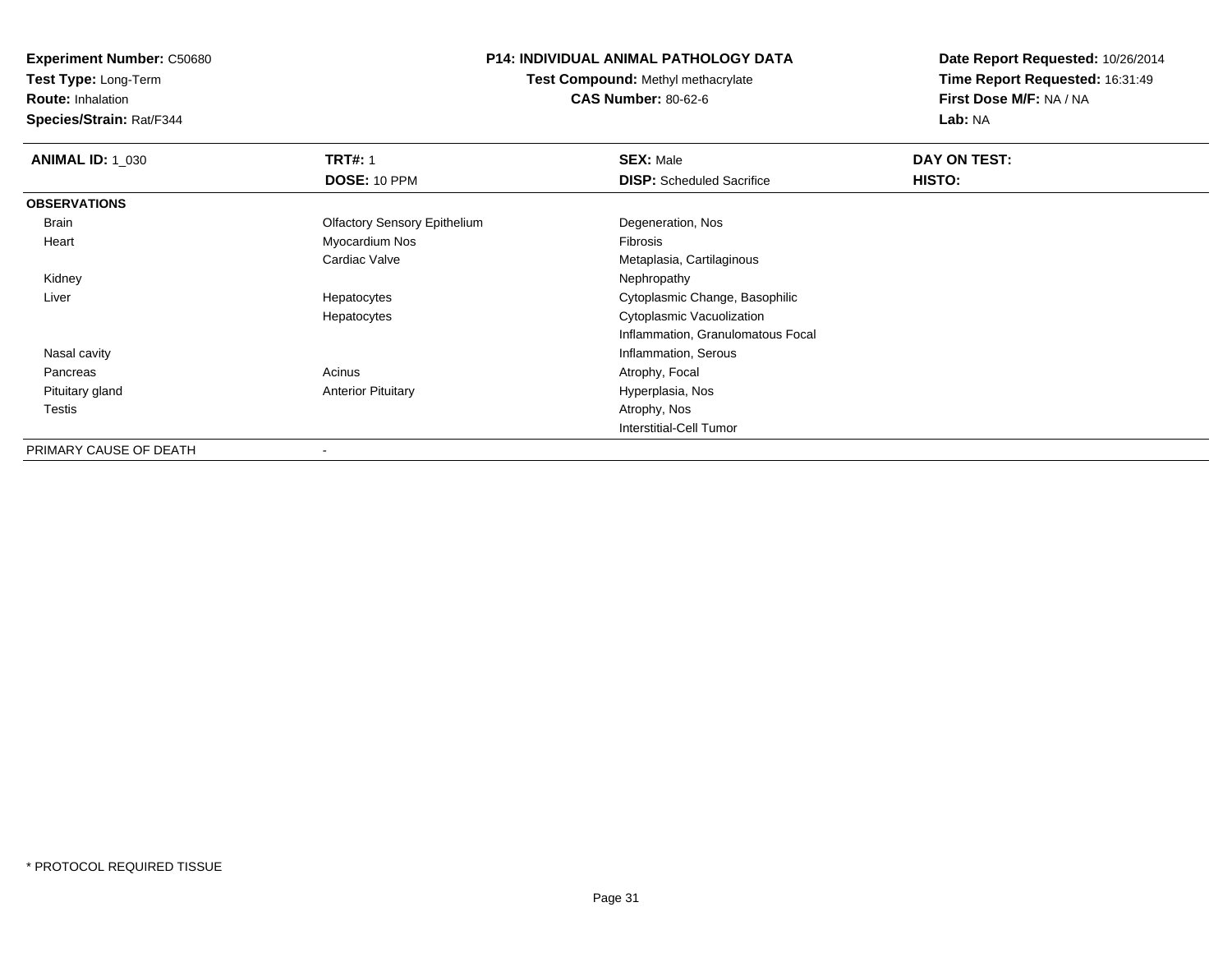**Test Type:** Long-Term

**Route:** Inhalation

**Species/Strain:** Rat/F344

#### **P14: INDIVIDUAL ANIMAL PATHOLOGY DATA**

**Test Compound:** Methyl methacrylate**CAS Number:** 80-62-6

| <b>ANIMAL ID: 1_031</b> | <b>TRT#: 1</b><br>DOSE: 10 PPM      | <b>SEX: Male</b>                | DAY ON TEST: |
|-------------------------|-------------------------------------|---------------------------------|--------------|
|                         |                                     | <b>DISP:</b> Moribund Sacrifice | HISTO:       |
| <b>OBSERVATIONS</b>     |                                     |                                 |              |
| Brain                   | <b>Olfactory Sensory Epithelium</b> | Degeneration, Nos               |              |
| Kidney                  |                                     | Nephropathy                     |              |
| Liver                   | <b>Bile Duct</b>                    | Hyperplasia, Nos                |              |
| Lung                    |                                     | Alveolar Macrophages            |              |
|                         | Alveoli                             | Hemorrhage                      |              |
| Nasal cavity            |                                     | Inflammation, Serous            |              |
|                         |                                     | Inflammation, Suppurative       |              |
| Pancreas                | Acinus                              | Atrophy, Focal                  |              |
| Skin                    | Lower Leg                           | Keratoacanthoma                 |              |
| <b>Testis</b>           |                                     | <b>Interstitial-Cell Tumor</b>  |              |
| Unspecified             | <b>Multiple Organs Nos</b>          | Leukemia, Mononuclear Cell      |              |
| PRIMARY CAUSE OF DEATH  |                                     |                                 |              |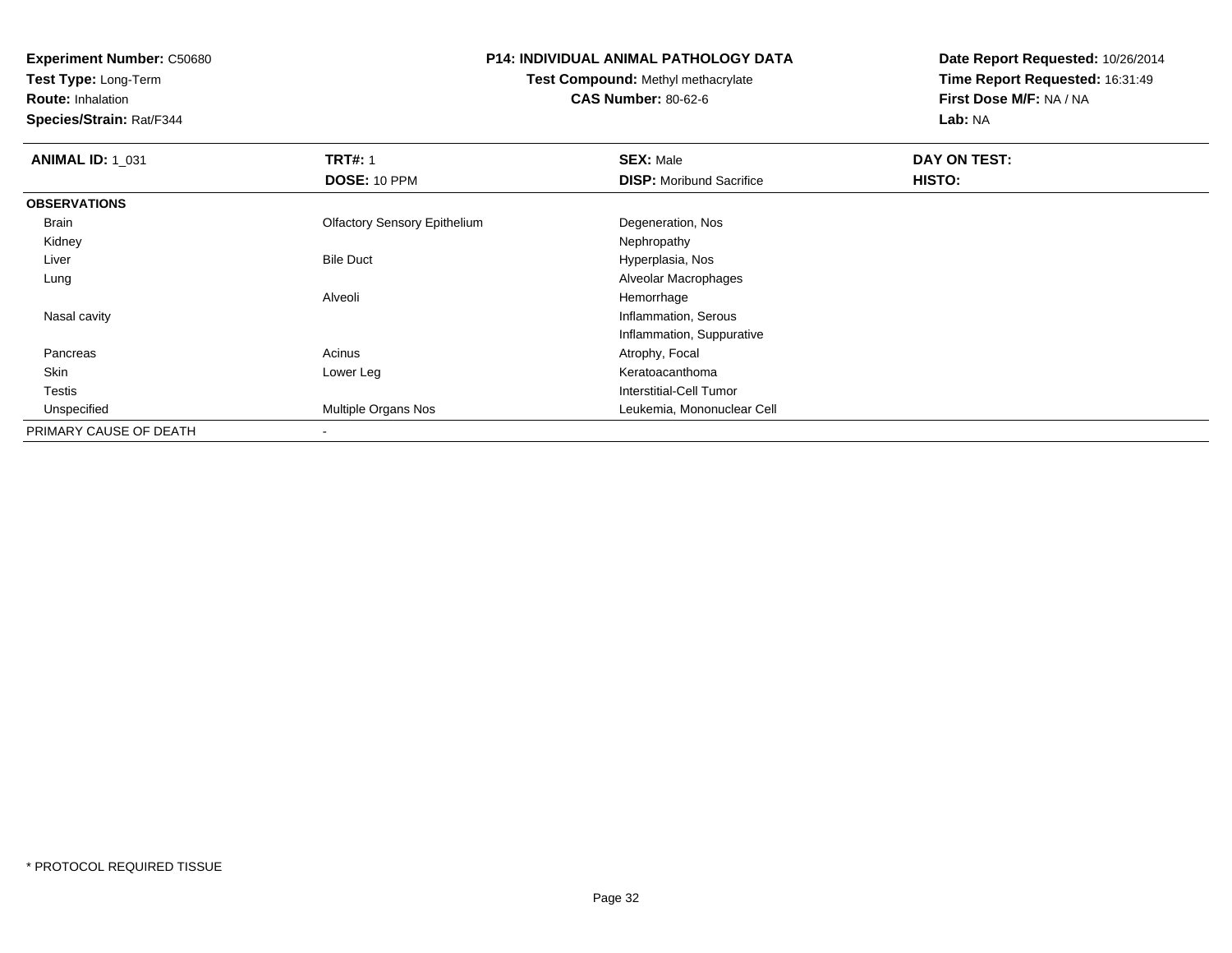**Test Type:** Long-Term

**Route:** Inhalation

**Species/Strain:** Rat/F344

# **P14: INDIVIDUAL ANIMAL PATHOLOGY DATA**

**Test Compound:** Methyl methacrylate**CAS Number:** 80-62-6

| <b>ANIMAL ID: 1_032</b> | <b>TRT#: 1</b>                      | <b>SEX: Male</b>                 | DAY ON TEST: |  |
|-------------------------|-------------------------------------|----------------------------------|--------------|--|
|                         | <b>DOSE: 10 PPM</b>                 | <b>DISP:</b> Scheduled Sacrifice | HISTO:       |  |
| <b>OBSERVATIONS</b>     |                                     |                                  |              |  |
| Adrenal gland           | Medulla                             | Pheochromocytoma                 |              |  |
| <b>Brain</b>            | <b>Olfactory Sensory Epithelium</b> | Degeneration, Nos                |              |  |
| Heart                   | Cardiac Valve                       | Metaplasia, Cartilaginous        |              |  |
| Kidney                  |                                     | Nephropathy                      |              |  |
| Larynx                  |                                     | Inflammation, Suppurative        |              |  |
|                         |                                     | Periarteritis                    |              |  |
| Liver                   |                                     | Fibrosis, Focal                  |              |  |
|                         | <b>Bile Duct</b>                    | Hyperplasia, Nos                 |              |  |
| Lung                    |                                     | Alveolar Macrophages             |              |  |
| Nasal cavity            |                                     | Inflammation, Chronic Focal      |              |  |
|                         |                                     | Inflammation, Serous             |              |  |
| Pancreas                | Acinus                              | Atrophy, Focal                   |              |  |
| Spleen                  |                                     | Fibrosis, Focal                  |              |  |
| Testis                  |                                     | Atrophy, Nos                     |              |  |
|                         |                                     | <b>Interstitial-Cell Tumor</b>   |              |  |
|                         |                                     | Mineralization                   |              |  |
| PRIMARY CAUSE OF DEATH  |                                     |                                  |              |  |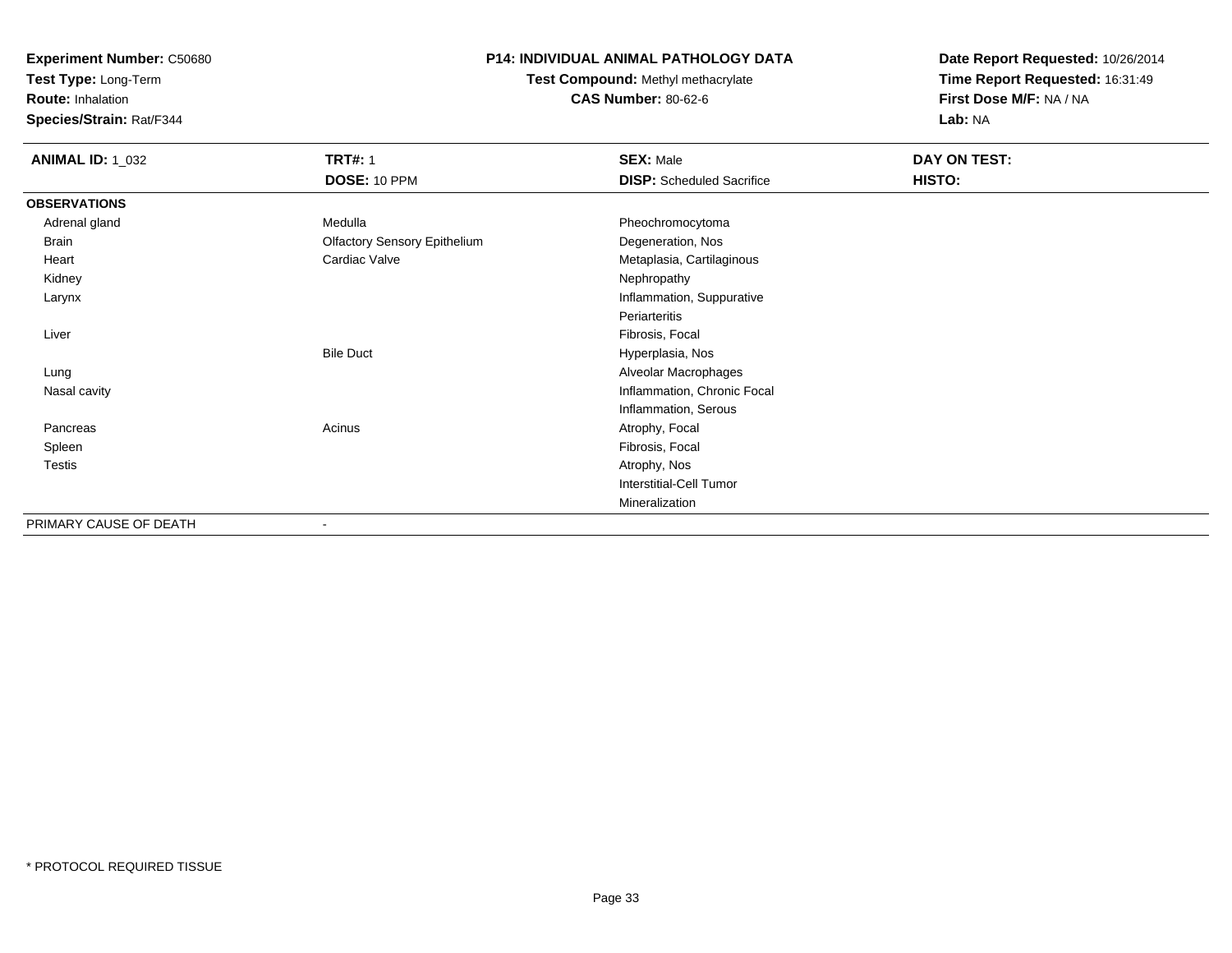**Test Type:** Long-Term

**Route:** Inhalation

**Species/Strain:** Rat/F344

# **P14: INDIVIDUAL ANIMAL PATHOLOGY DATA**

**Test Compound:** Methyl methacrylate**CAS Number:** 80-62-6

| <b>ANIMAL ID: 1_033</b> | <b>TRT#: 1</b>                      | <b>SEX: Male</b>                 | DAY ON TEST: |  |
|-------------------------|-------------------------------------|----------------------------------|--------------|--|
|                         | DOSE: 10 PPM                        | <b>DISP:</b> Scheduled Sacrifice | HISTO:       |  |
| <b>OBSERVATIONS</b>     |                                     |                                  |              |  |
| Brain                   | <b>Olfactory Sensory Epithelium</b> | Degeneration, Nos                |              |  |
| Heart                   | Myocardium Nos                      | Fibrosis                         |              |  |
| Intestine Large         | Colon                               | Parasitism                       |              |  |
| Kidney                  |                                     | Nephropathy                      |              |  |
| Liver                   | Hepatocytes                         | Cytoplasmic Change, Basophilic   |              |  |
|                         | Hepatocytes                         | Cytoplasmic Vacuolization        |              |  |
|                         |                                     | Neoplastic Nodule                |              |  |
| Nasal cavity            |                                     | Inflammation, Serous             |              |  |
| Pancreas                | Acinus                              | Atrophy, Focal                   |              |  |
| Preputial gland         |                                     | Inflammation, Suppurative        |              |  |
| <b>Testis</b>           |                                     | Atrophy, Nos                     |              |  |
|                         |                                     | <b>Interstitial-Cell Tumor</b>   |              |  |
|                         | Tunica Vaginalis                    | Mesothelioma, Nos                |              |  |
| PRIMARY CAUSE OF DEATH  | $\overline{\phantom{a}}$            |                                  |              |  |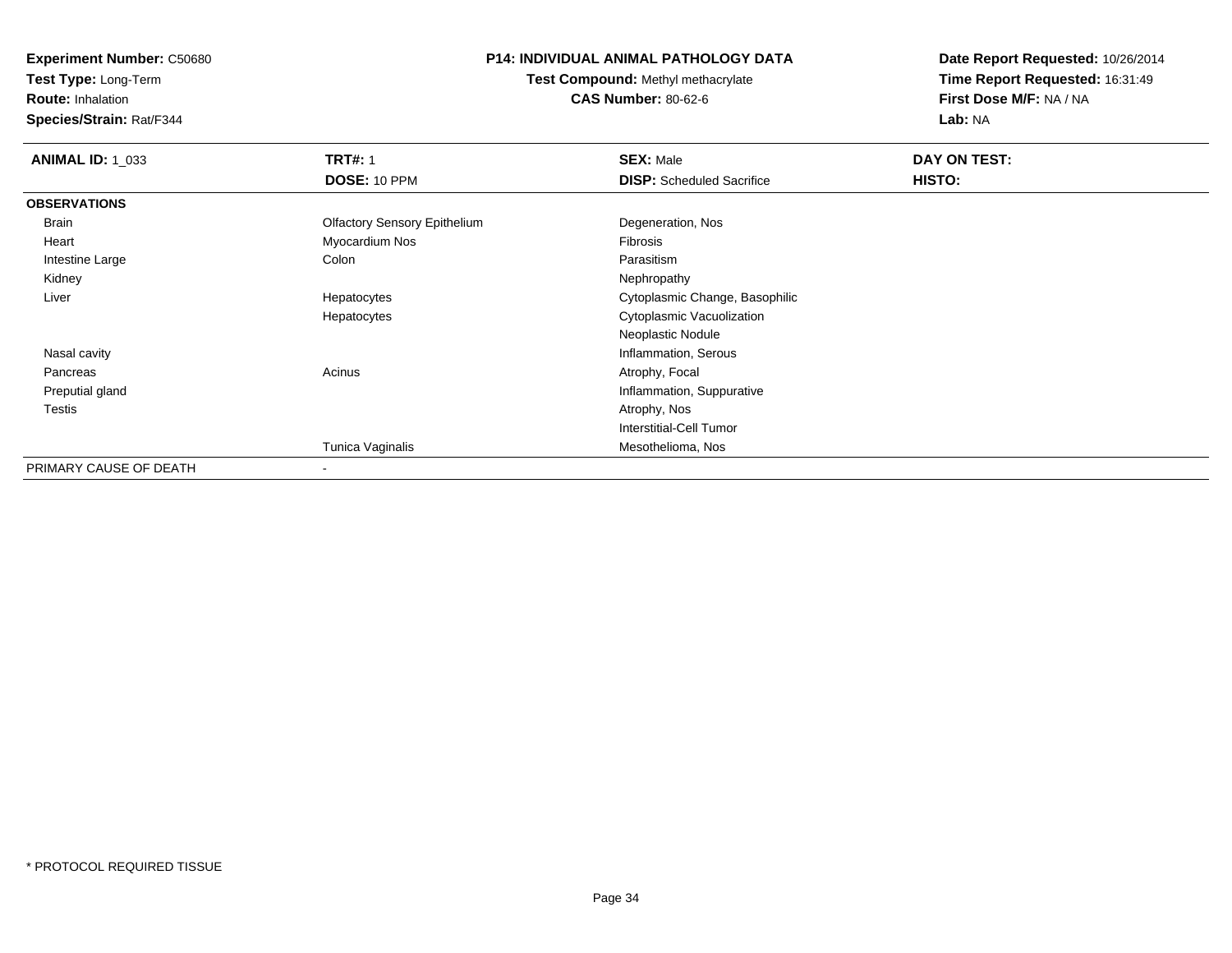**Test Type:** Long-Term

**Route:** Inhalation

**Species/Strain:** Rat/F344

#### **P14: INDIVIDUAL ANIMAL PATHOLOGY DATA**

**Test Compound:** Methyl methacrylate**CAS Number:** 80-62-6

| <b>ANIMAL ID: 1 034</b> | <b>TRT#: 1</b>                      | <b>SEX: Male</b>                 | DAY ON TEST: |  |
|-------------------------|-------------------------------------|----------------------------------|--------------|--|
|                         | DOSE: 10 PPM                        | <b>DISP:</b> Scheduled Sacrifice | HISTO:       |  |
| <b>OBSERVATIONS</b>     |                                     |                                  |              |  |
| Brain                   | <b>Olfactory Sensory Epithelium</b> | Degeneration, Nos                |              |  |
| Intestine Large         | Colon                               | Parasitism                       |              |  |
| Kidney                  |                                     | Nephropathy                      |              |  |
| Liver                   | Hepatocytes                         | Cytoplasmic Vacuolization        |              |  |
|                         | <b>Bile Duct</b>                    | Fibrosis, Multifocal             |              |  |
|                         | <b>Bile Duct</b>                    | Hyperplasia, Nos                 |              |  |
| Nasal cavity            |                                     | Inflammation, Serous             |              |  |
|                         |                                     | Inflammation, Suppurative        |              |  |
| Preputial gland         |                                     | Inflammation, Suppurative        |              |  |
| Testis                  |                                     | Atrophy, Nos                     |              |  |
|                         |                                     | Interstitial-Cell Tumor          |              |  |
| Unspecified             | <b>Multiple Organs Nos</b>          | Leukemia, Mononuclear Cell       |              |  |
| PRIMARY CAUSE OF DEATH  |                                     |                                  |              |  |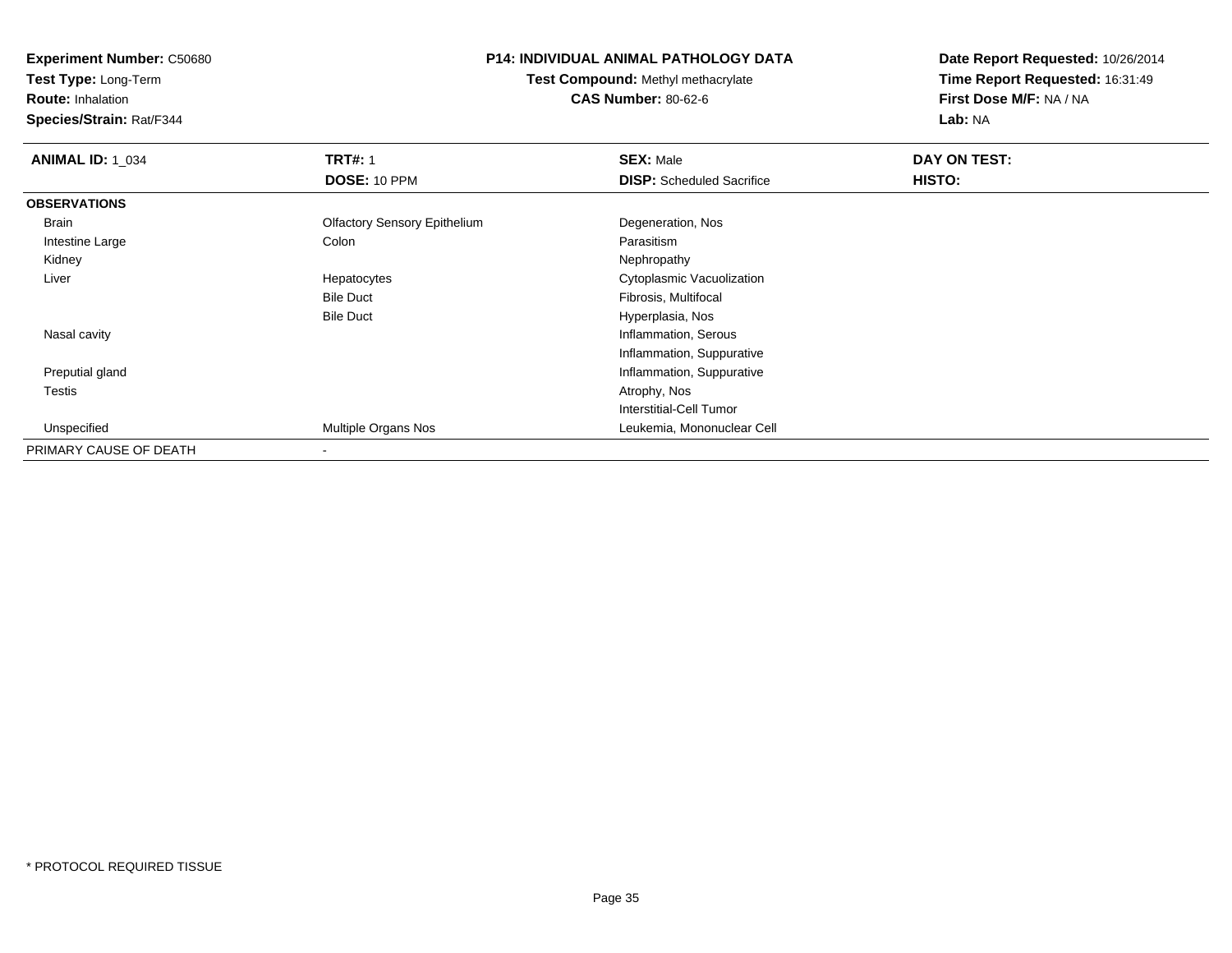**Test Type:** Long-Term

**Route:** Inhalation

**Species/Strain:** Rat/F344

# **P14: INDIVIDUAL ANIMAL PATHOLOGY DATA**

**Test Compound:** Methyl methacrylate**CAS Number:** 80-62-6

| <b>ANIMAL ID: 1_035</b> | <b>TRT#: 1</b>                      | <b>SEX: Male</b>                 | DAY ON TEST: |  |
|-------------------------|-------------------------------------|----------------------------------|--------------|--|
|                         | DOSE: 10 PPM                        | <b>DISP:</b> Scheduled Sacrifice | HISTO:       |  |
| <b>OBSERVATIONS</b>     |                                     |                                  |              |  |
| Adrenal gland           | Medulla                             | Pheochromocytoma                 |              |  |
| Brain                   | <b>Olfactory Sensory Epithelium</b> | Degeneration, Nos                |              |  |
| Heart                   | Cardiac Valve                       | Metaplasia, Cartilaginous        |              |  |
| Intestine Large         | Colon                               | Parasitism                       |              |  |
| Kidney                  |                                     | Nephropathy                      |              |  |
| Liver                   | Hepatocytes                         | Cytoplasmic Change, Eosinophilic |              |  |
|                         | <b>Bile Duct</b>                    | Hyperplasia, Nos                 |              |  |
| Lung                    |                                     | Alveolar Macrophages             |              |  |
| Nasal cavity            |                                     | Inflammation, Serous             |              |  |
| Pancreas                |                                     | Periarteritis                    |              |  |
| Seminal vesicle         |                                     | Inflammation, Chronic            |              |  |
| Stomach                 | Forestomach                         | Cyst, Nos                        |              |  |
|                         | Forestomach                         | Hyperplasia, Epithelial          |              |  |
|                         | Forestomach                         | Inflammation, Suppurative        |              |  |
| <b>Testis</b>           |                                     | Atrophy, Nos                     |              |  |
|                         |                                     | <b>Interstitial-Cell Tumor</b>   |              |  |
| PRIMARY CAUSE OF DEATH  |                                     |                                  |              |  |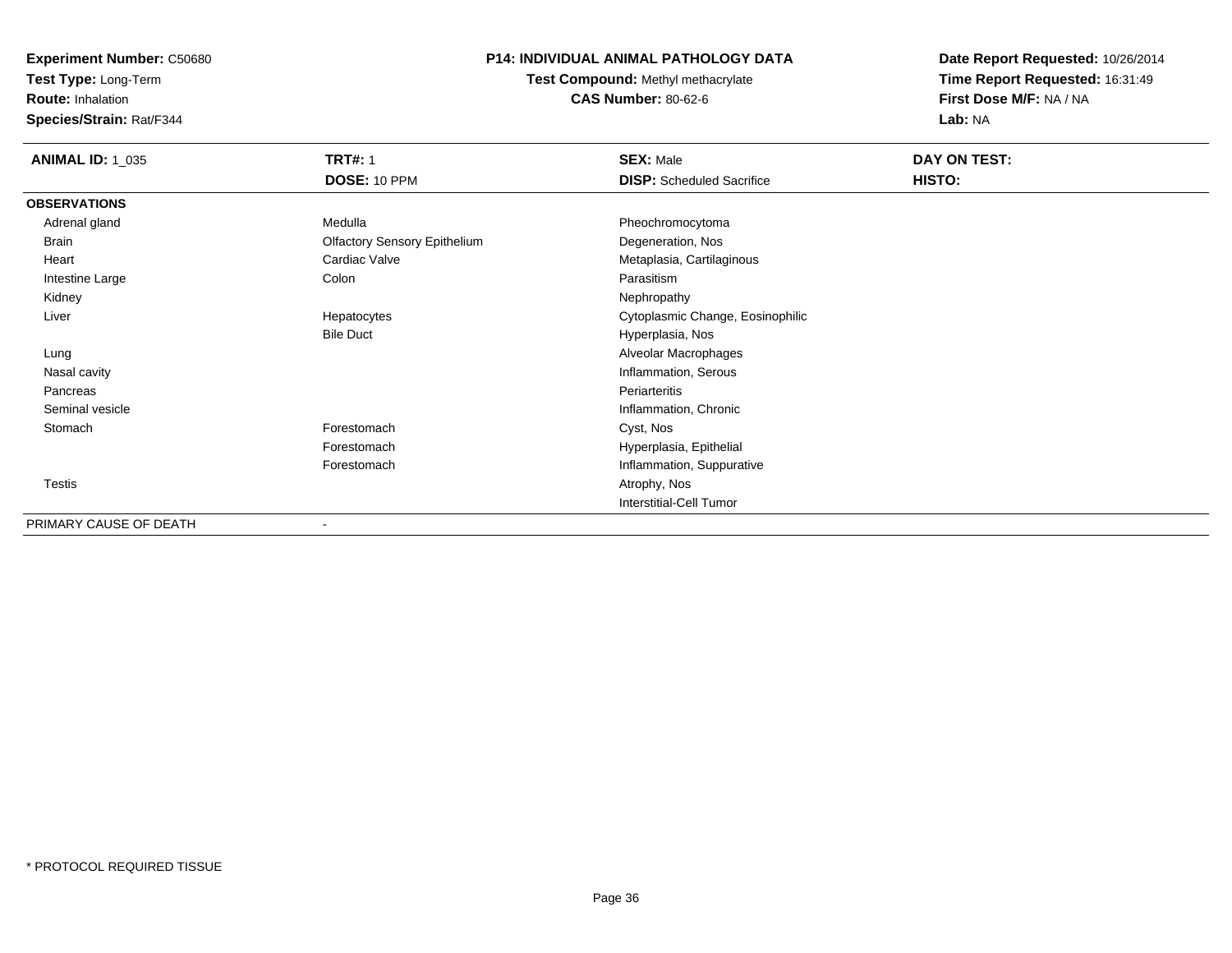**Test Type:** Long-Term

**Route:** Inhalation

**Species/Strain:** Rat/F344

## **P14: INDIVIDUAL ANIMAL PATHOLOGY DATA**

**Test Compound:** Methyl methacrylate**CAS Number:** 80-62-6

| <b>ANIMAL ID: 1_036</b> | <b>TRT#: 1</b>                      | <b>SEX: Male</b>                | DAY ON TEST: |  |
|-------------------------|-------------------------------------|---------------------------------|--------------|--|
|                         | DOSE: 10 PPM                        | <b>DISP:</b> Moribund Sacrifice | HISTO:       |  |
| <b>OBSERVATIONS</b>     |                                     |                                 |              |  |
| Adrenal gland           | Medulla                             | Hyperplasia, Focal              |              |  |
| Brain                   | <b>Olfactory Sensory Epithelium</b> | Degeneration, Nos               |              |  |
| Kidney                  |                                     | Nephropathy                     |              |  |
| Liver                   | <b>Bile Duct</b>                    | Hyperplasia, Nos                |              |  |
| Lung                    | Alveoli                             | Hemorrhage                      |              |  |
|                         | <b>Bronchiole</b>                   | Hemorrhage                      |              |  |
| Nasal cavity            |                                     | Inflammation, Serous            |              |  |
|                         |                                     | Inflammation, Suppurative       |              |  |
| Pituitary gland         | <b>Anterior Pituitary</b>           | Adenoma, Nos                    |              |  |
| Seminal vesicle         |                                     | Inflammation, Suppurative       |              |  |
| Testis                  |                                     | Hyperplasia, Interstitial Cell  |              |  |
| Urinary bladder         |                                     | Hyperplasia, Epithelial         |              |  |
| PRIMARY CAUSE OF DEATH  |                                     |                                 |              |  |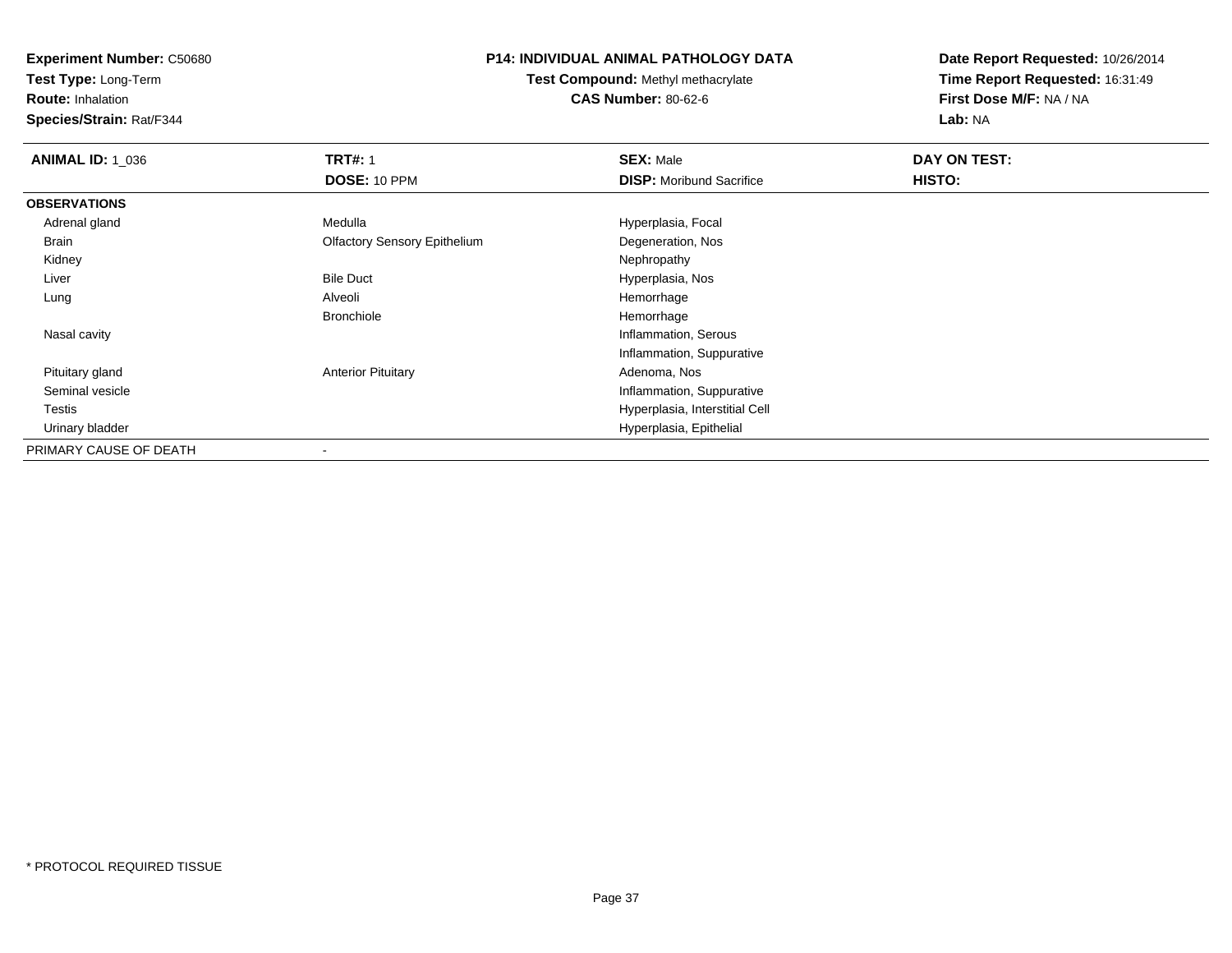**Test Type:** Long-Term

**Route:** Inhalation

**Species/Strain:** Rat/F344

### **P14: INDIVIDUAL ANIMAL PATHOLOGY DATA**

**Test Compound:** Methyl methacrylate**CAS Number:** 80-62-6

| <b>ANIMAL ID: 1_037</b> | <b>TRT#: 1</b>                      | <b>SEX: Male</b>                | DAY ON TEST: |  |
|-------------------------|-------------------------------------|---------------------------------|--------------|--|
|                         | DOSE: 10 PPM                        | <b>DISP:</b> Moribund Sacrifice | HISTO:       |  |
| <b>OBSERVATIONS</b>     |                                     |                                 |              |  |
| Adrenal gland           | <b>Cortex Nos</b>                   | Cytoplasmic Vacuolization       |              |  |
| Brain                   | <b>Olfactory Sensory Epithelium</b> | Degeneration, Nos               |              |  |
| Kidney                  |                                     | Nephropathy                     |              |  |
| Liver                   | Hepatocytes                         | Cytoplasmic Vacuolization       |              |  |
|                         |                                     | Hepatocytomegaly                |              |  |
|                         | <b>Bile Duct</b>                    | Hyperplasia, Nos                |              |  |
| Nasal cavity            |                                     | Inflammation, Serous            |              |  |
|                         |                                     | Inflammation, Suppurative       |              |  |
| Pancreas                | Acinus                              | Atrophy, Focal                  |              |  |
| Pituitary gland         | <b>Anterior Pituitary</b>           | Adenoma, Nos                    |              |  |
| Testis                  |                                     | Interstitial-Cell Tumor         |              |  |
| Unspecified             | <b>Multiple Organs Nos</b>          | Leukemia, Mononuclear Cell      |              |  |
| PRIMARY CAUSE OF DEATH  |                                     |                                 |              |  |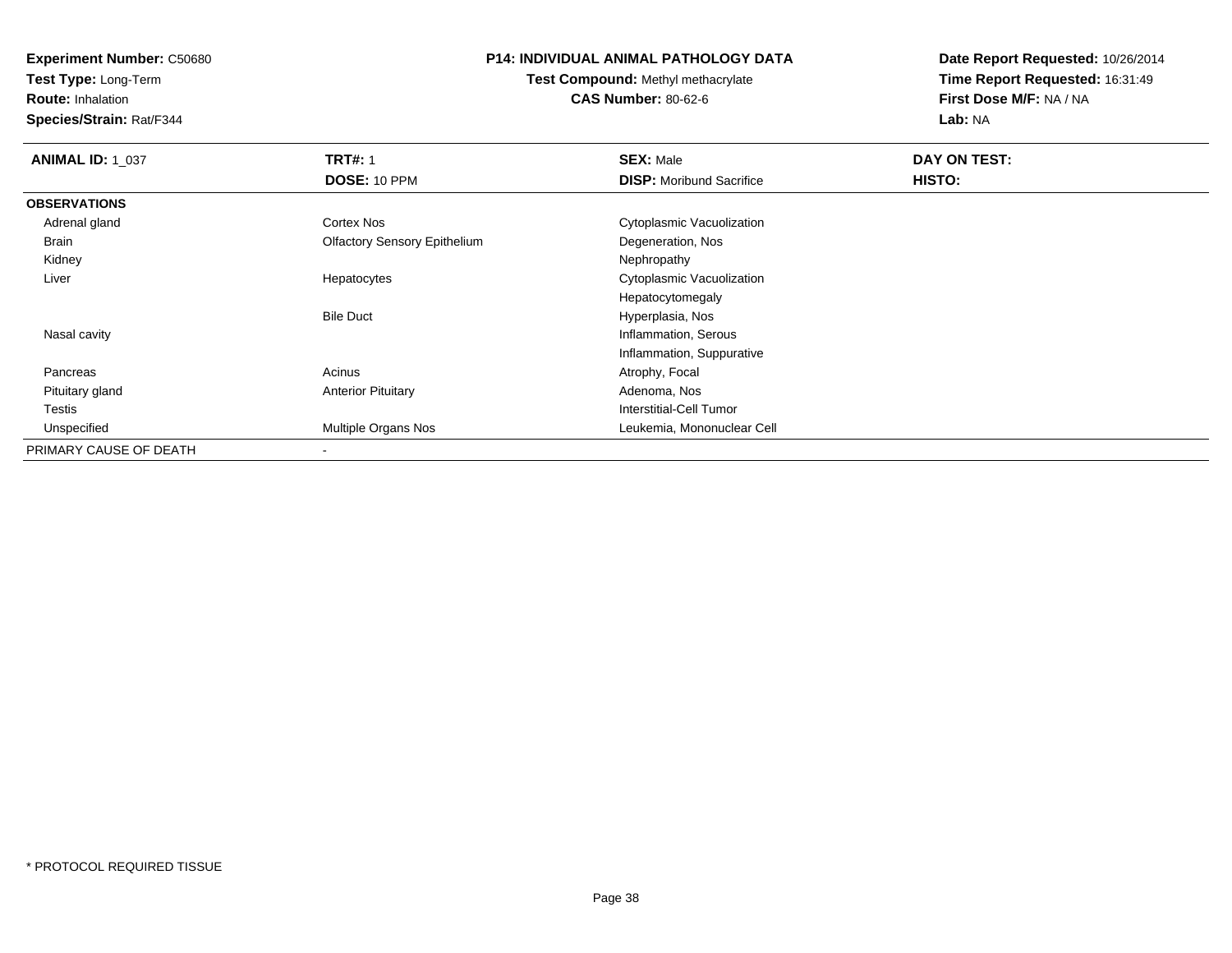**Test Type:** Long-Term

**Route:** Inhalation

**Species/Strain:** Rat/F344

# **P14: INDIVIDUAL ANIMAL PATHOLOGY DATA**

**Test Compound:** Methyl methacrylate**CAS Number:** 80-62-6

| <b>ANIMAL ID: 1_038</b> | <b>TRT#: 1</b>                      | <b>SEX: Male</b>                 | DAY ON TEST: |
|-------------------------|-------------------------------------|----------------------------------|--------------|
|                         | <b>DOSE: 10 PPM</b>                 | <b>DISP:</b> Scheduled Sacrifice | HISTO:       |
| <b>OBSERVATIONS</b>     |                                     |                                  |              |
| Adrenal gland           | Medulla                             | Pheochromocytoma                 |              |
| Brain                   | <b>Olfactory Sensory Epithelium</b> | Degeneration, Nos                |              |
|                         | <b>Olfactory Sensory Epithelium</b> | Foreign Body, Nos                |              |
| Intestine Large         | Colon                               | Parasitism                       |              |
| Kidney                  |                                     | Nephropathy                      |              |
| Liver                   | <b>Bile Duct</b>                    | Hyperplasia, Nos                 |              |
| Lung                    | <b>Bronchiole</b>                   | Inflammation, Suppurative        |              |
| Nasal cavity            |                                     | Foreign Body, Nos                |              |
|                         |                                     | Inflammation, Serous             |              |
|                         |                                     | Inflammation, Suppurative        |              |
|                         |                                     | Metaplasia, Squamous             |              |
| Pancreas                | Acinus                              | Atrophy, Focal                   |              |
| Pituitary gland         | <b>Anterior Pituitary</b>           | Adenoma, Nos                     |              |
| Preputial gland         |                                     | Inflammation, Suppurative        |              |
| Seminal vesicle         |                                     | Inflammation, Suppurative        |              |
| Spleen                  |                                     | Fibrosis, Focal                  |              |
| Testis                  |                                     | Atrophy, Nos                     |              |
|                         |                                     | <b>Interstitial-Cell Tumor</b>   |              |
| Unspecified             | Multiple Organs Nos                 | Leukemia, Mononuclear Cell       |              |
| PRIMARY CAUSE OF DEATH  | $\blacksquare$                      |                                  |              |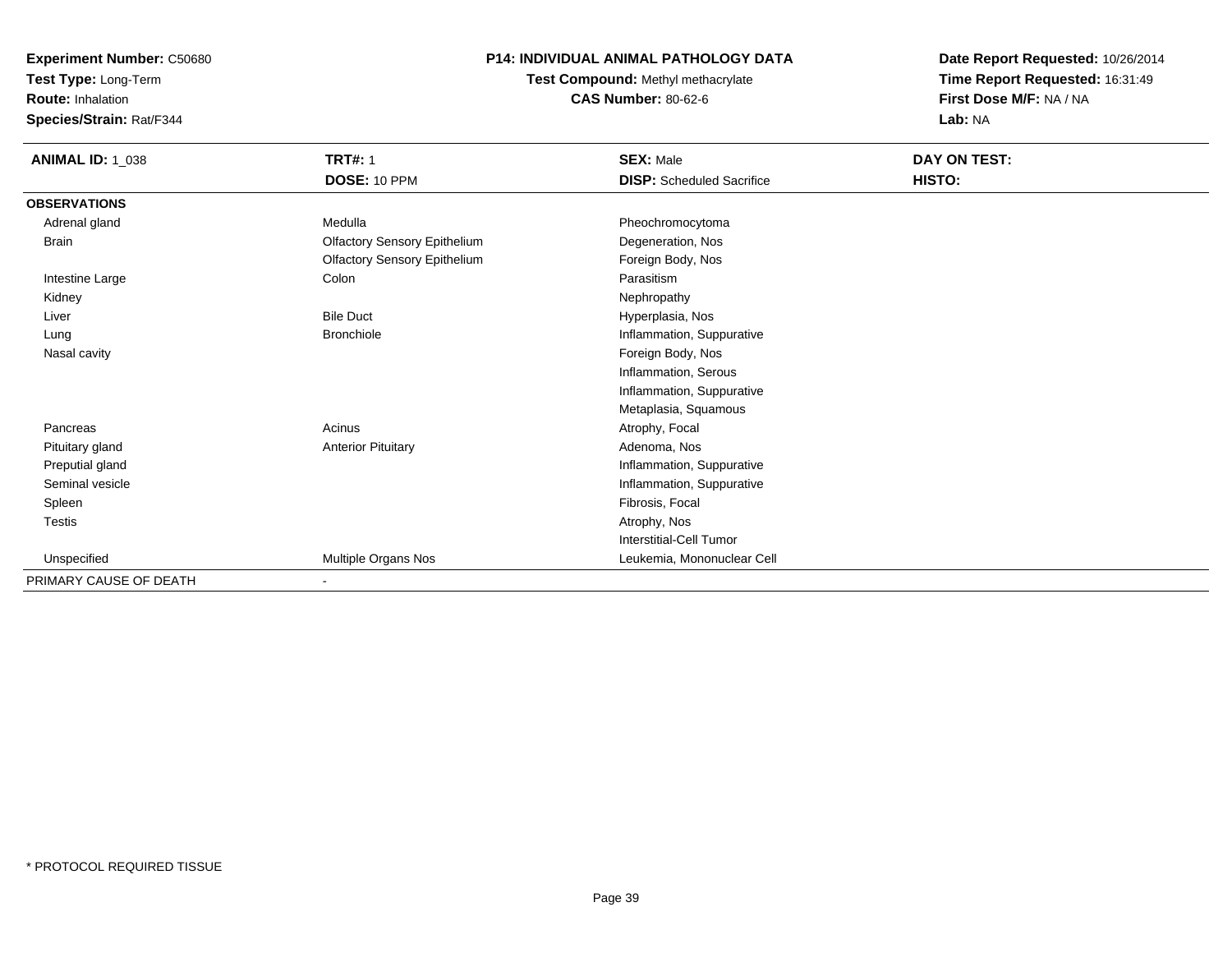| <b>Experiment Number: C50680</b><br>Test Type: Long-Term<br><b>Route: Inhalation</b><br>Species/Strain: Rat/F344 |                                     | <b>P14: INDIVIDUAL ANIMAL PATHOLOGY DATA</b><br>Test Compound: Methyl methacrylate<br><b>CAS Number: 80-62-6</b><br>Lab: NA |              | Date Report Requested: 10/26/2014<br>Time Report Requested: 16:31:49<br>First Dose M/F: NA / NA |  |
|------------------------------------------------------------------------------------------------------------------|-------------------------------------|-----------------------------------------------------------------------------------------------------------------------------|--------------|-------------------------------------------------------------------------------------------------|--|
| <b>ANIMAL ID: 1_039</b>                                                                                          | <b>TRT#: 1</b>                      | <b>SEX: Male</b>                                                                                                            | DAY ON TEST: |                                                                                                 |  |
|                                                                                                                  | DOSE: 10 PPM                        | <b>DISP:</b> Moribund Sacrifice                                                                                             | HISTO:       |                                                                                                 |  |
| <b>OBSERVATIONS</b>                                                                                              |                                     |                                                                                                                             |              |                                                                                                 |  |
| <b>Brain</b>                                                                                                     | Cerebrum                            | Astrocytoma                                                                                                                 |              |                                                                                                 |  |
|                                                                                                                  | <b>Olfactory Sensory Epithelium</b> | Degeneration, Nos                                                                                                           |              |                                                                                                 |  |
|                                                                                                                  | <b>Olfactory Sensory Epithelium</b> | Foreign Body, Nos                                                                                                           |              |                                                                                                 |  |
| Kidney                                                                                                           |                                     | Nephropathy                                                                                                                 |              |                                                                                                 |  |
| Nasal cavity                                                                                                     |                                     | Foreign Body, Nos                                                                                                           |              |                                                                                                 |  |
|                                                                                                                  |                                     | Inflammation, Serous                                                                                                        |              |                                                                                                 |  |
|                                                                                                                  |                                     | Inflammation, Suppurative                                                                                                   |              |                                                                                                 |  |
| Testis                                                                                                           |                                     | <b>Interstitial-Cell Tumor</b>                                                                                              |              |                                                                                                 |  |
| PRIMARY CAUSE OF DEATH                                                                                           |                                     |                                                                                                                             |              |                                                                                                 |  |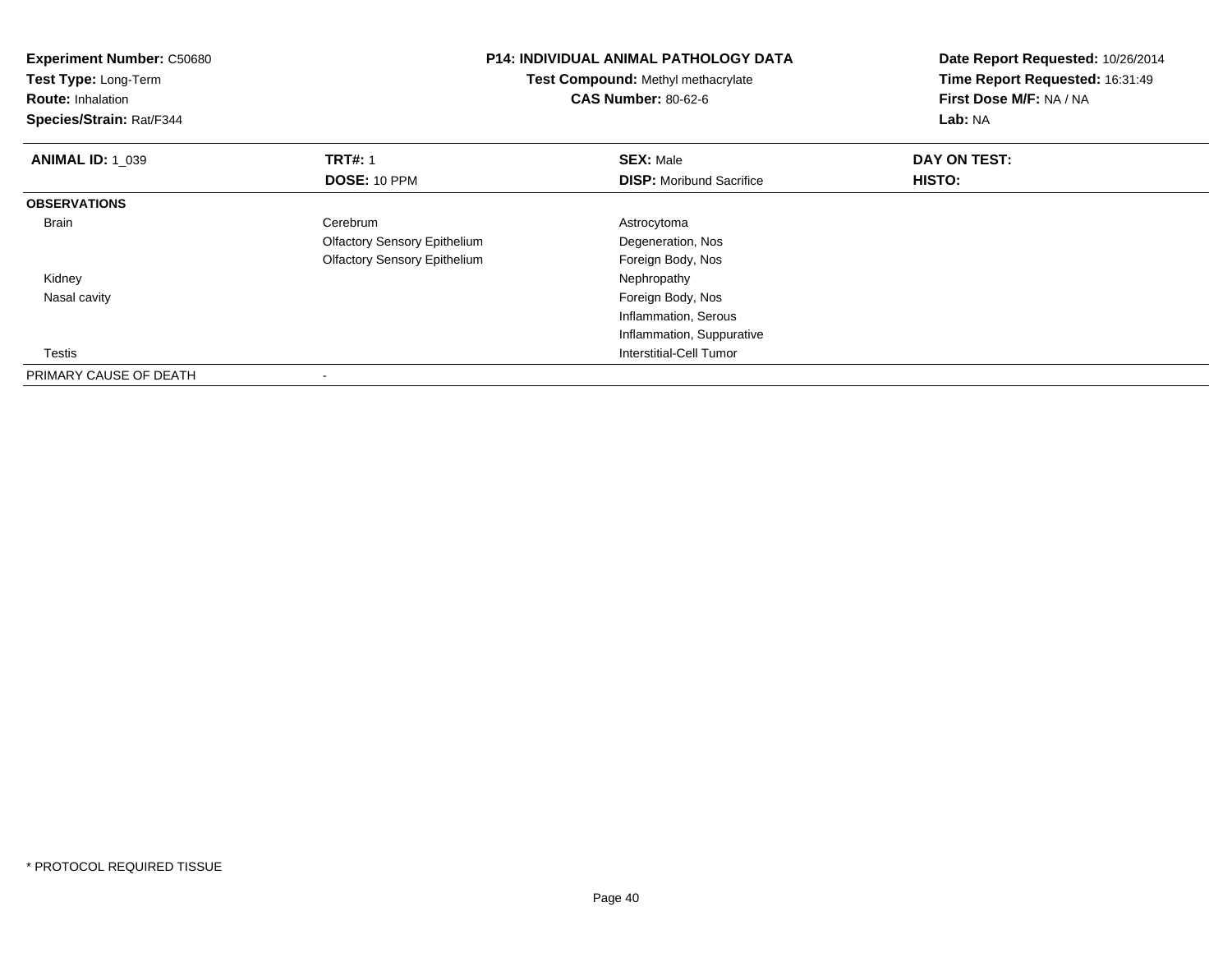**Test Type:** Long-Term

**Route:** Inhalation

**Species/Strain:** Rat/F344

## **P14: INDIVIDUAL ANIMAL PATHOLOGY DATA**

**Test Compound:** Methyl methacrylate**CAS Number:** 80-62-6

| <b>ANIMAL ID: 1_040</b> | <b>TRT#: 1</b>                      | <b>SEX: Male</b>                | DAY ON TEST: |  |
|-------------------------|-------------------------------------|---------------------------------|--------------|--|
|                         | <b>DOSE: 10 PPM</b>                 | <b>DISP:</b> Moribund Sacrifice | HISTO:       |  |
| <b>OBSERVATIONS</b>     |                                     |                                 |              |  |
| Brain                   | <b>Olfactory Sensory Epithelium</b> | Degeneration, Nos               |              |  |
| Kidney                  |                                     | Nephropathy                     |              |  |
| Liver                   | Hepatocytes                         | Necrosis, Focal                 |              |  |
| Nasal cavity            |                                     | Inflammation, Serous            |              |  |
|                         |                                     | Inflammation, Suppurative       |              |  |
| Spleen                  |                                     | Hemorrhage                      |              |  |
| Testis                  |                                     | Atrophy, Nos                    |              |  |
|                         |                                     | Interstitial-Cell Tumor         |              |  |
| Thyroid                 |                                     | Hyperplasia, C Cell             |              |  |
| Unspecified             | Multiple Organs Nos                 | Leukemia, Mononuclear Cell      |              |  |
| PRIMARY CAUSE OF DEATH  |                                     |                                 |              |  |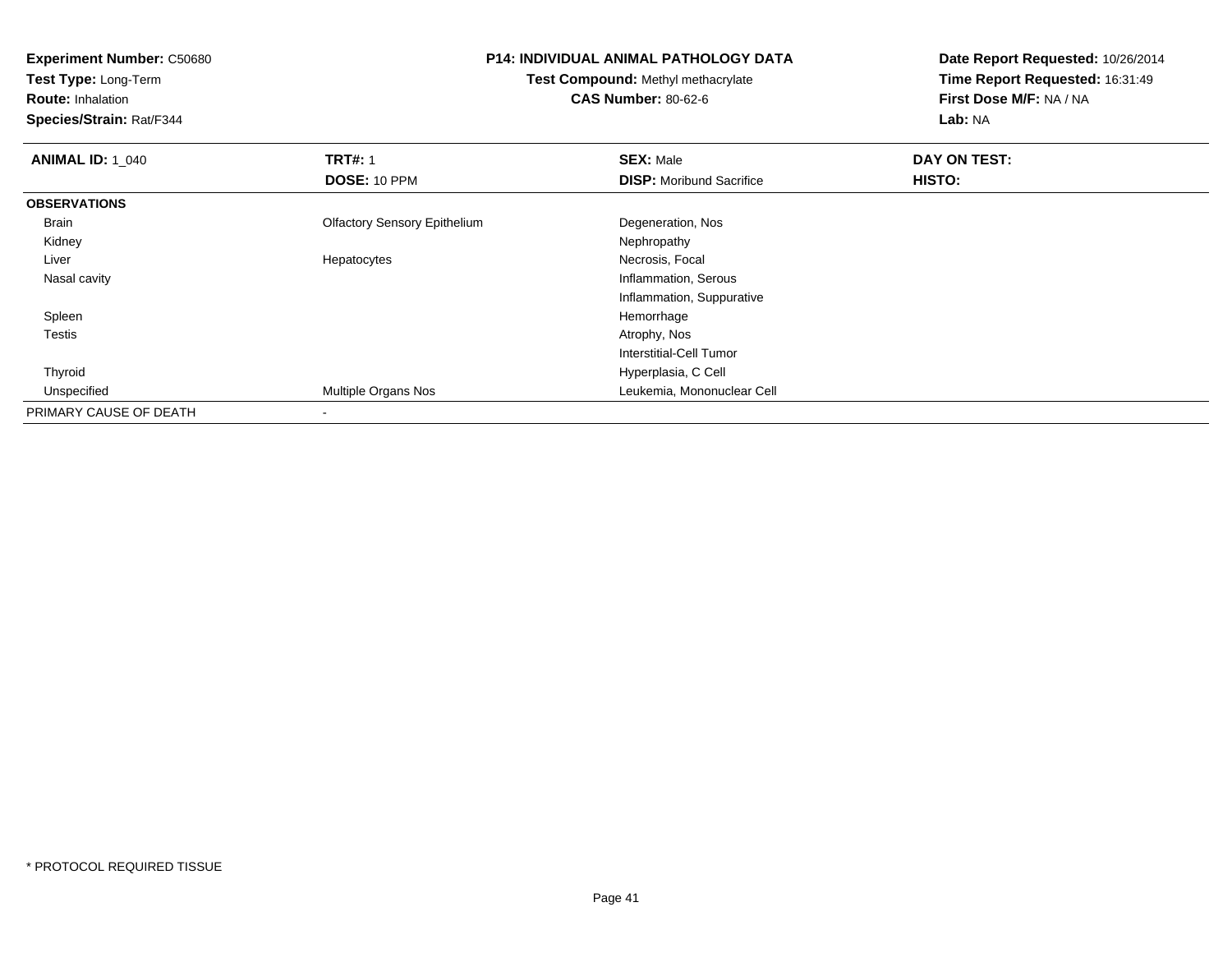**Test Type:** Long-Term

**Route:** Inhalation

**Species/Strain:** Rat/F344

## **P14: INDIVIDUAL ANIMAL PATHOLOGY DATA**

**Test Compound:** Methyl methacrylate**CAS Number:** 80-62-6

| <b>ANIMAL ID: 1_041</b> | <b>TRT#: 1</b>                      | <b>SEX: Male</b>                 | DAY ON TEST: |  |
|-------------------------|-------------------------------------|----------------------------------|--------------|--|
|                         | DOSE: 10 PPM                        | <b>DISP:</b> Scheduled Sacrifice | HISTO:       |  |
| <b>OBSERVATIONS</b>     |                                     |                                  |              |  |
| <b>Brain</b>            | <b>Olfactory Sensory Epithelium</b> | Degeneration, Nos                |              |  |
| Heart                   | Myocardium Nos                      | Fibrosis                         |              |  |
|                         | Cardiac Valve                       | Metaplasia, Cartilaginous        |              |  |
| Kidney                  |                                     | Nephropathy                      |              |  |
| Liver                   | Hepatocytes                         | Cytoplasmic Vacuolization        |              |  |
|                         | <b>Bile Duct</b>                    | Fibrosis, Multifocal             |              |  |
|                         | <b>Bile Duct</b>                    | Hyperplasia, Nos                 |              |  |
| Lung                    |                                     | Alveolar Macrophages             |              |  |
|                         | Alveoli                             | Fibrosis, Focal                  |              |  |
|                         |                                     | Hyperplasia, Alveolar Epithelium |              |  |
| Nasal cavity            |                                     | Inflammation, Serous             |              |  |
|                         |                                     | Inflammation, Suppurative        |              |  |
| Pancreas                | Acinus                              | Atrophy, Focal                   |              |  |
|                         | Islets                              | Islet-Cell Adenoma               |              |  |
| Pituitary gland         | <b>Anterior Pituitary</b>           | Adenoma, Nos                     |              |  |
| Testis                  |                                     | Periarteritis                    |              |  |
| PRIMARY CAUSE OF DEATH  |                                     |                                  |              |  |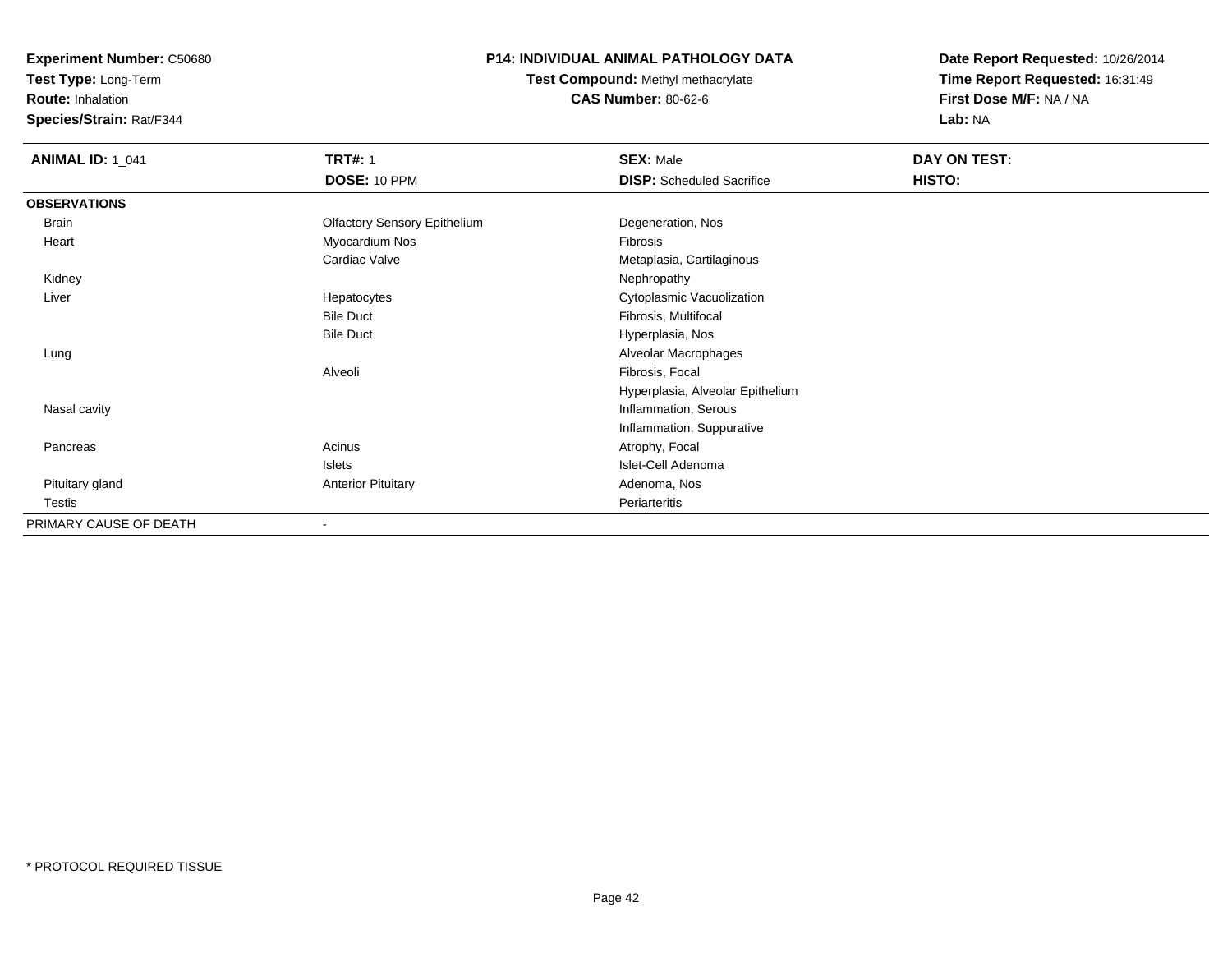**Test Type:** Long-Term

**Route:** Inhalation

**Species/Strain:** Rat/F344

## **P14: INDIVIDUAL ANIMAL PATHOLOGY DATA**

**Test Compound:** Methyl methacrylate**CAS Number:** 80-62-6

| <b>ANIMAL ID: 1_042</b> | <b>TRT#: 1</b>                      | <b>SEX: Male</b>                 | DAY ON TEST: |  |
|-------------------------|-------------------------------------|----------------------------------|--------------|--|
|                         | DOSE: 10 PPM                        | <b>DISP:</b> Scheduled Sacrifice | HISTO:       |  |
| <b>OBSERVATIONS</b>     |                                     |                                  |              |  |
| Adrenal gland           | Medulla                             | Hyperplasia, Focal               |              |  |
| <b>Brain</b>            | <b>Olfactory Sensory Epithelium</b> | Degeneration, Nos                |              |  |
|                         | Cerebrum                            | Gliosis                          |              |  |
| Intestine Large         | Colon                               | Parasitism                       |              |  |
| Kidney                  |                                     | Nephropathy                      |              |  |
| Liver                   | Hepatocytes                         | Cytoplasmic Change, Basophilic   |              |  |
|                         | Hepatocytes                         | Cytoplasmic Vacuolization        |              |  |
|                         |                                     | Neoplastic Nodule                |              |  |
| Lung                    |                                     | Alveolar Macrophages             |              |  |
|                         |                                     | Hyperplasia, Alveolar Epithelium |              |  |
| Nasal cavity            |                                     | Foreign Body, Nos                |              |  |
|                         |                                     | Hyperplasia, Epithelial          |              |  |
|                         |                                     | Inflammation, Serous             |              |  |
|                         |                                     | Inflammation, Suppurative        |              |  |
| Pancreas                | Acinus                              | Atrophy, Focal                   |              |  |
| Peritoneum              | Peritoneal Cavity Nos               | Necrosis, Fat                    |              |  |
| Pituitary gland         | <b>Anterior Pituitary</b>           | Adenoma, Nos                     |              |  |
| Prostate                |                                     | Inflammation, Suppurative        |              |  |
| <b>Testis</b>           |                                     | Interstitial-Cell Tumor          |              |  |
| Unspecified             | Multiple Organs Nos                 | Leukemia, Mononuclear Cell       |              |  |
| PRIMARY CAUSE OF DEATH  |                                     |                                  |              |  |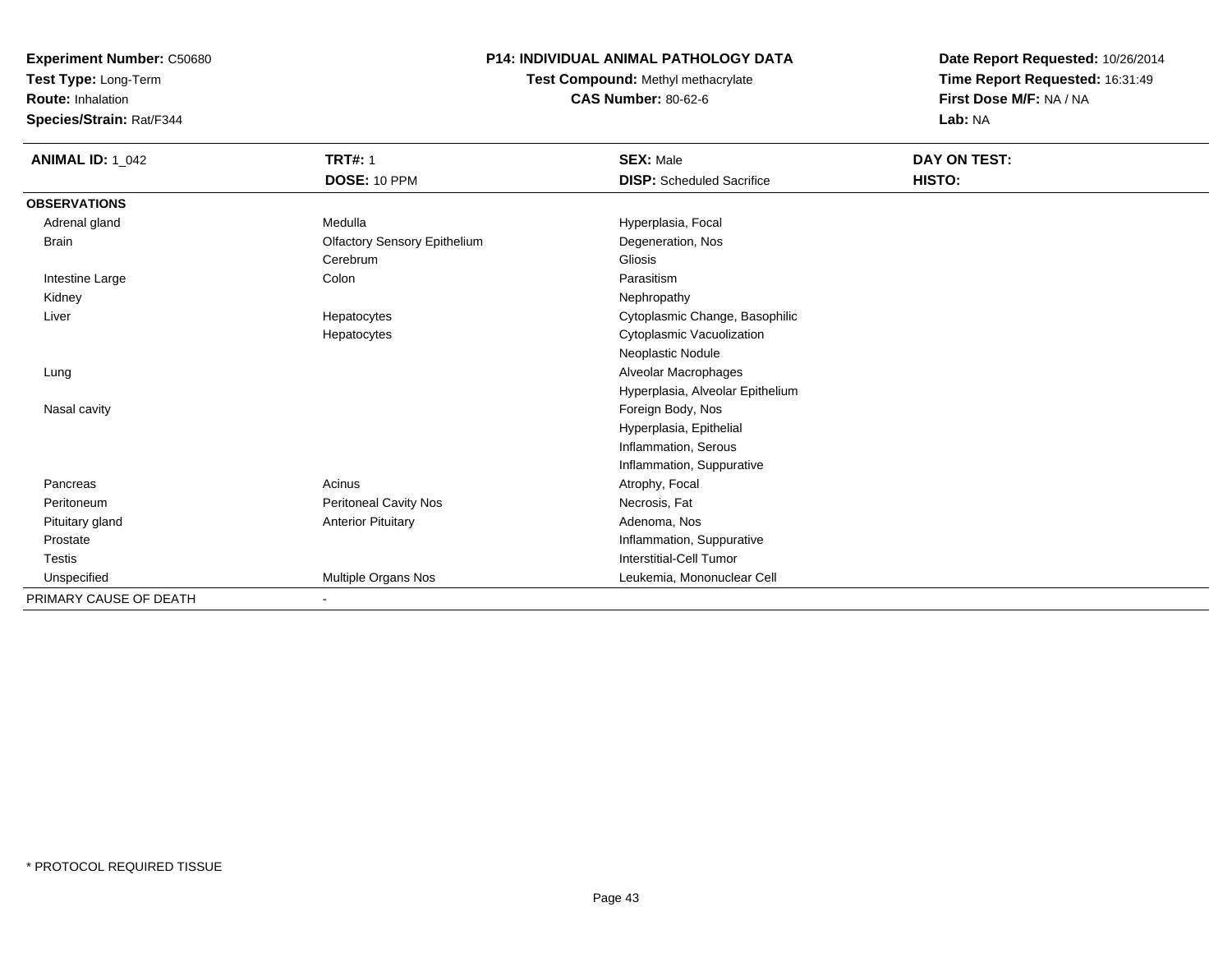**Test Type:** Long-Term

**Route:** Inhalation

**Species/Strain:** Rat/F344

## **P14: INDIVIDUAL ANIMAL PATHOLOGY DATA**

**Test Compound:** Methyl methacrylate**CAS Number:** 80-62-6

| <b>ANIMAL ID: 1_043</b> | <b>TRT#: 1</b>                      | <b>SEX: Male</b>                 | DAY ON TEST: |  |
|-------------------------|-------------------------------------|----------------------------------|--------------|--|
|                         | DOSE: 10 PPM                        | <b>DISP:</b> Scheduled Sacrifice | HISTO:       |  |
| <b>OBSERVATIONS</b>     |                                     |                                  |              |  |
| Adrenal gland           | Medulla                             | Hyperplasia, Focal               |              |  |
| Brain                   | <b>Olfactory Sensory Epithelium</b> | Degeneration, Nos                |              |  |
| Eye                     | <b>Crystalline Lens</b>             | Cataract                         |              |  |
| Intestine Large         | Colon                               | Adenomatous Polyp, Nos           |              |  |
| Kidney                  |                                     | Nephropathy                      |              |  |
| Liver                   | Hepatocytes                         | Cytoplasmic Change, Eosinophilic |              |  |
|                         | Hepatocytes                         | Cytoplasmic Vacuolization        |              |  |
|                         | <b>Bile Duct</b>                    | Hyperplasia, Nos                 |              |  |
| Lung                    |                                     | Alveolar Macrophages             |              |  |
|                         | Alveoli                             | Inflammation, Suppurative        |              |  |
| Nasal cavity            |                                     | Inflammation, Serous             |              |  |
| Pancreas                |                                     | Periarteritis                    |              |  |
| Preputial gland         |                                     | Inflammation, Suppurative        |              |  |
| Testis                  |                                     | Atrophy, Nos                     |              |  |
|                         |                                     | Interstitial-Cell Tumor          |              |  |
| PRIMARY CAUSE OF DEATH  |                                     |                                  |              |  |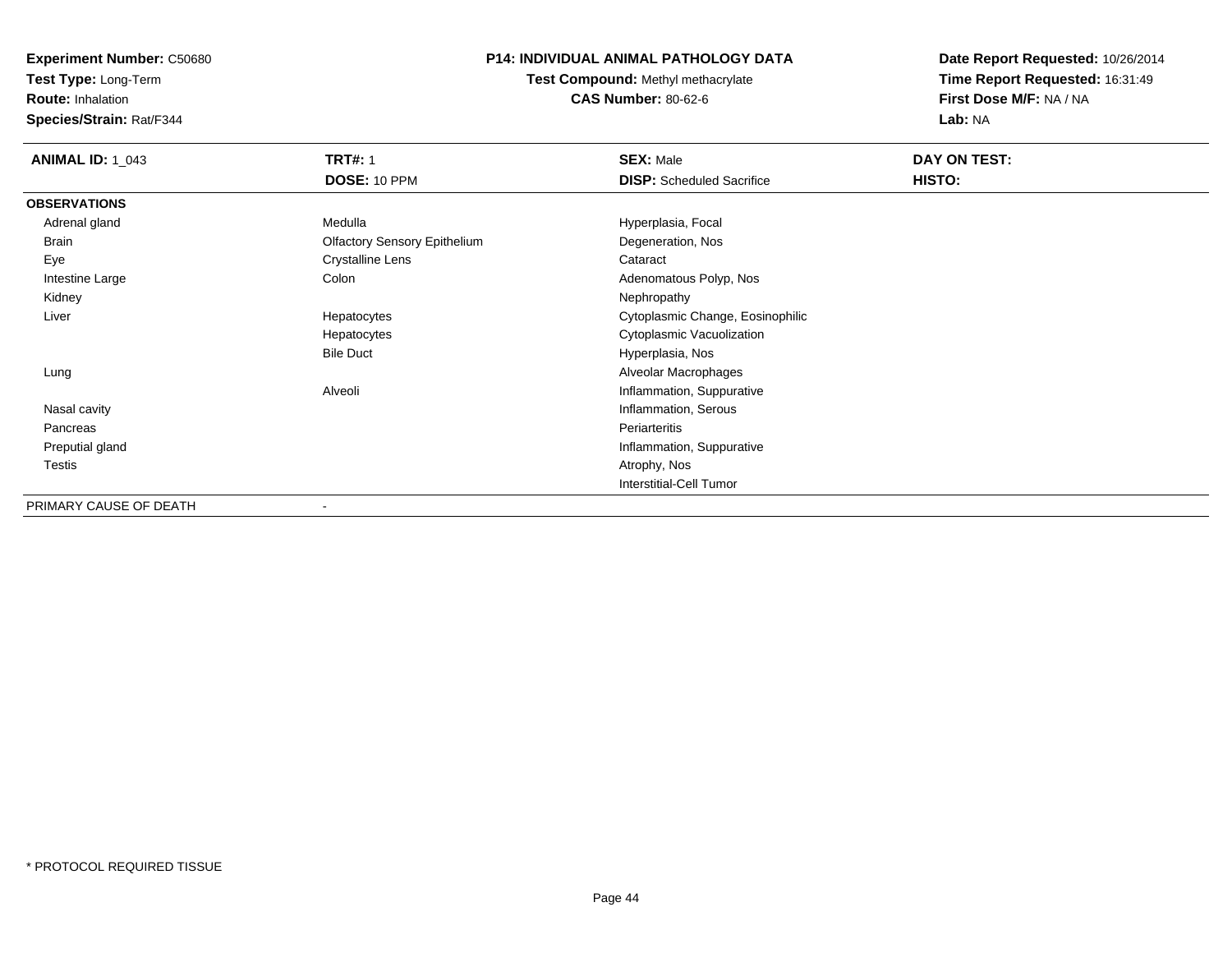**Test Type:** Long-Term

**Route:** Inhalation

**Species/Strain:** Rat/F344

## **P14: INDIVIDUAL ANIMAL PATHOLOGY DATA**

**Test Compound:** Methyl methacrylate**CAS Number:** 80-62-6

| <b>ANIMAL ID: 1_044</b> | <b>TRT#: 1</b>                      | <b>SEX: Male</b>                 | DAY ON TEST: |  |
|-------------------------|-------------------------------------|----------------------------------|--------------|--|
|                         | <b>DOSE: 10 PPM</b>                 | <b>DISP:</b> Scheduled Sacrifice | HISTO:       |  |
| <b>OBSERVATIONS</b>     |                                     |                                  |              |  |
| Brain                   | <b>Olfactory Sensory Epithelium</b> | Degeneration, Nos                |              |  |
| Heart                   | Myocardium Nos                      | Fibrosis                         |              |  |
| Kidney                  |                                     | Nephropathy                      |              |  |
| Liver                   | Hepatocytes                         | Cytoplasmic Vacuolization        |              |  |
| Nasal cavity            |                                     | Inflammation, Serous             |              |  |
|                         |                                     | Inflammation, Suppurative        |              |  |
| Pancreas                | Islets                              | Islet-Cell Carcinoma             |              |  |
| Pituitary gland         | <b>Anterior Pituitary</b>           | Adenoma, Nos                     |              |  |
| Spleen                  |                                     | Fibrosis, Focal                  |              |  |
| <b>Testis</b>           |                                     | Atrophy, Nos                     |              |  |
|                         |                                     | <b>Interstitial-Cell Tumor</b>   |              |  |
|                         |                                     | Periarteritis                    |              |  |
| Unspecified             | Multiple Organs Nos                 | Leukemia, Mononuclear Cell       |              |  |
| PRIMARY CAUSE OF DEATH  | $\overline{\phantom{a}}$            |                                  |              |  |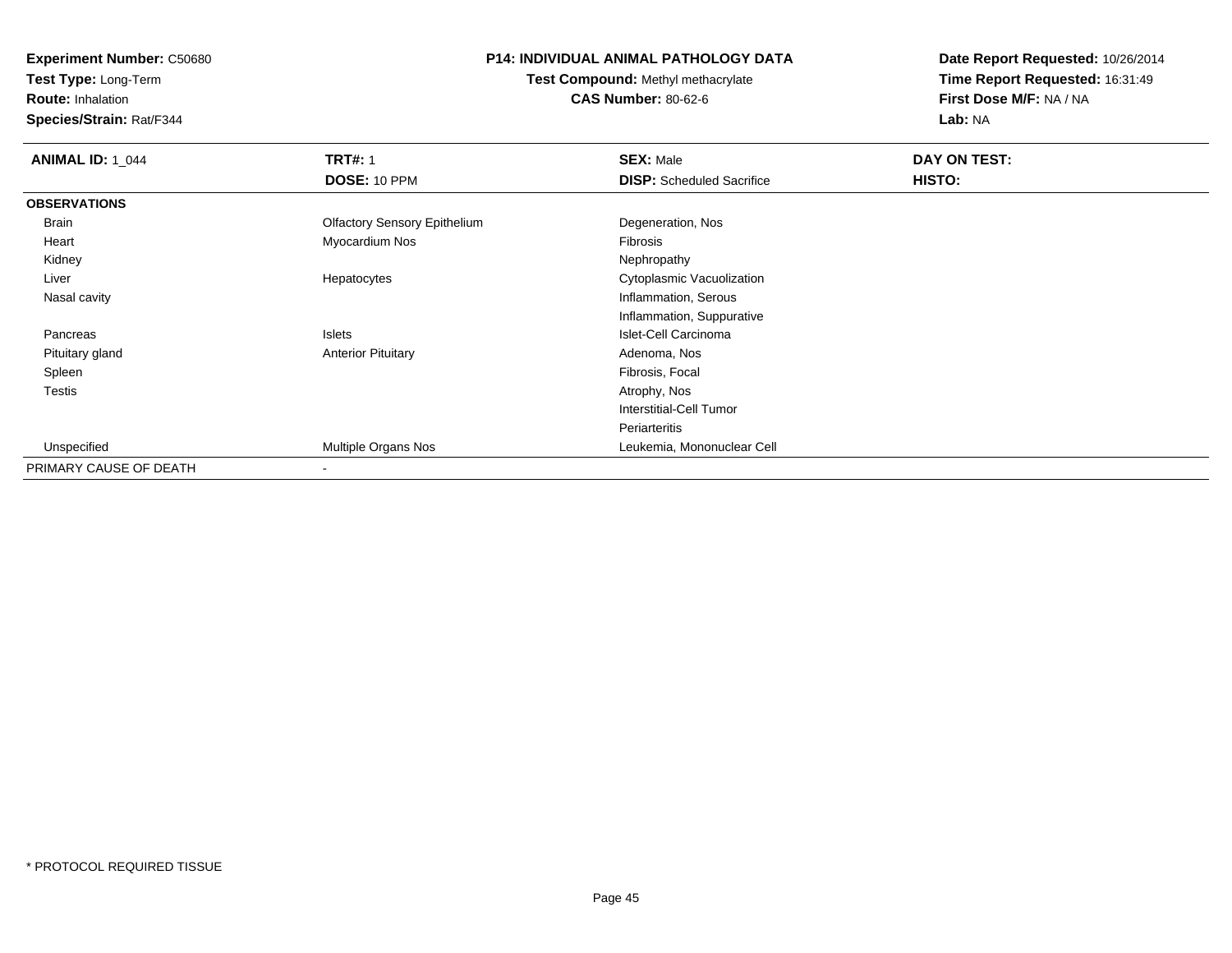**Test Type:** Long-Term

**Route:** Inhalation

**Species/Strain:** Rat/F344

## **P14: INDIVIDUAL ANIMAL PATHOLOGY DATA**

**Test Compound:** Methyl methacrylate**CAS Number:** 80-62-6

| <b>ANIMAL ID: 1_045</b> | <b>TRT#: 1</b>                      | <b>SEX: Male</b>                 | DAY ON TEST: |  |
|-------------------------|-------------------------------------|----------------------------------|--------------|--|
|                         | DOSE: 10 PPM                        | <b>DISP:</b> Scheduled Sacrifice | HISTO:       |  |
| <b>OBSERVATIONS</b>     |                                     |                                  |              |  |
| Brain                   | <b>Olfactory Sensory Epithelium</b> | Degeneration, Nos                |              |  |
| Kidney                  |                                     | Nephropathy                      |              |  |
| Lung                    | Pleura Nos                          | Fibrosis                         |              |  |
|                         | Alveoli                             | Fibrosis, Diffuse                |              |  |
| Nasal cavity            |                                     | Inflammation, Serous             |              |  |
|                         |                                     | Inflammation, Suppurative        |              |  |
| Pancreas                | Acinus                              | Atrophy, Focal                   |              |  |
| Parathyroid gland       |                                     | Hyperplasia, Nos                 |              |  |
| Pituitary gland         | <b>Anterior Pituitary</b>           | Hyperplasia, Nos                 |              |  |
| <b>Testis</b>           |                                     | Atrophy, Nos                     |              |  |
|                         |                                     | Interstitial-Cell Tumor          |              |  |
| Thyroid                 |                                     | C-Cell Carcinoma                 |              |  |
| PRIMARY CAUSE OF DEATH  |                                     |                                  |              |  |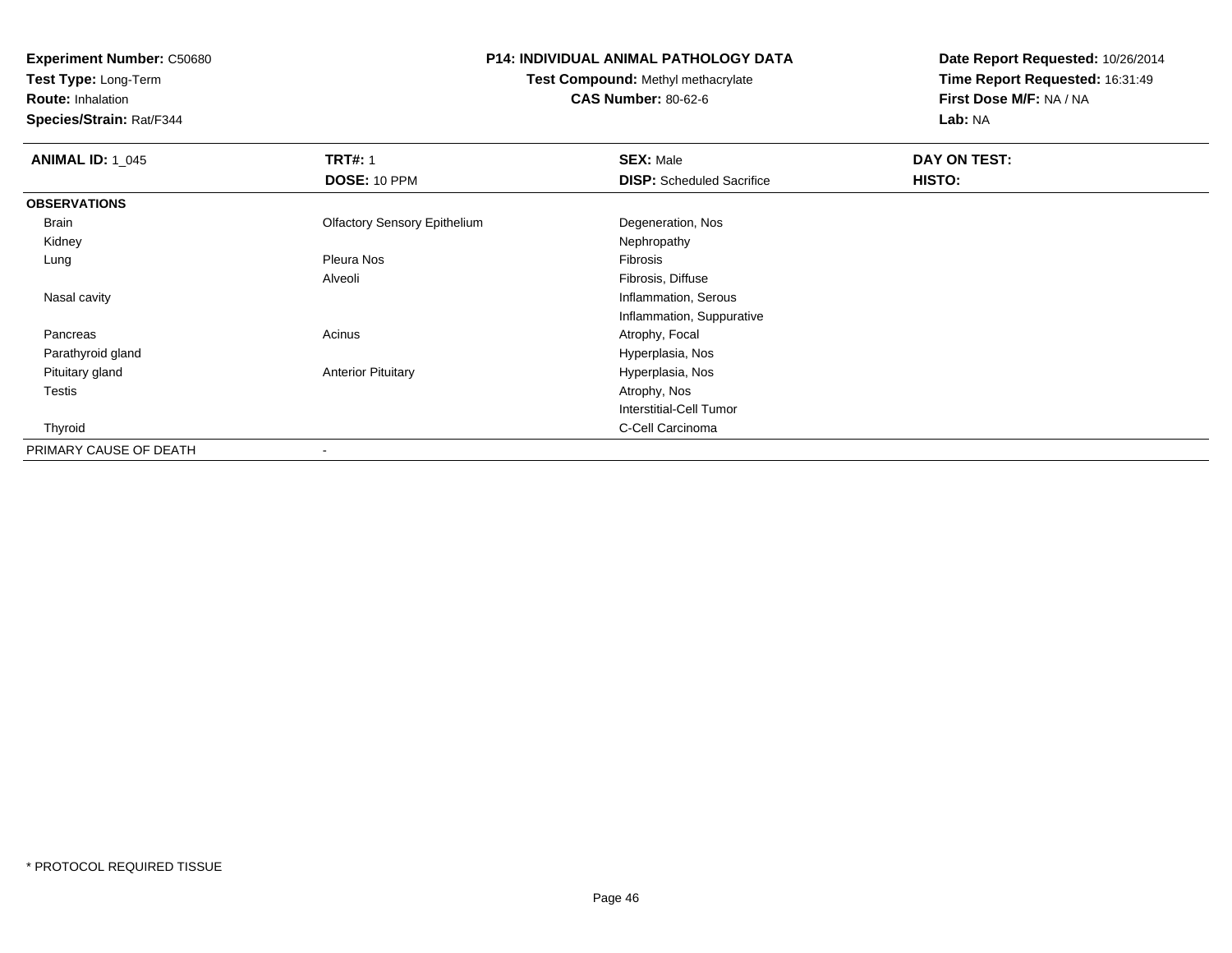**Test Type:** Long-Term

**Route:** Inhalation

**Species/Strain:** Rat/F344

## **P14: INDIVIDUAL ANIMAL PATHOLOGY DATA**

**Test Compound:** Methyl methacrylate**CAS Number:** 80-62-6

| <b>ANIMAL ID: 1 046</b> | <b>TRT#: 1</b>                      | <b>SEX: Male</b>                | DAY ON TEST: |  |
|-------------------------|-------------------------------------|---------------------------------|--------------|--|
|                         | <b>DOSE: 10 PPM</b>                 | <b>DISP:</b> Moribund Sacrifice | HISTO:       |  |
| <b>OBSERVATIONS</b>     |                                     |                                 |              |  |
| Brain                   | <b>Olfactory Sensory Epithelium</b> | Degeneration, Nos               |              |  |
| Heart                   | Atrium                              | Thrombosis, Nos                 |              |  |
| Liver                   |                                     | Hepatocytomegaly                |              |  |
|                         | <b>Bile Duct</b>                    | Hyperplasia, Nos                |              |  |
| Lung                    |                                     | Alveolar Macrophages            |              |  |
|                         | Alveoli                             | Inflammation, Suppurative       |              |  |
| Nasal cavity            |                                     | Inflammation, Suppurative       |              |  |
| Pancreas                | Acinus                              | Atrophy, Focal                  |              |  |
| <b>Testis</b>           |                                     | Interstitial-Cell Tumor         |              |  |
| Unspecified             | Multiple Organs Nos                 | Leukemia, Mononuclear Cell      |              |  |
| PRIMARY CAUSE OF DEATH  |                                     |                                 |              |  |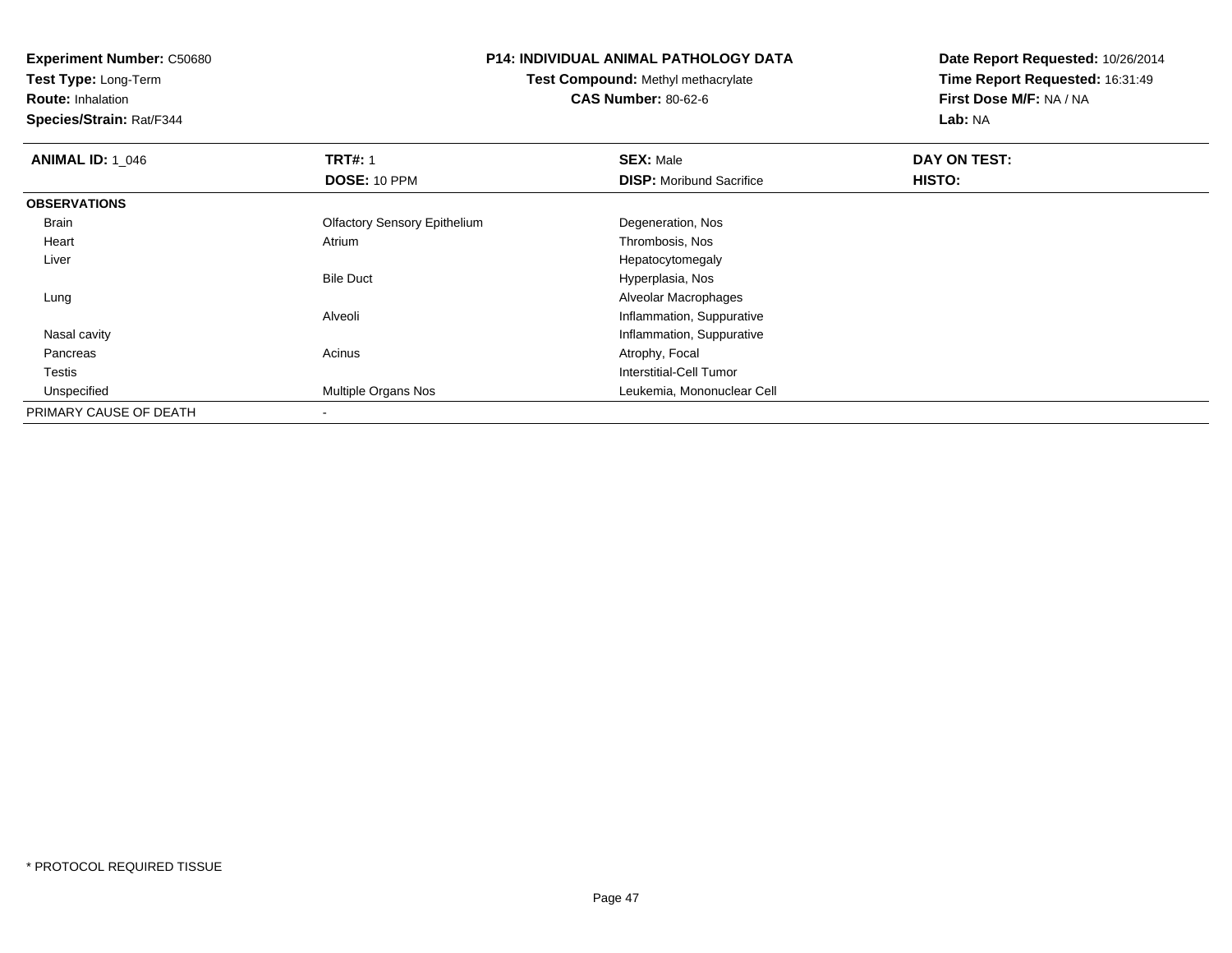**Experiment Number:** C50680**Test Type:** Long-Term**Route:** Inhalation **Species/Strain:** Rat/F344**P14: INDIVIDUAL ANIMAL PATHOLOGY DATATest Compound:** Methyl methacrylate**CAS Number:** 80-62-6**Date Report Requested:** 10/26/2014**Time Report Requested:** 16:31:49**First Dose M/F:** NA / NA**Lab:** NA**ANIMAL ID: 1\_047 TRT#:** <sup>1</sup> **SEX:** Male **DAY ON TEST: DOSE:** 10 PPM**DISP:** Natural Death **HISTO: OBSERVATIONS** Adrenal glandMedulla **Pheochromocytoma**  Brain Olfactory Sensory Epithelium Degeneration, Nos Olfactory Sensory Epithelium Foreign Body, Nos Heart AtriumAtrium Cyst, Multiple<br>Cortex Cyst, Nos Kidneyy cortex Cortex Cortex Cortex Cyst, Nos Nephropathy**Inflammation, Serous**  Nasal cavity Preputial gland Inflammation, Suppurative Testiss and the contract of the contract of the contract of the contract of the contract of the contract of the contract of the contract of the contract of the contract of the contract of the contract of the contract of the cont Interstitial-Cell TumorPRIMARY CAUSE OF DEATH

\* PROTOCOL REQUIRED TISSUE

-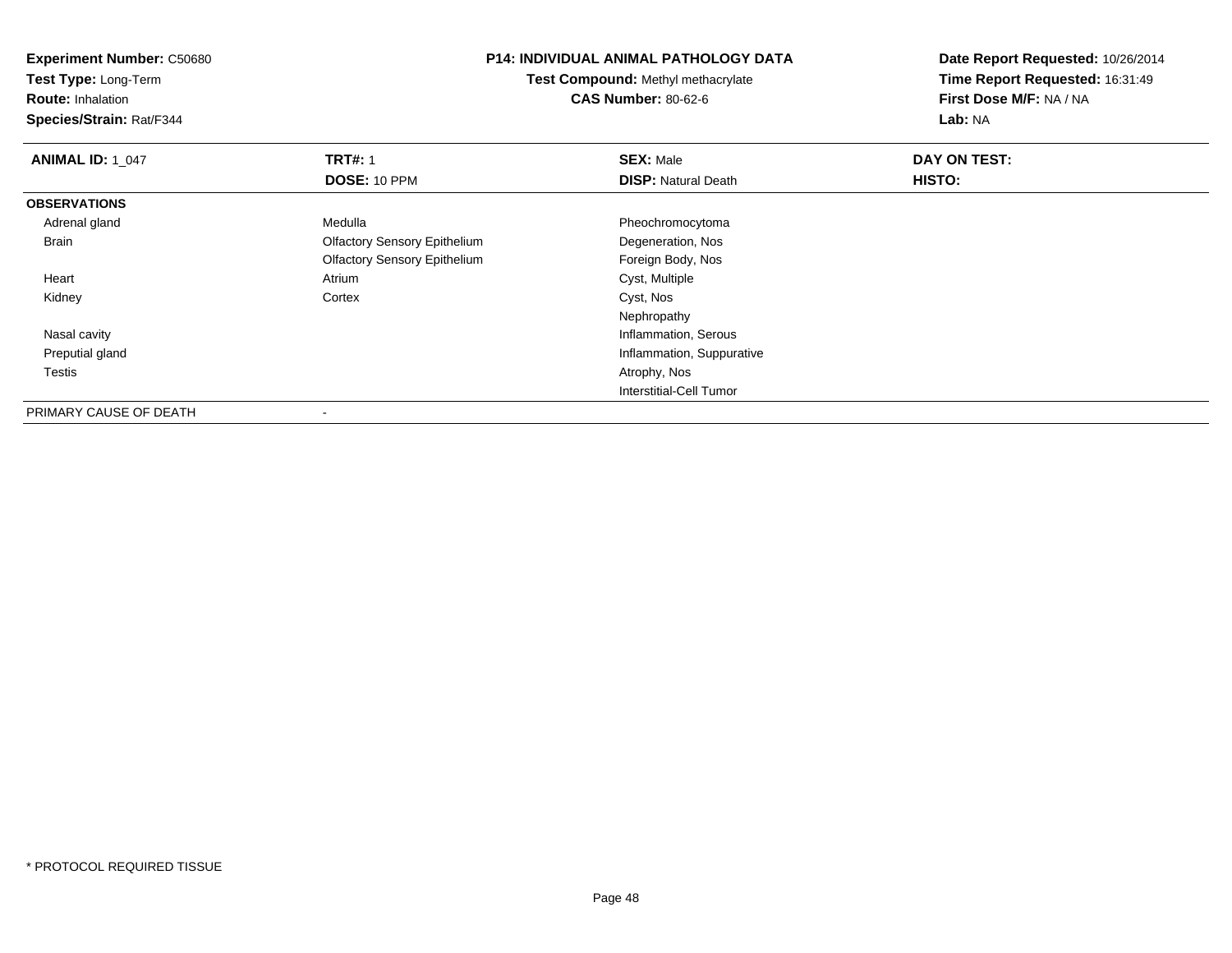**Experiment Number:** C50680**Test Type:** Long-Term**Route:** Inhalation **Species/Strain:** Rat/F344**P14: INDIVIDUAL ANIMAL PATHOLOGY DATATest Compound:** Methyl methacrylate**CAS Number:** 80-62-6**Date Report Requested:** 10/26/2014**Time Report Requested:** 16:31:49**First Dose M/F:** NA / NA**Lab:** NA**ANIMAL ID: 1\_048 REX:** Male **DAY ON TEST: TRT#:** 1 **SEX:** Male **SEX:** Male **DOSE:** 10 PPM**DISP:** Moribund Sacrifice **HISTO: OBSERVATIONS** Adrenal glandCortex Nos **Hyperplasia**, Focal Brain Olfactory Sensory Epithelium Degeneration, Nos Kidneyy the contract of the contract of the contract of the contract of the contract of the contract of the contract of the contract of the contract of the contract of the contract of the contract of the contract of the contract Dilatation, Nos **Cortex**  Pigmentation, Nos Larynx Inflammation, Suppurative LiverBile Duct **Hyperplasia**, Nos Lung Alveoli Hemorrhage Nasal cavity Inflammation, Suppurativeh **Forestomach Inflammation, Suppurative**  Stomach Unspecified Multiple Organs Nos Leukemia, Mononuclear Cell PRIMARY CAUSE OF DEATH

-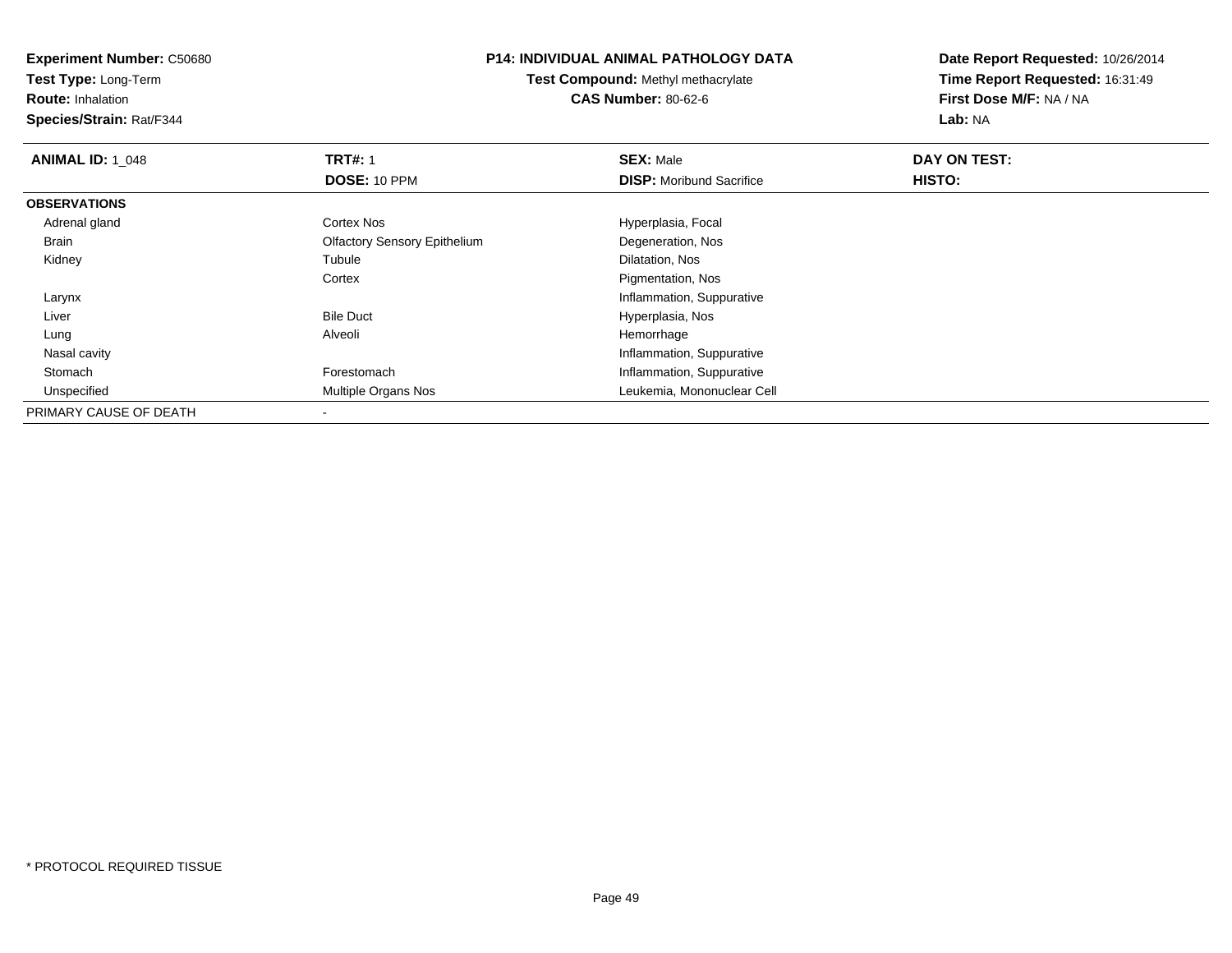**Test Type:** Long-Term

**Route:** Inhalation

**Species/Strain:** Rat/F344

## **P14: INDIVIDUAL ANIMAL PATHOLOGY DATA**

**Test Compound:** Methyl methacrylate**CAS Number:** 80-62-6

| <b>ANIMAL ID: 1 049</b> | <b>TRT#: 1</b>                      | <b>SEX: Male</b>                 | DAY ON TEST: |  |
|-------------------------|-------------------------------------|----------------------------------|--------------|--|
|                         | <b>DOSE: 10 PPM</b>                 | <b>DISP:</b> Scheduled Sacrifice | HISTO:       |  |
| <b>OBSERVATIONS</b>     |                                     |                                  |              |  |
| Adrenal gland           | Medulla                             | Hyperplasia, Focal               |              |  |
| Brain                   | <b>Olfactory Sensory Epithelium</b> | Degeneration, Nos                |              |  |
| Intestine Large         | Colon                               | Parasitism                       |              |  |
| Kidney                  |                                     | Nephropathy                      |              |  |
| Lung                    |                                     | Alveolar Macrophages             |              |  |
| Nasal cavity            |                                     | Inflammation, Chronic Focal      |              |  |
|                         |                                     | Inflammation, Serous             |              |  |
|                         |                                     | Inflammation, Suppurative        |              |  |
| Pituitary gland         | <b>Anterior Pituitary</b>           | Adenoma, Nos                     |              |  |
| Testis                  |                                     | Atrophy, Nos                     |              |  |
|                         |                                     | <b>Interstitial-Cell Tumor</b>   |              |  |
| PRIMARY CAUSE OF DEATH  | $\blacksquare$                      |                                  |              |  |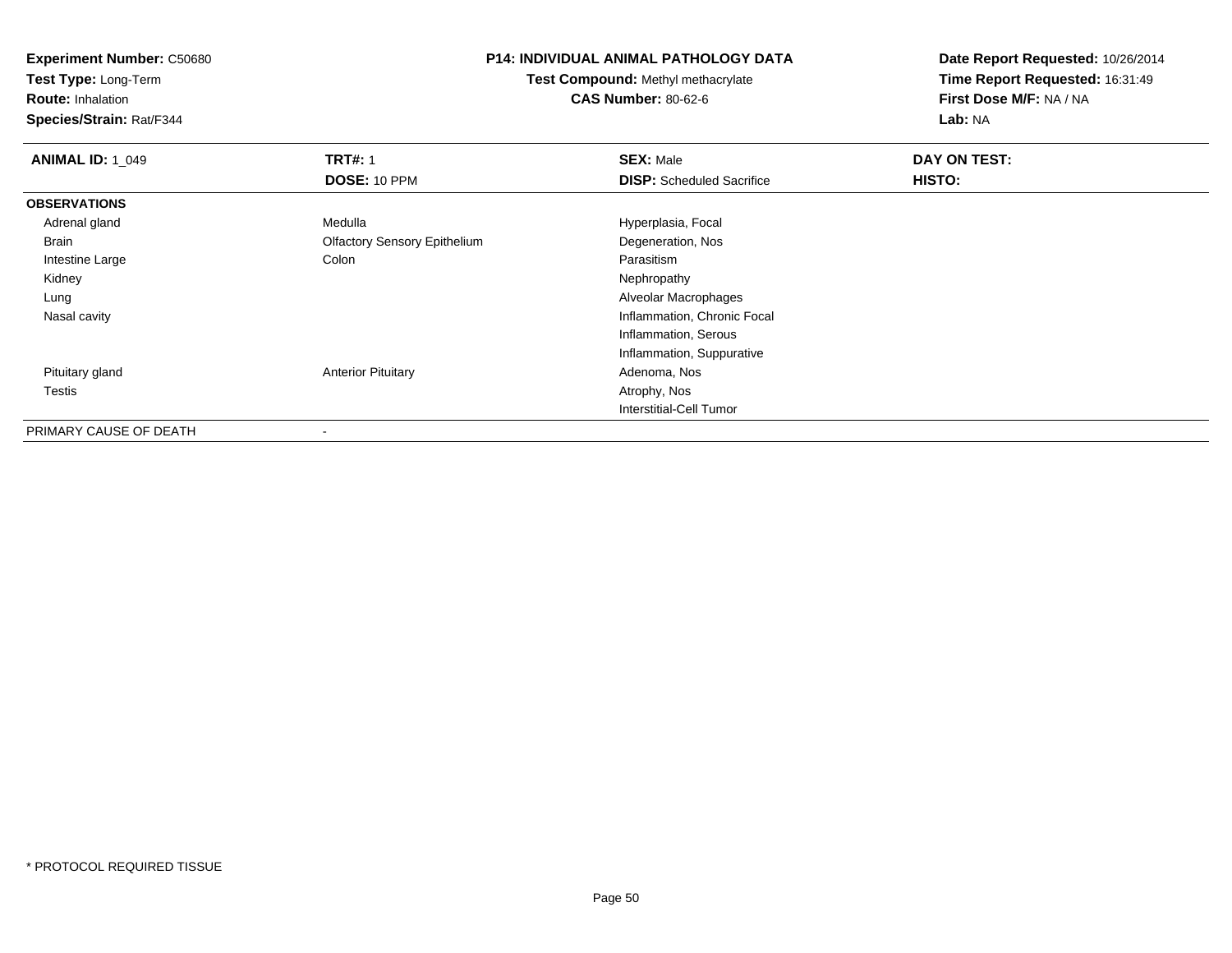**Test Type:** Long-Term

**Route:** Inhalation

**Species/Strain:** Rat/F344

# **P14: INDIVIDUAL ANIMAL PATHOLOGY DATA**

# **Test Compound:** Methyl methacrylate**CAS Number:** 80-62-6

| <b>ANIMAL ID: 1_050</b> | <b>TRT#: 1</b>                      | <b>SEX: Male</b>                 | DAY ON TEST: |  |
|-------------------------|-------------------------------------|----------------------------------|--------------|--|
|                         | DOSE: 10 PPM                        | <b>DISP:</b> Scheduled Sacrifice | HISTO:       |  |
| <b>OBSERVATIONS</b>     |                                     |                                  |              |  |
| Brain                   | <b>Olfactory Sensory Epithelium</b> | Degeneration, Nos                |              |  |
| Intestine Large         | Rectum                              | Parasitism                       |              |  |
| Kidney                  |                                     | Nephropathy                      |              |  |
| Larynx                  |                                     | Inflammation, Suppurative        |              |  |
| Nasal cavity            |                                     | Foreign Body, Nos                |              |  |
|                         |                                     | Inflammation, Serous             |              |  |
|                         |                                     | Inflammation, Suppurative        |              |  |
| Pancreas                | Acinus                              | Atrophy, Focal                   |              |  |
| Pituitary gland         | <b>Anterior Pituitary</b>           | Adenoma, Nos                     |              |  |
| Preputial gland         |                                     | Inflammation, Suppurative        |              |  |
| Seminal vesicle         |                                     | Inflammation, Suppurative        |              |  |
| Testis                  |                                     | Atrophy, Nos                     |              |  |
|                         |                                     | <b>Interstitial-Cell Tumor</b>   |              |  |
| Unspecified             | Axilla                              | Fibroma                          |              |  |
|                         | Multiple Organs Nos                 | Leukemia, Mononuclear Cell       |              |  |
| PRIMARY CAUSE OF DEATH  |                                     |                                  |              |  |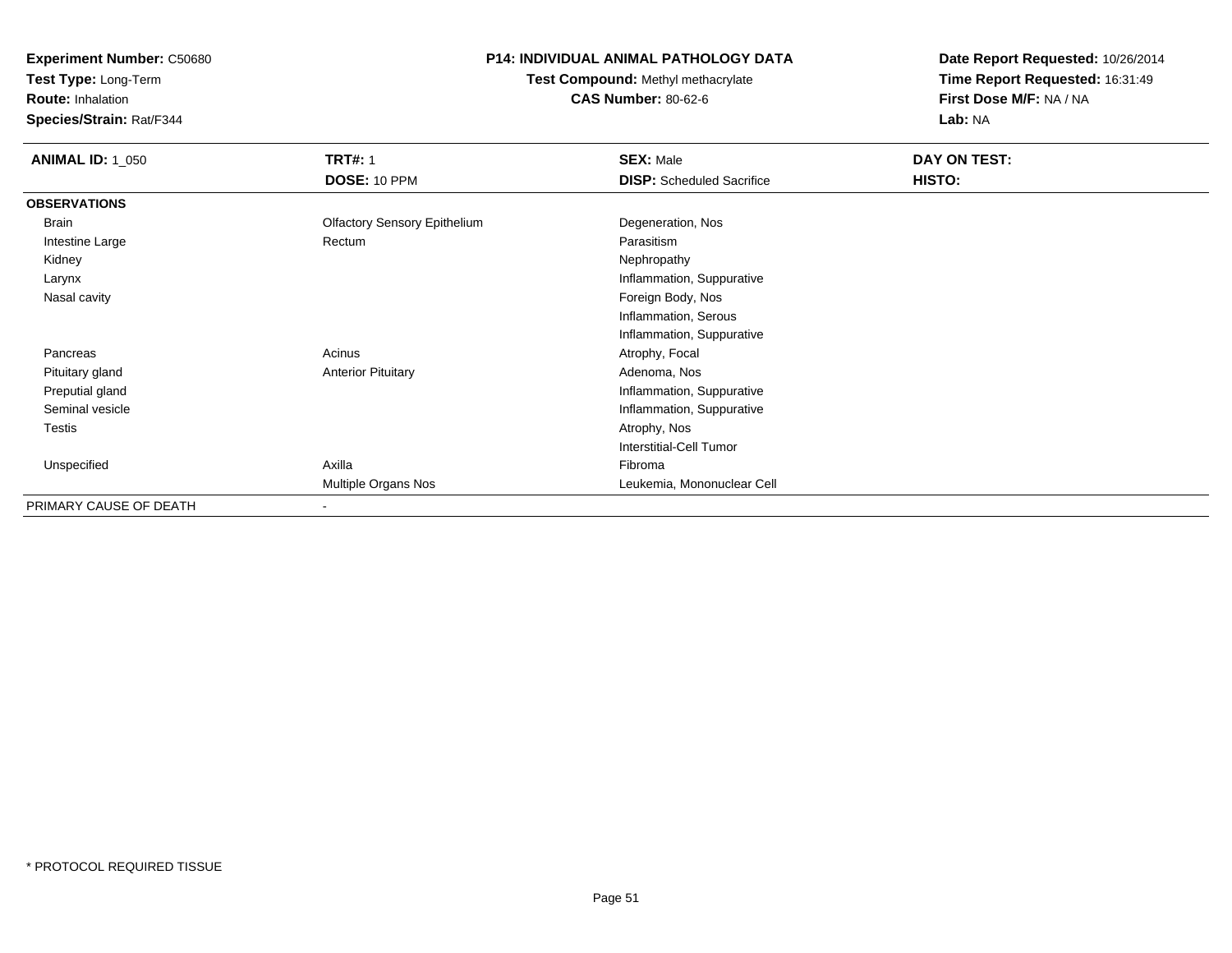| <b>Experiment Number: C50680</b><br>Test Type: Long-Term<br><b>Route: Inhalation</b><br>Species/Strain: Rat/F344 |                      | <b>P14: INDIVIDUAL ANIMAL PATHOLOGY DATA</b><br><b>Test Compound: Methyl methacrylate</b><br><b>CAS Number: 80-62-6</b> | Date Report Requested: 10/26/2014<br>Time Report Requested: 16:31:49<br>First Dose M/F: NA / NA<br>Lab: NA |
|------------------------------------------------------------------------------------------------------------------|----------------------|-------------------------------------------------------------------------------------------------------------------------|------------------------------------------------------------------------------------------------------------|
| <b>ANIMAL ID: 2 001</b>                                                                                          | <b>TRT#: 2</b>       | <b>SEX: Male</b>                                                                                                        | DAY ON TEST:                                                                                               |
|                                                                                                                  | <b>DOSE: 500 PPM</b> | <b>DISP:</b> Moribund Sacrifice                                                                                         | HISTO:                                                                                                     |
| <b>OBSERVATIONS</b>                                                                                              |                      |                                                                                                                         |                                                                                                            |
| Kidney                                                                                                           |                      | Nephropathy                                                                                                             |                                                                                                            |
| Larynx                                                                                                           |                      | Inflammation, Suppurative                                                                                               |                                                                                                            |
| Liver                                                                                                            | <b>Bile Duct</b>     | Hyperplasia, Nos                                                                                                        |                                                                                                            |
| Nasal cavity                                                                                                     |                      | Inflammation, Serous                                                                                                    |                                                                                                            |
| Testis                                                                                                           |                      | Interstitial-Cell Tumor                                                                                                 |                                                                                                            |
| Unspecified                                                                                                      | Multiple Organs Nos  | Leukemia, Mononuclear Cell                                                                                              |                                                                                                            |
| PRIMARY CAUSE OF DEATH                                                                                           |                      |                                                                                                                         |                                                                                                            |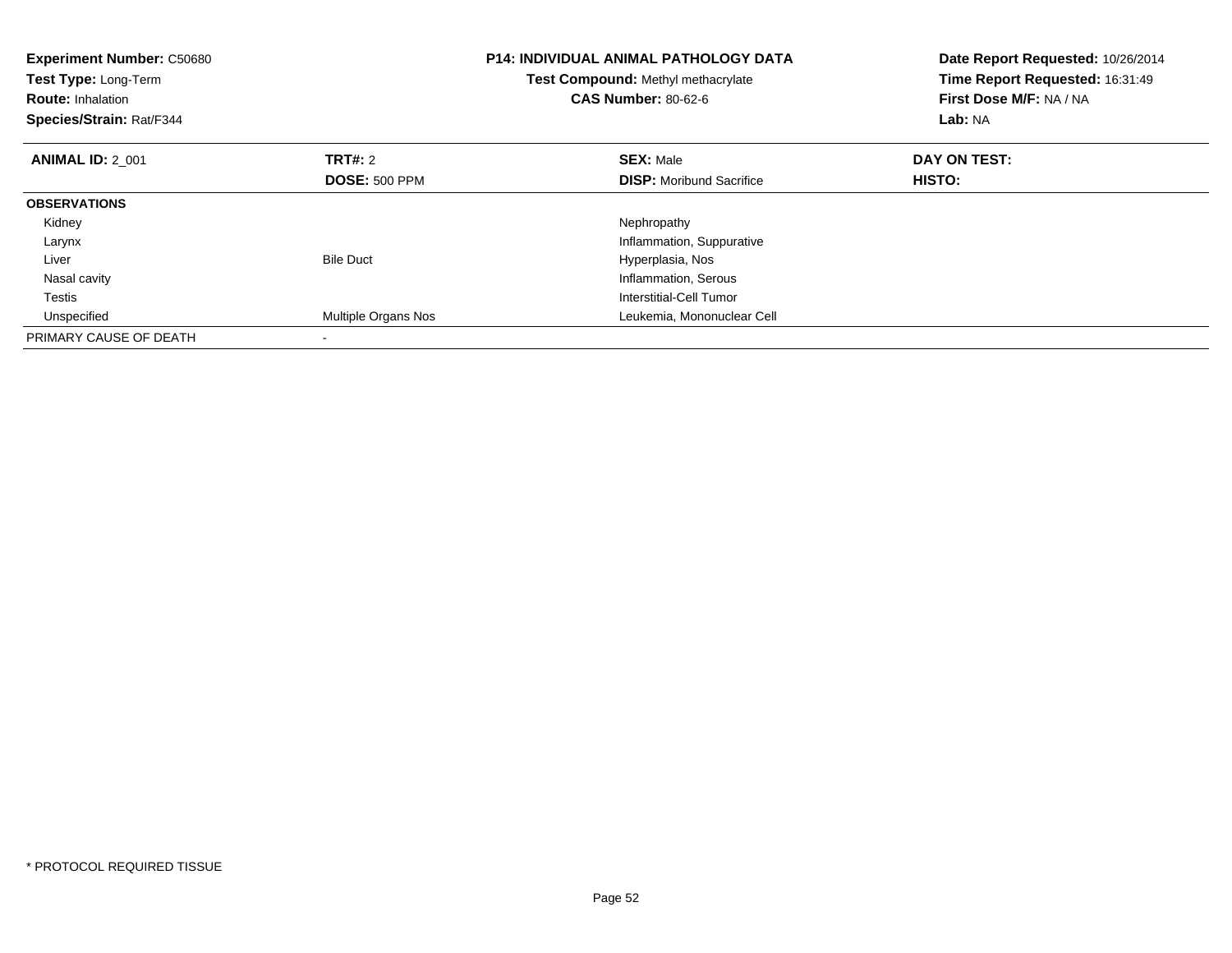**Test Type:** Long-Term

**Route:** Inhalation

**Species/Strain:** Rat/F344

## **P14: INDIVIDUAL ANIMAL PATHOLOGY DATA**

**Test Compound:** Methyl methacrylate**CAS Number:** 80-62-6

| <b>ANIMAL ID: 2_002</b> | TRT#: 2                   | <b>SEX: Male</b>                | DAY ON TEST: |  |
|-------------------------|---------------------------|---------------------------------|--------------|--|
|                         | <b>DOSE: 500 PPM</b>      | <b>DISP:</b> Moribund Sacrifice | HISTO:       |  |
| <b>OBSERVATIONS</b>     |                           |                                 |              |  |
| Brain                   | Cerebrum                  | Hemorrhage                      |              |  |
|                         | Medulla Oblongata Nos     | Hemorrhage                      |              |  |
| Eye                     | Nasolacrimal Duct         | Inflammation, Suppurative       |              |  |
| Intestine Small         | <b>Mesentery Nos</b>      | Torsion                         |              |  |
| Kidney                  |                           | Nephropathy                     |              |  |
| Larynx                  |                           | Inflammation, Chronic           |              |  |
| Liver                   | Hepatocytes               | Cytoplasmic Vacuolization       |              |  |
|                         | <b>Bile Duct</b>          | Hyperplasia, Nos                |              |  |
| Nasal cavity            |                           | Inflammation, Serous            |              |  |
| Pancreas                | Acinus                    | Atrophy, Focal                  |              |  |
| Pituitary gland         | <b>Anterior Pituitary</b> | Carcinoma, Nos                  |              |  |
| Testis                  |                           | Interstitial-Cell Tumor         |              |  |
| PRIMARY CAUSE OF DEATH  |                           |                                 |              |  |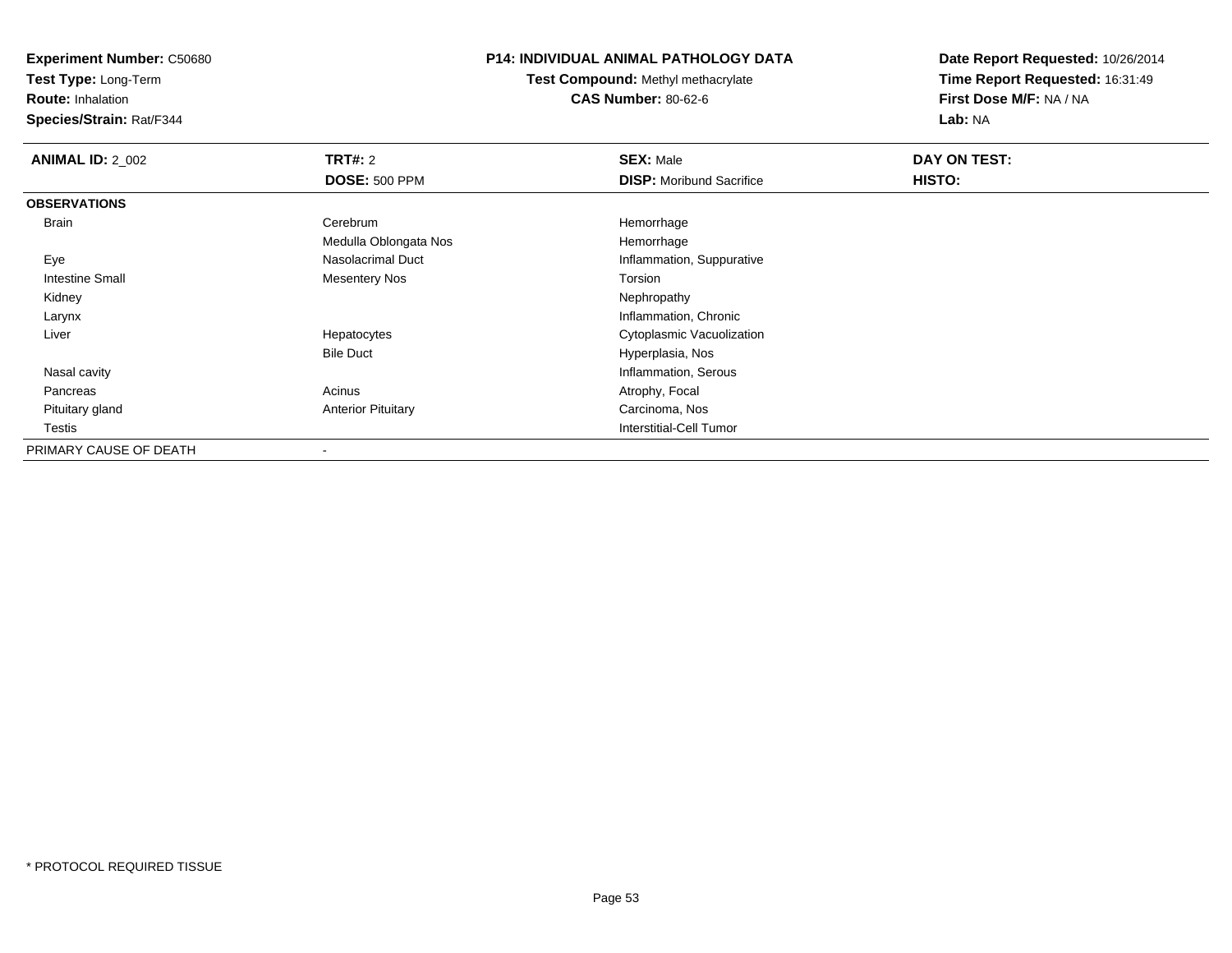**Test Type:** Long-Term

**Route:** Inhalation

**Species/Strain:** Rat/F344

### **P14: INDIVIDUAL ANIMAL PATHOLOGY DATA**

**Test Compound:** Methyl methacrylate**CAS Number:** 80-62-6

| <b>ANIMAL ID: 2 003</b> | TRT#: 2                             | <b>SEX: Male</b>                 | DAY ON TEST: |  |
|-------------------------|-------------------------------------|----------------------------------|--------------|--|
|                         | <b>DOSE: 500 PPM</b>                | <b>DISP:</b> Scheduled Sacrifice | HISTO:       |  |
| <b>OBSERVATIONS</b>     |                                     |                                  |              |  |
| Adrenal gland           | Medulla                             | Hyperplasia, Focal               |              |  |
| Brain                   | <b>Olfactory Sensory Epithelium</b> | Degeneration, Nos                |              |  |
| Kidney                  |                                     | Nephropathy                      |              |  |
| Liver                   | Hepatocytes                         | Cytoplasmic Change, Basophilic   |              |  |
| Nasal cavity            |                                     | Inflammation, Suppurative        |              |  |
| Pancreas                | Acinus                              | Atrophy, Focal                   |              |  |
| Pituitary gland         | <b>Anterior Pituitary</b>           | Adenoma, Nos                     |              |  |
| Preputial gland         |                                     | Inflammation, Suppurative        |              |  |
| Seminal vesicle         |                                     | Inflammation, Suppurative        |              |  |
| Skin                    | Groin                               | Keratoacanthoma                  |              |  |
| Testis                  |                                     | Atrophy, Nos                     |              |  |
|                         |                                     | Interstitial-Cell Tumor          |              |  |
| PRIMARY CAUSE OF DEATH  | $\overline{\phantom{a}}$            |                                  |              |  |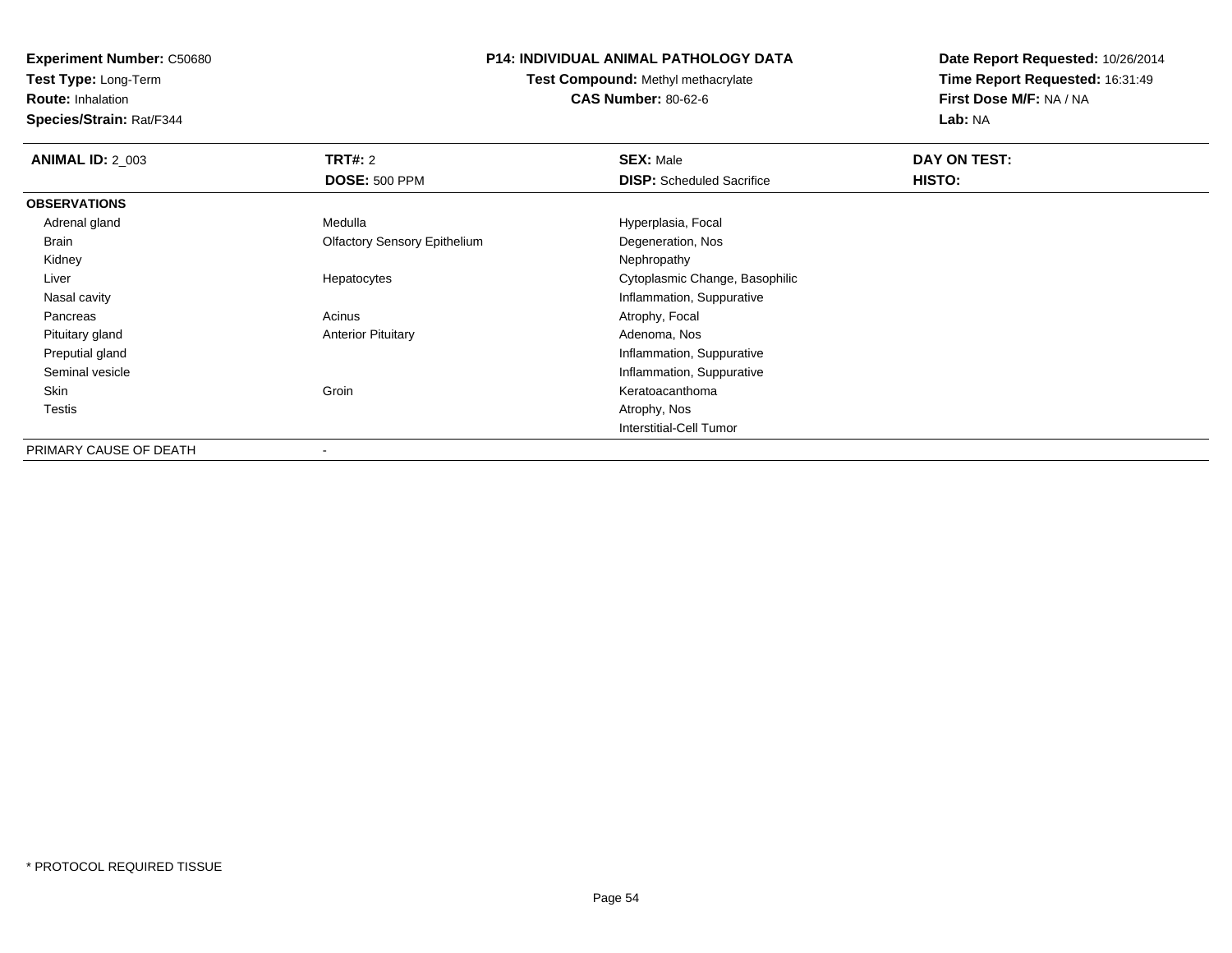**Test Type:** Long-Term

**Route:** Inhalation

**Species/Strain:** Rat/F344

#### **P14: INDIVIDUAL ANIMAL PATHOLOGY DATA**

**Test Compound:** Methyl methacrylate**CAS Number:** 80-62-6

| <b>ANIMAL ID: 2_004</b> | <b>TRT#: 2</b>                      | <b>SEX: Male</b>                 | DAY ON TEST: |  |
|-------------------------|-------------------------------------|----------------------------------|--------------|--|
|                         | <b>DOSE: 500 PPM</b>                | <b>DISP:</b> Scheduled Sacrifice | HISTO:       |  |
| <b>OBSERVATIONS</b>     |                                     |                                  |              |  |
| Adrenal gland           | Medulla                             | Hyperplasia, Focal               |              |  |
| Brain                   | <b>Olfactory Sensory Epithelium</b> | Degeneration, Nos                |              |  |
| Kidney                  |                                     | Nephropathy                      |              |  |
| Liver                   | <b>Bile Duct</b>                    | Hyperplasia, Nos                 |              |  |
| Lung                    |                                     | Alveolar Macrophages             |              |  |
| Nasal cavity            |                                     | Inflammation, Serous             |              |  |
| Pancreas                | Acinus                              | Atrophy, Focal                   |              |  |
| Pituitary gland         | <b>Anterior Pituitary</b>           | Adenoma, Nos                     |              |  |
| Seminal vesicle         |                                     | Inflammation, Suppurative        |              |  |
| Testis                  |                                     | Atrophy, Nos                     |              |  |
|                         |                                     | <b>Interstitial-Cell Tumor</b>   |              |  |
| PRIMARY CAUSE OF DEATH  | $\overline{\phantom{a}}$            |                                  |              |  |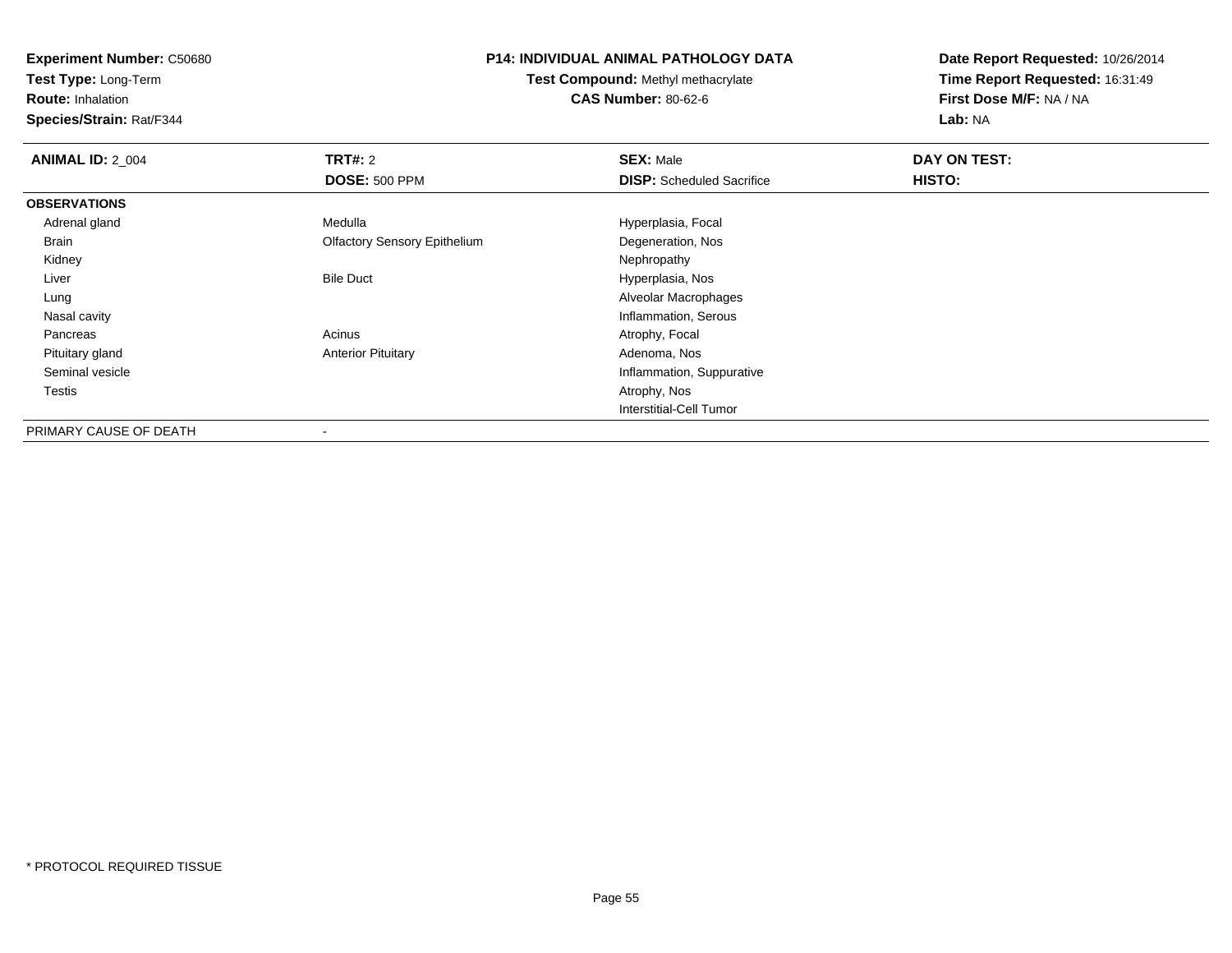**Test Type:** Long-Term

**Route:** Inhalation

**Species/Strain:** Rat/F344

#### **P14: INDIVIDUAL ANIMAL PATHOLOGY DATA**

# **Test Compound:** Methyl methacrylate**CAS Number:** 80-62-6

| <b>ANIMAL ID: 2_005</b> | <b>TRT#: 2</b>            | <b>SEX: Male</b>                 | DAY ON TEST: |  |
|-------------------------|---------------------------|----------------------------------|--------------|--|
|                         | <b>DOSE: 500 PPM</b>      | <b>DISP:</b> Scheduled Sacrifice | HISTO:       |  |
| <b>OBSERVATIONS</b>     |                           |                                  |              |  |
| Kidney                  |                           | Nephropathy                      |              |  |
| Liver                   | <b>Bile Duct</b>          | Hyperplasia, Nos                 |              |  |
| Lung                    |                           | Alveolar Macrophages             |              |  |
|                         | Alveoli                   | Inflammation, Suppurative        |              |  |
| Nasal cavity            |                           | Inflammation, Serous             |              |  |
|                         |                           | Inflammation, Suppurative        |              |  |
| Pancreas                | Acinus                    | Atrophy, Focal                   |              |  |
|                         | Islets                    | Islet-Cell Adenoma               |              |  |
| Pituitary gland         | <b>Anterior Pituitary</b> | Hyperplasia, Nos                 |              |  |
| Seminal vesicle         |                           | Inflammation, Suppurative        |              |  |
| Testis                  |                           | Atrophy, Nos                     |              |  |
|                         |                           | Interstitial-Cell Tumor          |              |  |
| Unspecified             | Multiple Organs Nos       | Leukemia, Mononuclear Cell       |              |  |
| PRIMARY CAUSE OF DEATH  |                           |                                  |              |  |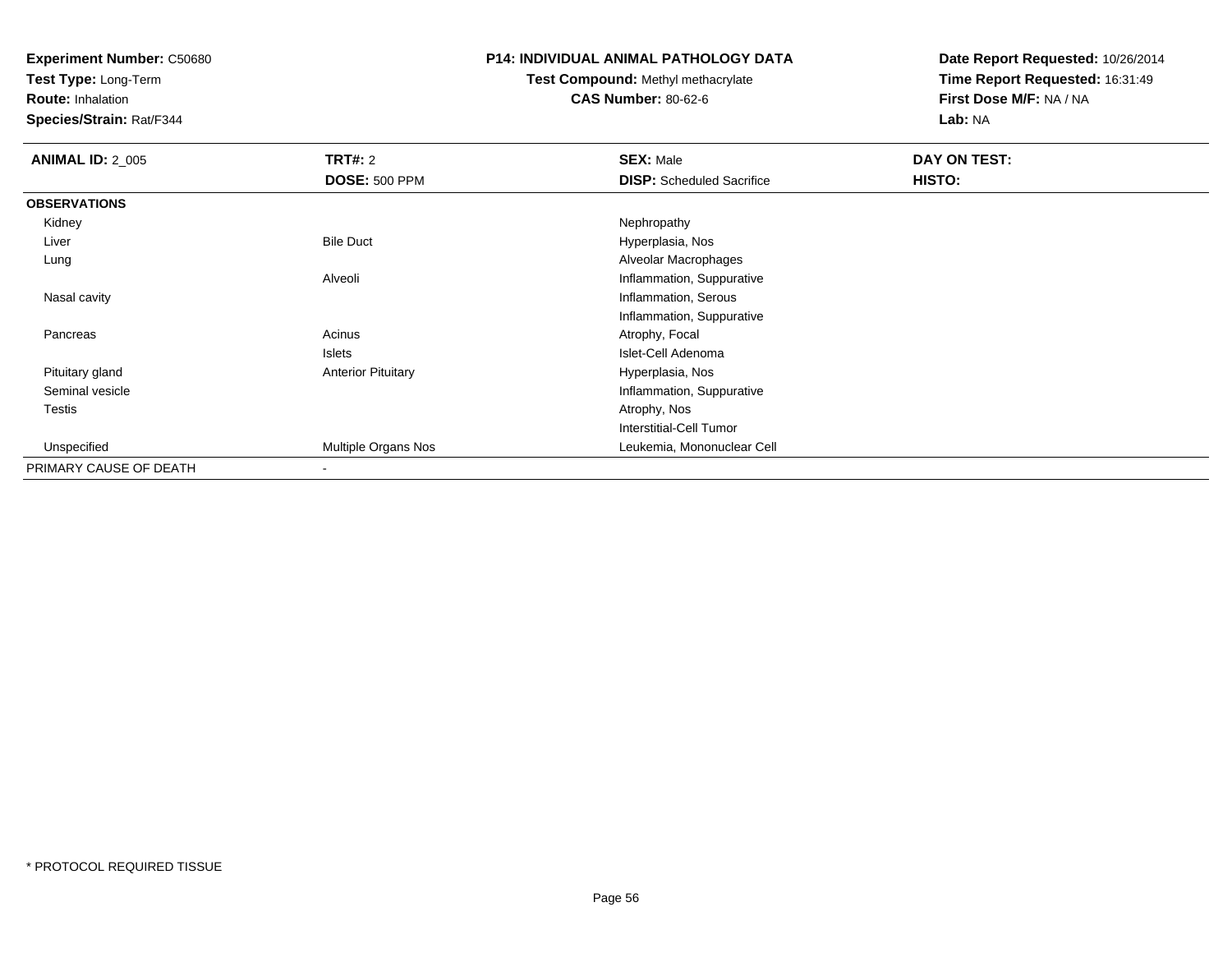**Test Type:** Long-Term

**Route:** Inhalation

**Species/Strain:** Rat/F344

## **P14: INDIVIDUAL ANIMAL PATHOLOGY DATA**

**Test Compound:** Methyl methacrylate**CAS Number:** 80-62-6

| <b>ANIMAL ID: 2 006</b> | <b>TRT#: 2</b>                      | <b>SEX: Male</b>                 | DAY ON TEST: |  |
|-------------------------|-------------------------------------|----------------------------------|--------------|--|
|                         | <b>DOSE: 500 PPM</b>                | <b>DISP:</b> Scheduled Sacrifice | HISTO:       |  |
| <b>OBSERVATIONS</b>     |                                     |                                  |              |  |
| Adrenal gland           | Medulla                             | Hyperplasia, Focal               |              |  |
| Brain                   | <b>Olfactory Sensory Epithelium</b> | Degeneration, Nos                |              |  |
| Heart                   | Myocardium Nos                      | Fibrosis                         |              |  |
|                         | Cardiac Valve                       | Metaplasia, Cartilaginous        |              |  |
| Intestine Large         | Colon                               | Parasitism                       |              |  |
| Kidney                  |                                     | Nephropathy                      |              |  |
| Liver                   | Hepatocytes                         | Cytoplasmic Change, Basophilic   |              |  |
|                         | Hepatocytes                         | Cytoplasmic Vacuolization        |              |  |
| Nasal cavity            |                                     | Inflammation, Serous             |              |  |
| Pancreas                | Acinus                              | Atrophy, Focal                   |              |  |
| Testis                  |                                     | Atrophy, Nos                     |              |  |
|                         |                                     | Interstitial-Cell Tumor          |              |  |
| PRIMARY CAUSE OF DEATH  |                                     |                                  |              |  |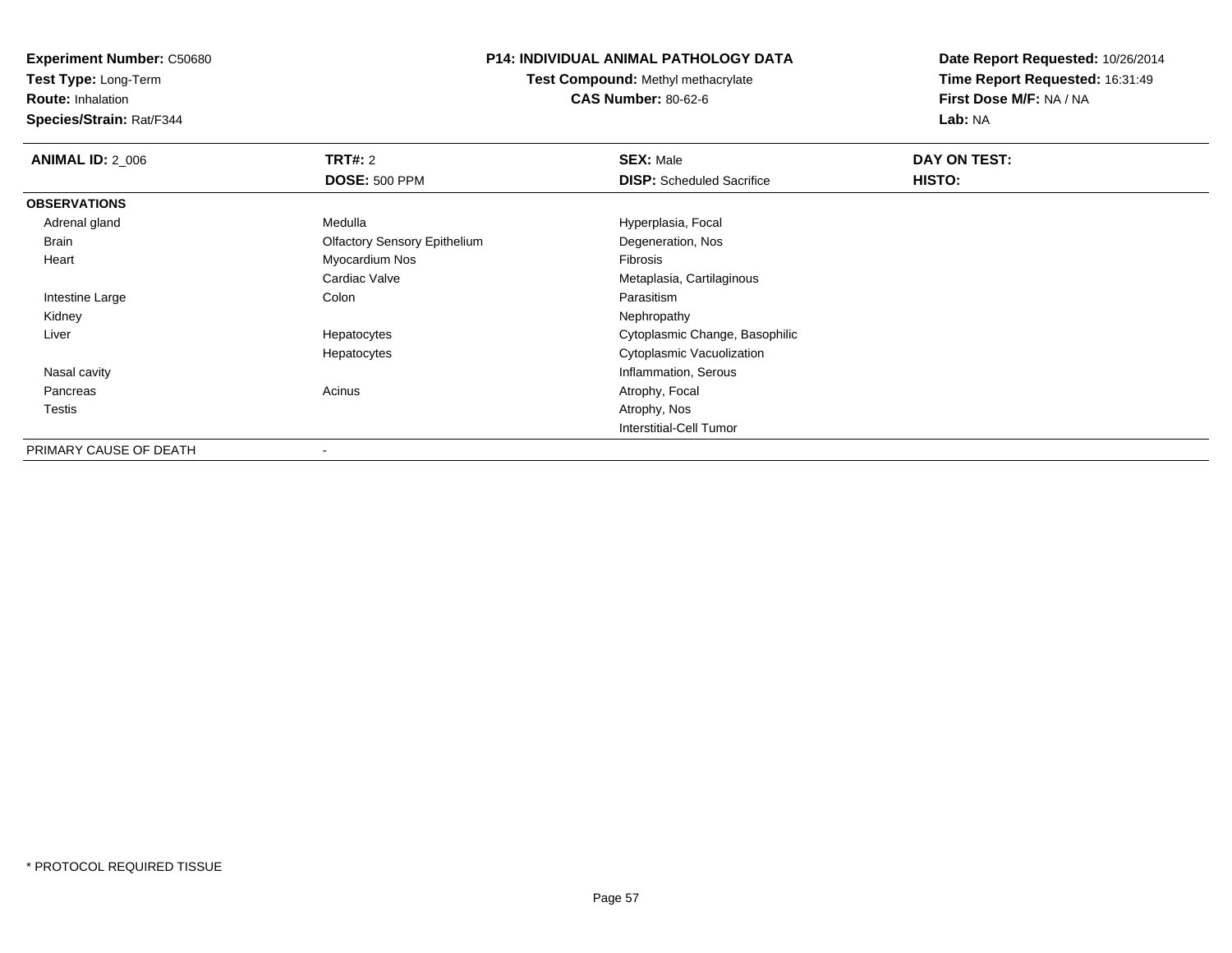**Test Type:** Long-Term

**Route:** Inhalation

**Species/Strain:** Rat/F344

### **P14: INDIVIDUAL ANIMAL PATHOLOGY DATA**

**Test Compound:** Methyl methacrylate**CAS Number:** 80-62-6

| <b>ANIMAL ID: 2_007</b> | TRT#: 2                             | <b>SEX: Male</b>                 | DAY ON TEST: |  |
|-------------------------|-------------------------------------|----------------------------------|--------------|--|
|                         | <b>DOSE: 500 PPM</b>                | <b>DISP:</b> Scheduled Sacrifice | HISTO:       |  |
| <b>OBSERVATIONS</b>     |                                     |                                  |              |  |
| Adrenal gland           | Medulla                             | Pheochromocytoma                 |              |  |
| Brain                   | <b>Olfactory Sensory Epithelium</b> | Degeneration, Nos                |              |  |
| Intestine Large         | Rectum                              | Parasitism                       |              |  |
| Kidney                  |                                     | Nephropathy                      |              |  |
| Liver                   | <b>Bile Duct</b>                    | Hyperplasia, Nos                 |              |  |
| Lung                    |                                     | Alveolar Macrophages             |              |  |
| Nasal cavity            |                                     | Inflammation, Serous             |              |  |
| Preputial gland         |                                     | Adenoma, Nos                     |              |  |
|                         |                                     | Inflammation, Suppurative        |              |  |
| <b>Testis</b>           |                                     | Atrophy, Nos                     |              |  |
|                         |                                     | <b>Interstitial-Cell Tumor</b>   |              |  |
| Thyroid                 |                                     | C-Cell Adenoma                   |              |  |
| Unspecified             | Multiple Organs Nos                 | Leukemia, Mononuclear Cell       |              |  |
| PRIMARY CAUSE OF DEATH  |                                     |                                  |              |  |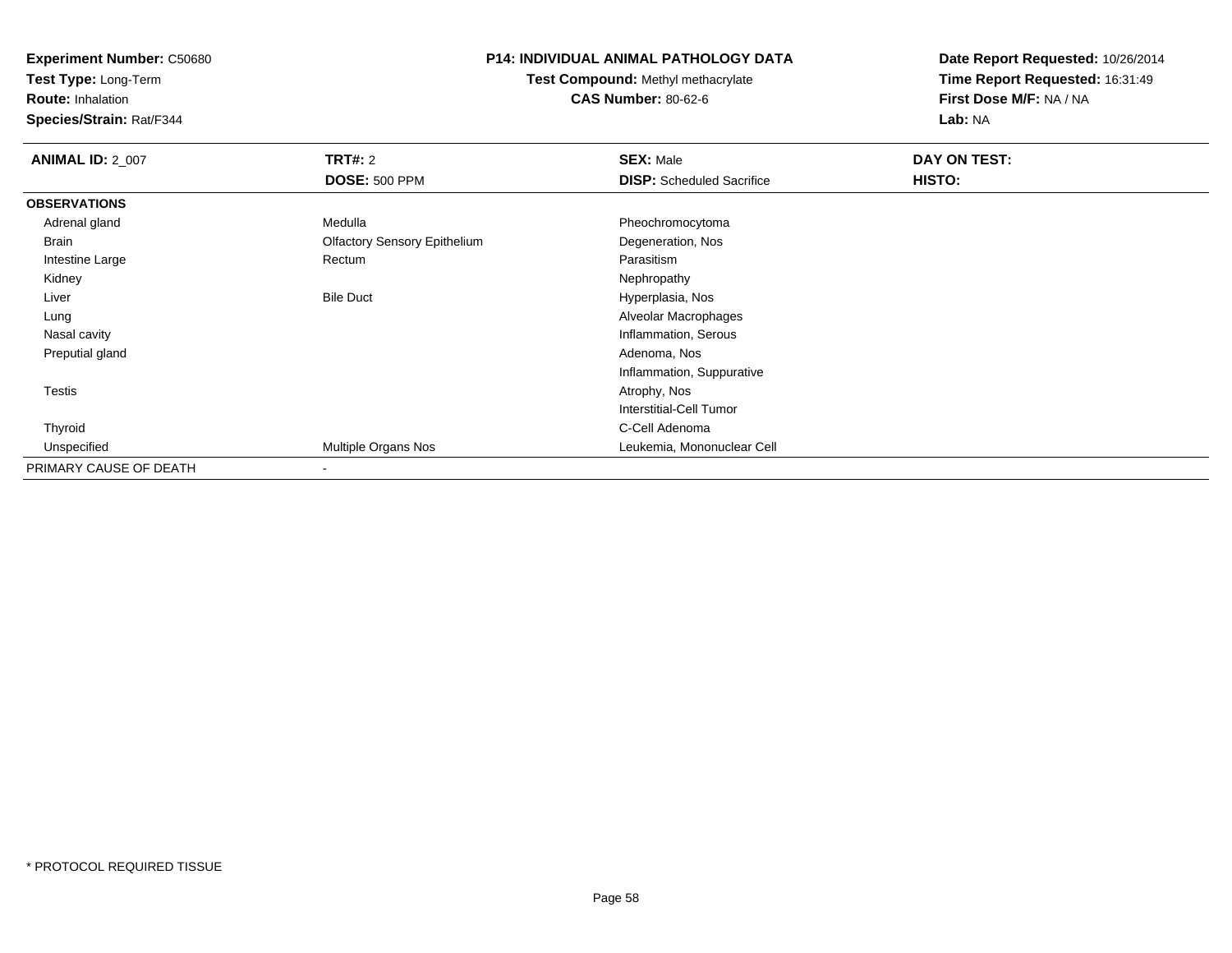**Test Type:** Long-Term

**Route:** Inhalation

**Species/Strain:** Rat/F344

## **P14: INDIVIDUAL ANIMAL PATHOLOGY DATA**

**Test Compound:** Methyl methacrylate**CAS Number:** 80-62-6

| <b>ANIMAL ID: 2 008</b> | TRT#: 2<br><b>DOSE: 500 PPM</b>     | <b>SEX: Male</b><br><b>DISP:</b> Scheduled Sacrifice | DAY ON TEST:<br>HISTO: |
|-------------------------|-------------------------------------|------------------------------------------------------|------------------------|
|                         |                                     |                                                      |                        |
| <b>OBSERVATIONS</b>     |                                     |                                                      |                        |
| Brain                   | <b>Olfactory Sensory Epithelium</b> | Degeneration, Nos                                    |                        |
| Kidney                  |                                     | Nephropathy                                          |                        |
| Liver                   | Hepatocytes                         | Cytoplasmic Change, Basophilic                       |                        |
| Pancreas                |                                     | Periarteritis                                        |                        |
| Pituitary gland         | <b>Anterior Pituitary</b>           | Adenoma, Nos                                         |                        |
| Preputial gland         |                                     | Inflammation, Suppurative                            |                        |
| Seminal vesicle         |                                     | Inflammation, Suppurative                            |                        |
| Skin                    | Tail                                | Acanthosis                                           |                        |
|                         | Tail                                | Hyperkeratosis                                       |                        |
| Testis                  |                                     | Atrophy, Nos                                         |                        |
|                         |                                     | Interstitial-Cell Tumor                              |                        |
| PRIMARY CAUSE OF DEATH  | $\,$                                |                                                      |                        |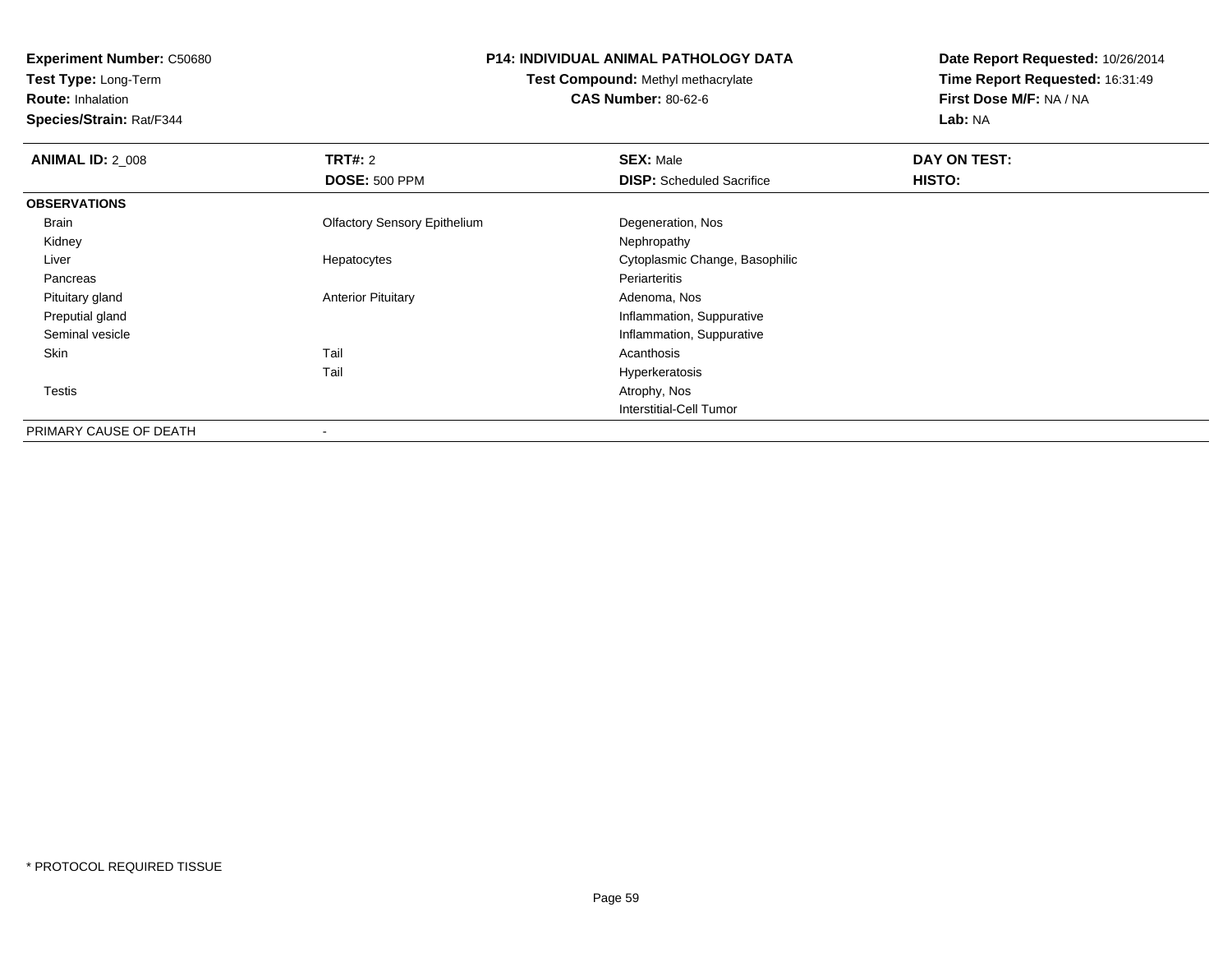**Test Type:** Long-Term

**Route:** Inhalation

**Species/Strain:** Rat/F344

## **P14: INDIVIDUAL ANIMAL PATHOLOGY DATA**

**Test Compound:** Methyl methacrylate**CAS Number:** 80-62-6

| <b>ANIMAL ID: 2_009</b> | TRT#: 2                             | <b>SEX: Male</b>                | DAY ON TEST: |  |
|-------------------------|-------------------------------------|---------------------------------|--------------|--|
|                         | <b>DOSE: 500 PPM</b>                | <b>DISP:</b> Moribund Sacrifice | HISTO:       |  |
| <b>OBSERVATIONS</b>     |                                     |                                 |              |  |
| Bone marrow             |                                     | Atrophy, Nos                    |              |  |
| Brain                   | Cerebrum                            | Atrophy, Pressure               |              |  |
|                         | <b>Olfactory Sensory Epithelium</b> | Degeneration, Nos               |              |  |
| Liver                   | Hepatocytes                         | Cytoplasmic Vacuolization       |              |  |
|                         | <b>Bile Duct</b>                    | Hyperplasia, Nos                |              |  |
|                         |                                     | Inflammation, Chronic Focal     |              |  |
| Nasal cavity            |                                     | Inflammation, Suppurative       |              |  |
| Pancreas                | Acinus                              | Atrophy, Focal                  |              |  |
| Pituitary gland         | <b>Anterior Pituitary</b>           | Carcinoma, Nos                  |              |  |
| Seminal vesicle         |                                     | Inflammation, Suppurative       |              |  |
| Thyroid                 |                                     | Hyperplasia, C Cell             |              |  |
| Urinary bladder         |                                     | Inflammation, Suppurative       |              |  |
| PRIMARY CAUSE OF DEATH  |                                     |                                 |              |  |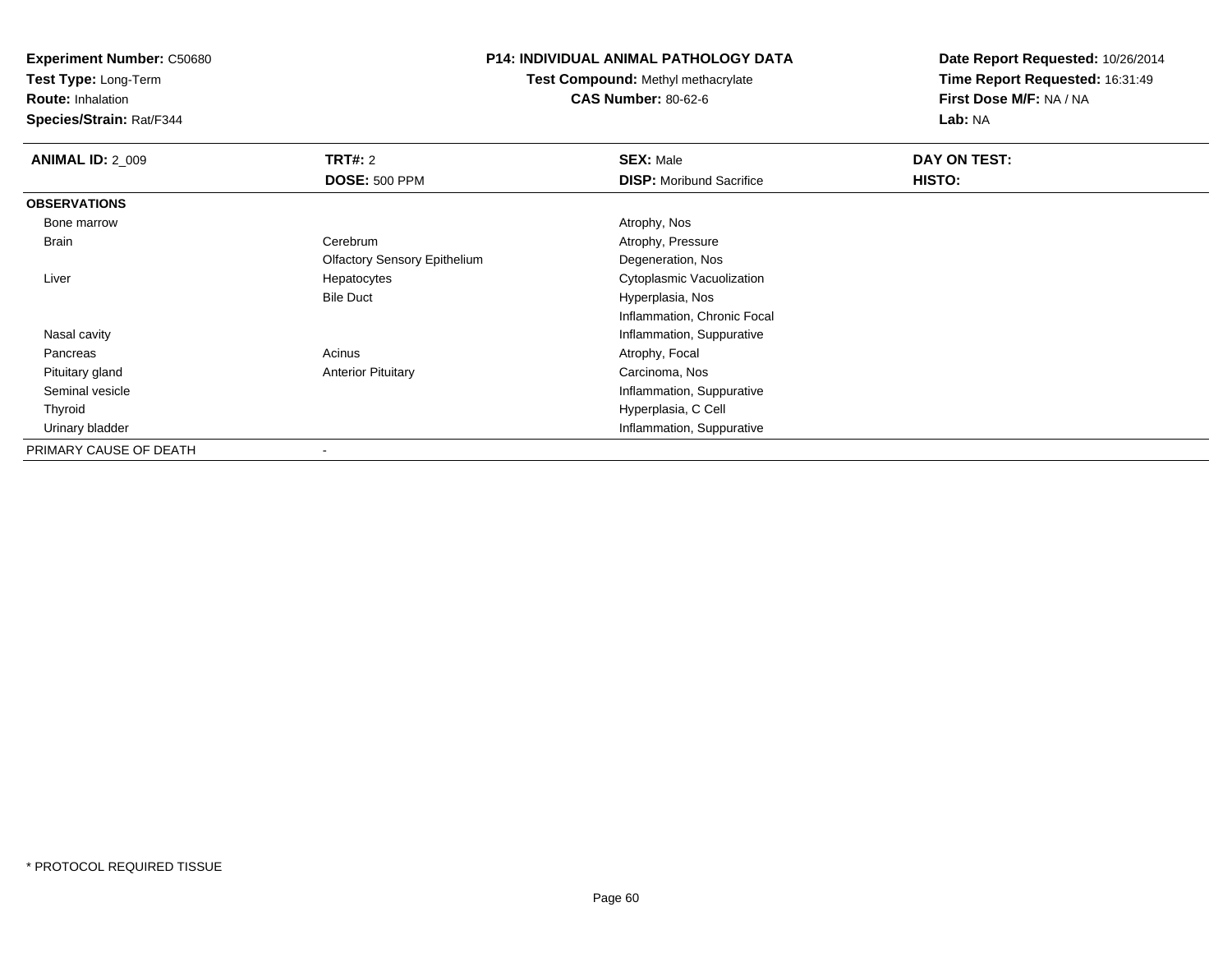**Test Type:** Long-Term

**Route:** Inhalation

**Species/Strain:** Rat/F344

### **P14: INDIVIDUAL ANIMAL PATHOLOGY DATA**

**Test Compound:** Methyl methacrylate**CAS Number:** 80-62-6

| <b>ANIMAL ID: 2 010</b> | TRT#: 2                             | <b>SEX: Male</b>                 | DAY ON TEST: |  |
|-------------------------|-------------------------------------|----------------------------------|--------------|--|
|                         | <b>DOSE: 500 PPM</b>                | <b>DISP:</b> Scheduled Sacrifice | HISTO:       |  |
| <b>OBSERVATIONS</b>     |                                     |                                  |              |  |
| Adrenal gland           | Cortex Nos                          | Hyperplasia, Focal               |              |  |
| Brain                   | <b>Olfactory Sensory Epithelium</b> | Degeneration, Nos                |              |  |
| Kidney                  |                                     | Nephropathy                      |              |  |
| Larynx                  |                                     | Inflammation, Chronic            |              |  |
| Lung                    |                                     | Alveolar Macrophages             |              |  |
| Nasal cavity            |                                     | Inflammation, Suppurative        |              |  |
| Pituitary gland         | <b>Anterior Pituitary</b>           | Hyperplasia, Nos                 |              |  |
| Skin                    | Lower Leg                           | Keratoacanthoma                  |              |  |
| Testis                  |                                     | Atrophy, Nos                     |              |  |
|                         |                                     | Interstitial-Cell Tumor          |              |  |
| PRIMARY CAUSE OF DEATH  | -                                   |                                  |              |  |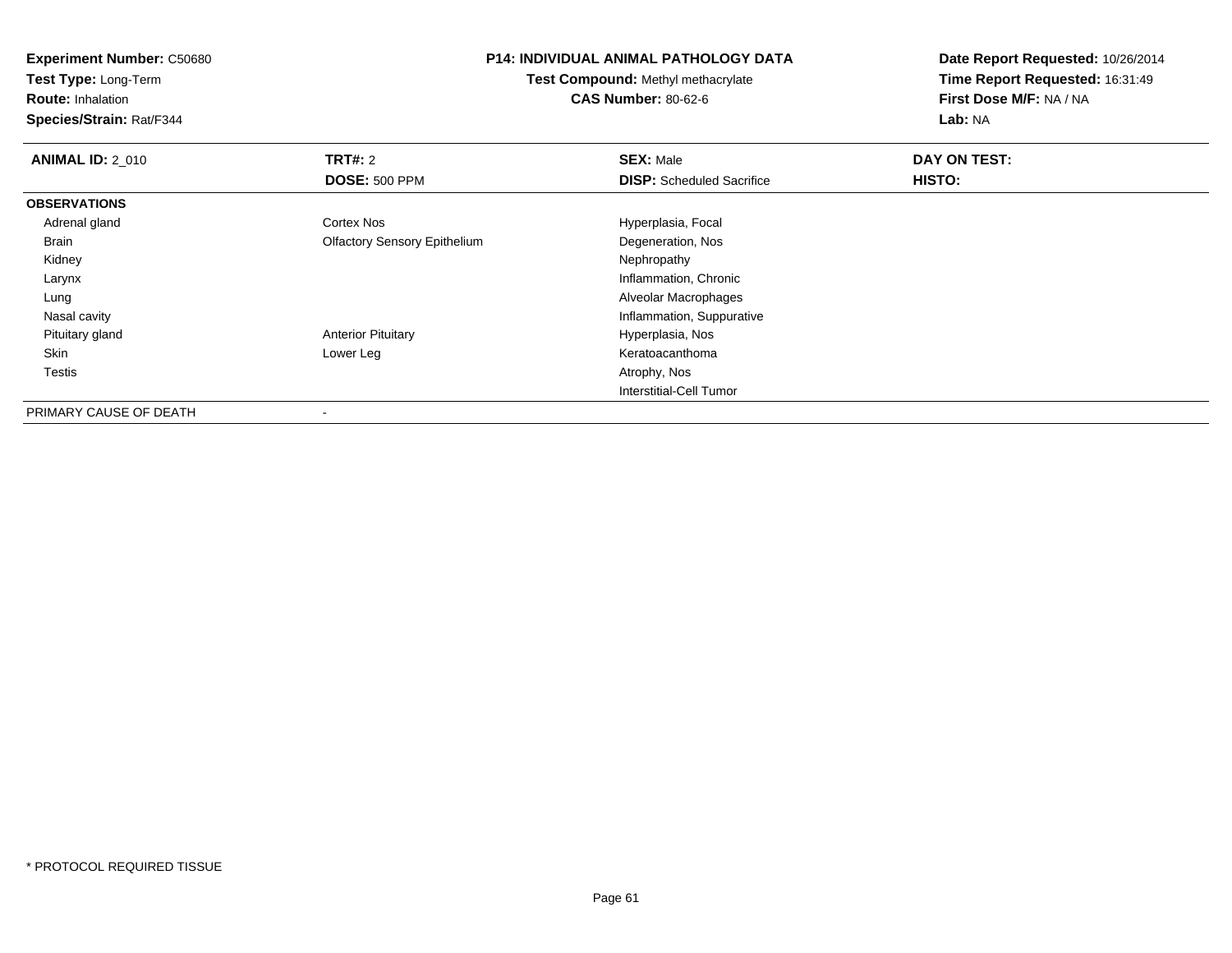| <b>Experiment Number: C50680</b><br>Test Type: Long-Term<br><b>Route: Inhalation</b><br>Species/Strain: Rat/F344 |                            | <b>P14: INDIVIDUAL ANIMAL PATHOLOGY DATA</b><br>Test Compound: Methyl methacrylate<br><b>CAS Number: 80-62-6</b> | Date Report Requested: 10/26/2014<br>Time Report Requested: 16:31:49<br>First Dose M/F: NA / NA<br>Lab: NA |
|------------------------------------------------------------------------------------------------------------------|----------------------------|------------------------------------------------------------------------------------------------------------------|------------------------------------------------------------------------------------------------------------|
| <b>ANIMAL ID: 2 011</b>                                                                                          | <b>TRT#: 2</b>             | <b>SEX: Male</b>                                                                                                 | DAY ON TEST:                                                                                               |
|                                                                                                                  | <b>DOSE: 500 PPM</b>       | <b>DISP: Natural Death</b>                                                                                       | <b>HISTO:</b>                                                                                              |
| <b>OBSERVATIONS</b>                                                                                              |                            |                                                                                                                  |                                                                                                            |
| Heart                                                                                                            | Myocardium Nos             | Fibrosis                                                                                                         |                                                                                                            |
| Kidney                                                                                                           |                            | Nephropathy                                                                                                      |                                                                                                            |
| Liver                                                                                                            | Hepatocytes                | Cytoplasmic Vacuolization                                                                                        |                                                                                                            |
|                                                                                                                  |                            | Hepatocytomegaly                                                                                                 |                                                                                                            |
|                                                                                                                  | <b>Bile Duct</b>           | Hyperplasia, Nos                                                                                                 |                                                                                                            |
|                                                                                                                  |                            | Thrombus, Canalized                                                                                              |                                                                                                            |
| <b>Testis</b>                                                                                                    |                            | Atrophy, Nos                                                                                                     |                                                                                                            |
| Unspecified                                                                                                      | <b>Multiple Organs Nos</b> | Leukemia, Mononuclear Cell                                                                                       |                                                                                                            |
| PRIMARY CAUSE OF DEATH                                                                                           |                            |                                                                                                                  |                                                                                                            |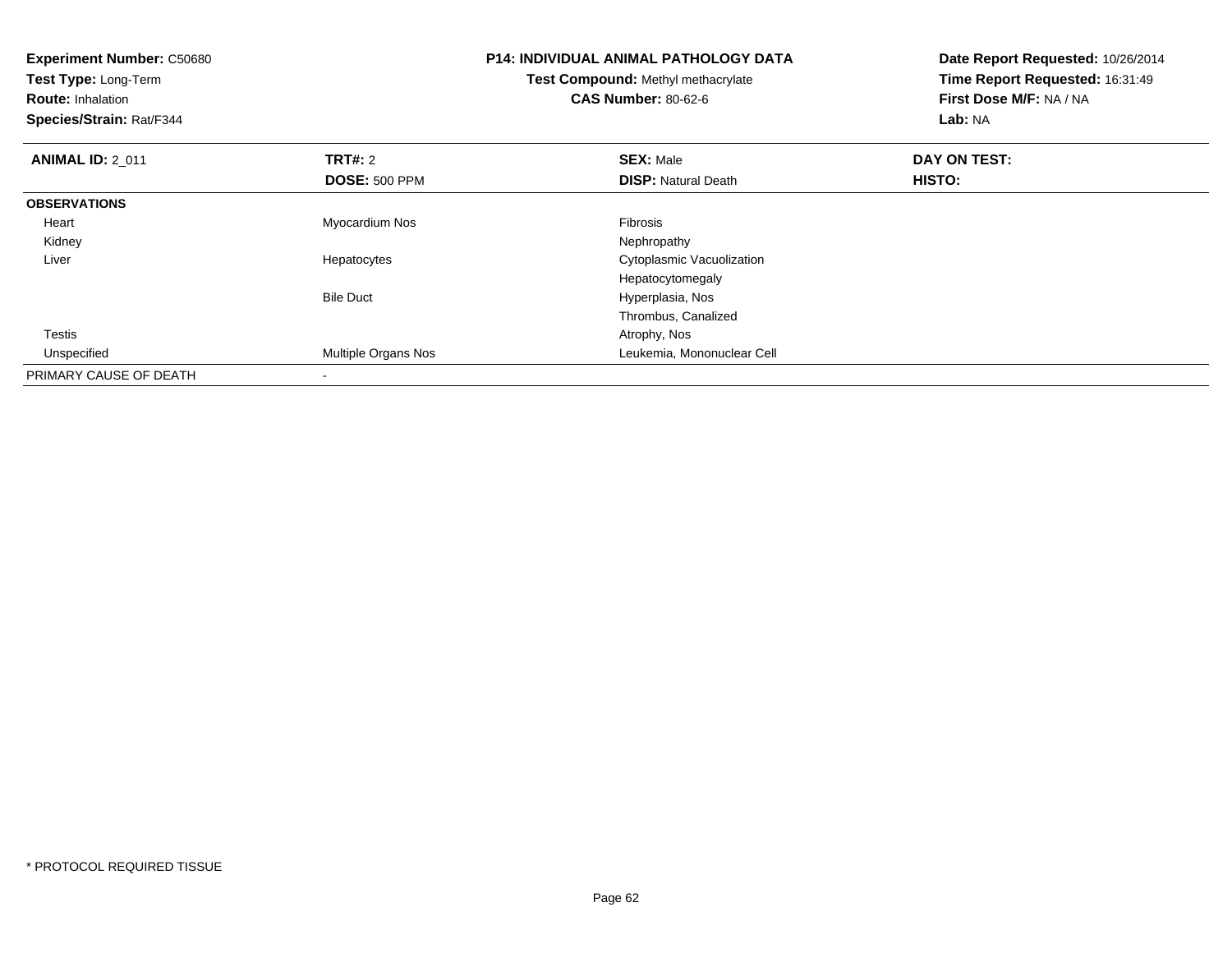**Test Type:** Long-Term

**Route:** Inhalation

**Species/Strain:** Rat/F344

#### **P14: INDIVIDUAL ANIMAL PATHOLOGY DATA**

**Test Compound:** Methyl methacrylate**CAS Number:** 80-62-6

| <b>ANIMAL ID: 2 012</b> | <b>TRT#: 2</b>                      | <b>SEX: Male</b>                | DAY ON TEST: |  |
|-------------------------|-------------------------------------|---------------------------------|--------------|--|
|                         | <b>DOSE: 500 PPM</b>                | <b>DISP:</b> Moribund Sacrifice | HISTO:       |  |
| <b>OBSERVATIONS</b>     |                                     |                                 |              |  |
| Brain                   | <b>Olfactory Sensory Epithelium</b> | Degeneration, Nos               |              |  |
| Kidney                  |                                     | Nephropathy                     |              |  |
| Larynx                  |                                     | Inflammation, Suppurative       |              |  |
| Liver                   |                                     | Hepatocytomegaly                |              |  |
|                         | <b>Bile Duct</b>                    | Hyperplasia, Nos                |              |  |
| Nasal cavity            |                                     | Foreign Body, Nos               |              |  |
|                         |                                     | Inflammation, Serous            |              |  |
| Pituitary gland         | <b>Anterior Pituitary</b>           | Adenoma, Nos                    |              |  |
| Testis                  |                                     | Interstitial-Cell Tumor         |              |  |
| Unspecified             | Multiple Organs Nos                 | Leukemia, Mononuclear Cell      |              |  |
| PRIMARY CAUSE OF DEATH  |                                     |                                 |              |  |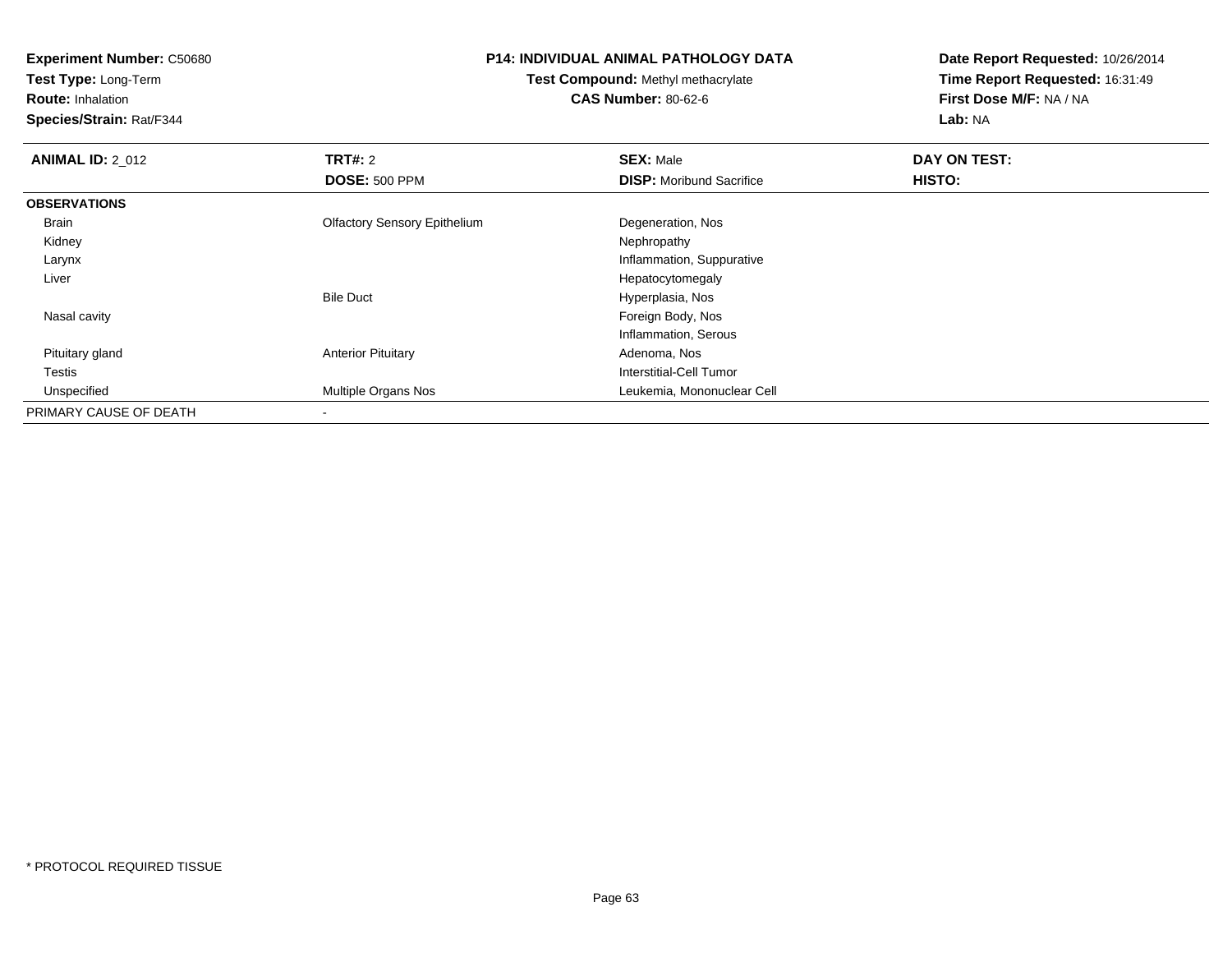**Test Type:** Long-Term

**Route:** Inhalation

**Species/Strain:** Rat/F344

## **P14: INDIVIDUAL ANIMAL PATHOLOGY DATA**

**Test Compound:** Methyl methacrylate**CAS Number:** 80-62-6

| <b>ANIMAL ID: 2 013</b> | TRT#: 2                             | <b>SEX: Male</b>                 | DAY ON TEST: |  |
|-------------------------|-------------------------------------|----------------------------------|--------------|--|
|                         | <b>DOSE: 500 PPM</b>                | <b>DISP:</b> Scheduled Sacrifice | HISTO:       |  |
| <b>OBSERVATIONS</b>     |                                     |                                  |              |  |
| Adrenal gland           | Cortex Nos                          | Cytoplasmic Vacuolization        |              |  |
| <b>Brain</b>            | <b>Olfactory Sensory Epithelium</b> | Degeneration, Nos                |              |  |
| Eye                     | Nasolacrimal Duct                   | Inflammation, Suppurative        |              |  |
| Kidney                  |                                     | Nephropathy                      |              |  |
| Liver                   | Hepatocytes                         | Cytoplasmic Change, Basophilic   |              |  |
| Lung                    |                                     | Alveolar Macrophages             |              |  |
|                         | Alveoli                             | Fibrosis, Multifocal             |              |  |
| Nasal cavity            |                                     | Inflammation, Serous             |              |  |
| Pituitary gland         | <b>Anterior Pituitary</b>           | Adenoma, Nos                     |              |  |
| Seminal vesicle         |                                     | Inflammation, Suppurative        |              |  |
| Testis                  |                                     | Interstitial-Cell Tumor          |              |  |
|                         | Tunica Vaginalis                    | Mesothelioma, Nos                |              |  |
| PRIMARY CAUSE OF DEATH  | $\,$                                |                                  |              |  |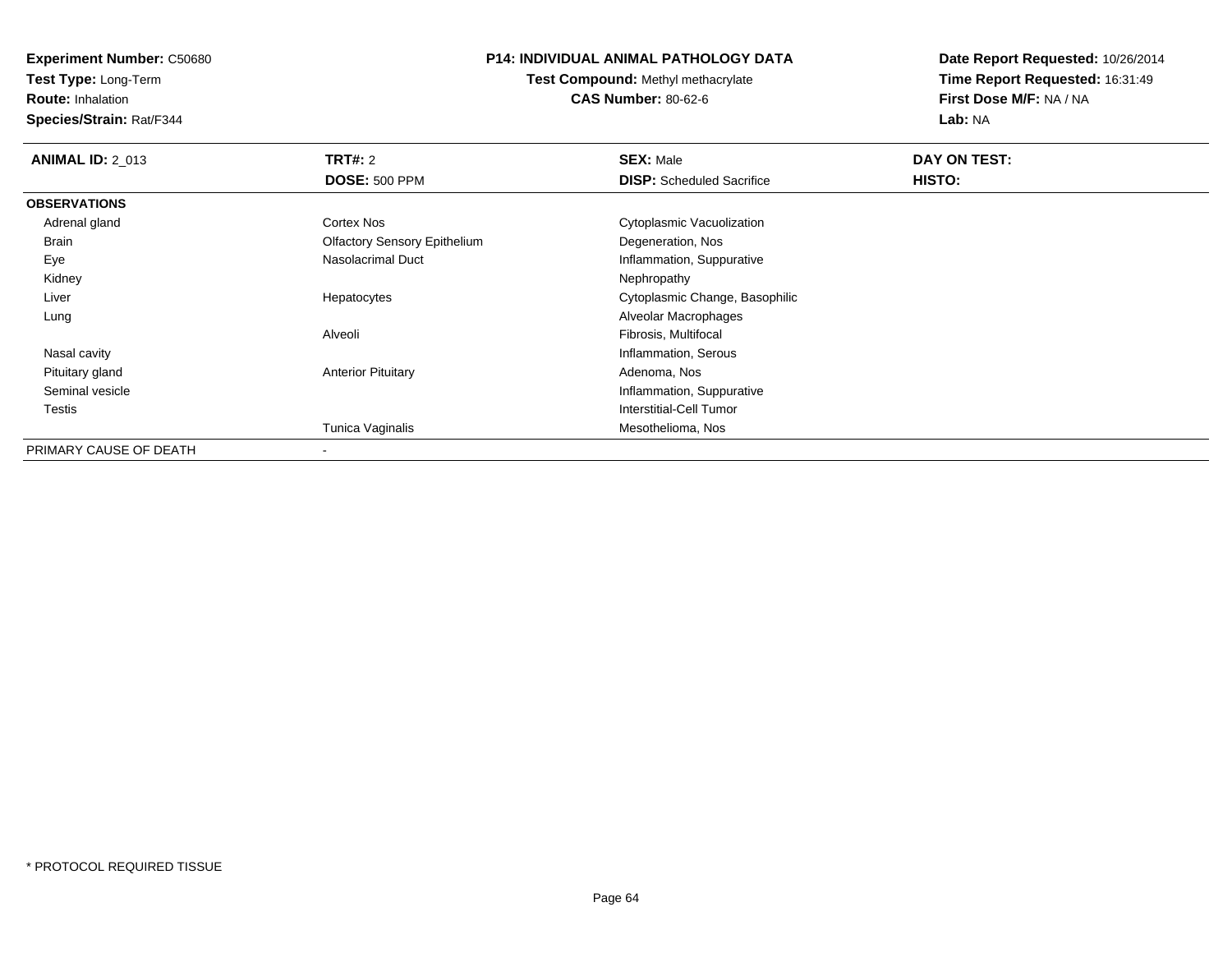**Test Type:** Long-Term

**Route:** Inhalation

**Species/Strain:** Rat/F344

# **P14: INDIVIDUAL ANIMAL PATHOLOGY DATA**

# **Test Compound:** Methyl methacrylate**CAS Number:** 80-62-6

| <b>ANIMAL ID: 2_014</b> | <b>TRT#:</b> 2                      | <b>SEX: Male</b>                 | DAY ON TEST: |  |
|-------------------------|-------------------------------------|----------------------------------|--------------|--|
|                         | <b>DOSE: 500 PPM</b>                | <b>DISP:</b> Moribund Sacrifice  | HISTO:       |  |
| <b>OBSERVATIONS</b>     |                                     |                                  |              |  |
| Brain                   | <b>Olfactory Sensory Epithelium</b> | Degeneration, Nos                |              |  |
| Heart                   | Myocardium Nos                      | Inflammation, Chronic            |              |  |
| Kidney                  |                                     | Nephropathy                      |              |  |
| Liver                   | <b>Bile Duct</b>                    | Hyperplasia, Nos                 |              |  |
| Lung                    |                                     | Alveolar Macrophages             |              |  |
|                         |                                     | Hyperplasia, Alveolar Epithelium |              |  |
|                         | Alveoli                             | Inflammation, Chronic Focal      |              |  |
| Nasal cavity            |                                     | Inflammation, Serous             |              |  |
| Pancreas                | Acinus                              | Atrophy, Focal                   |              |  |
|                         |                                     | Periarteritis                    |              |  |
| Pituitary gland         | <b>Anterior Pituitary</b>           | Adenoma, Nos                     |              |  |
| Prostate                |                                     | Inflammation, Suppurative        |              |  |
| <b>Testis</b>           |                                     | <b>Interstitial-Cell Tumor</b>   |              |  |
| Unspecified             | Head                                | Fibroma                          |              |  |
| PRIMARY CAUSE OF DEATH  | $\blacksquare$                      |                                  |              |  |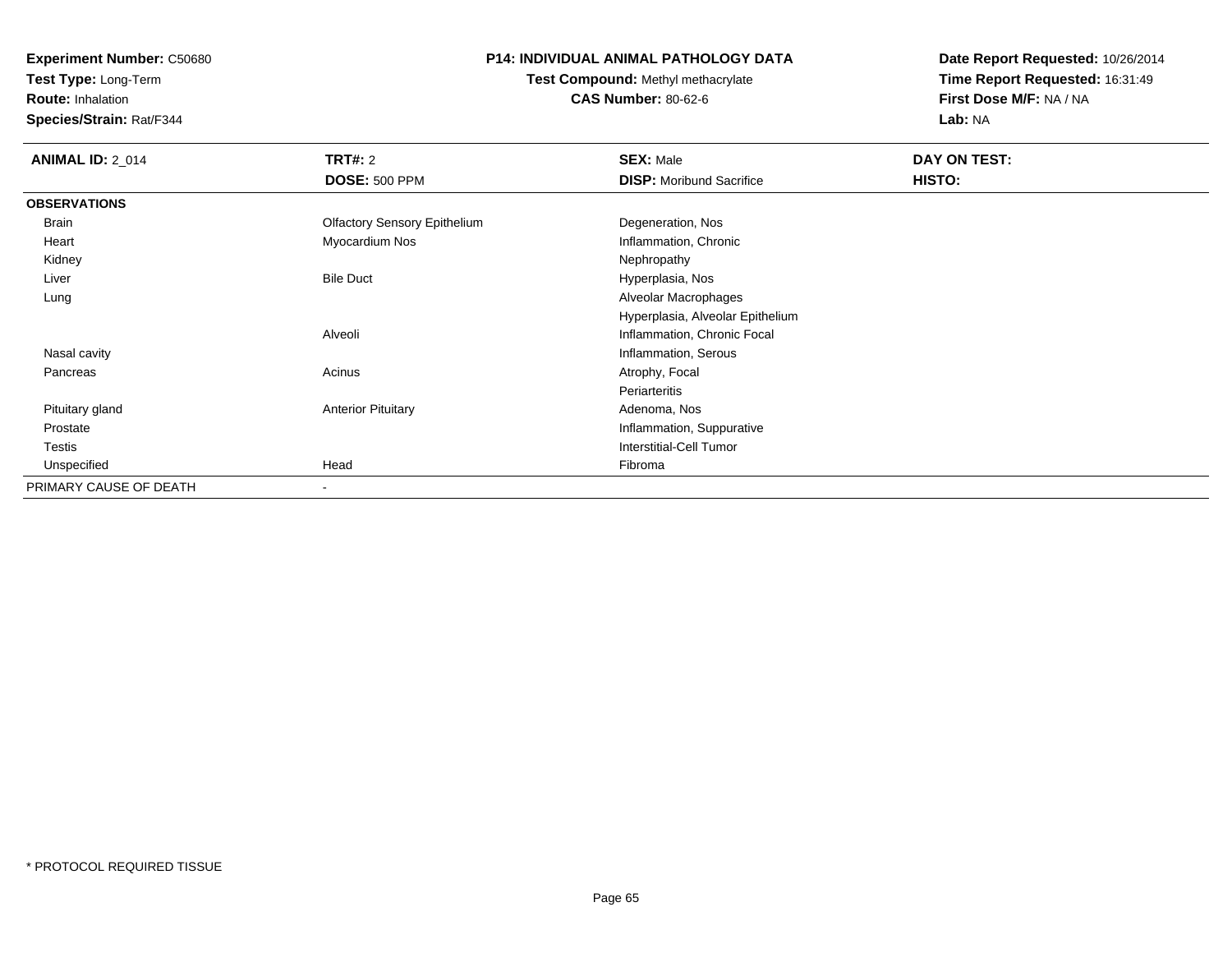**Test Type:** Long-Term

**Route:** Inhalation

**Species/Strain:** Rat/F344

## **P14: INDIVIDUAL ANIMAL PATHOLOGY DATA**

# **Test Compound:** Methyl methacrylate**CAS Number:** 80-62-6

| <b>ANIMAL ID: 2_015</b> | <b>TRT#: 2</b>                      | <b>SEX: Male</b>                | DAY ON TEST: |  |
|-------------------------|-------------------------------------|---------------------------------|--------------|--|
|                         | <b>DOSE: 500 PPM</b>                | <b>DISP:</b> Moribund Sacrifice | HISTO:       |  |
| <b>OBSERVATIONS</b>     |                                     |                                 |              |  |
| Adrenal gland           | Medulla                             | Hyperplasia, Focal              |              |  |
| Brain                   | <b>Olfactory Sensory Epithelium</b> | Degeneration, Nos               |              |  |
| Kidney                  |                                     | Nephropathy                     |              |  |
| Liver                   | <b>Bile Duct</b>                    | Hyperplasia, Nos                |              |  |
| Nasal cavity            |                                     | Foreign Body, Nos               |              |  |
|                         |                                     | Inflammation, Serous            |              |  |
|                         |                                     | Inflammation, Suppurative       |              |  |
|                         |                                     | Metaplasia, Squamous            |              |  |
| Pancreas                | Acinus                              | Atrophy, Focal                  |              |  |
| Seminal vesicle         |                                     | Inflammation, Suppurative       |              |  |
| Testis                  |                                     | Atrophy, Nos                    |              |  |
|                         |                                     | Interstitial-Cell Tumor         |              |  |
| Thyroid                 |                                     | Hyperplasia, C Cell             |              |  |
| Unspecified             | Multiple Organs Nos                 | Leukemia, Mononuclear Cell      |              |  |
| PRIMARY CAUSE OF DEATH  | $\overline{\phantom{a}}$            |                                 |              |  |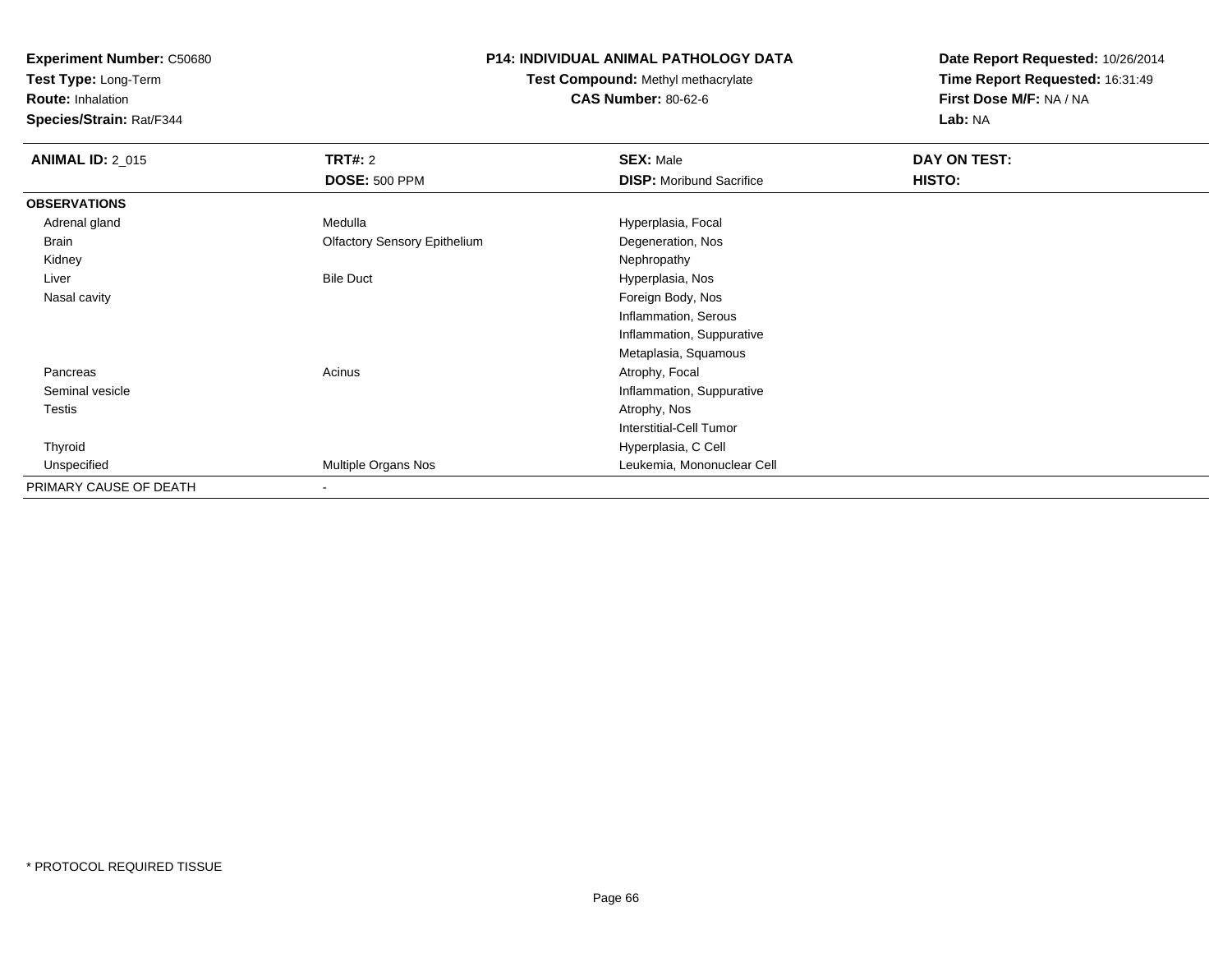**Test Type:** Long-Term

**Route:** Inhalation

**Species/Strain:** Rat/F344

### **P14: INDIVIDUAL ANIMAL PATHOLOGY DATA**

**Test Compound:** Methyl methacrylate**CAS Number:** 80-62-6

| <b>ANIMAL ID: 2 016</b> | TRT#: 2                             | <b>SEX: Male</b>                 | DAY ON TEST: |  |
|-------------------------|-------------------------------------|----------------------------------|--------------|--|
|                         | <b>DOSE: 500 PPM</b>                | <b>DISP:</b> Scheduled Sacrifice | HISTO:       |  |
| <b>OBSERVATIONS</b>     |                                     |                                  |              |  |
| Adrenal gland           | Cortex Nos                          | Cytoplasmic Vacuolization        |              |  |
|                         | Medulla                             | Hyperplasia, Focal               |              |  |
| Brain                   | <b>Olfactory Sensory Epithelium</b> | Degeneration, Nos                |              |  |
| Eye                     | <b>Nasolacrimal Duct</b>            | Inflammation, Suppurative        |              |  |
| Kidney                  |                                     | Nephropathy                      |              |  |
| Liver                   | Hepatocytes                         | Cytoplasmic Change, Basophilic   |              |  |
|                         | <b>Bile Duct</b>                    | Hyperplasia, Nos                 |              |  |
| Nasal cavity            |                                     | Inflammation, Serous             |              |  |
|                         |                                     | Inflammation, Suppurative        |              |  |
| Pituitary gland         | <b>Anterior Pituitary</b>           | Hyperplasia, Nos                 |              |  |
| Seminal vesicle         |                                     | Inflammation, Suppurative        |              |  |
| Testis                  |                                     | Interstitial-Cell Tumor          |              |  |
| PRIMARY CAUSE OF DEATH  |                                     |                                  |              |  |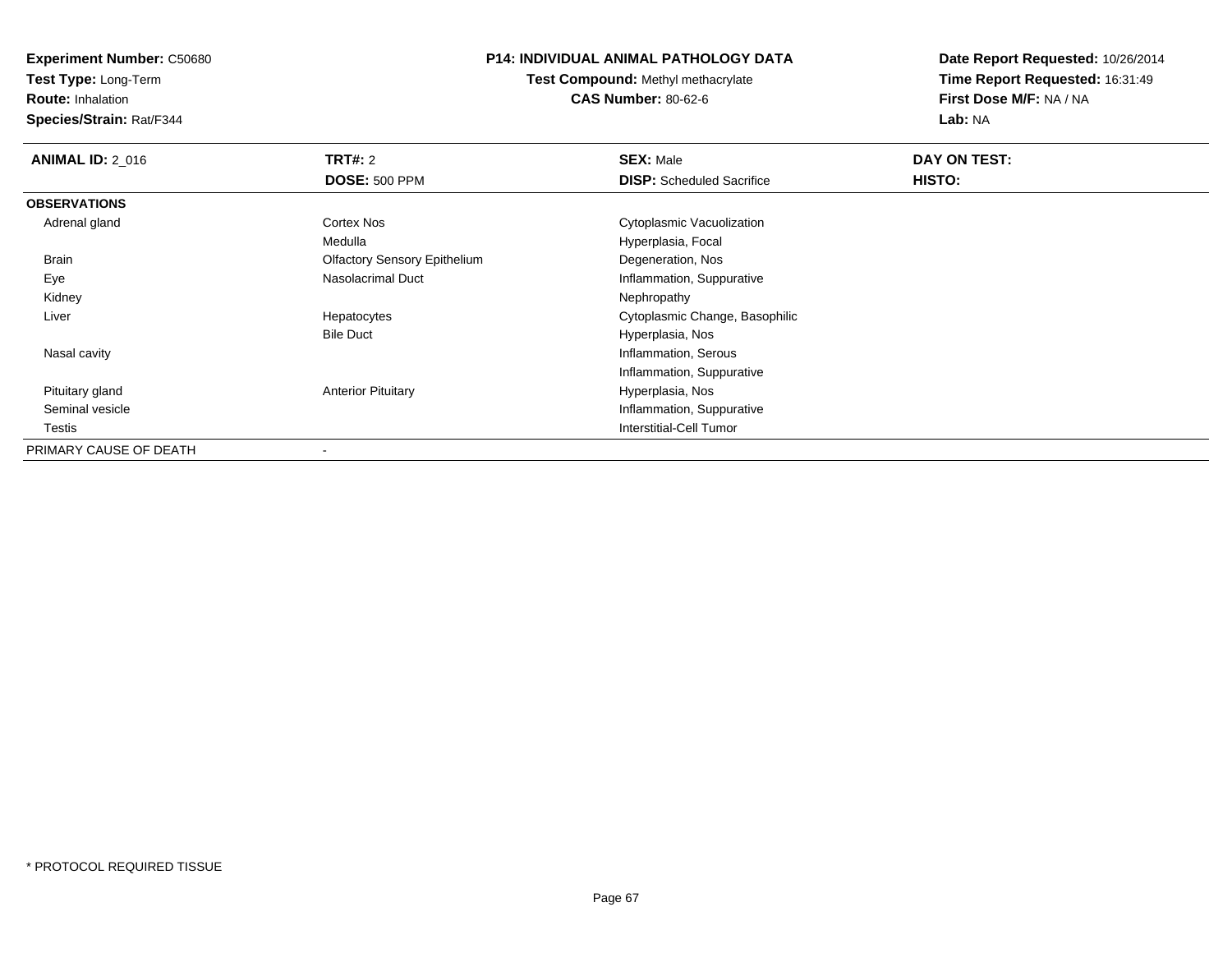**Test Type:** Long-Term

**Route:** Inhalation

**Species/Strain:** Rat/F344

## **P14: INDIVIDUAL ANIMAL PATHOLOGY DATA**

**Test Compound:** Methyl methacrylate**CAS Number:** 80-62-6

| <b>ANIMAL ID: 2_017</b> | <b>TRT#: 2</b>                      | <b>SEX: Male</b>                 | DAY ON TEST: |  |
|-------------------------|-------------------------------------|----------------------------------|--------------|--|
|                         | <b>DOSE: 500 PPM</b>                | <b>DISP:</b> Scheduled Sacrifice | HISTO:       |  |
| <b>OBSERVATIONS</b>     |                                     |                                  |              |  |
| Adrenal gland           | Medulla                             | Hyperplasia, Focal               |              |  |
| Brain                   | <b>Olfactory Sensory Epithelium</b> | Degeneration, Nos                |              |  |
| Kidney                  |                                     | Nephropathy                      |              |  |
| Liver                   | Hepatocytes                         | Cytoplasmic Change, Basophilic   |              |  |
|                         | <b>Bile Duct</b>                    | Hyperplasia, Nos                 |              |  |
| Nasal cavity            |                                     | Inflammation, Serous             |              |  |
|                         |                                     | Inflammation, Suppurative        |              |  |
| Pituitary gland         | <b>Anterior Pituitary</b>           | Hyperplasia, Nos                 |              |  |
| Preputial gland         |                                     | Hyperplasia, Epithelial          |              |  |
|                         |                                     | Inflammation, Suppurative        |              |  |
| <b>Testis</b>           |                                     | Atrophy, Nos                     |              |  |
|                         |                                     | Interstitial-Cell Tumor          |              |  |
| Unspecified             | Multiple Organs Nos                 | Leukemia, Mononuclear Cell       |              |  |
| PRIMARY CAUSE OF DEATH  | $\overline{\phantom{a}}$            |                                  |              |  |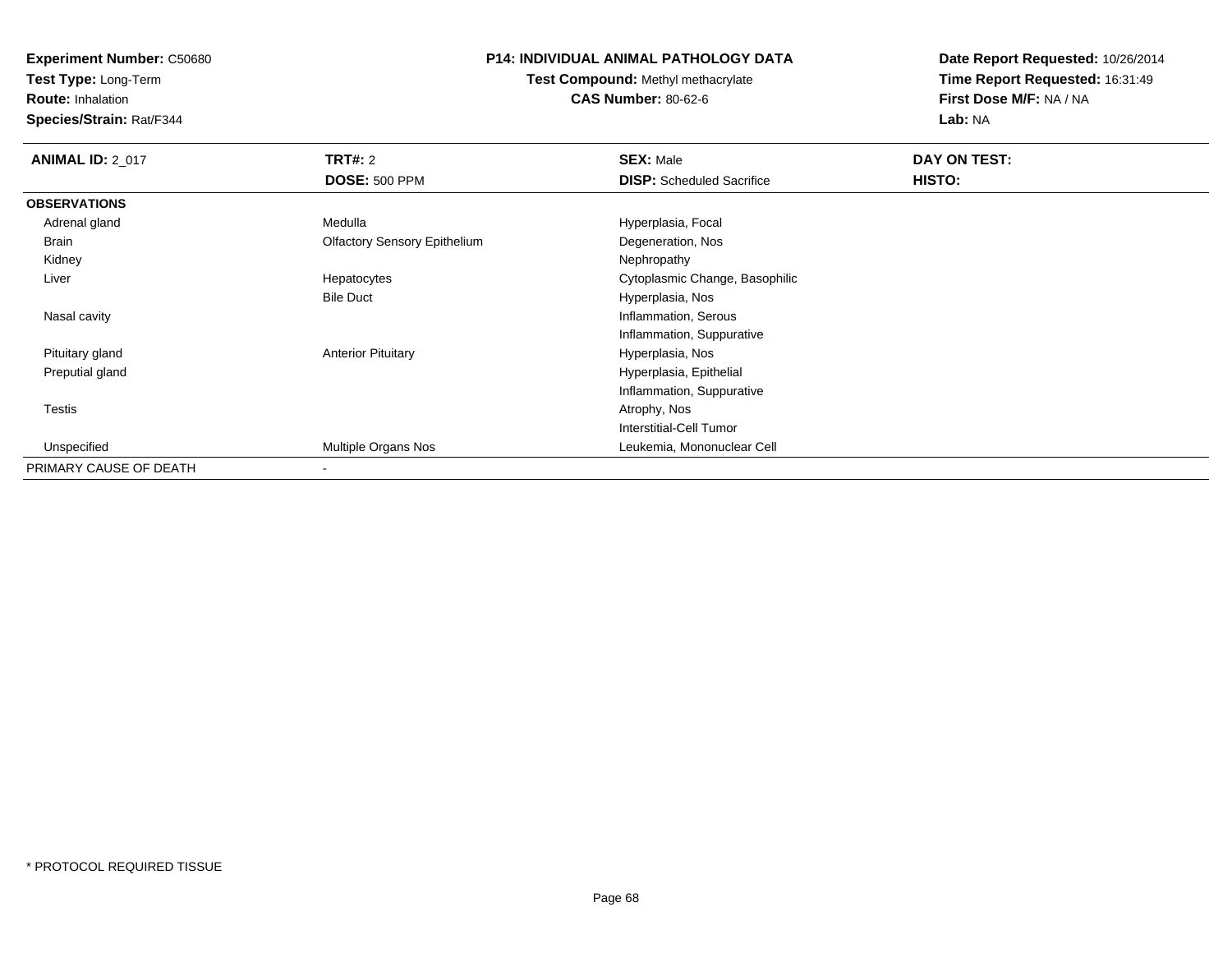**Test Type:** Long-Term

**Route:** Inhalation

**Species/Strain:** Rat/F344

#### **P14: INDIVIDUAL ANIMAL PATHOLOGY DATA**

**Test Compound:** Methyl methacrylate**CAS Number:** 80-62-6

| <b>ANIMAL ID: 2 018</b> | TRT#: 2                             | <b>SEX: Male</b>                 | DAY ON TEST: |  |
|-------------------------|-------------------------------------|----------------------------------|--------------|--|
|                         | <b>DOSE: 500 PPM</b>                | <b>DISP:</b> Scheduled Sacrifice | HISTO:       |  |
| <b>OBSERVATIONS</b>     |                                     |                                  |              |  |
| Brain                   | <b>Olfactory Sensory Epithelium</b> | Degeneration, Nos                |              |  |
| Intestine Large         | Colon                               | Parasitism                       |              |  |
| Kidney                  |                                     | Nephropathy                      |              |  |
| Liver                   | Hepatocytes                         | Cytoplasmic Change, Basophilic   |              |  |
|                         | <b>Bile Duct</b>                    | Hyperplasia, Nos                 |              |  |
| Nasal cavity            |                                     | Inflammation, Suppurative        |              |  |
| Prostate                |                                     | Inflammation, Suppurative        |              |  |
| Testis                  |                                     | Atrophy, Nos                     |              |  |
|                         |                                     | Interstitial-Cell Tumor          |              |  |
| Thyroid                 |                                     | C-Cell Carcinoma                 |              |  |
| PRIMARY CAUSE OF DEATH  | $\,$                                |                                  |              |  |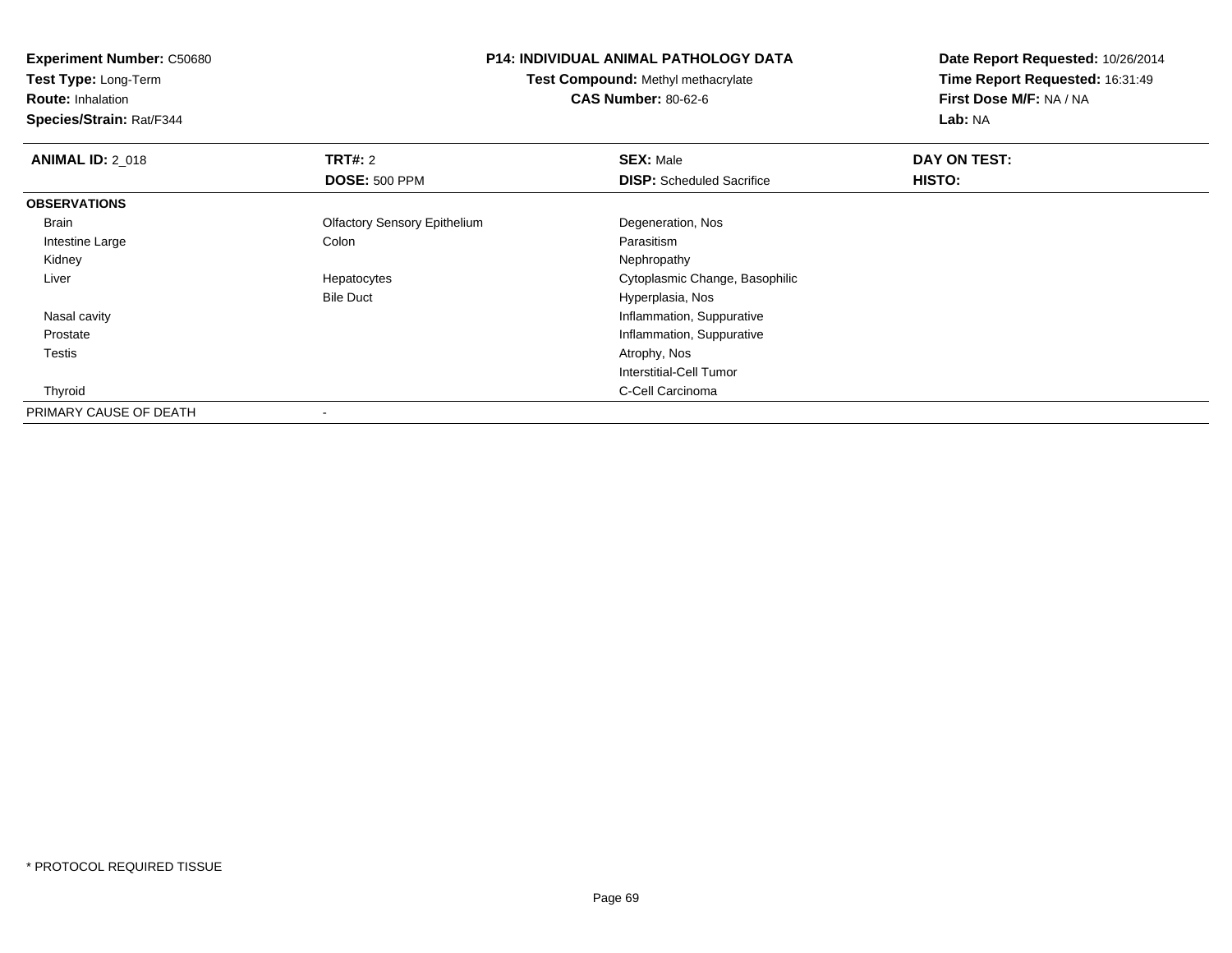**Test Type:** Long-Term

**Route:** Inhalation

**Species/Strain:** Rat/F344

## **P14: INDIVIDUAL ANIMAL PATHOLOGY DATA**

# **Test Compound:** Methyl methacrylate**CAS Number:** 80-62-6

| <b>ANIMAL ID: 2_019</b> | <b>TRT#: 2</b>                      | <b>SEX: Male</b>                | DAY ON TEST: |  |
|-------------------------|-------------------------------------|---------------------------------|--------------|--|
|                         | <b>DOSE: 500 PPM</b>                | <b>DISP:</b> Moribund Sacrifice | HISTO:       |  |
| <b>OBSERVATIONS</b>     |                                     |                                 |              |  |
| <b>Brain</b>            | <b>Olfactory Sensory Epithelium</b> | Degeneration, Nos               |              |  |
| Intestine Large         | Colon                               | Parasitism                      |              |  |
| Kidney                  |                                     | Nephropathy                     |              |  |
| Larynx                  | Submucosa                           | Hemorrhage                      |              |  |
|                         |                                     | Inflammation, Suppurative       |              |  |
| Liver                   |                                     | Hemorrhage                      |              |  |
|                         |                                     | Hepatocytomegaly                |              |  |
|                         | <b>Bile Duct</b>                    | Hyperplasia, Nos                |              |  |
|                         |                                     | Neoplastic Nodule               |              |  |
| Lung                    | Alveoli                             | Edema, Nos                      |              |  |
|                         | Alveoli                             | Hemorrhage                      |              |  |
|                         | Alveoli                             | Necrosis, Focal                 |              |  |
| Nasal cavity            |                                     | Inflammation, Serous            |              |  |
| Pancreas                | Acinus                              | Atrophy, Focal                  |              |  |
| Prostate                |                                     | Inflammation, Suppurative       |              |  |
| Spleen                  | Capsule                             | Fibrosis                        |              |  |
| Testis                  |                                     | Interstitial-Cell Tumor         |              |  |
| Unspecified             | Multiple Organs Nos                 | Leukemia, Mononuclear Cell      |              |  |
| PRIMARY CAUSE OF DEATH  | $\blacksquare$                      |                                 |              |  |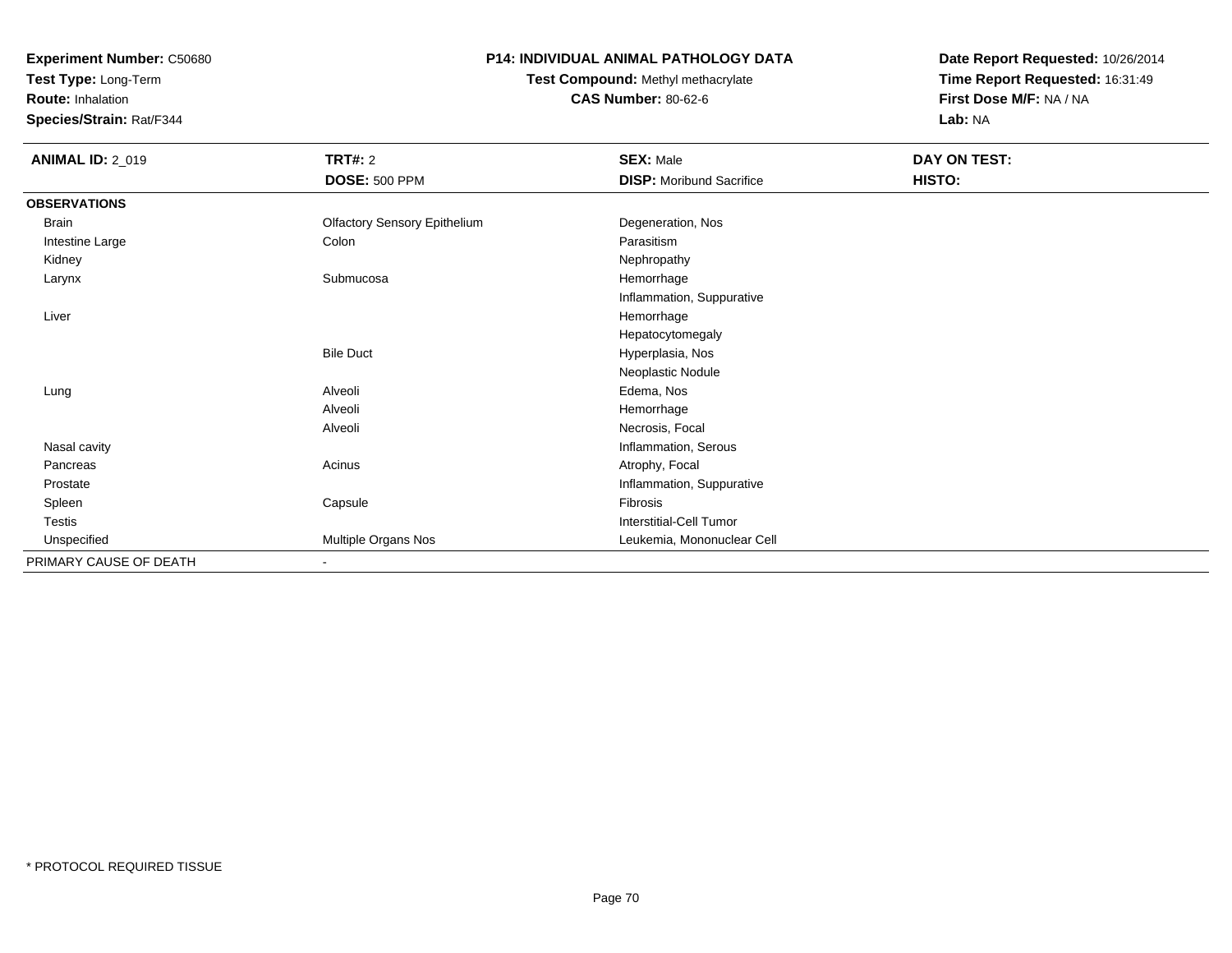| <b>Experiment Number: C50680</b><br>Test Type: Long-Term<br><b>Route: Inhalation</b><br>Species/Strain: Rat/F344 |                      | <b>P14: INDIVIDUAL ANIMAL PATHOLOGY DATA</b><br><b>Test Compound: Methyl methacrylate</b><br><b>CAS Number: 80-62-6</b> | Date Report Requested: 10/26/2014<br>Time Report Requested: 16:31:49<br>First Dose M/F: NA / NA |  |
|------------------------------------------------------------------------------------------------------------------|----------------------|-------------------------------------------------------------------------------------------------------------------------|-------------------------------------------------------------------------------------------------|--|
|                                                                                                                  |                      |                                                                                                                         | Lab: NA                                                                                         |  |
| <b>ANIMAL ID: 2_020</b>                                                                                          | <b>TRT#: 2</b>       | <b>SEX: Male</b>                                                                                                        | DAY ON TEST:                                                                                    |  |
|                                                                                                                  | <b>DOSE: 500 PPM</b> | <b>DISP: Natural Death</b>                                                                                              | HISTO:                                                                                          |  |
| <b>OBSERVATIONS</b>                                                                                              |                      |                                                                                                                         |                                                                                                 |  |
| Heart                                                                                                            | Myocardium Nos       | Fibrosis                                                                                                                |                                                                                                 |  |
| Larynx                                                                                                           |                      | Inflammation, Suppurative                                                                                               |                                                                                                 |  |
| Liver                                                                                                            | <b>Bile Duct</b>     | Hyperplasia, Nos                                                                                                        |                                                                                                 |  |
|                                                                                                                  | Hepatocytes          | Necrosis, Focal                                                                                                         |                                                                                                 |  |
| Nasal cavity                                                                                                     |                      | Inflammation, Suppurative                                                                                               |                                                                                                 |  |
| Spleen                                                                                                           |                      | Hemorrhage                                                                                                              |                                                                                                 |  |
| Testis                                                                                                           |                      | Atrophy, Nos                                                                                                            |                                                                                                 |  |
|                                                                                                                  |                      | <b>Interstitial-Cell Tumor</b>                                                                                          |                                                                                                 |  |
|                                                                                                                  |                      | Mineralization                                                                                                          |                                                                                                 |  |
| Unspecified                                                                                                      | Multiple Organs Nos  | Leukemia, Mononuclear Cell                                                                                              |                                                                                                 |  |
| PRIMARY CAUSE OF DEATH                                                                                           |                      |                                                                                                                         |                                                                                                 |  |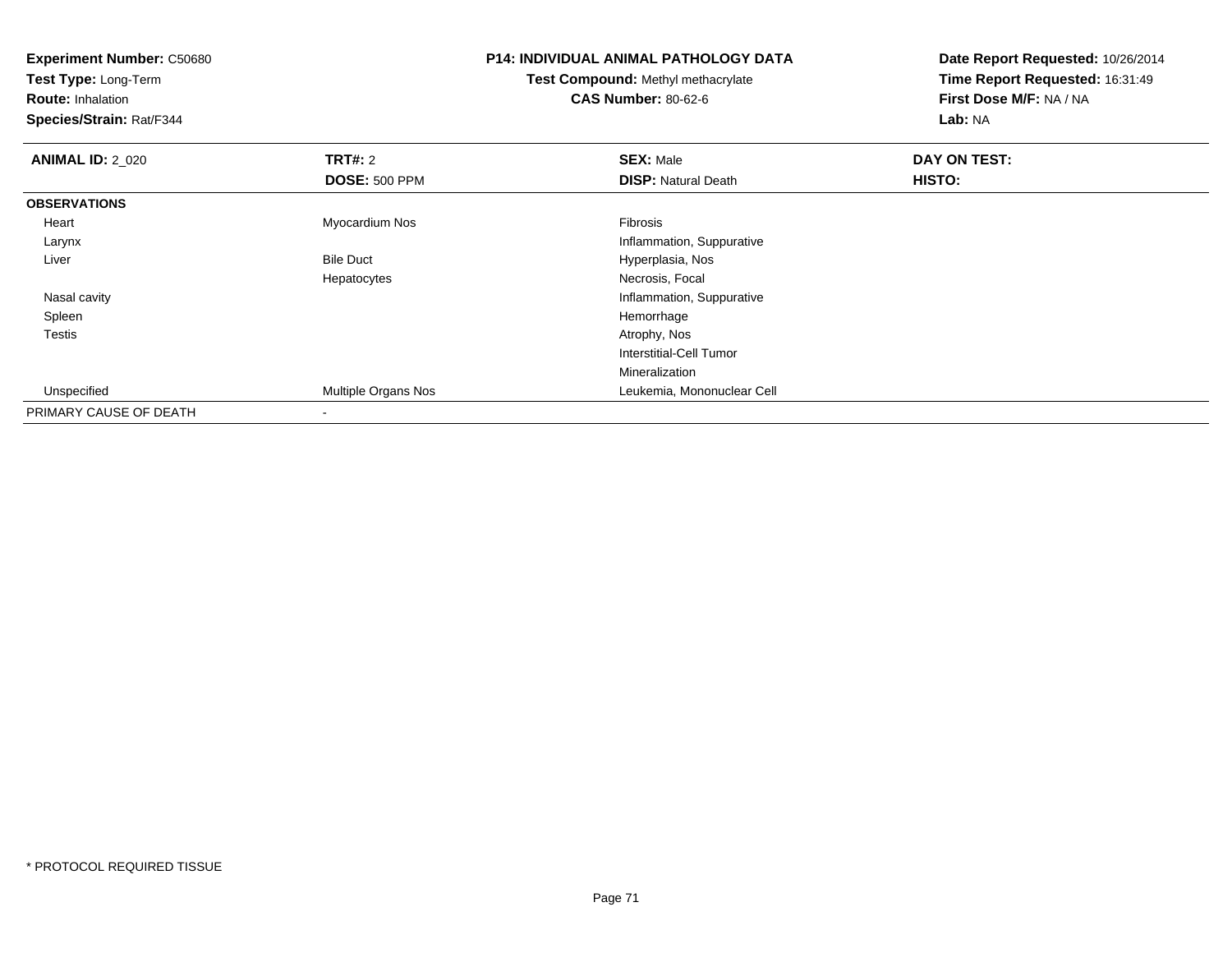**Test Type:** Long-Term

**Route:** Inhalation

**Species/Strain:** Rat/F344

## **P14: INDIVIDUAL ANIMAL PATHOLOGY DATA**

**Test Compound:** Methyl methacrylate**CAS Number:** 80-62-6

| <b>ANIMAL ID: 2_021</b> | <b>TRT#: 2</b>                      | <b>SEX: Male</b>                 | DAY ON TEST: |
|-------------------------|-------------------------------------|----------------------------------|--------------|
|                         | <b>DOSE: 500 PPM</b>                | <b>DISP:</b> Scheduled Sacrifice | HISTO:       |
| <b>OBSERVATIONS</b>     |                                     |                                  |              |
| Brain                   | <b>Olfactory Sensory Epithelium</b> | Degeneration, Nos                |              |
| Kidney                  |                                     | Mineralization                   |              |
|                         |                                     | Nephropathy                      |              |
| Larynx                  |                                     | Inflammation, Suppurative        |              |
| Liver                   | <b>Bile Duct</b>                    | Hyperplasia, Nos                 |              |
| Lung                    |                                     | Alveolar/Bronchiolar Carcinoma   |              |
| Nasal cavity            |                                     | Inflammation, Serous             |              |
|                         |                                     | Inflammation, Suppurative        |              |
| Stomach                 | <b>Glandular Stomach</b>            | Mineralization                   |              |
| <b>Testis</b>           |                                     | Atrophy, Nos                     |              |
|                         |                                     | Interstitial-Cell Tumor          |              |
|                         |                                     | Mineralization                   |              |
| Thyroid                 |                                     | Follicular-Cell Carcinoma        |              |
| PRIMARY CAUSE OF DEATH  |                                     |                                  |              |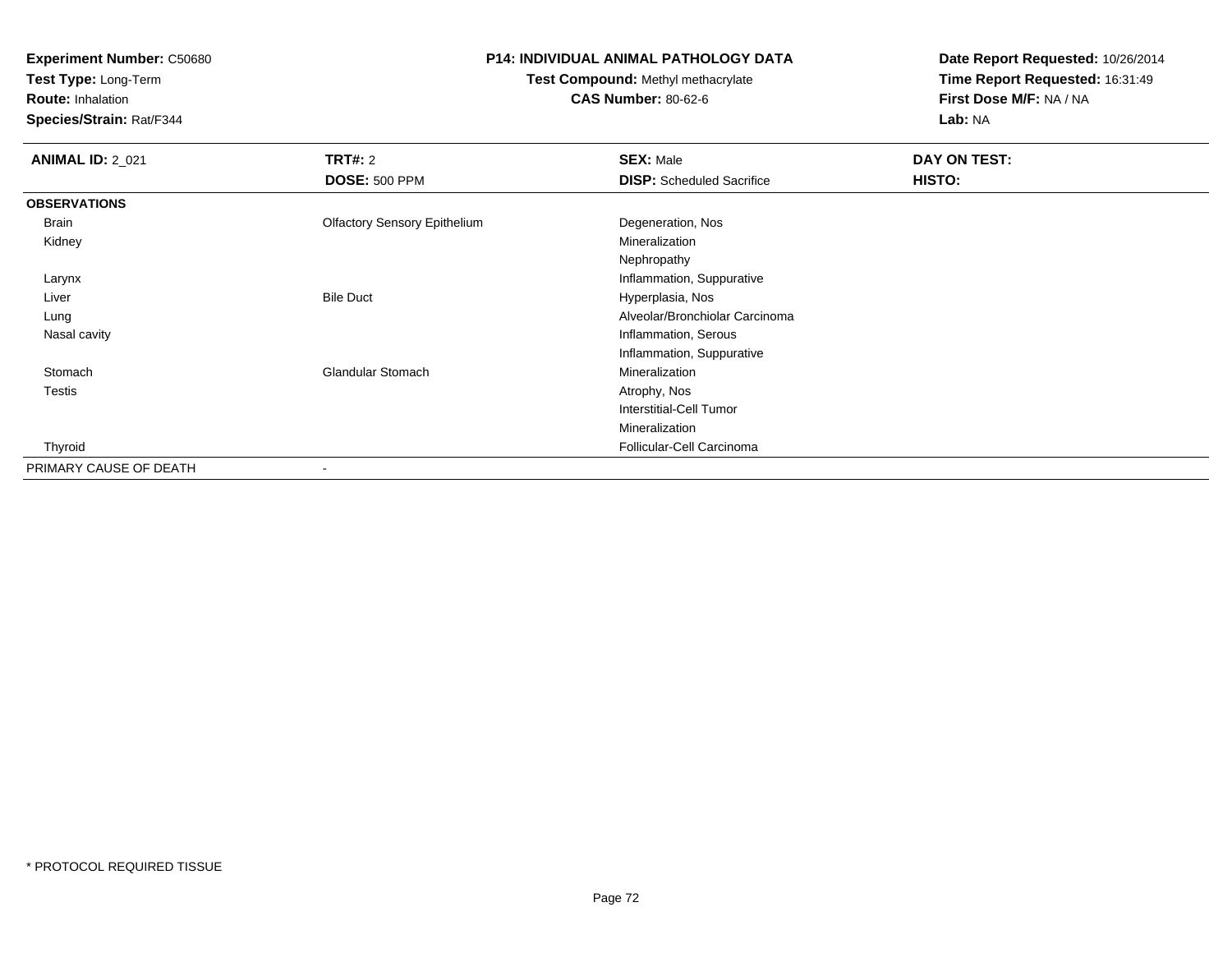**Test Type:** Long-Term

**Route:** Inhalation

**Species/Strain:** Rat/F344

# **P14: INDIVIDUAL ANIMAL PATHOLOGY DATA**

**Test Compound:** Methyl methacrylate**CAS Number:** 80-62-6

| <b>ANIMAL ID: 2_022</b> | TRT#: 2                             | <b>SEX: Male</b>                | DAY ON TEST: |  |
|-------------------------|-------------------------------------|---------------------------------|--------------|--|
|                         | <b>DOSE: 500 PPM</b>                | <b>DISP:</b> Moribund Sacrifice | HISTO:       |  |
| <b>OBSERVATIONS</b>     |                                     |                                 |              |  |
| Adrenal gland           | Cortex Nos                          | Cytoplasmic Vacuolization       |              |  |
|                         | Medulla                             | Hyperplasia, Focal              |              |  |
| Brain                   | <b>Olfactory Sensory Epithelium</b> | Degeneration, Nos               |              |  |
| Heart                   | Atrium                              | Thrombosis, Nos                 |              |  |
| Kidney                  |                                     | Nephropathy                     |              |  |
| Larynx                  |                                     | Inflammation, Suppurative       |              |  |
| Liver                   | Hepatocytes                         | Cytoplasmic Vacuolization       |              |  |
|                         | <b>Bile Duct</b>                    | Hyperplasia, Nos                |              |  |
| Lung                    | Alveoli                             | Edema, Nos                      |              |  |
|                         | Alveoli                             | Inflammation, Suppurative       |              |  |
| Nasal cavity            |                                     | Inflammation, Serous            |              |  |
| <b>Testis</b>           |                                     | Atrophy, Nos                    |              |  |
|                         |                                     | <b>Interstitial-Cell Tumor</b>  |              |  |
| Thyroid                 |                                     | Hyperplasia, C Cell             |              |  |
| Unspecified             | Multiple Organs Nos                 | Leukemia, Mononuclear Cell      |              |  |
| PRIMARY CAUSE OF DEATH  |                                     |                                 |              |  |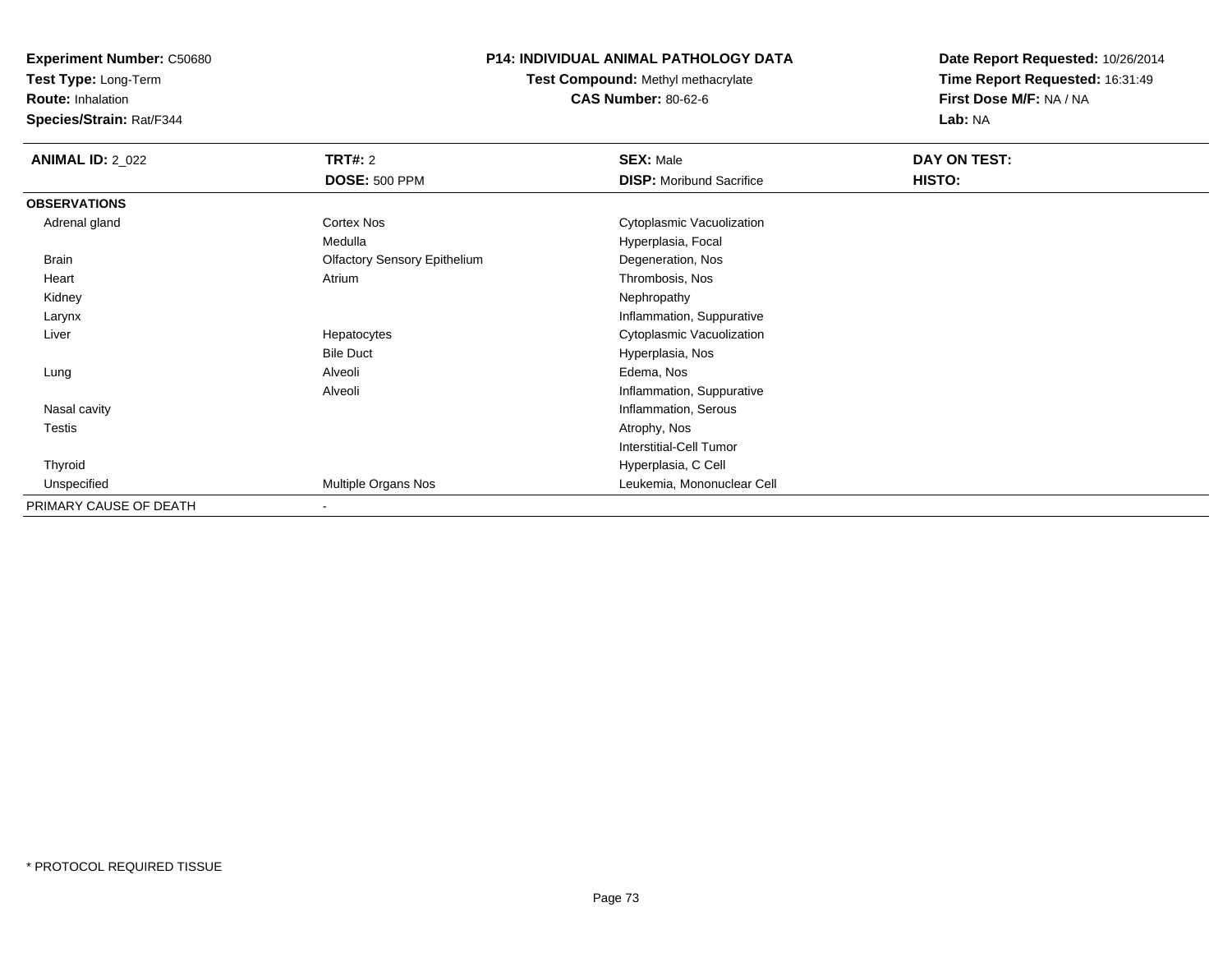| <b>Experiment Number: C50680</b> |                                                                  | P14: INDIVIDUAL ANIMAL PATHOLOGY DATA | Date Report Requested: 10/26/2014 |
|----------------------------------|------------------------------------------------------------------|---------------------------------------|-----------------------------------|
| Test Type: Long-Term             | Test Compound: Methyl methacrylate<br><b>CAS Number: 80-62-6</b> |                                       | Time Report Requested: 16:31:49   |
| <b>Route: Inhalation</b>         |                                                                  |                                       | First Dose M/F: NA / NA           |
| Species/Strain: Rat/F344         |                                                                  |                                       | Lab: NA                           |
| <b>ANIMAL ID: 2 023</b>          | TRT#: 2                                                          | <b>SEX: Male</b>                      | DAY ON TEST:                      |
|                                  | <b>DOSE: 500 PPM</b>                                             | <b>DISP:</b> Scheduled Sacrifice      | HISTO:                            |
| <b>OBSERVATIONS</b>              |                                                                  |                                       |                                   |
| Brain                            | <b>Olfactory Sensory Epithelium</b>                              | Degeneration, Nos                     |                                   |
| Kidney                           |                                                                  | Nephropathy                           |                                   |
| Larynx                           |                                                                  | Foreign Body, Nos                     |                                   |
|                                  |                                                                  | Inflammation, Suppurative             |                                   |
| Liver                            | <b>Bile Duct</b>                                                 | Hyperplasia, Nos                      |                                   |
| Nasal cavity                     |                                                                  | Inflammation, Serous                  |                                   |
| Pituitary gland                  | <b>Anterior Pituitary</b>                                        | Adenoma, Nos                          |                                   |
| Seminal vesicle                  |                                                                  | Inflammation, Suppurative             |                                   |
| PRIMARY CAUSE OF DEATH           |                                                                  |                                       |                                   |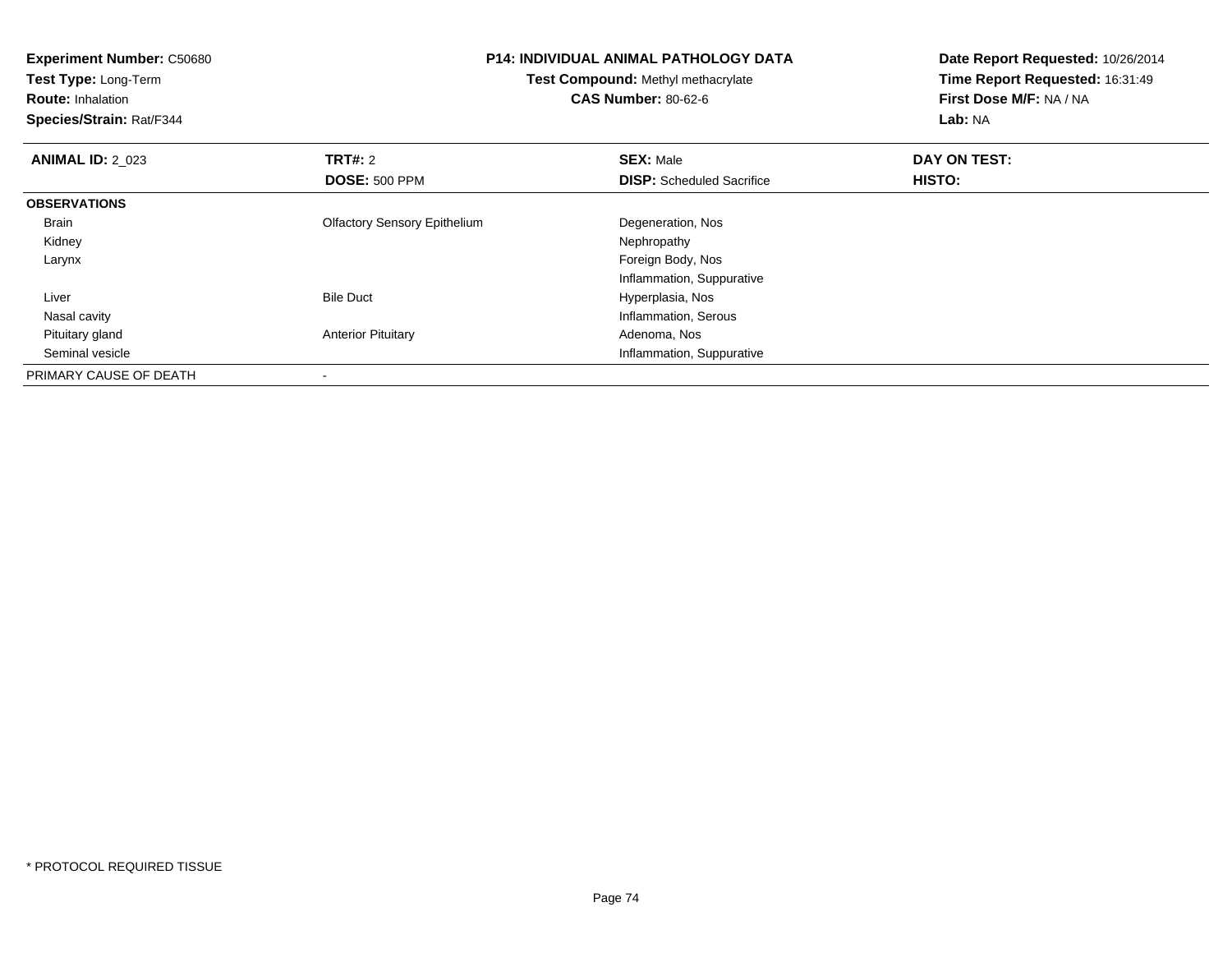| <b>Experiment Number: C50680</b><br>Test Type: Long-Term<br><b>Route: Inhalation</b><br>Species/Strain: Rat/F344 |                                     | <b>P14: INDIVIDUAL ANIMAL PATHOLOGY DATA</b><br><b>Test Compound: Methyl methacrylate</b><br><b>CAS Number: 80-62-6</b> | Date Report Requested: 10/26/2014<br>Time Report Requested: 16:31:49<br>First Dose M/F: NA / NA<br>Lab: NA |
|------------------------------------------------------------------------------------------------------------------|-------------------------------------|-------------------------------------------------------------------------------------------------------------------------|------------------------------------------------------------------------------------------------------------|
| <b>ANIMAL ID: 2 024</b>                                                                                          | <b>TRT#: 2</b>                      | <b>SEX: Male</b>                                                                                                        | DAY ON TEST:                                                                                               |
|                                                                                                                  | <b>DOSE: 500 PPM</b>                | <b>DISP: Natural Death</b>                                                                                              | <b>HISTO:</b>                                                                                              |
| <b>OBSERVATIONS</b>                                                                                              |                                     |                                                                                                                         |                                                                                                            |
| <b>Brain</b>                                                                                                     | <b>Olfactory Sensory Epithelium</b> | Degeneration, Nos                                                                                                       |                                                                                                            |
| Kidney                                                                                                           |                                     | Nephropathy                                                                                                             |                                                                                                            |
| Liver                                                                                                            | Hepatocytes                         | Cytoplasmic Vacuolization                                                                                               |                                                                                                            |
|                                                                                                                  | <b>Bile Duct</b>                    | Hyperplasia, Nos                                                                                                        |                                                                                                            |
| Lung                                                                                                             |                                     | Alveolar Macrophages                                                                                                    |                                                                                                            |
| <b>Testis</b>                                                                                                    |                                     | Atrophy, Nos                                                                                                            |                                                                                                            |
|                                                                                                                  |                                     | Interstitial-Cell Tumor                                                                                                 |                                                                                                            |
| Unspecified                                                                                                      | Multiple Organs Nos                 | Leukemia, Mononuclear Cell                                                                                              |                                                                                                            |
| PRIMARY CAUSE OF DEATH                                                                                           |                                     |                                                                                                                         |                                                                                                            |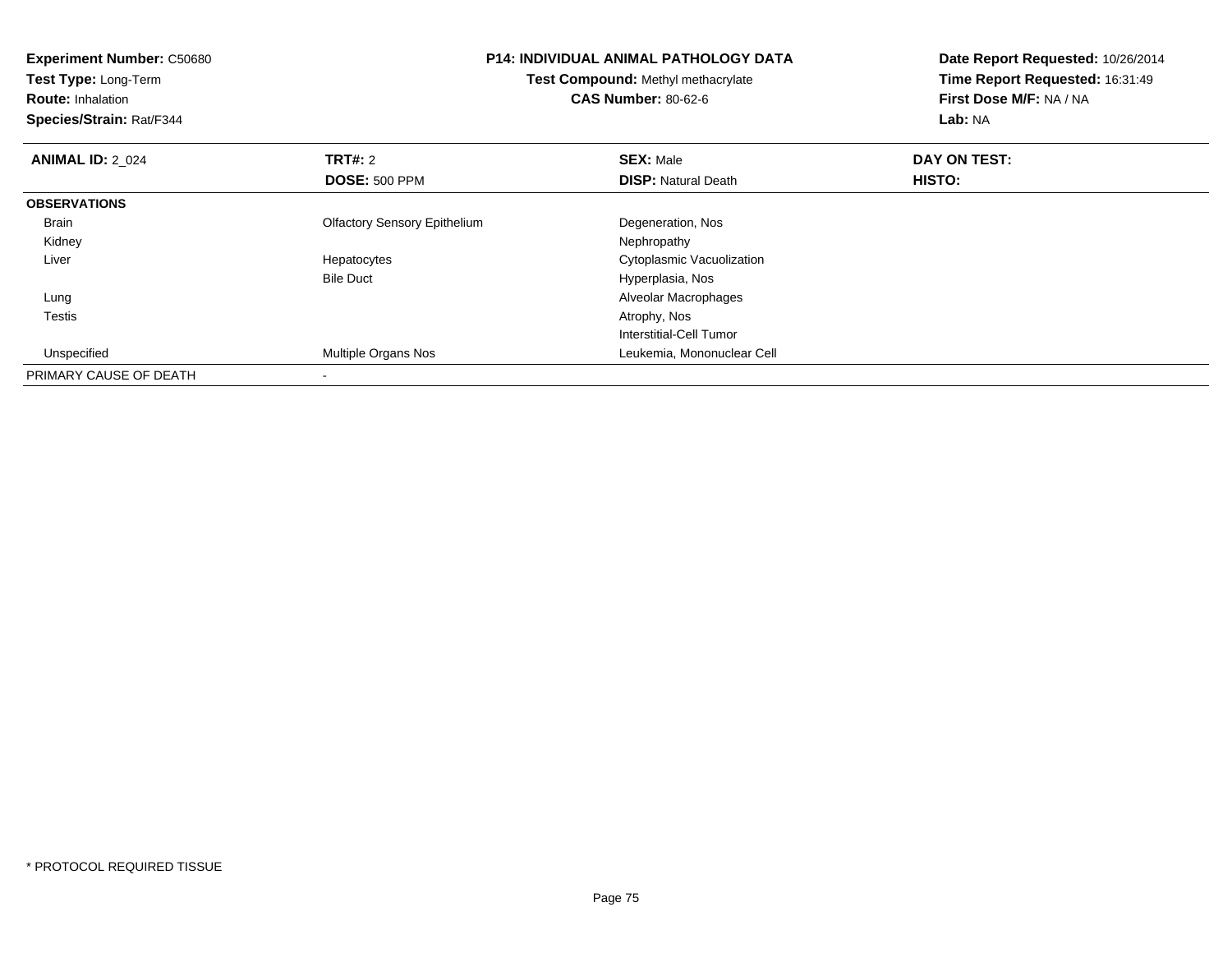**Test Type:** Long-Term

**Route:** Inhalation

**Species/Strain:** Rat/F344

### **P14: INDIVIDUAL ANIMAL PATHOLOGY DATA**

**Test Compound:** Methyl methacrylate**CAS Number:** 80-62-6

| <b>ANIMAL ID: 2_025</b> | <b>TRT#: 2</b>       | <b>SEX: Male</b>                | DAY ON TEST: |  |
|-------------------------|----------------------|---------------------------------|--------------|--|
|                         | <b>DOSE: 500 PPM</b> | <b>DISP:</b> Moribund Sacrifice | HISTO:       |  |
| <b>OBSERVATIONS</b>     |                      |                                 |              |  |
| Adrenal gland           | Medulla              | Hyperplasia, Focal              |              |  |
| Heart                   | Atrium               | Thrombosis, Nos                 |              |  |
| Kidney                  |                      | Nephropathy                     |              |  |
| Liver                   | <b>Bile Duct</b>     | Hyperplasia, Nos                |              |  |
|                         | Hepatocytes          | Necrosis, Diffuse               |              |  |
| Lung                    |                      | Alveolar Macrophages            |              |  |
|                         | Alveoli              | Hemorrhage                      |              |  |
| Nasal cavity            |                      | Inflammation, Serous            |              |  |
| Seminal vesicle         |                      | Inflammation, Suppurative       |              |  |
| Spleen                  |                      | Hematopoiesis                   |              |  |
| Testis                  |                      | Atrophy, Nos                    |              |  |
|                         |                      | Interstitial-Cell Tumor         |              |  |
| Unspecified             | Leg                  | Fibroma                         |              |  |
| PRIMARY CAUSE OF DEATH  | $\,$                 |                                 |              |  |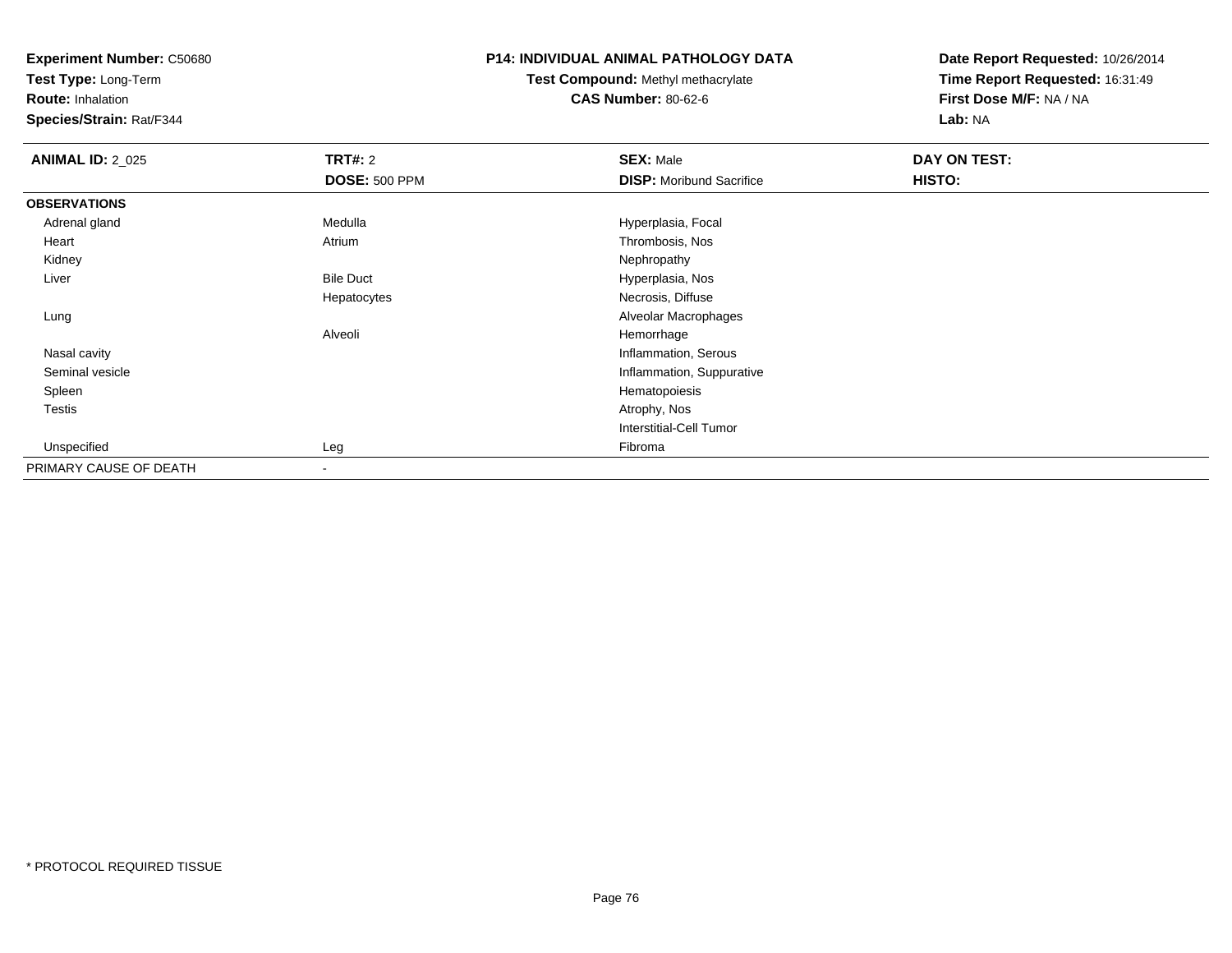**Test Type:** Long-Term

**Route:** Inhalation

**Species/Strain:** Rat/F344

# **P14: INDIVIDUAL ANIMAL PATHOLOGY DATA**

**Test Compound:** Methyl methacrylate**CAS Number:** 80-62-6

| <b>ANIMAL ID: 2_026</b> | <b>TRT#:</b> 2                      | <b>SEX: Male</b>                 | DAY ON TEST: |  |
|-------------------------|-------------------------------------|----------------------------------|--------------|--|
|                         | <b>DOSE: 500 PPM</b>                | <b>DISP:</b> Scheduled Sacrifice | HISTO:       |  |
| <b>OBSERVATIONS</b>     |                                     |                                  |              |  |
| Adrenal gland           | Cortex Nos                          | Cytoplasmic Vacuolization        |              |  |
| Brain                   | <b>Olfactory Sensory Epithelium</b> | Degeneration, Nos                |              |  |
| Intestine Large         | Colon                               | Parasitism                       |              |  |
| Kidney                  |                                     | Nephropathy                      |              |  |
| Liver                   | <b>Bile Duct</b>                    | Hyperplasia, Nos                 |              |  |
| Lung                    |                                     | Alveolar Macrophages             |              |  |
|                         | Alveoli                             | Fibrosis, Focal                  |              |  |
|                         | Alveoli                             | Inflammation, Chronic            |              |  |
| Nasal cavity            |                                     | Inflammation, Serous             |              |  |
| Pituitary gland         | <b>Anterior Pituitary</b>           | Adenoma, Nos                     |              |  |
| Preputial gland         |                                     | Carcinoma, Nos                   |              |  |
| Prostate                |                                     | Inflammation, Suppurative        |              |  |
| <b>Testis</b>           |                                     | Atrophy, Nos                     |              |  |
|                         |                                     | <b>Interstitial-Cell Tumor</b>   |              |  |
| PRIMARY CAUSE OF DEATH  |                                     |                                  |              |  |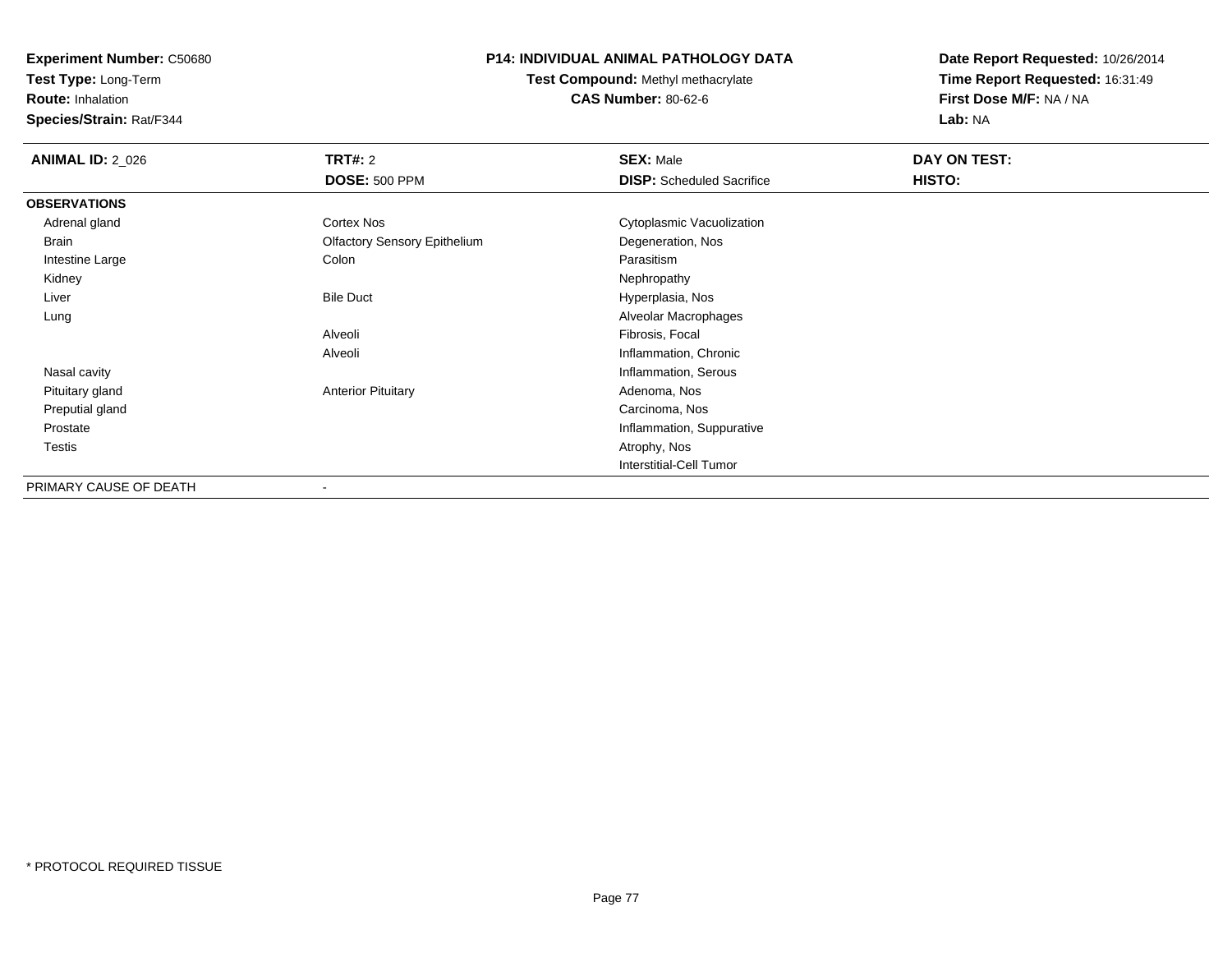**Test Type:** Long-Term

**Route:** Inhalation

**Species/Strain:** Rat/F344

#### **P14: INDIVIDUAL ANIMAL PATHOLOGY DATA**

**Test Compound:** Methyl methacrylate**CAS Number:** 80-62-6

| <b>ANIMAL ID: 2_027</b> | TRT#: 2                    | <b>SEX: Male</b>                | DAY ON TEST: |  |
|-------------------------|----------------------------|---------------------------------|--------------|--|
|                         | <b>DOSE: 500 PPM</b>       | <b>DISP:</b> Moribund Sacrifice | HISTO:       |  |
| <b>OBSERVATIONS</b>     |                            |                                 |              |  |
| Adrenal gland           | Medulla                    | Pheochromocytoma                |              |  |
| Kidney                  |                            | Nephropathy                     |              |  |
| Lung                    |                            | Alveolar Macrophages            |              |  |
|                         | Alveoli                    | Fibrosis, Multifocal            |              |  |
| Nasal cavity            |                            | Inflammation, Serous            |              |  |
| Pituitary gland         | <b>Anterior Pituitary</b>  | Hyperplasia, Nos                |              |  |
| Spleen                  |                            | Fibrosis, Focal                 |              |  |
| Testis                  |                            | Atrophy, Nos                    |              |  |
|                         |                            | <b>Interstitial-Cell Tumor</b>  |              |  |
| Unspecified             | Abdomen                    | Fibroma                         |              |  |
|                         | <b>Multiple Organs Nos</b> | Leukemia, Mononuclear Cell      |              |  |
| PRIMARY CAUSE OF DEATH  |                            |                                 |              |  |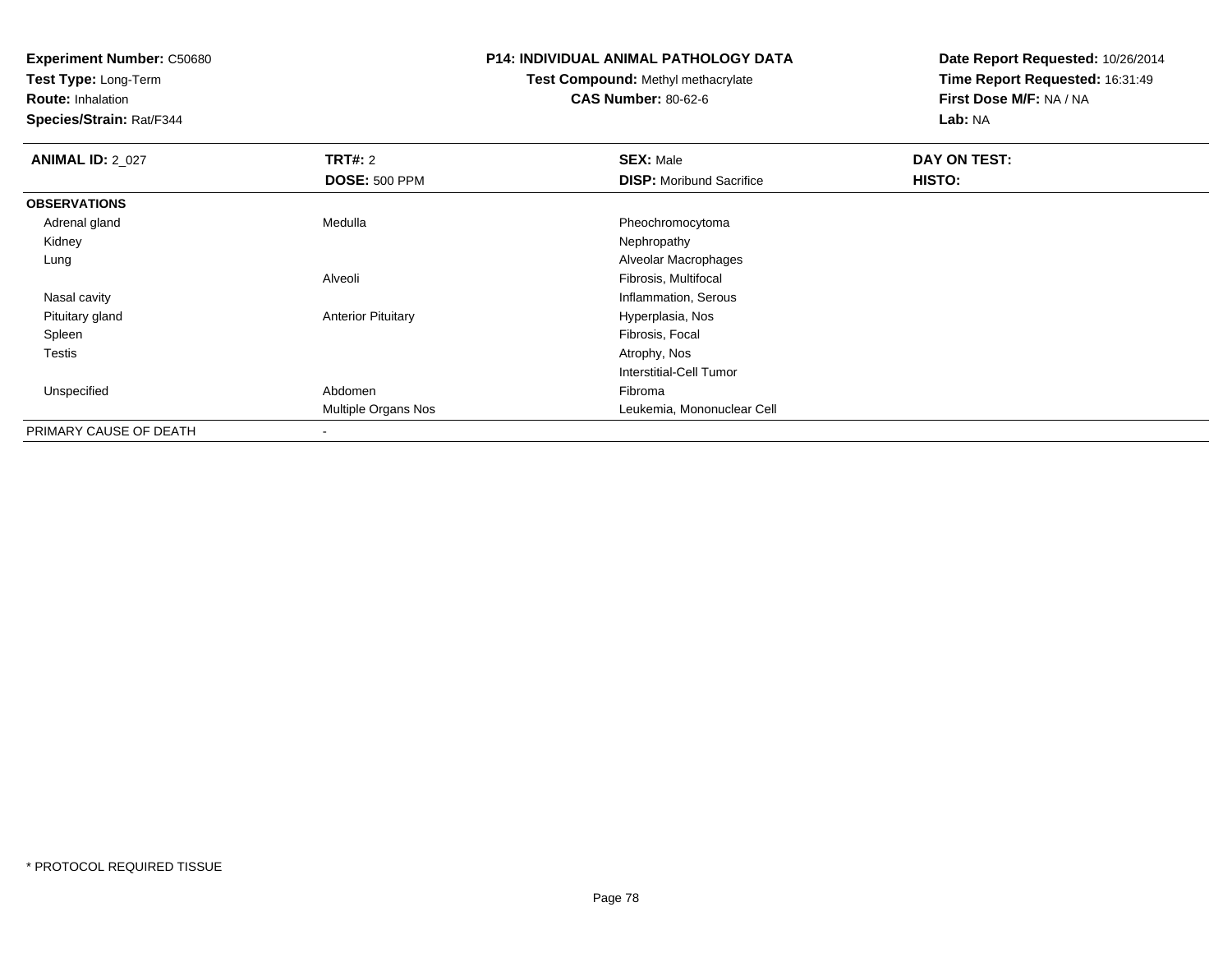**Test Type:** Long-Term

**Route:** Inhalation

**Species/Strain:** Rat/F344

### **P14: INDIVIDUAL ANIMAL PATHOLOGY DATA**

**Test Compound:** Methyl methacrylate**CAS Number:** 80-62-6

| <b>ANIMAL ID: 2 028</b> | TRT#: 2                             | <b>SEX: Male</b>                 | DAY ON TEST: |  |
|-------------------------|-------------------------------------|----------------------------------|--------------|--|
|                         | <b>DOSE: 500 PPM</b>                | <b>DISP:</b> Scheduled Sacrifice | HISTO:       |  |
| <b>OBSERVATIONS</b>     |                                     |                                  |              |  |
| Brain                   | <b>Olfactory Sensory Epithelium</b> | Degeneration, Nos                |              |  |
| Heart                   | Cardiac Valve                       | Metaplasia, Cartilaginous        |              |  |
| Kidney                  |                                     | Nephropathy                      |              |  |
| Liver                   | Hepatocytes                         | Cytoplasmic Change, Basophilic   |              |  |
|                         | Hepatocytes                         | Cytoplasmic Change, Eosinophilic |              |  |
| Nasal cavity            |                                     | Inflammation, Serous             |              |  |
| Pituitary gland         | <b>Anterior Pituitary</b>           | Adenoma, Nos                     |              |  |
| Testis                  |                                     | Atrophy, Nos                     |              |  |
|                         |                                     | Interstitial-Cell Tumor          |              |  |
| Trachea                 |                                     | Inflammation, Suppurative        |              |  |
| PRIMARY CAUSE OF DEATH  | $\overline{\phantom{a}}$            |                                  |              |  |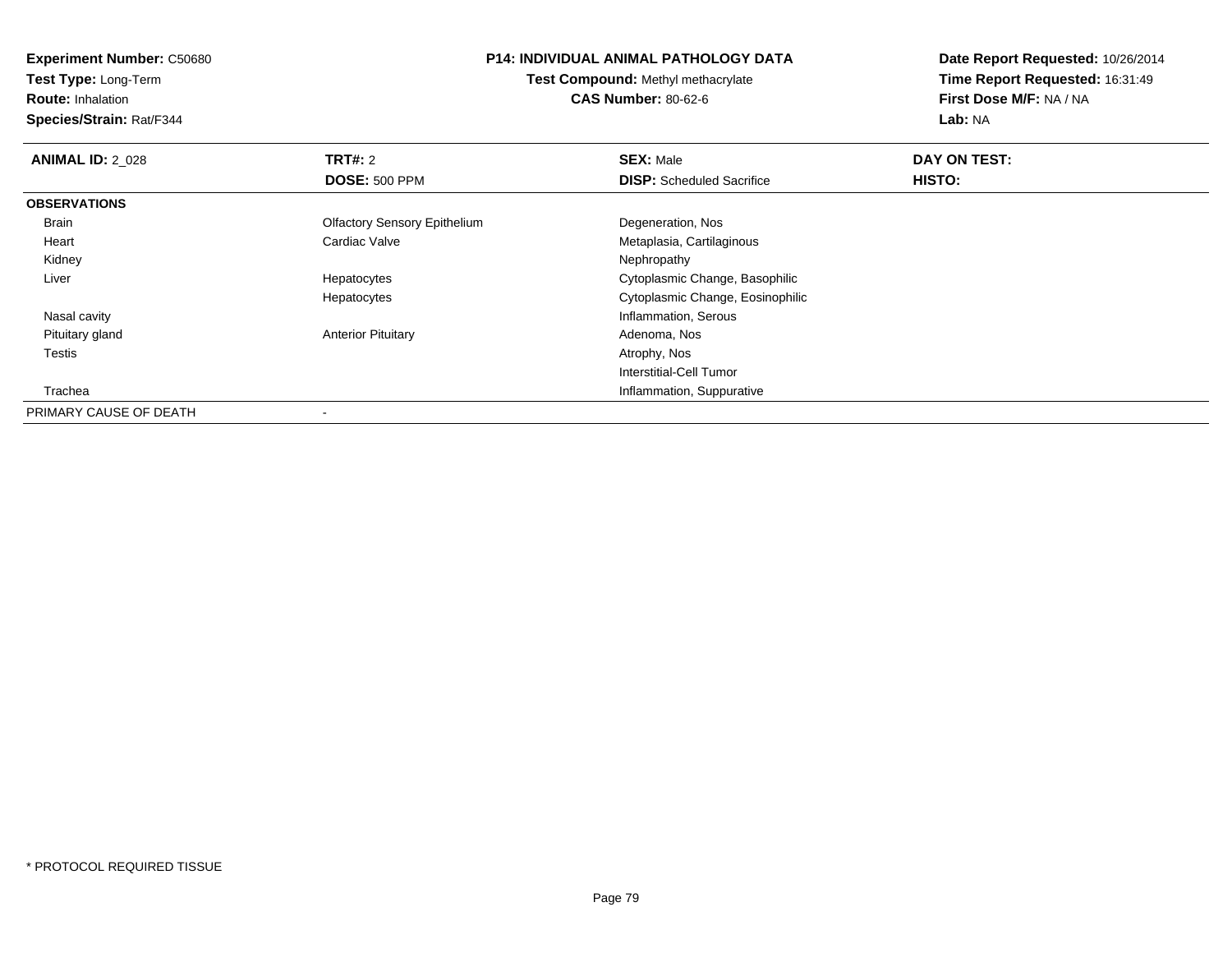**Test Type:** Long-Term

**Route:** Inhalation

**Species/Strain:** Rat/F344

# **P14: INDIVIDUAL ANIMAL PATHOLOGY DATA**

**Test Compound:** Methyl methacrylate**CAS Number:** 80-62-6

| <b>ANIMAL ID: 2_029</b> | TRT#: 2                             | <b>SEX: Male</b>                | DAY ON TEST: |  |
|-------------------------|-------------------------------------|---------------------------------|--------------|--|
|                         | <b>DOSE: 500 PPM</b>                | <b>DISP:</b> Moribund Sacrifice | HISTO:       |  |
| <b>OBSERVATIONS</b>     |                                     |                                 |              |  |
| <b>Brain</b>            | <b>Olfactory Sensory Epithelium</b> | Degeneration, Nos               |              |  |
|                         | Medulla Oblongata Nos               | Hemorrhage                      |              |  |
| Heart                   | Myocardium Nos                      | Fibrosis                        |              |  |
| Intestine Large         | Colon                               | Parasitism                      |              |  |
| Kidney                  |                                     | Nephropathy                     |              |  |
| Larynx                  |                                     | Inflammation, Suppurative       |              |  |
| Liver                   | <b>Bile Duct</b>                    | Hyperplasia, Nos                |              |  |
| Lung                    | Alveoli                             | Hemorrhage                      |              |  |
| Nasal cavity            |                                     | Inflammation, Serous            |              |  |
| Pituitary gland         | <b>Anterior Pituitary</b>           | Hyperplasia, Nos                |              |  |
| Testis                  |                                     | Interstitial-Cell Tumor         |              |  |
| Unspecified             | Multiple Organs Nos                 | Leukemia, Mononuclear Cell      |              |  |
| PRIMARY CAUSE OF DEATH  |                                     |                                 |              |  |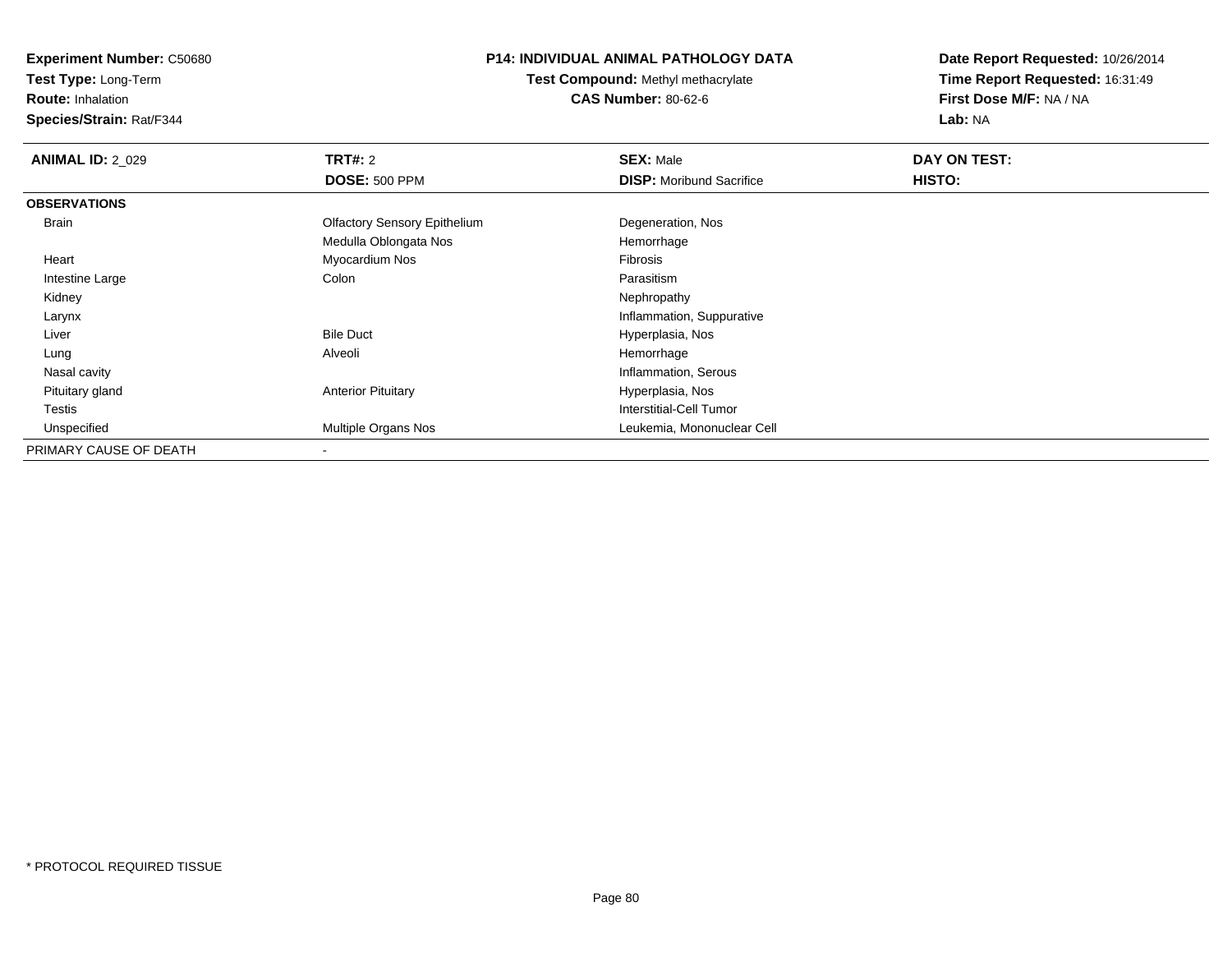**Test Type:** Long-Term

**Route:** Inhalation

**Species/Strain:** Rat/F344

### **P14: INDIVIDUAL ANIMAL PATHOLOGY DATA**

**Test Compound:** Methyl methacrylate**CAS Number:** 80-62-6

| <b>ANIMAL ID: 2_030</b> | <b>TRT#: 2</b>                      | <b>SEX: Male</b>                  | DAY ON TEST: |  |
|-------------------------|-------------------------------------|-----------------------------------|--------------|--|
|                         | <b>DOSE: 500 PPM</b>                | <b>DISP:</b> Scheduled Sacrifice  | HISTO:       |  |
| <b>OBSERVATIONS</b>     |                                     |                                   |              |  |
| Adrenal gland           | Medulla                             | Hyperplasia, Focal                |              |  |
| Brain                   | <b>Olfactory Sensory Epithelium</b> | Degeneration, Nos                 |              |  |
| Kidney                  |                                     | Nephropathy                       |              |  |
| Larynx                  |                                     | Inflammation, Suppurative         |              |  |
| Liver                   | <b>Bile Duct</b>                    | Hyperplasia, Nos                  |              |  |
|                         |                                     | Inflammation, Granulomatous Focal |              |  |
| Nasal cavity            |                                     | Inflammation, Serous              |              |  |
| Seminal vesicle         |                                     | Inflammation, Suppurative         |              |  |
| Spleen                  | Capsule                             | Fibrosis                          |              |  |
| Testis                  |                                     | Atrophy, Nos                      |              |  |
|                         |                                     | <b>Interstitial-Cell Tumor</b>    |              |  |
| Unspecified             | Leg                                 | Fibroma                           |              |  |
|                         | Multiple Organs Nos                 | Leukemia, Mononuclear Cell        |              |  |
| PRIMARY CAUSE OF DEATH  |                                     |                                   |              |  |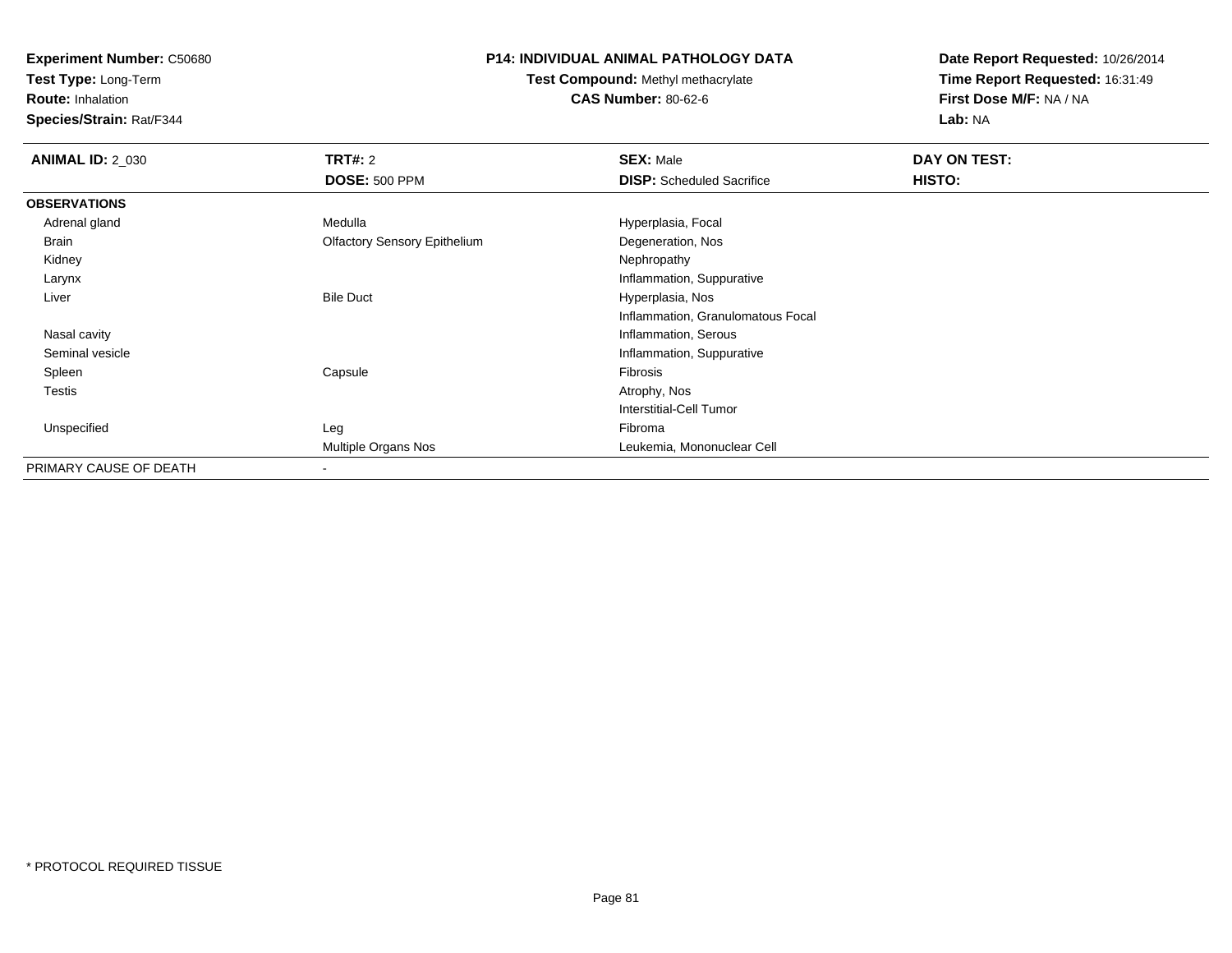**Test Type:** Long-Term

**Route:** Inhalation

**Species/Strain:** Rat/F344

### **P14: INDIVIDUAL ANIMAL PATHOLOGY DATA**

# **Test Compound:** Methyl methacrylate**CAS Number:** 80-62-6

| <b>ANIMAL ID: 2_031</b> | TRT#: 2                   | <b>SEX: Male</b>                 | DAY ON TEST: |  |
|-------------------------|---------------------------|----------------------------------|--------------|--|
|                         | <b>DOSE: 500 PPM</b>      | <b>DISP:</b> Scheduled Sacrifice | HISTO:       |  |
| <b>OBSERVATIONS</b>     |                           |                                  |              |  |
| Heart                   | Myocardium Nos            | Fibrosis                         |              |  |
| Kidney                  |                           | Nephropathy                      |              |  |
| Liver                   | <b>Bile Duct</b>          | Hyperplasia, Nos                 |              |  |
| Lung                    |                           | Alveolar Macrophages             |              |  |
|                         | Alveoli                   | Fibrosis, Multifocal             |              |  |
| Nasal cavity            |                           | Inflammation, Serous             |              |  |
|                         |                           | Inflammation, Suppurative        |              |  |
| Pituitary gland         | <b>Anterior Pituitary</b> | Adenoma, Nos                     |              |  |
| Preputial gland         |                           | Inflammation, Suppurative        |              |  |
| <b>Testis</b>           |                           | Hyperplasia, Interstitial Cell   |              |  |
| Thyroid                 |                           | C-Cell Adenoma                   |              |  |
| PRIMARY CAUSE OF DEATH  |                           |                                  |              |  |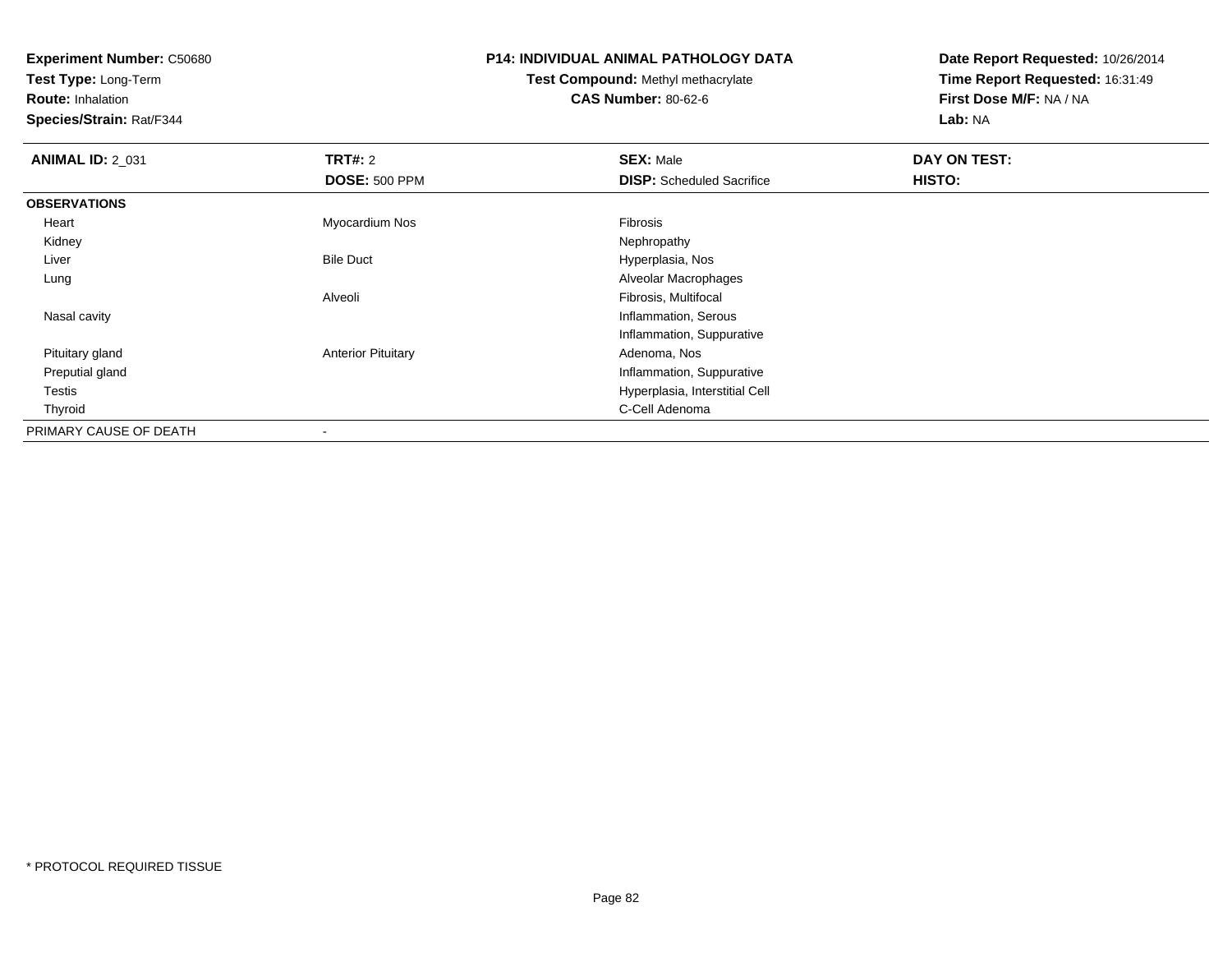| <b>Experiment Number: C50680</b><br>Test Type: Long-Term<br><b>Route: Inhalation</b><br>Species/Strain: Rat/F344 |                      | <b>P14: INDIVIDUAL ANIMAL PATHOLOGY DATA</b><br><b>Test Compound: Methyl methacrylate</b><br><b>CAS Number: 80-62-6</b> | Date Report Requested: 10/26/2014<br>Time Report Requested: 16:31:49<br>First Dose M/F: NA / NA<br>Lab: NA |  |
|------------------------------------------------------------------------------------------------------------------|----------------------|-------------------------------------------------------------------------------------------------------------------------|------------------------------------------------------------------------------------------------------------|--|
| <b>ANIMAL ID: 2 032</b>                                                                                          | TRT#: 2              | <b>SEX: Male</b>                                                                                                        | DAY ON TEST:                                                                                               |  |
|                                                                                                                  | <b>DOSE: 500 PPM</b> | <b>DISP:</b> Scheduled Sacrifice                                                                                        | HISTO:                                                                                                     |  |
| <b>OBSERVATIONS</b>                                                                                              |                      |                                                                                                                         |                                                                                                            |  |
| <b>Brain</b>                                                                                                     | Cerebrum             | Corpora Amylacea                                                                                                        |                                                                                                            |  |
| Kidney                                                                                                           |                      | Nephropathy                                                                                                             |                                                                                                            |  |
| Lung                                                                                                             |                      | Alveolar Macrophages                                                                                                    |                                                                                                            |  |
| Pancreas                                                                                                         | Acinus               | Atrophy, Focal                                                                                                          |                                                                                                            |  |
| Skin                                                                                                             | Back                 | Keratoacanthoma                                                                                                         |                                                                                                            |  |
| Testis                                                                                                           |                      | Atrophy, Nos                                                                                                            |                                                                                                            |  |
|                                                                                                                  |                      | <b>Interstitial-Cell Tumor</b>                                                                                          |                                                                                                            |  |
| Unspecified                                                                                                      | Multiple Organs Nos  | Leukemia, Mononuclear Cell                                                                                              |                                                                                                            |  |
| PRIMARY CAUSE OF DEATH                                                                                           |                      |                                                                                                                         |                                                                                                            |  |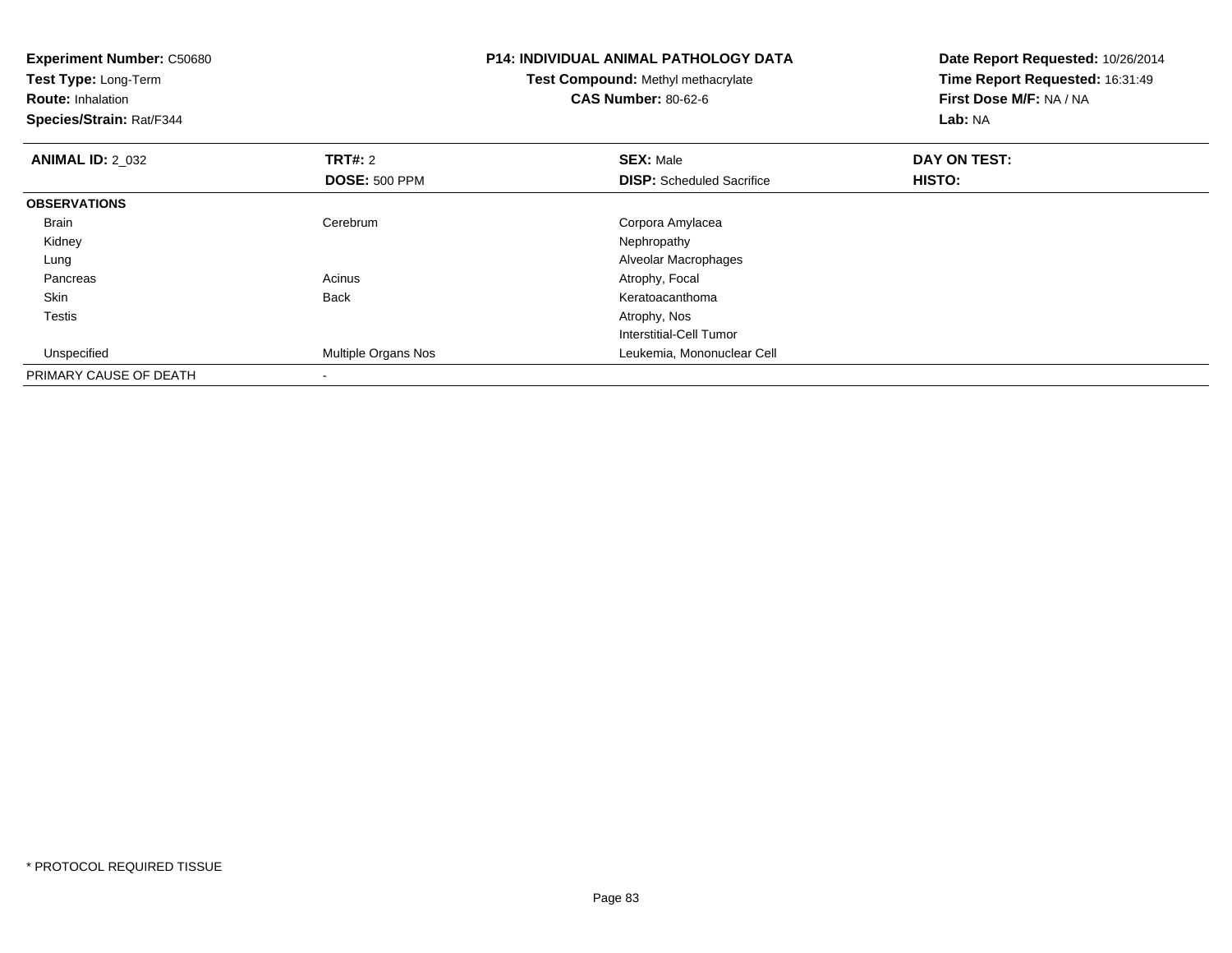**Test Type:** Long-Term

**Route:** Inhalation

**Species/Strain:** Rat/F344

### **P14: INDIVIDUAL ANIMAL PATHOLOGY DATA**

**Test Compound:** Methyl methacrylate**CAS Number:** 80-62-6

| <b>ANIMAL ID: 2 033</b> | TRT#: 2                             | <b>SEX: Male</b>                 | DAY ON TEST: |  |
|-------------------------|-------------------------------------|----------------------------------|--------------|--|
|                         | <b>DOSE: 500 PPM</b>                | <b>DISP:</b> Scheduled Sacrifice | HISTO:       |  |
| <b>OBSERVATIONS</b>     |                                     |                                  |              |  |
| Brain                   | <b>Olfactory Sensory Epithelium</b> | Degeneration, Nos                |              |  |
| Kidney                  |                                     | Nephropathy                      |              |  |
| Liver                   | <b>Bile Duct</b>                    | Hyperplasia, Nos                 |              |  |
| Lung                    |                                     | Alveolar Macrophages             |              |  |
| Nasal cavity            |                                     | Hemorrhage                       |              |  |
|                         |                                     | Inflammation, Serous             |              |  |
|                         |                                     | Inflammation, Suppurative        |              |  |
| Pancreas                | Acinus                              | Atrophy, Focal                   |              |  |
| Preputial gland         |                                     | Hyperplasia, Epithelial          |              |  |
| Testis                  |                                     | Atrophy, Nos                     |              |  |
|                         |                                     | Interstitial-Cell Tumor          |              |  |
| Unspecified             | Multiple Organs Nos                 | Leukemia, Mononuclear Cell       |              |  |
| PRIMARY CAUSE OF DEATH  | $\overline{\phantom{a}}$            |                                  |              |  |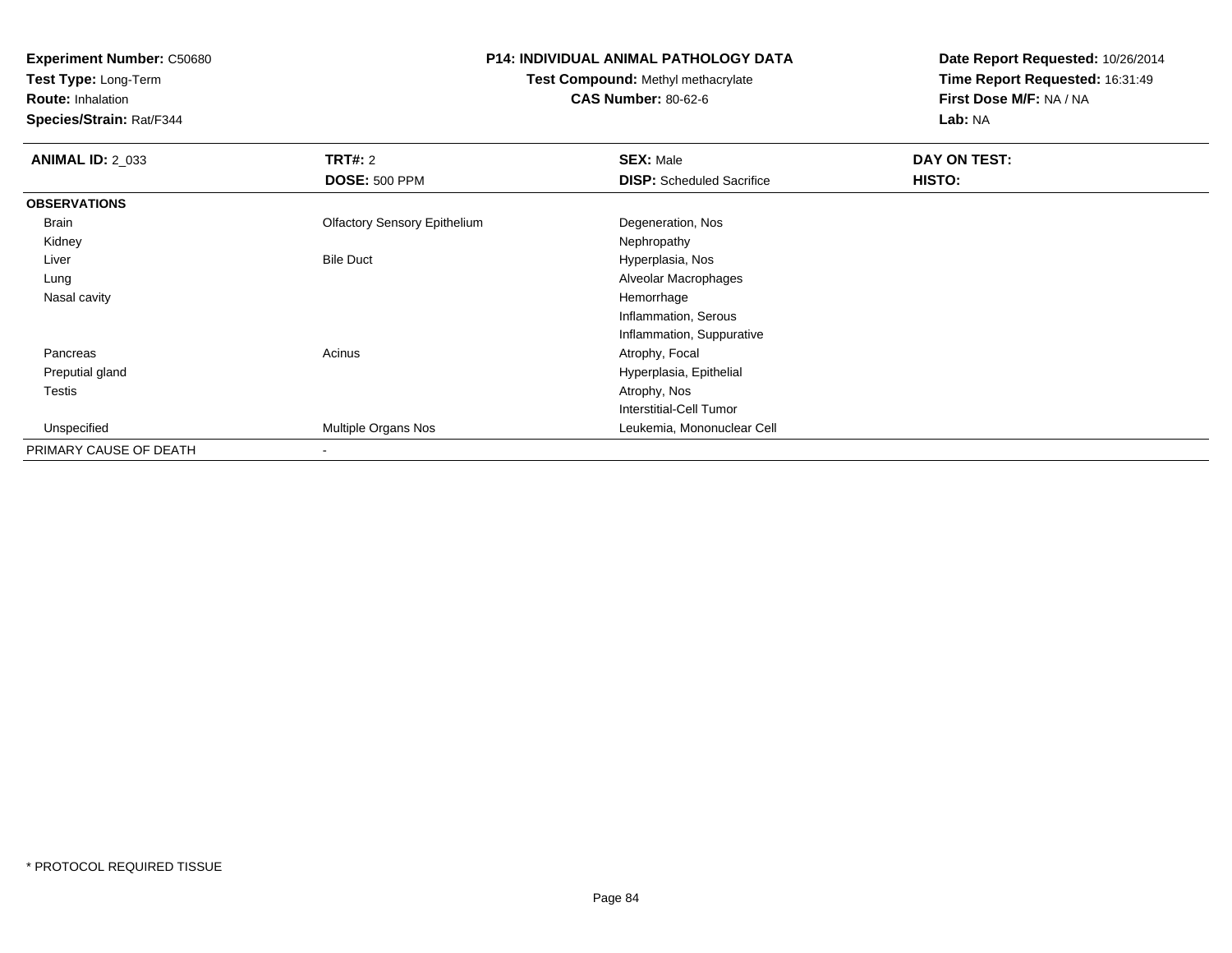| <b>Experiment Number: C50680</b><br>Test Type: Long-Term<br><b>Route: Inhalation</b><br>Species/Strain: Rat/F344 |                                     | <b>P14: INDIVIDUAL ANIMAL PATHOLOGY DATA</b><br>Test Compound: Methyl methacrylate<br><b>CAS Number: 80-62-6</b> | Date Report Requested: 10/26/2014<br>Time Report Requested: 16:31:49<br>First Dose M/F: NA / NA<br>Lab: NA |
|------------------------------------------------------------------------------------------------------------------|-------------------------------------|------------------------------------------------------------------------------------------------------------------|------------------------------------------------------------------------------------------------------------|
| <b>ANIMAL ID: 2 034</b>                                                                                          | <b>TRT#: 2</b>                      | <b>SEX: Male</b>                                                                                                 | DAY ON TEST:                                                                                               |
|                                                                                                                  | <b>DOSE: 500 PPM</b>                | <b>DISP:</b> Moribund Sacrifice                                                                                  | HISTO:                                                                                                     |
| <b>OBSERVATIONS</b>                                                                                              |                                     |                                                                                                                  |                                                                                                            |
| <b>Brain</b>                                                                                                     | <b>Olfactory Sensory Epithelium</b> | Degeneration, Nos                                                                                                |                                                                                                            |
| Kidney                                                                                                           |                                     | Nephropathy                                                                                                      |                                                                                                            |
| Liver                                                                                                            |                                     | Hepatocytomegaly                                                                                                 |                                                                                                            |
|                                                                                                                  | <b>Bile Duct</b>                    | Hyperplasia, Nos                                                                                                 |                                                                                                            |
| Nasal cavity                                                                                                     |                                     | Inflammation, Serous                                                                                             |                                                                                                            |
|                                                                                                                  |                                     | Inflammation, Suppurative                                                                                        |                                                                                                            |
| Testis                                                                                                           |                                     | Atrophy, Nos                                                                                                     |                                                                                                            |
|                                                                                                                  |                                     | Interstitial-Cell Tumor                                                                                          |                                                                                                            |
| Unspecified                                                                                                      | Multiple Organs Nos                 | Leukemia, Mononuclear Cell                                                                                       |                                                                                                            |
| PRIMARY CAUSE OF DEATH                                                                                           |                                     |                                                                                                                  |                                                                                                            |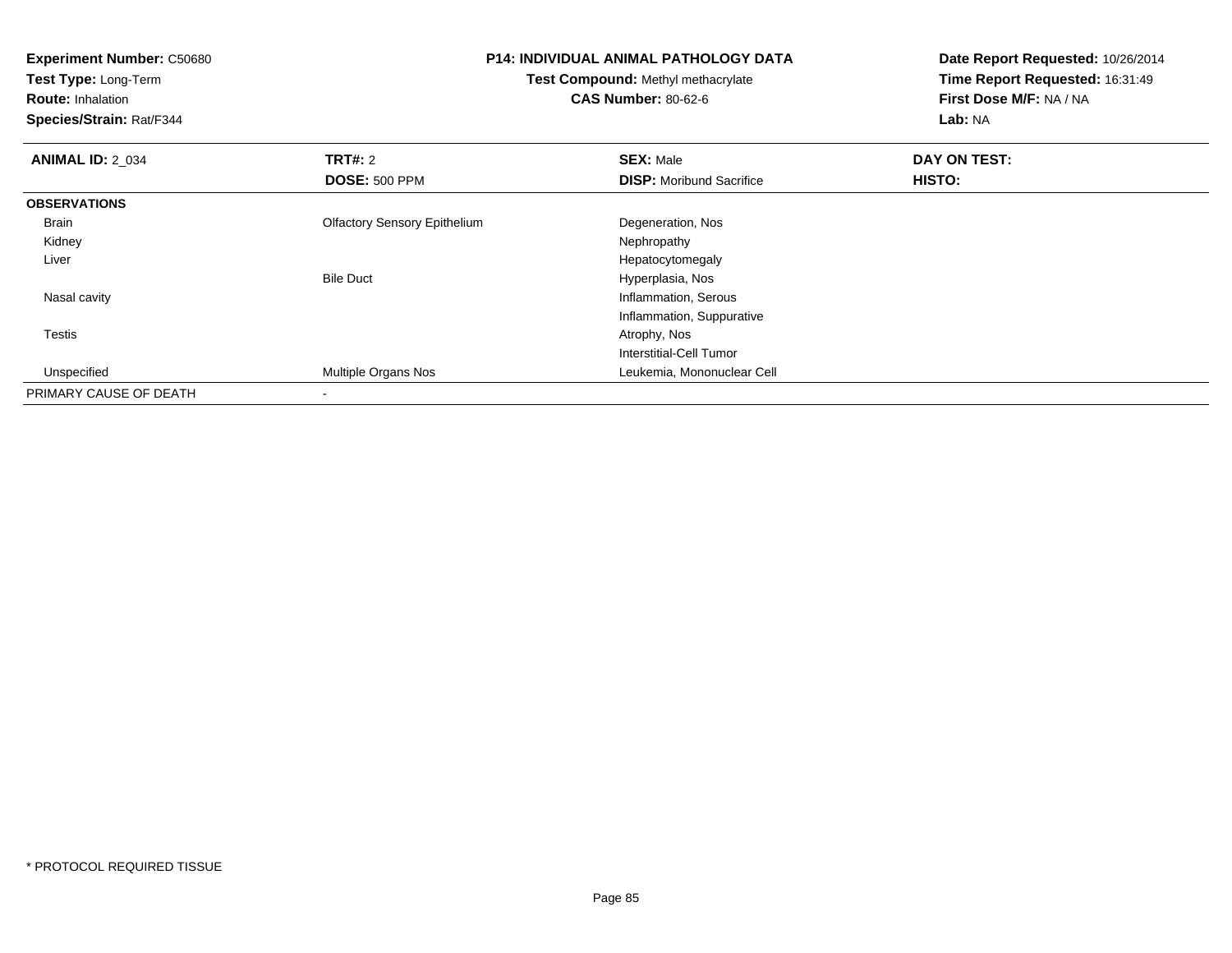| <b>Experiment Number: C50680</b> |                                     | <b>P14: INDIVIDUAL ANIMAL PATHOLOGY DATA</b><br>Test Compound: Methyl methacrylate |                         |
|----------------------------------|-------------------------------------|------------------------------------------------------------------------------------|-------------------------|
| Test Type: Long-Term             |                                     |                                                                                    |                         |
| <b>Route: Inhalation</b>         |                                     | <b>CAS Number: 80-62-6</b>                                                         | First Dose M/F: NA / NA |
| Species/Strain: Rat/F344         |                                     |                                                                                    | Lab: NA                 |
| <b>ANIMAL ID: 2_035</b>          | <b>TRT#: 2</b>                      | <b>SEX: Male</b>                                                                   | DAY ON TEST:            |
|                                  | <b>DOSE: 500 PPM</b>                | <b>DISP:</b> Scheduled Sacrifice                                                   | HISTO:                  |
| <b>OBSERVATIONS</b>              |                                     |                                                                                    |                         |
| Brain                            | <b>Olfactory Sensory Epithelium</b> | Degeneration, Nos                                                                  |                         |
|                                  | <b>Olfactory Sensory Epithelium</b> | Foreign Body, Nos                                                                  |                         |
| Kidney                           |                                     | Nephropathy                                                                        |                         |
| Lung                             |                                     | Alveolar Macrophages                                                               |                         |
| Nasal cavity                     |                                     | Foreign Body, Nos                                                                  |                         |
|                                  |                                     | Inflammation, Serous                                                               |                         |
|                                  |                                     | Inflammation, Suppurative                                                          |                         |
| Testis                           |                                     | Atrophy, Nos                                                                       |                         |
|                                  |                                     | Interstitial-Cell Tumor                                                            |                         |
| PRIMARY CAUSE OF DEATH           |                                     |                                                                                    |                         |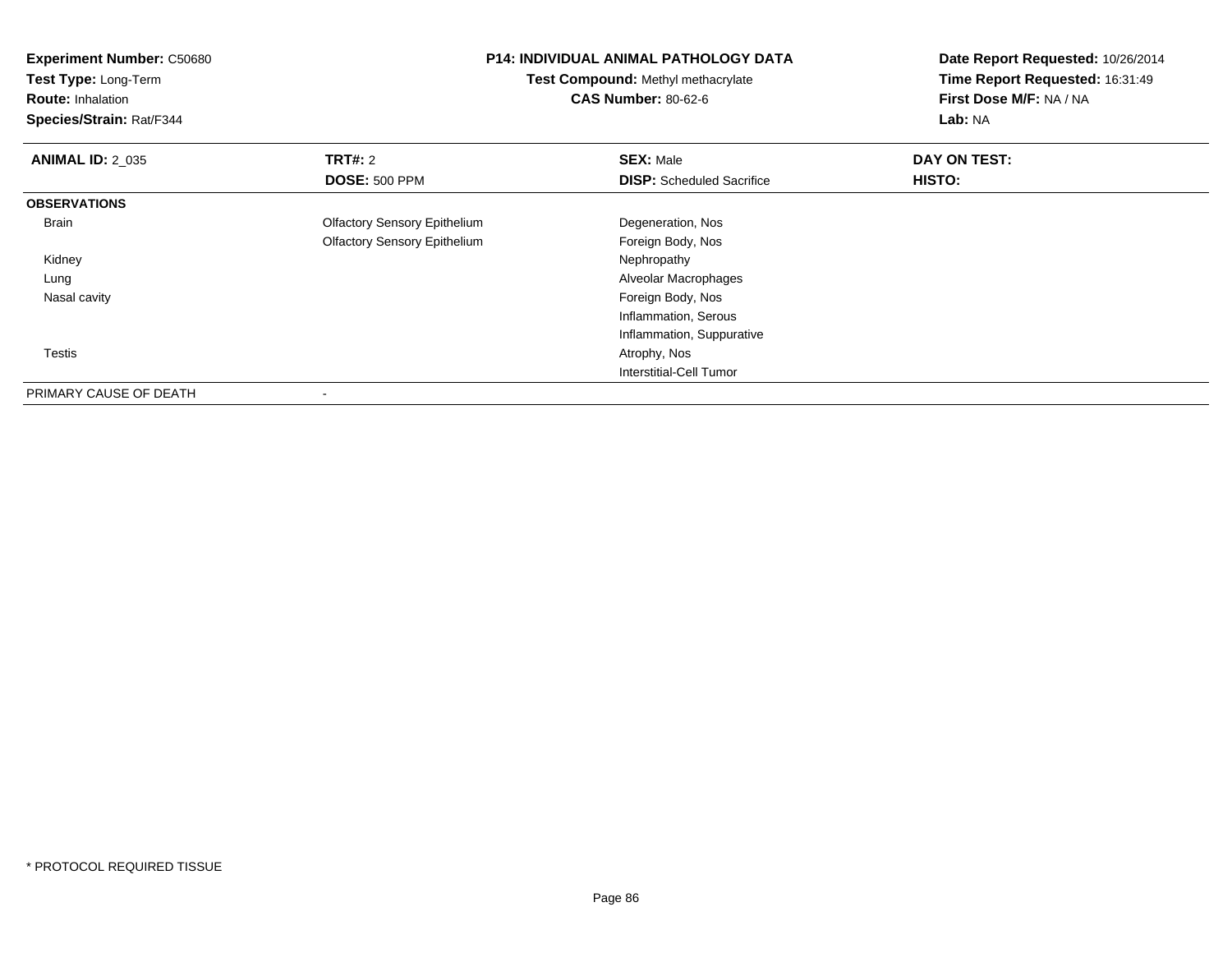**Experiment Number:** C50680**Test Type:** Long-Term**Route:** Inhalation **Species/Strain:** Rat/F344**P14: INDIVIDUAL ANIMAL PATHOLOGY DATATest Compound:** Methyl methacrylate**CAS Number:** 80-62-6**Date Report Requested:** 10/26/2014**Time Report Requested:** 16:31:49**First Dose M/F:** NA / NA**Lab:** NA**ANIMAL ID: 2 036 6 DAY ON TEST: TRT#:** 2 **SEX:** Male **SEX:** Male **DOSE:** 500 PPM**DISP:** Scheduled Sacrifice **HISTO: OBSERVATIONS** Adrenal glandCortex Nos **Hyperplasia**, Focal Medulla Hyperplasia, Focal Brain Olfactory Sensory Epithelium Degeneration, Nos Heart Myocardium Nos Fibrosis Kidneyy the control of the control of the control of the control of the control of the control of the control of the control of the control of the control of the control of the control of the control of the control of the contro Nasal cavity Inflammation, Serous Pituitary glandAnterior Pituitary **Adenoma, Nos**<br>Atrophy, Nos Testiss and the contract of the contract of the contract of the contract of the contract of the contract of the contract of the contract of the contract of the contract of the contract of the contract of the contract of the cont Interstitial-Cell Tumor Thyroid Hyperplasia, C Cell PRIMARY CAUSE OF DEATH-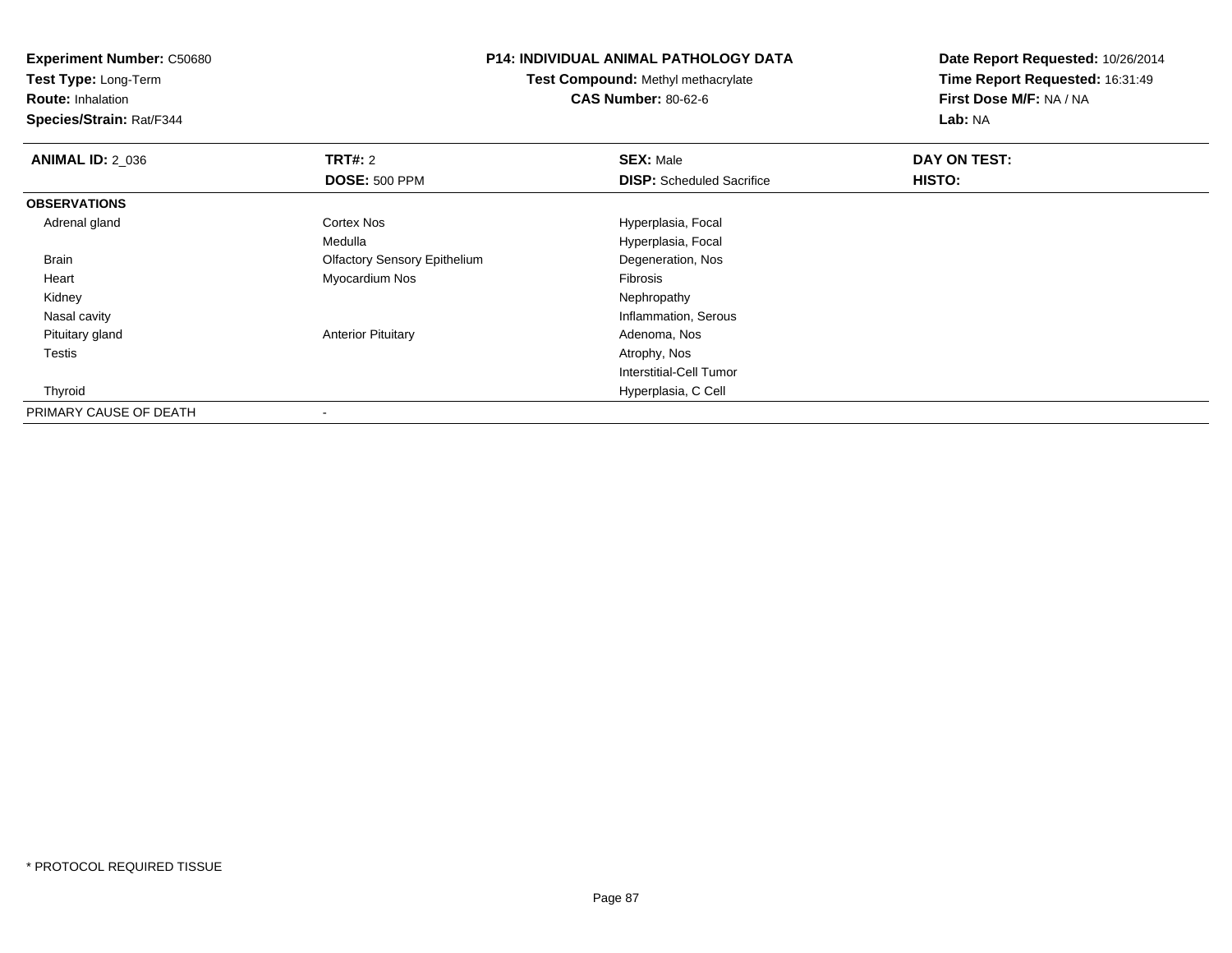**Test Type:** Long-Term

**Route:** Inhalation

**Species/Strain:** Rat/F344

### **P14: INDIVIDUAL ANIMAL PATHOLOGY DATA**

**Test Compound:** Methyl methacrylate**CAS Number:** 80-62-6

| <b>ANIMAL ID: 2_037</b> | <b>TRT#: 2</b>                      | <b>SEX: Male</b>                | DAY ON TEST: |  |
|-------------------------|-------------------------------------|---------------------------------|--------------|--|
|                         | <b>DOSE: 500 PPM</b>                | <b>DISP:</b> Moribund Sacrifice | HISTO:       |  |
| <b>OBSERVATIONS</b>     |                                     |                                 |              |  |
| Adrenal gland           | Cortex Nos                          | Cytoplasmic Vacuolization       |              |  |
|                         | Medulla                             | Necrosis, Focal                 |              |  |
| Brain                   | <b>Olfactory Sensory Epithelium</b> | Degeneration, Nos               |              |  |
| Kidney                  |                                     | Nephropathy                     |              |  |
| Liver                   | Hepatocytes                         | Cytoplasmic Vacuolization       |              |  |
|                         | <b>Bile Duct</b>                    | Hyperplasia, Nos                |              |  |
| Lung                    |                                     | Alveolar/Bronchiolar Adenoma    |              |  |
| Nasal cavity            |                                     | Inflammation, Serous            |              |  |
| Pituitary gland         | <b>Anterior Pituitary</b>           | Adenoma, Nos                    |              |  |
| Stomach                 | Forestomach                         | Hyperplasia, Epithelial         |              |  |
| Unspecified             | Multiple Organs Nos                 | Leukemia, Mononuclear Cell      |              |  |
| PRIMARY CAUSE OF DEATH  |                                     |                                 |              |  |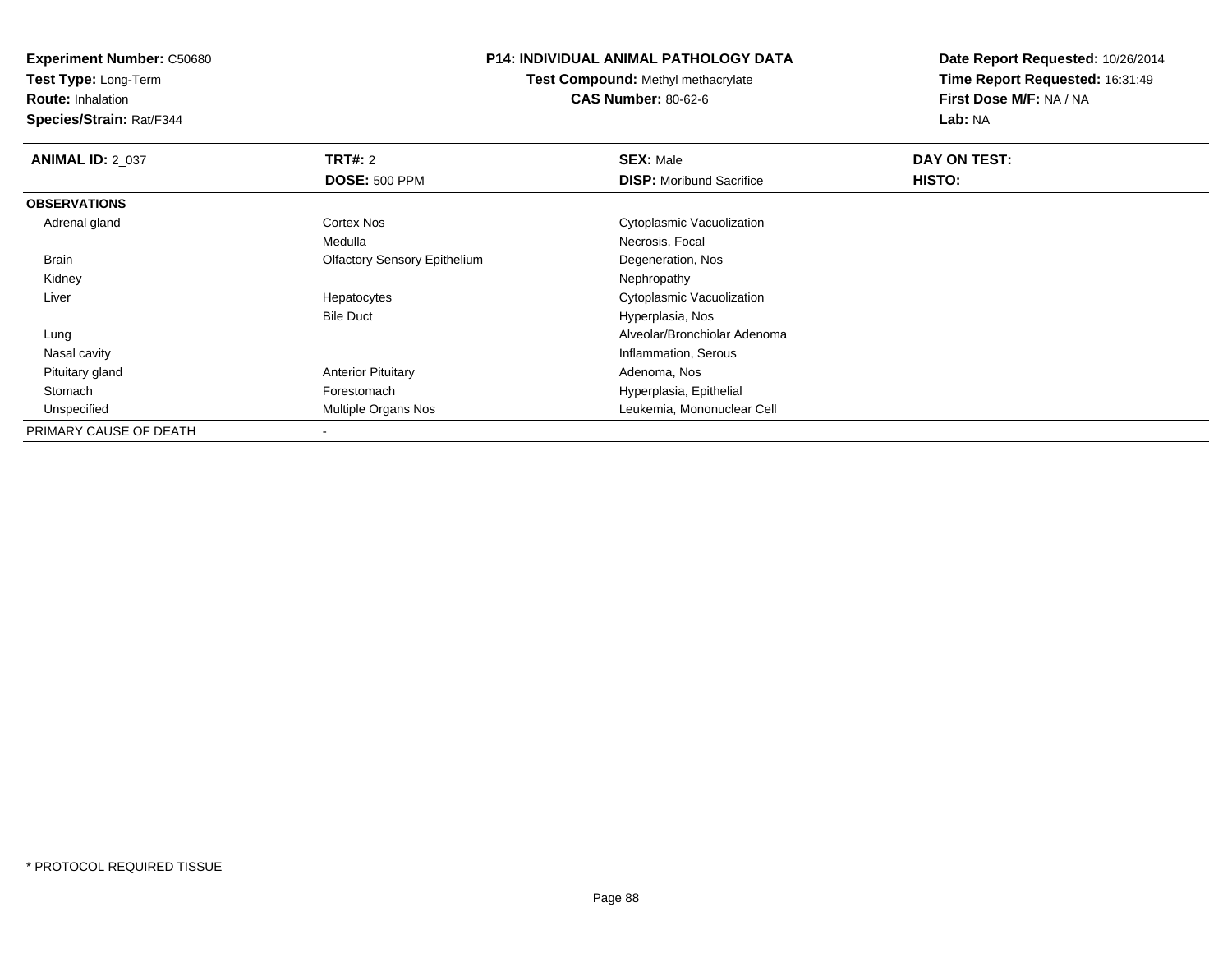**Test Type:** Long-Term

**Route:** Inhalation

**Species/Strain:** Rat/F344

### **P14: INDIVIDUAL ANIMAL PATHOLOGY DATA**

**Test Compound:** Methyl methacrylate**CAS Number:** 80-62-6

| <b>ANIMAL ID: 2_038</b> | TRT#: 2                             | <b>SEX: Male</b>                | DAY ON TEST: |  |
|-------------------------|-------------------------------------|---------------------------------|--------------|--|
|                         | <b>DOSE: 500 PPM</b>                | <b>DISP:</b> Moribund Sacrifice | HISTO:       |  |
| <b>OBSERVATIONS</b>     |                                     |                                 |              |  |
| Adrenal gland           | Cortex Nos                          | Cytoplasmic Vacuolization       |              |  |
| Brain                   | Cerebrum                            | Atrophy, Pressure               |              |  |
|                         | <b>Olfactory Sensory Epithelium</b> | Degeneration, Nos               |              |  |
| Kidney                  |                                     | Nephropathy                     |              |  |
| Lung                    | Alveoli                             | Inflammation, Suppurative       |              |  |
| Lymph node              | Mandibular Lymph Node               | Hyperplasia, Lymphoid           |              |  |
| Nasal cavity            |                                     | Inflammation, Serous            |              |  |
|                         |                                     | Inflammation, Suppurative       |              |  |
| Pituitary gland         | <b>Anterior Pituitary</b>           | Adenoma, Nos                    |              |  |
| Prostate                |                                     | Inflammation, Suppurative       |              |  |
| Urinary bladder         |                                     | Ulcer, Nos                      |              |  |
| PRIMARY CAUSE OF DEATH  |                                     |                                 |              |  |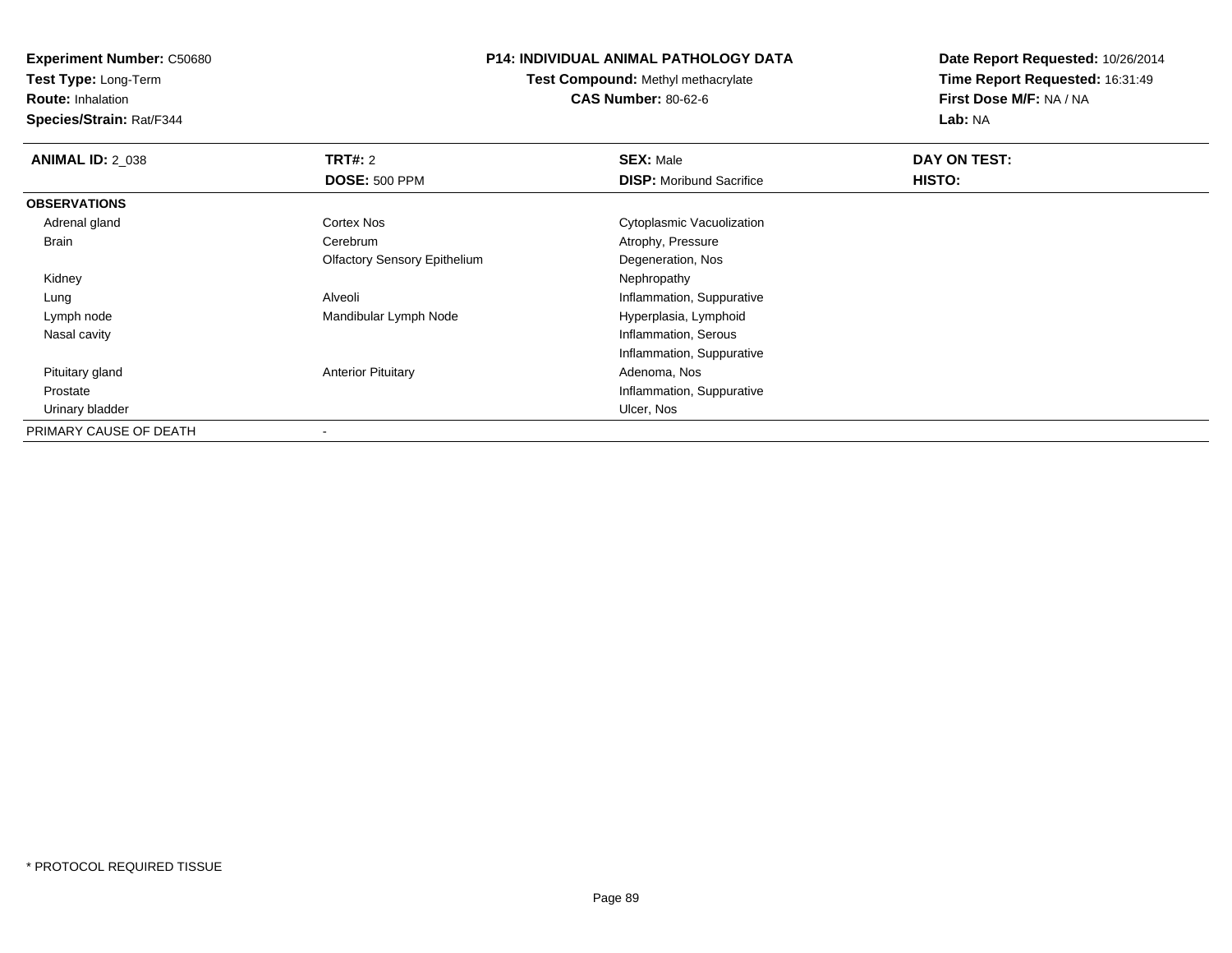**Test Type:** Long-Term

**Route:** Inhalation

**Species/Strain:** Rat/F344

# **P14: INDIVIDUAL ANIMAL PATHOLOGY DATA**

# **Test Compound:** Methyl methacrylate**CAS Number:** 80-62-6

| <b>ANIMAL ID: 2_039</b> | TRT#: 2                   | <b>SEX: Male</b>                | DAY ON TEST: |  |
|-------------------------|---------------------------|---------------------------------|--------------|--|
|                         | <b>DOSE: 500 PPM</b>      | <b>DISP:</b> Moribund Sacrifice | HISTO:       |  |
| <b>OBSERVATIONS</b>     |                           |                                 |              |  |
| Heart                   | Atrium                    | Thrombosis, Nos                 |              |  |
| Kidney                  |                           | Nephropathy                     |              |  |
| Larynx                  |                           | Inflammation, Suppurative       |              |  |
| Liver                   |                           | Hemorrhage                      |              |  |
|                         |                           | Hepatocytomegaly                |              |  |
|                         | <b>Bile Duct</b>          | Hyperplasia, Nos                |              |  |
| Nasal cavity            |                           | Foreign Body, Nos               |              |  |
|                         |                           | Inflammation, Serous            |              |  |
|                         |                           | Inflammation, Suppurative       |              |  |
| Pituitary gland         | <b>Anterior Pituitary</b> | Adenoma, Nos                    |              |  |
| Preputial gland         |                           | Carcinoma, Nos                  |              |  |
|                         |                           | Inflammation, Suppurative       |              |  |
| Prostate                |                           | Inflammation, Suppurative       |              |  |
| Seminal vesicle         |                           | Inflammation, Suppurative       |              |  |
| Stomach                 | Forestomach               | Ulcer, Nos                      |              |  |
| Testis                  |                           | Atrophy, Nos                    |              |  |
| Unspecified             | Multiple Organs Nos       | Leukemia, Mononuclear Cell      |              |  |
| PRIMARY CAUSE OF DEATH  | ٠                         |                                 |              |  |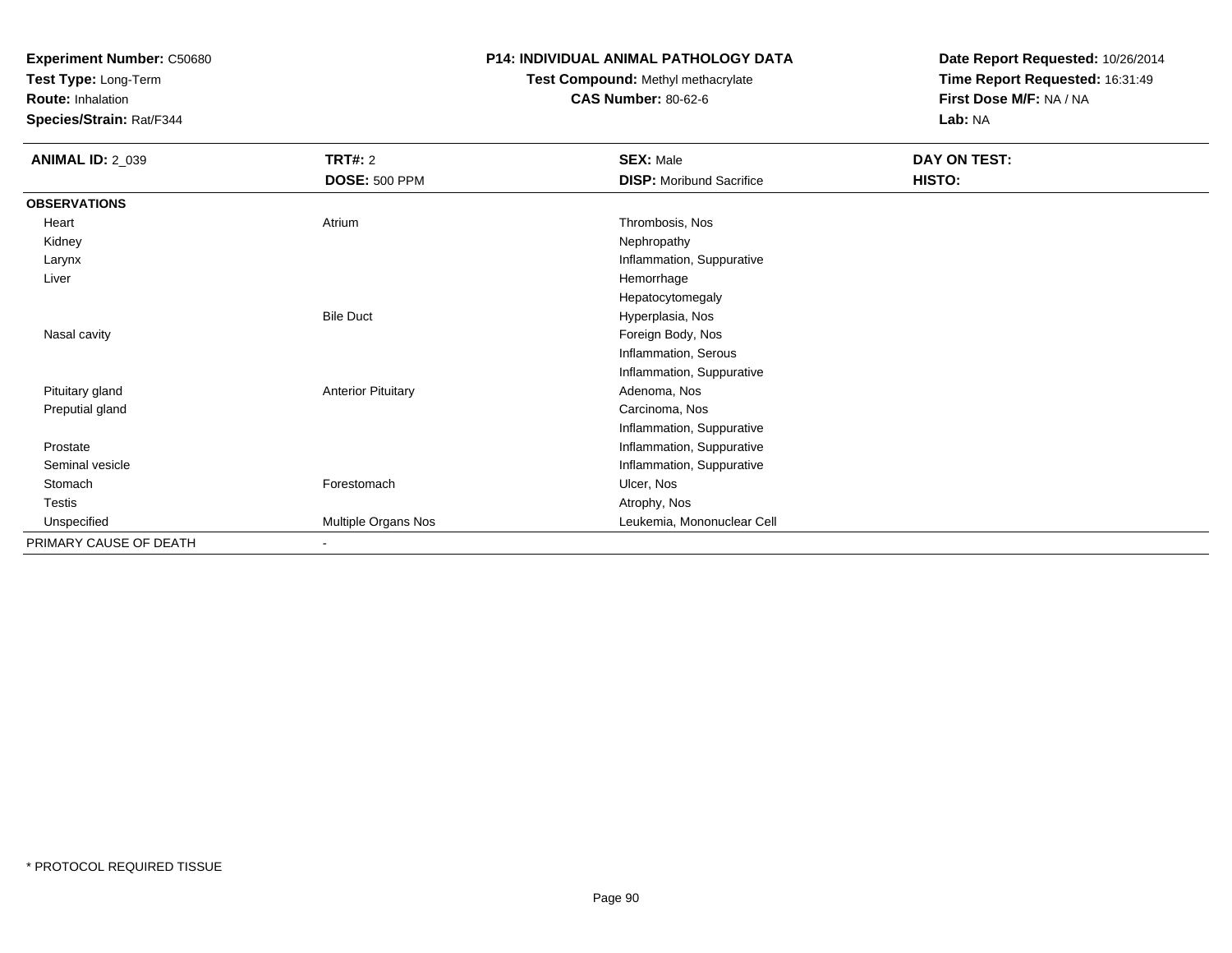**Test Type:** Long-Term

**Route:** Inhalation

**Species/Strain:** Rat/F344

# **P14: INDIVIDUAL ANIMAL PATHOLOGY DATA**

**Test Compound:** Methyl methacrylate**CAS Number:** 80-62-6

| <b>ANIMAL ID: 2_040</b> | <b>TRT#: 2</b>                      | <b>SEX: Male</b>               | DAY ON TEST: |  |
|-------------------------|-------------------------------------|--------------------------------|--------------|--|
|                         | <b>DOSE: 500 PPM</b>                | <b>DISP: Natural Death</b>     | HISTO:       |  |
| <b>OBSERVATIONS</b>     |                                     |                                |              |  |
| Adrenal gland           | Medulla                             | Hyperplasia, Focal             |              |  |
| <b>Brain</b>            | <b>Olfactory Sensory Epithelium</b> | Degeneration, Nos              |              |  |
| Eye                     | Nasolacrimal Duct                   | Inflammation, Suppurative      |              |  |
| Heart                   | Cardiac Valve                       | Metaplasia, Cartilaginous      |              |  |
| Kidney                  |                                     | Nephropathy                    |              |  |
| Liver                   | Hepatocytes                         | Cytoplasmic Change, Basophilic |              |  |
|                         | <b>Bile Duct</b>                    | Hyperplasia, Nos               |              |  |
| Lung                    |                                     | Alveolar Macrophages           |              |  |
| Prostate                |                                     | Inflammation, Suppurative      |              |  |
| Skin                    | Abdomen                             | Trichoepithelioma              |              |  |
| <b>Testis</b>           |                                     | Atrophy, Nos                   |              |  |
|                         |                                     | <b>Interstitial-Cell Tumor</b> |              |  |
| Unspecified             | Multiple Organs Nos                 | Leukemia, Mononuclear Cell     |              |  |
| PRIMARY CAUSE OF DEATH  | $\overline{\phantom{a}}$            |                                |              |  |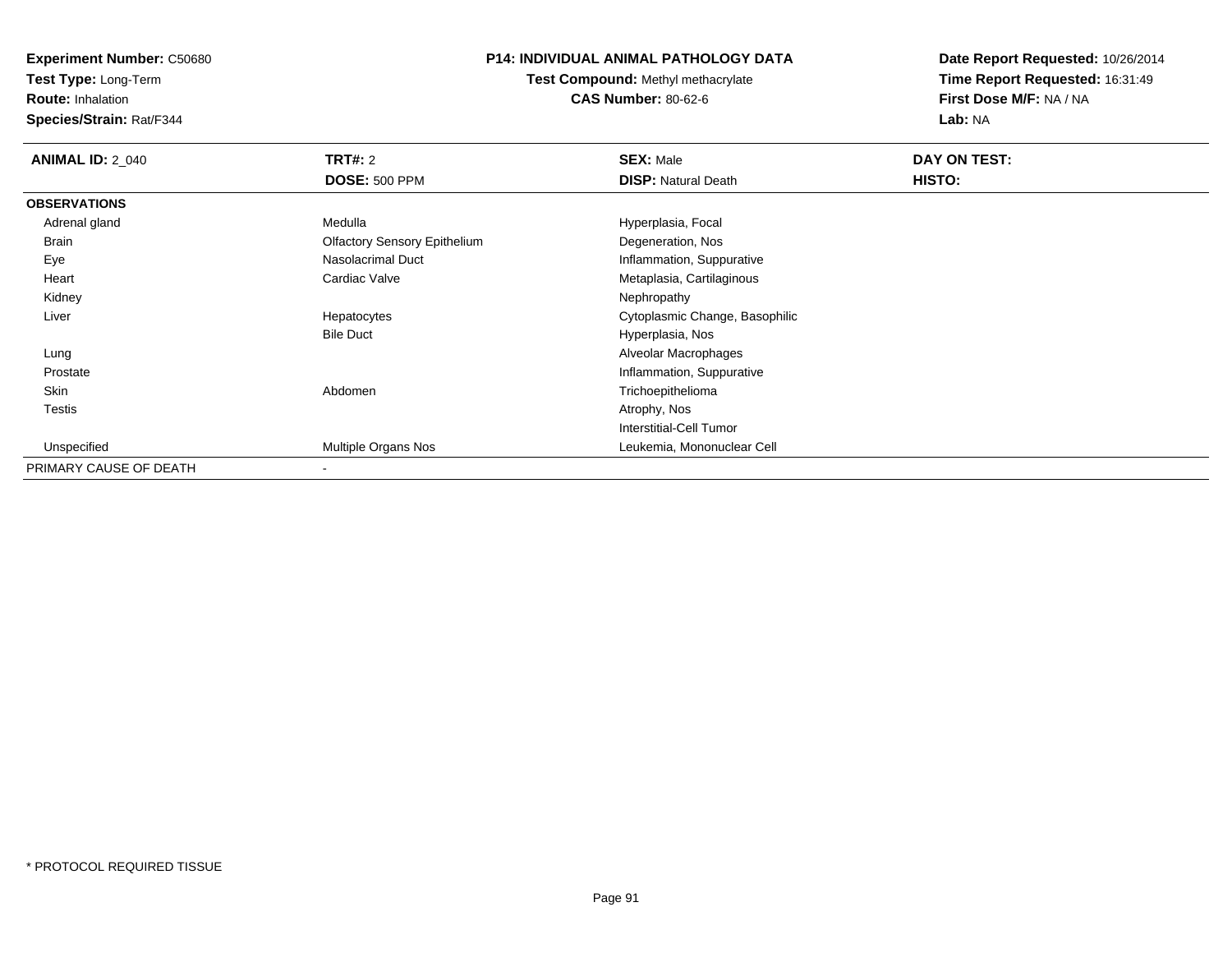**Test Type:** Long-Term

**Route:** Inhalation

**Species/Strain:** Rat/F344

# **P14: INDIVIDUAL ANIMAL PATHOLOGY DATA**

**Test Compound:** Methyl methacrylate**CAS Number:** 80-62-6

| <b>ANIMAL ID: 2_041</b> | TRT#: 2                             | <b>SEX: Male</b>                 | DAY ON TEST: |  |
|-------------------------|-------------------------------------|----------------------------------|--------------|--|
|                         | <b>DOSE: 500 PPM</b>                | <b>DISP:</b> Scheduled Sacrifice | HISTO:       |  |
| <b>OBSERVATIONS</b>     |                                     |                                  |              |  |
| Adrenal gland           | Medulla                             | Hyperplasia, Focal               |              |  |
| Brain                   | <b>Olfactory Sensory Epithelium</b> | Degeneration, Nos                |              |  |
| Heart                   | Myocardium Nos                      | Fibrosis                         |              |  |
| Kidney                  |                                     | Nephropathy                      |              |  |
| Liver                   | Hepatocytes                         | Cytoplasmic Change, Basophilic   |              |  |
| Lung                    |                                     | Alveolar Macrophages             |              |  |
|                         |                                     | Hyperplasia, Alveolar Epithelium |              |  |
| Nasal cavity            |                                     | Hemorrhage                       |              |  |
|                         |                                     | Inflammation, Serous             |              |  |
|                         |                                     | Inflammation, Suppurative        |              |  |
| Pituitary gland         | <b>Anterior Pituitary</b>           | Adenoma, Nos                     |              |  |
| Testis                  |                                     | Atrophy, Nos                     |              |  |
|                         |                                     | <b>Interstitial-Cell Tumor</b>   |              |  |
| Thyroid                 |                                     | Hyperplasia, C Cell              |              |  |
| PRIMARY CAUSE OF DEATH  |                                     |                                  |              |  |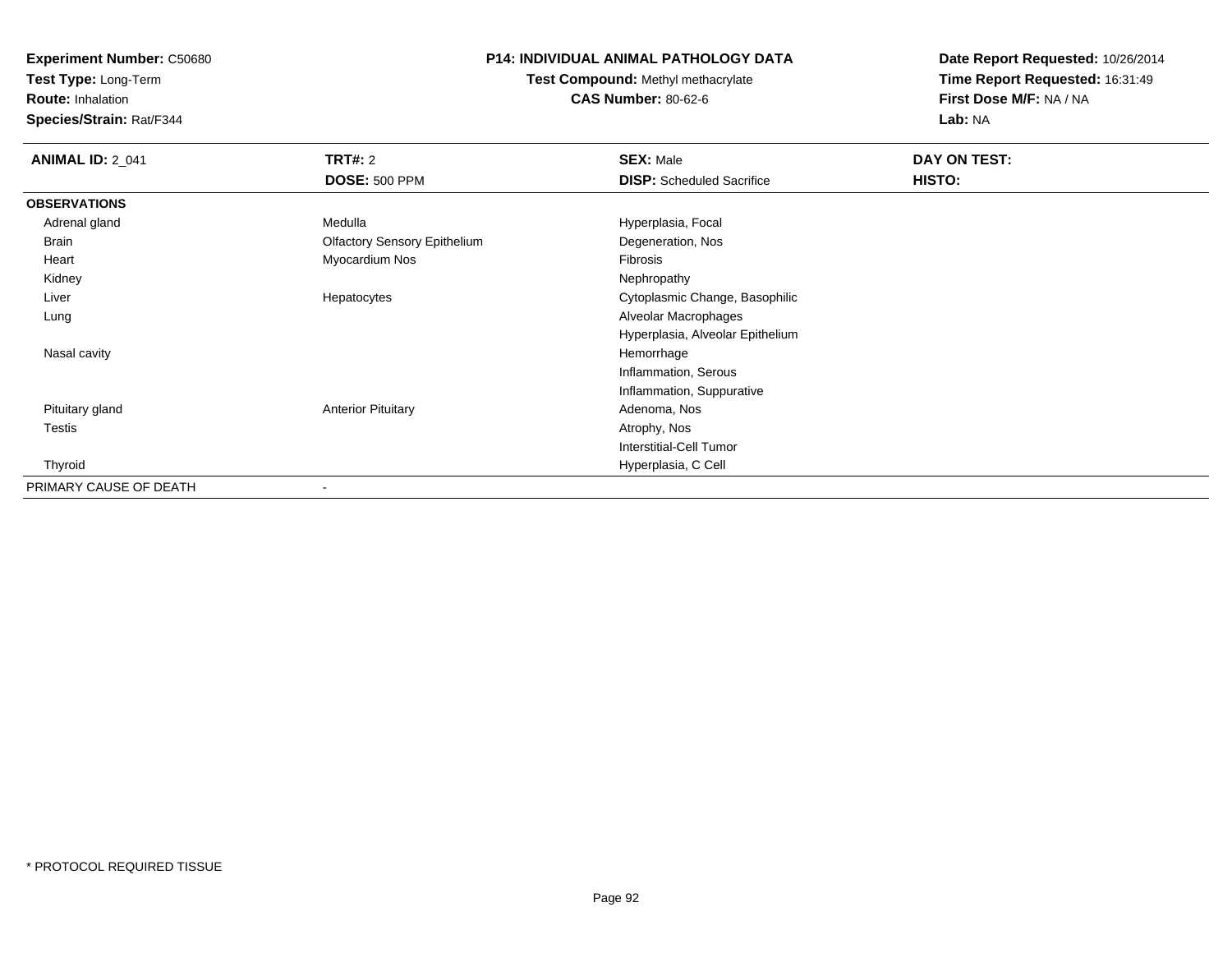**Test Type:** Long-Term

**Route:** Inhalation

**Species/Strain:** Rat/F344

# **P14: INDIVIDUAL ANIMAL PATHOLOGY DATA**

**Test Compound:** Methyl methacrylate**CAS Number:** 80-62-6

| <b>ANIMAL ID: 2 042</b> | <b>TRT#: 2</b>                      | <b>SEX: Male</b>                 | DAY ON TEST: |  |
|-------------------------|-------------------------------------|----------------------------------|--------------|--|
|                         | <b>DOSE: 500 PPM</b>                | <b>DISP:</b> Scheduled Sacrifice | HISTO:       |  |
| <b>OBSERVATIONS</b>     |                                     |                                  |              |  |
| Brain                   | <b>Olfactory Sensory Epithelium</b> | Degeneration, Nos                |              |  |
| Heart                   | Atrium                              | Thrombosis, Nos                  |              |  |
| Kidney                  |                                     | Nephropathy                      |              |  |
| Liver                   | Hepatocytes                         | Cytoplasmic Vacuolization        |              |  |
|                         | <b>Bile Duct</b>                    | Hyperplasia, Nos                 |              |  |
| Lung                    |                                     | Alveolar Macrophages             |              |  |
|                         | Alveoli                             | Fibrosis, Multifocal             |              |  |
| Seminal vesicle         |                                     | Inflammation, Suppurative        |              |  |
| Spleen                  |                                     | Fibrosis, Focal                  |              |  |
| Testis                  |                                     | Atrophy, Nos                     |              |  |
|                         |                                     | Interstitial-Cell Tumor          |              |  |
| Unspecified             | <b>Multiple Organs Nos</b>          | Leukemia, Mononuclear Cell       |              |  |
| PRIMARY CAUSE OF DEATH  |                                     |                                  |              |  |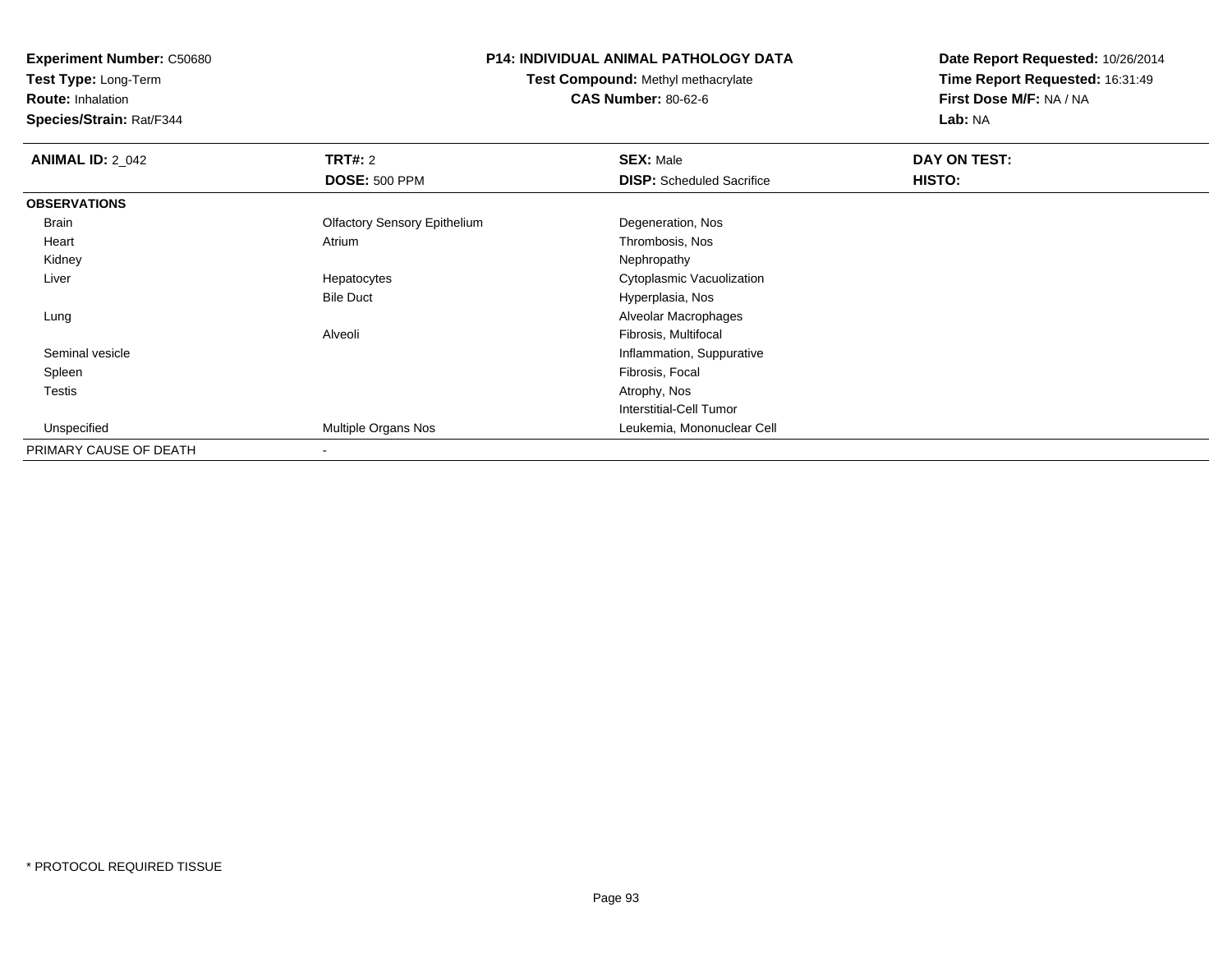**Test Type:** Long-Term

**Route:** Inhalation

**Species/Strain:** Rat/F344

# **P14: INDIVIDUAL ANIMAL PATHOLOGY DATA**

**Test Compound:** Methyl methacrylate**CAS Number:** 80-62-6

| <b>ANIMAL ID: 2_043</b> | <b>TRT#: 2</b><br><b>DOSE: 500 PPM</b> | <b>SEX: Male</b><br><b>DISP:</b> Scheduled Sacrifice | DAY ON TEST:<br>HISTO: |
|-------------------------|----------------------------------------|------------------------------------------------------|------------------------|
| <b>OBSERVATIONS</b>     |                                        |                                                      |                        |
| Adrenal gland           | Medulla                                | Hyperplasia, Focal                                   |                        |
| <b>Brain</b>            | <b>Olfactory Sensory Epithelium</b>    | Degeneration, Nos                                    |                        |
| Heart                   | Myocardium Nos                         | Fibrosis                                             |                        |
| Kidney                  |                                        | Nephropathy                                          |                        |
| Liver                   |                                        | Inflammation, Granulomatous Focal                    |                        |
| Lung                    |                                        | Alveolar Macrophages                                 |                        |
|                         | Alveoli                                | Fibrosis, Focal                                      |                        |
|                         |                                        | Hyperplasia, Alveolar Epithelium                     |                        |
| Nasal cavity            |                                        | Hemorrhage                                           |                        |
|                         |                                        | Inflammation, Serous                                 |                        |
|                         |                                        | Inflammation, Suppurative                            |                        |
| Pancreas                | Acinus                                 | Atrophy, Focal                                       |                        |
| Pituitary gland         | <b>Anterior Pituitary</b>              | Adenoma, Nos                                         |                        |
| Preputial gland         |                                        | Inflammation, Suppurative                            |                        |
| Seminal vesicle         |                                        | Inflammation, Suppurative                            |                        |
| Testis                  |                                        | Atrophy, Nos                                         |                        |
|                         |                                        | <b>Interstitial-Cell Tumor</b>                       |                        |
| Thyroid                 |                                        | <b>Cystic Follicles</b>                              |                        |
| PRIMARY CAUSE OF DEATH  |                                        |                                                      |                        |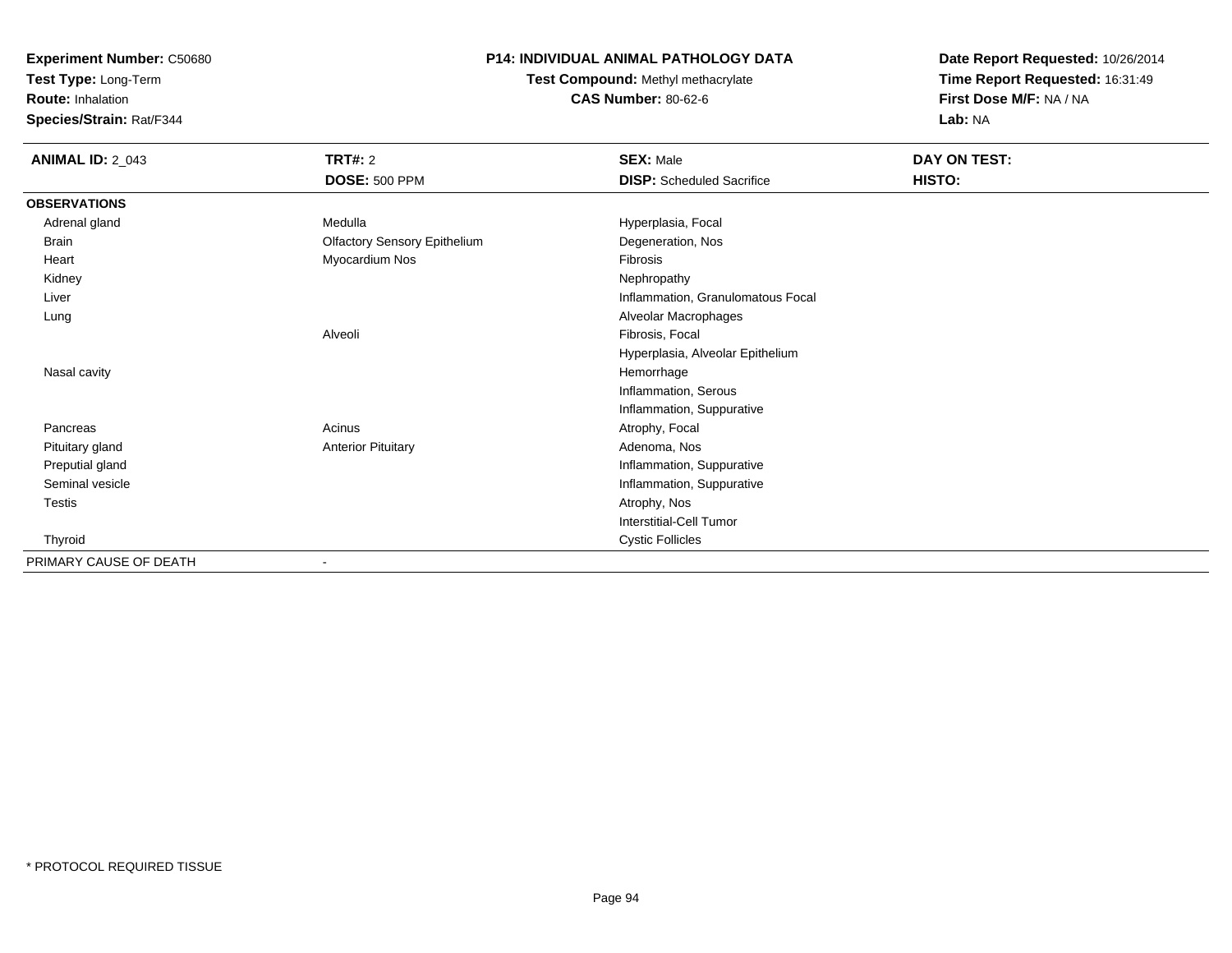**Test Type:** Long-Term

**Route:** Inhalation

**Species/Strain:** Rat/F344

### **P14: INDIVIDUAL ANIMAL PATHOLOGY DATA**

# **Test Compound:** Methyl methacrylate**CAS Number:** 80-62-6

| <b>ANIMAL ID: 2_044</b> | <b>TRT#: 2</b><br><b>DOSE: 500 PPM</b> | <b>SEX: Male</b><br><b>DISP:</b> Scheduled Sacrifice | DAY ON TEST:<br>HISTO: |
|-------------------------|----------------------------------------|------------------------------------------------------|------------------------|
| <b>OBSERVATIONS</b>     |                                        |                                                      |                        |
| Adrenal gland           | Medulla                                | Pheochromocytoma                                     |                        |
| Intestine Large         | Rectum                                 | Parasitism                                           |                        |
| Kidney                  |                                        | Nephropathy                                          |                        |
| Larynx                  |                                        | Hyperplasia, Epithelial                              |                        |
|                         |                                        | Inflammation, Suppurative                            |                        |
| Nasal cavity            |                                        | Foreign Body, Nos                                    |                        |
|                         |                                        | Inflammation, Serous                                 |                        |
|                         |                                        | Inflammation, Suppurative                            |                        |
| Pancreas                | Acinus                                 | Atrophy, Focal                                       |                        |
| Preputial gland         |                                        | Inflammation, Suppurative                            |                        |
| Testis                  |                                        | Atrophy, Nos                                         |                        |
|                         |                                        | Interstitial-Cell Tumor                              |                        |
| PRIMARY CAUSE OF DEATH  |                                        |                                                      |                        |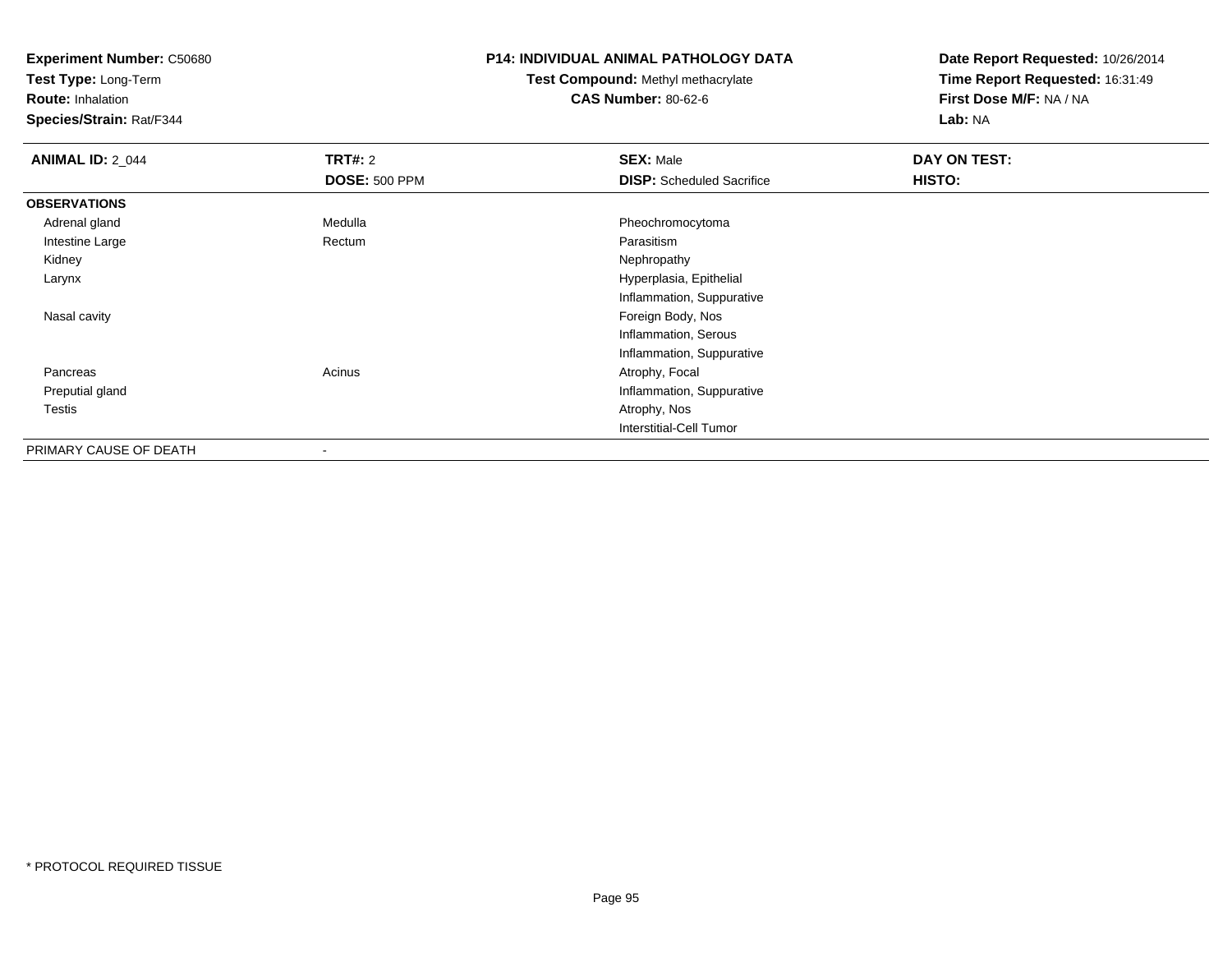**Test Type:** Long-Term

**Route:** Inhalation

**Species/Strain:** Rat/F344

# **P14: INDIVIDUAL ANIMAL PATHOLOGY DATA**

**Test Compound:** Methyl methacrylate**CAS Number:** 80-62-6

| <b>ANIMAL ID: 2 045</b> | <b>TRT#: 2</b>                      | <b>SEX: Male</b>           | DAY ON TEST: |  |
|-------------------------|-------------------------------------|----------------------------|--------------|--|
|                         | <b>DOSE: 500 PPM</b>                | <b>DISP: Natural Death</b> | HISTO:       |  |
| <b>OBSERVATIONS</b>     |                                     |                            |              |  |
| Adrenal gland           | Medulla                             | Hyperplasia, Focal         |              |  |
| Brain                   | <b>Olfactory Sensory Epithelium</b> | Degeneration, Nos          |              |  |
| Heart                   | Atrium                              | Thrombosis, Nos            |              |  |
| Kidney                  |                                     | Nephropathy                |              |  |
| Liver                   | Hepatocytes                         | Cytoplasmic Vacuolization  |              |  |
|                         | <b>Bile Duct</b>                    | Hyperplasia, Nos           |              |  |
| Nasal cavity            |                                     | Inflammation, Suppurative  |              |  |
| Pancreas                | Acinus                              | Atrophy, Focal             |              |  |
| Seminal vesicle         |                                     | Inflammation, Chronic      |              |  |
| Stomach                 | Forestomach                         | Hyperkeratosis             |              |  |
| Unspecified             | <b>Multiple Organs Nos</b>          | Leukemia, Mononuclear Cell |              |  |
| PRIMARY CAUSE OF DEATH  |                                     |                            |              |  |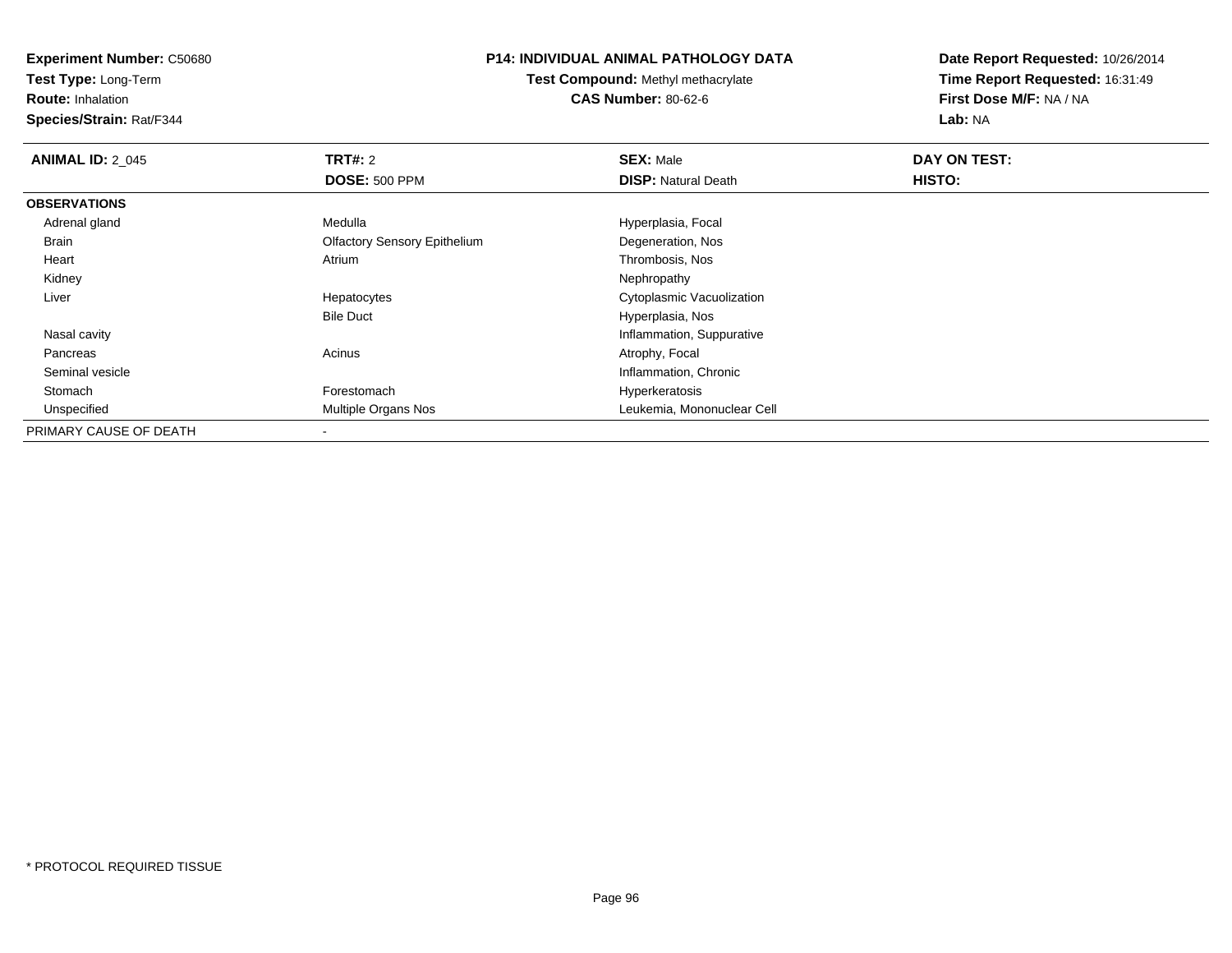**Test Type:** Long-Term

**Route:** Inhalation

**Species/Strain:** Rat/F344

### **P14: INDIVIDUAL ANIMAL PATHOLOGY DATA**

**Test Compound:** Methyl methacrylate**CAS Number:** 80-62-6

| <b>ANIMAL ID: 2_046</b> | <b>TRT#: 2</b>                      | <b>SEX: Male</b>                 | DAY ON TEST: |  |
|-------------------------|-------------------------------------|----------------------------------|--------------|--|
|                         | <b>DOSE: 500 PPM</b>                | <b>DISP:</b> Scheduled Sacrifice | HISTO:       |  |
| <b>OBSERVATIONS</b>     |                                     |                                  |              |  |
| Brain                   | <b>Olfactory Sensory Epithelium</b> | Degeneration, Nos                |              |  |
| Heart                   | Cardiac Valve                       | Metaplasia, Cartilaginous        |              |  |
| Intestine Large         | Colon                               | Parasitism                       |              |  |
| Kidney                  |                                     | Nephropathy                      |              |  |
| Liver                   | Hepatocytes                         | Cytoplasmic Change, Basophilic   |              |  |
| Lung                    |                                     | Alveolar Macrophages             |              |  |
|                         |                                     | Hyperplasia, Alveolar Epithelium |              |  |
| Nasal cavity            |                                     | Inflammation, Serous             |              |  |
|                         |                                     | Inflammation, Suppurative        |              |  |
| Testis                  |                                     | Atrophy, Nos                     |              |  |
|                         |                                     | <b>Interstitial-Cell Tumor</b>   |              |  |
| PRIMARY CAUSE OF DEATH  |                                     |                                  |              |  |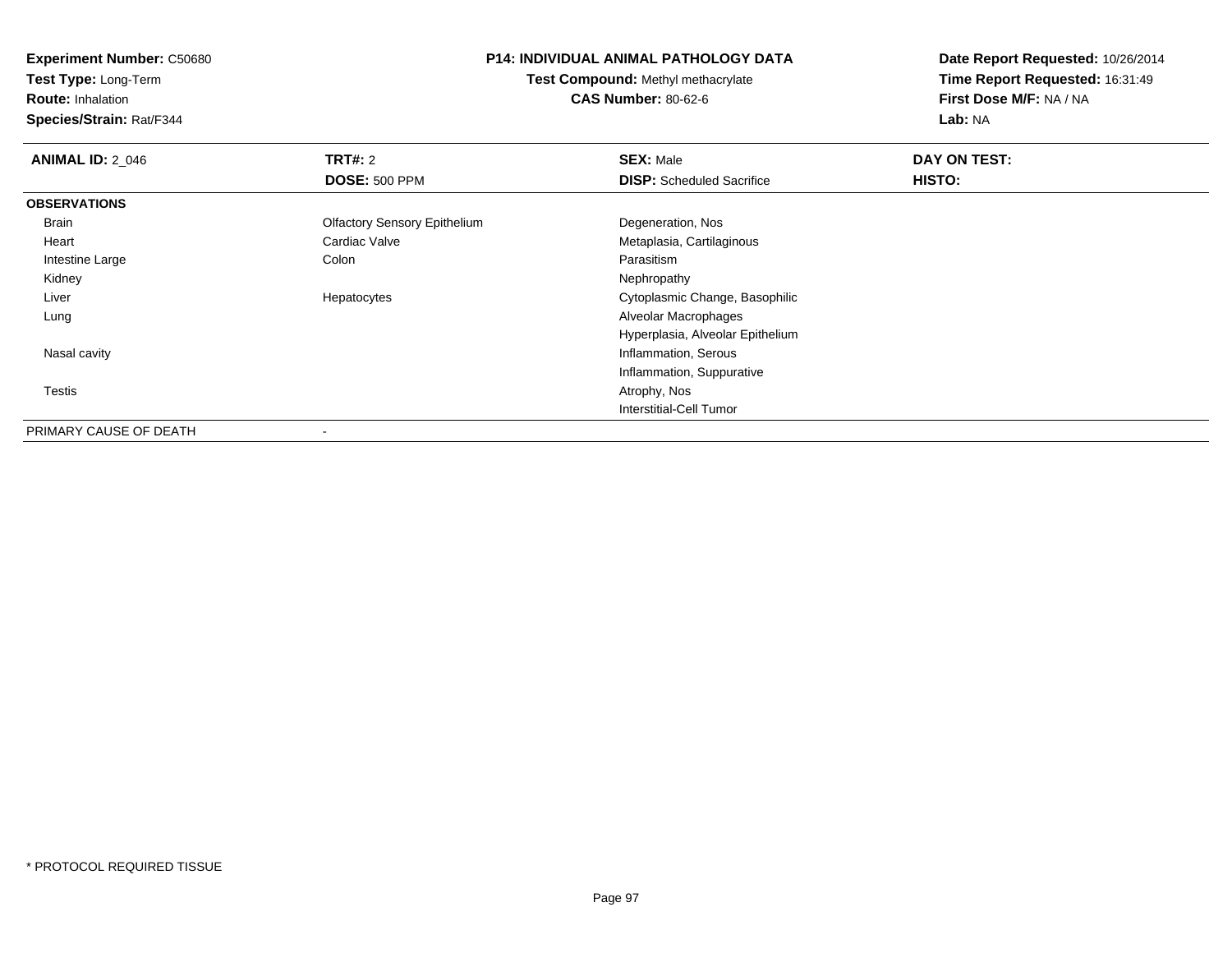| <b>Experiment Number: C50680</b><br>Test Type: Long-Term<br><b>Route: Inhalation</b><br><b>Species/Strain: Rat/F344</b> |                                     | <b>P14: INDIVIDUAL ANIMAL PATHOLOGY DATA</b><br>Date Report Requested: 10/26/2014<br>Time Report Requested: 16:31:49<br>Test Compound: Methyl methacrylate<br>First Dose M/F: NA / NA<br><b>CAS Number: 80-62-6</b><br>Lab: NA |              |
|-------------------------------------------------------------------------------------------------------------------------|-------------------------------------|--------------------------------------------------------------------------------------------------------------------------------------------------------------------------------------------------------------------------------|--------------|
| <b>ANIMAL ID: 2 047</b>                                                                                                 | TRT#: 2                             | <b>SEX: Male</b>                                                                                                                                                                                                               | DAY ON TEST: |
|                                                                                                                         | <b>DOSE: 500 PPM</b>                | <b>DISP:</b> Natural Death                                                                                                                                                                                                     | HISTO:       |
| <b>OBSERVATIONS</b>                                                                                                     |                                     |                                                                                                                                                                                                                                |              |
| <b>Brain</b>                                                                                                            | <b>Olfactory Sensory Epithelium</b> | Degeneration, Nos                                                                                                                                                                                                              |              |
| Kidney                                                                                                                  |                                     | Nephropathy                                                                                                                                                                                                                    |              |
| Unspecified                                                                                                             | Multiple Organs Nos                 | Lymphoma, Nos-Malignant                                                                                                                                                                                                        |              |
| PRIMARY CAUSE OF DEATH                                                                                                  |                                     |                                                                                                                                                                                                                                |              |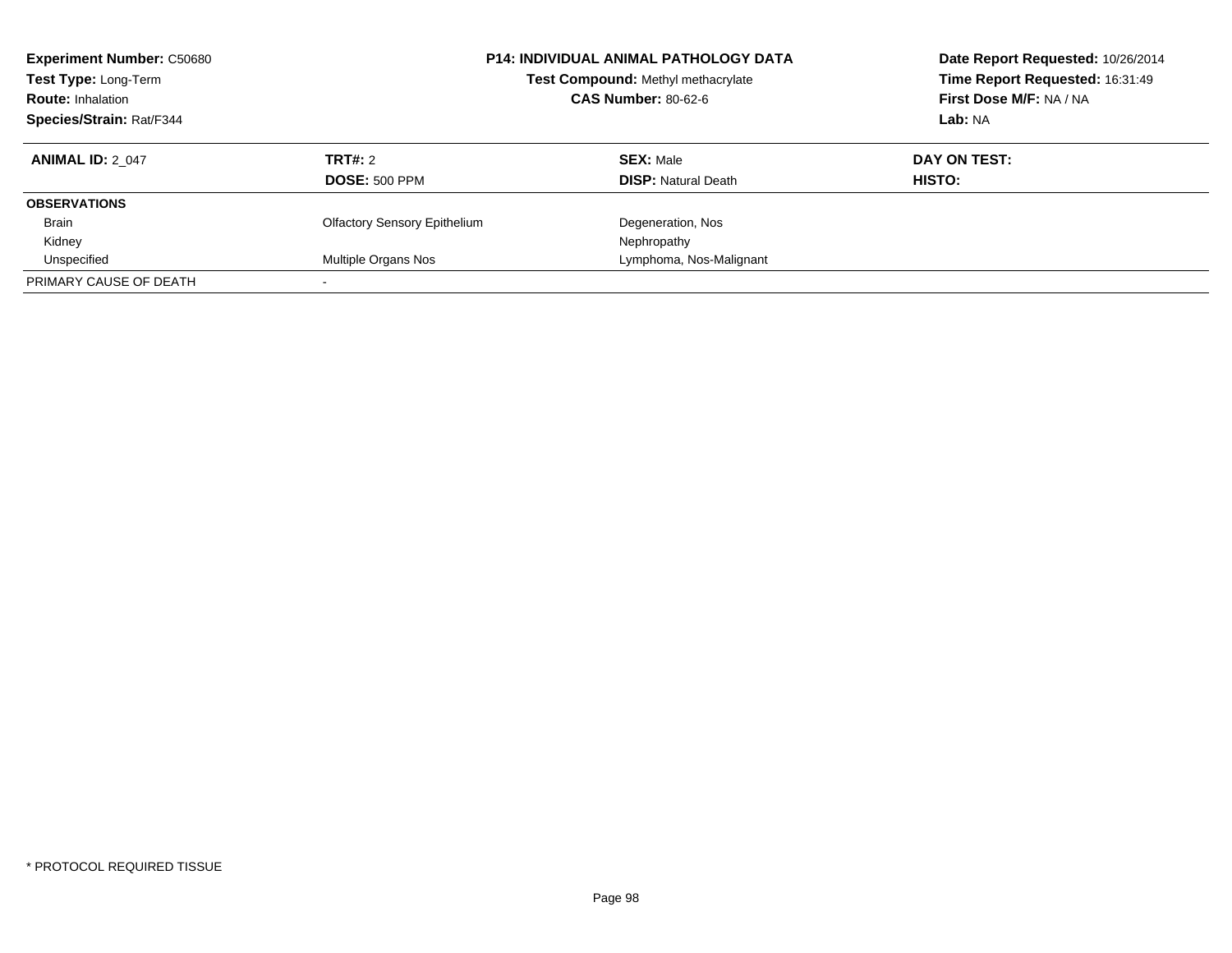**Test Type:** Long-Term

**Route:** Inhalation

**Species/Strain:** Rat/F344

# **P14: INDIVIDUAL ANIMAL PATHOLOGY DATA**

**Test Compound:** Methyl methacrylate**CAS Number:** 80-62-6

| <b>ANIMAL ID: 2_048</b> | <b>TRT#: 2</b>                      | <b>SEX: Male</b>                 | DAY ON TEST: |  |
|-------------------------|-------------------------------------|----------------------------------|--------------|--|
|                         | <b>DOSE: 500 PPM</b>                | <b>DISP:</b> Scheduled Sacrifice | HISTO:       |  |
| <b>OBSERVATIONS</b>     |                                     |                                  |              |  |
| Brain                   | <b>Olfactory Sensory Epithelium</b> | Degeneration, Nos                |              |  |
| Intestine Large         | Colon                               | Parasitism                       |              |  |
| Kidney                  | Cortex                              | Cyst, Nos                        |              |  |
|                         |                                     | Nephropathy                      |              |  |
| Larynx                  |                                     | Inflammation, Chronic            |              |  |
| Liver                   | Hepatocytes                         | Cytoplasmic Vacuolization        |              |  |
|                         |                                     | Neoplastic Nodule                |              |  |
| Nasal cavity            |                                     | Inflammation, Serous             |              |  |
| Pancreas                | Acinus                              | Atrophy, Focal                   |              |  |
| Seminal vesicle         |                                     | Inflammation, Suppurative        |              |  |
| Testis                  |                                     | Atrophy, Nos                     |              |  |
|                         |                                     | <b>Interstitial-Cell Tumor</b>   |              |  |
|                         | Tunica Vaginalis                    | Mesothelioma, Nos                |              |  |
| Thyroid                 |                                     | C-Cell Adenoma                   |              |  |
| PRIMARY CAUSE OF DEATH  | $\blacksquare$                      |                                  |              |  |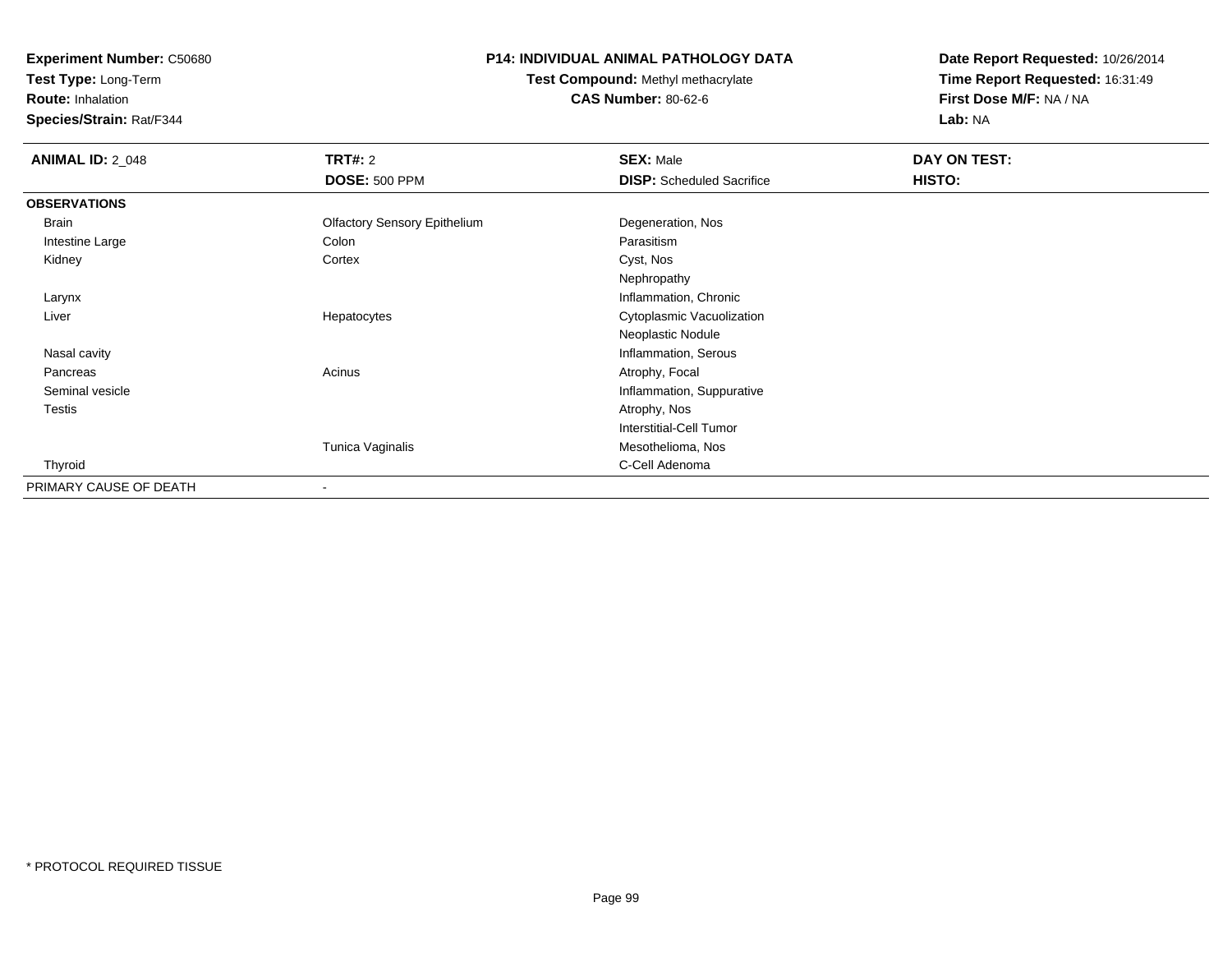**Test Type:** Long-Term

**Route:** Inhalation

**Species/Strain:** Rat/F344

# **P14: INDIVIDUAL ANIMAL PATHOLOGY DATA**

**Test Compound:** Methyl methacrylate**CAS Number:** 80-62-6

| <b>ANIMAL ID: 2_049</b> | <b>TRT#: 2</b>                      | <b>SEX: Male</b>                 | DAY ON TEST: |  |
|-------------------------|-------------------------------------|----------------------------------|--------------|--|
|                         | <b>DOSE: 500 PPM</b>                | <b>DISP:</b> Scheduled Sacrifice | HISTO:       |  |
| <b>OBSERVATIONS</b>     |                                     |                                  |              |  |
| Adrenal gland           | Cortex Nos                          | Cytoplasmic Vacuolization        |              |  |
|                         | Medulla                             | Pheochromocytoma                 |              |  |
| <b>Brain</b>            | <b>Olfactory Sensory Epithelium</b> | Degeneration, Nos                |              |  |
| Heart                   | Myocardium Nos                      | Fibrosis                         |              |  |
| Intestine Large         | Colon                               | Parasitism                       |              |  |
| Kidney                  |                                     | Nephropathy                      |              |  |
| Liver                   | Hepatocytes                         | Cytoplasmic Change, Basophilic   |              |  |
|                         | <b>Bile Duct</b>                    | Fibrosis, Multifocal             |              |  |
|                         |                                     | Hepatocellular Carcinoma         |              |  |
|                         | <b>Bile Duct</b>                    | Hyperplasia, Nos                 |              |  |
| Lung                    |                                     | Alveolar Macrophages             |              |  |
| Nasal cavity            |                                     | Inflammation, Serous             |              |  |
| Pituitary gland         | <b>Anterior Pituitary</b>           | Adenoma, Nos                     |              |  |
| Preputial gland         |                                     | Carcinoma, Nos                   |              |  |
| Seminal vesicle         |                                     | Inflammation, Suppurative        |              |  |
| Testis                  |                                     | Atrophy, Nos                     |              |  |
|                         |                                     | <b>Interstitial-Cell Tumor</b>   |              |  |
| PRIMARY CAUSE OF DEATH  |                                     |                                  |              |  |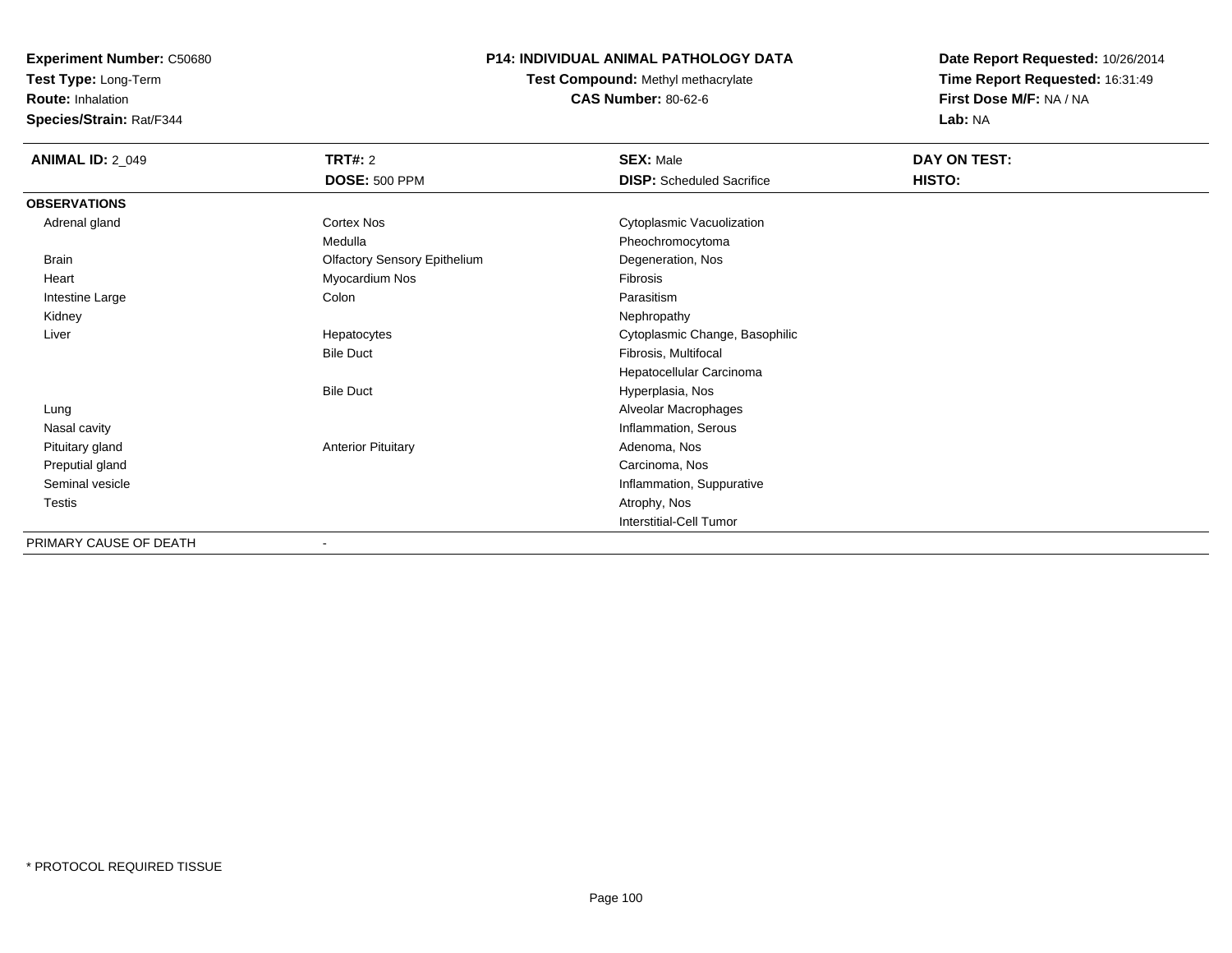**Test Type:** Long-Term

**Route:** Inhalation

**Species/Strain:** Rat/F344

# **P14: INDIVIDUAL ANIMAL PATHOLOGY DATA**

**Test Compound:** Methyl methacrylate**CAS Number:** 80-62-6

| <b>ANIMAL ID: 2 050</b> | TRT#: 2                             | <b>SEX: Male</b>                 | DAY ON TEST: |
|-------------------------|-------------------------------------|----------------------------------|--------------|
|                         | <b>DOSE: 500 PPM</b>                | <b>DISP:</b> Scheduled Sacrifice | HISTO:       |
| <b>OBSERVATIONS</b>     |                                     |                                  |              |
| Brain                   | <b>Olfactory Sensory Epithelium</b> | Degeneration, Nos                |              |
| Kidney                  | Cortex                              | Cyst, Nos                        |              |
|                         |                                     | Nephropathy                      |              |
| Nasal cavity            |                                     | Inflammation, Serous             |              |
| Pancreas                | Acinus                              | Atrophy, Focal                   |              |
| Pituitary gland         | <b>Anterior Pituitary</b>           | Adenoma, Nos                     |              |
| Preputial gland         |                                     | Acanthosis                       |              |
| Seminal vesicle         |                                     | Inflammation, Suppurative        |              |
| Testis                  |                                     | Atrophy, Nos                     |              |
|                         |                                     | Interstitial-Cell Tumor          |              |
| Thyroid                 |                                     | Hyperplasia, C Cell              |              |
| Unspecified             | Multiple Organs Nos                 | Leukemia, Mononuclear Cell       |              |
| PRIMARY CAUSE OF DEATH  | $\overline{\phantom{a}}$            |                                  |              |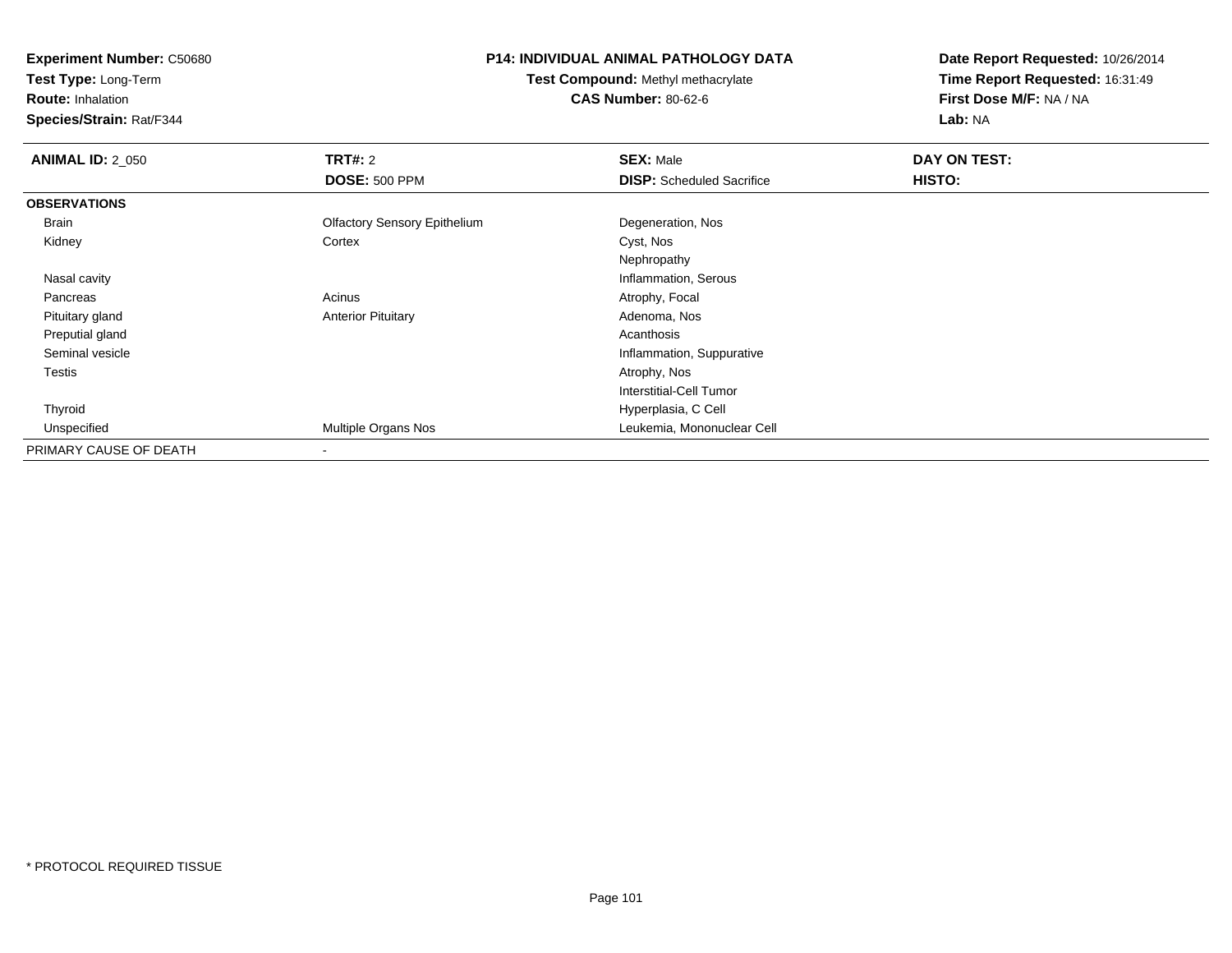**Test Type:** Long-Term

**Route:** Inhalation

**Species/Strain:** Rat/F344

### **P14: INDIVIDUAL ANIMAL PATHOLOGY DATA**

**Test Compound:** Methyl methacrylate**CAS Number:** 80-62-6

| <b>ANIMAL ID: 3_001</b> | TRT#: 3                   | <b>SEX: Male</b>                  | DAY ON TEST: |
|-------------------------|---------------------------|-----------------------------------|--------------|
|                         | <b>DOSE: 0</b>            | <b>DISP:</b> Scheduled Sacrifice  | HISTO:       |
| <b>OBSERVATIONS</b>     |                           |                                   |              |
| Heart                   | Myocardium Nos            | Fibrosis                          |              |
| Kidney                  |                           | Nephropathy                       |              |
| Liver                   | Hepatocytes               | Cytoplasmic Change, Basophilic    |              |
|                         | Hepatocytes               | Cytoplasmic Vacuolization         |              |
|                         | <b>Bile Duct</b>          | Hyperplasia, Nos                  |              |
|                         |                           | Inflammation, Granulomatous Focal |              |
| Nasal cavity            |                           | Foreign Body, Nos                 |              |
|                         |                           | Inflammation, Suppurative         |              |
| Pancreas                | Acinus                    | Atrophy, Focal                    |              |
| Pituitary gland         | <b>Anterior Pituitary</b> | Adenoma, Nos                      |              |
| Preputial gland         |                           | Adenoma, Nos                      |              |
| Skin                    | Tail                      | Keratoacanthoma                   |              |
| Testis                  |                           | Interstitial-Cell Tumor           |              |
| PRIMARY CAUSE OF DEATH  |                           |                                   |              |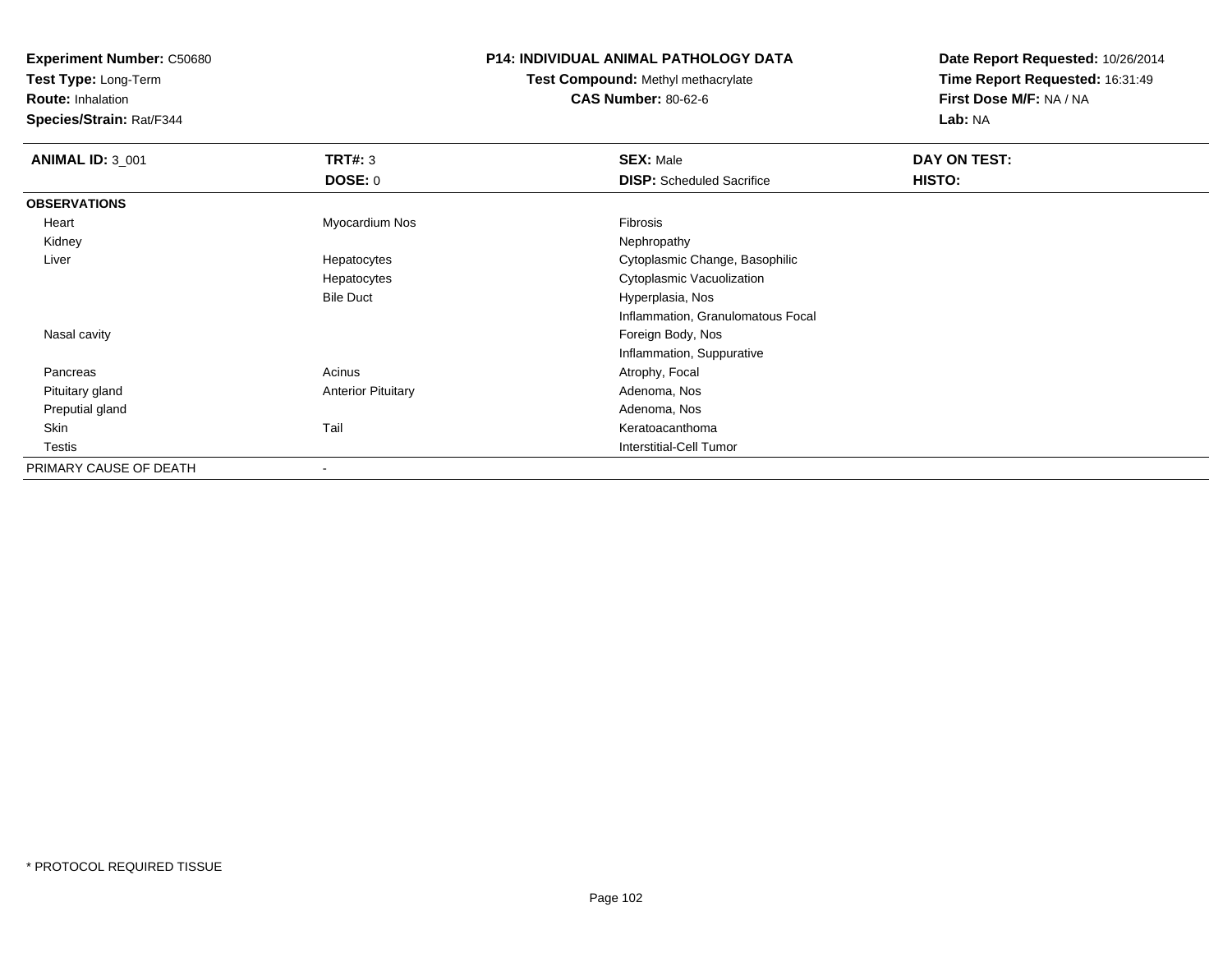**Test Type:** Long-Term

**Route:** Inhalation

**Species/Strain:** Rat/F344

# **P14: INDIVIDUAL ANIMAL PATHOLOGY DATA**

**Test Compound:** Methyl methacrylate**CAS Number:** 80-62-6

| <b>ANIMAL ID: 3_002</b> | TRT#: 3                   | <b>SEX: Male</b>                 | DAY ON TEST: |  |
|-------------------------|---------------------------|----------------------------------|--------------|--|
|                         | DOSE: 0                   | <b>DISP:</b> Scheduled Sacrifice | HISTO:       |  |
| <b>OBSERVATIONS</b>     |                           |                                  |              |  |
| Heart                   | Myocardium Nos            | Fibrosis                         |              |  |
|                         |                           | Paraganglioma, Nos               |              |  |
| Kidney                  |                           | Nephropathy                      |              |  |
| Liver                   | Hepatocytes               | Cytoplasmic Change, Basophilic   |              |  |
| Lymph node              | Mandibular Lymph Node     | Dilatation, Nos                  |              |  |
| Nasal cavity            |                           | Foreign Body, Nos                |              |  |
|                         |                           | Inflammation, Suppurative        |              |  |
| Pancreas                | Acinus                    | Atrophy, Focal                   |              |  |
| Pituitary gland         | <b>Anterior Pituitary</b> | Adenoma, Nos                     |              |  |
| Preputial gland         |                           | Inflammation, Suppurative        |              |  |
| Testis                  |                           | Atrophy, Nos                     |              |  |
|                         |                           | Interstitial-Cell Tumor          |              |  |
| PRIMARY CAUSE OF DEATH  | $\,$                      |                                  |              |  |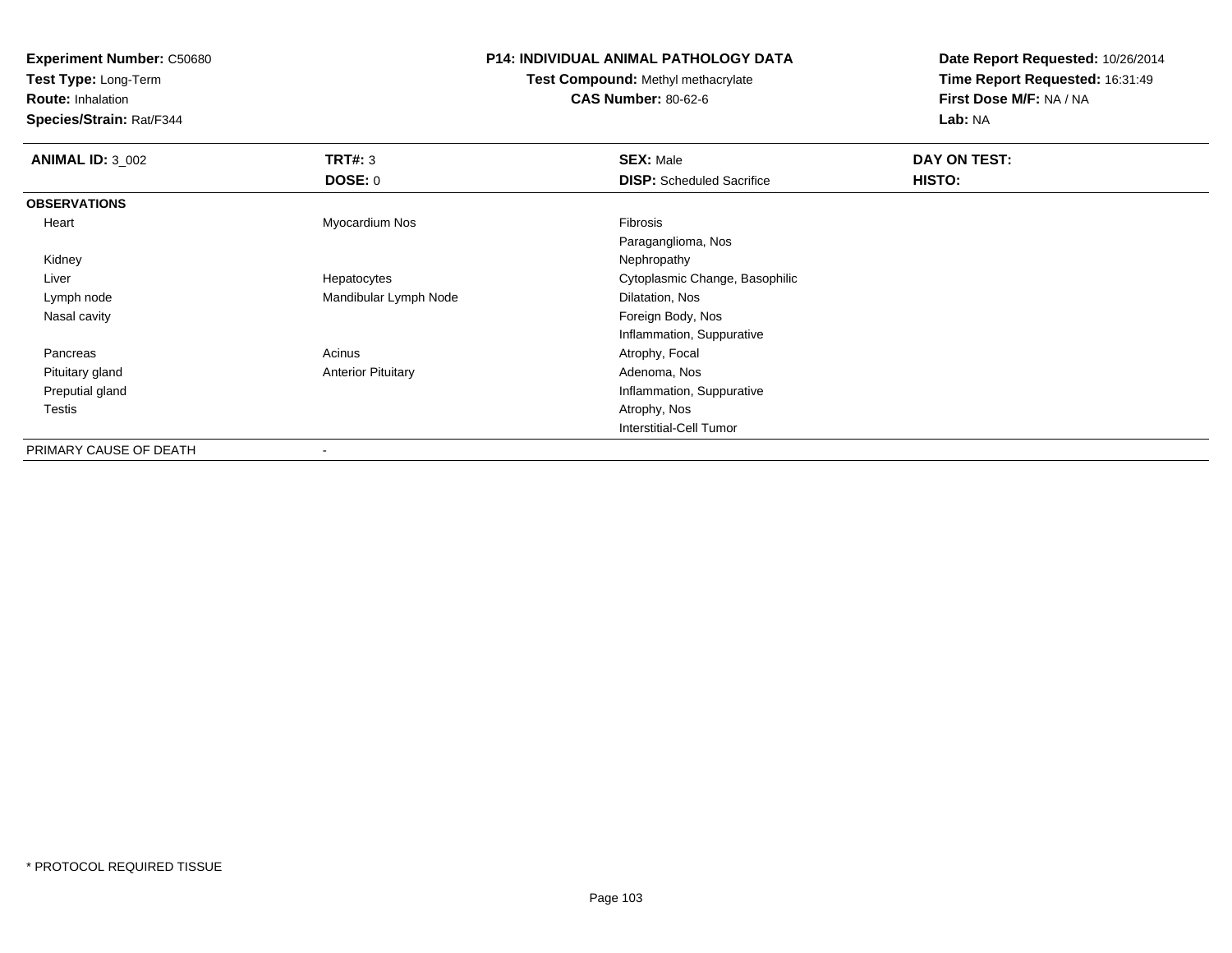| <b>Experiment Number: C50680</b><br>Test Type: Long-Term<br><b>Route: Inhalation</b><br>Species/Strain: Rat/F344 |                                     | <b>P14: INDIVIDUAL ANIMAL PATHOLOGY DATA</b><br>Date Report Requested: 10/26/2014<br>Time Report Requested: 16:31:49<br>Test Compound: Methyl methacrylate<br><b>CAS Number: 80-62-6</b><br>First Dose M/F: NA / NA<br>Lab: NA |              |
|------------------------------------------------------------------------------------------------------------------|-------------------------------------|--------------------------------------------------------------------------------------------------------------------------------------------------------------------------------------------------------------------------------|--------------|
| <b>ANIMAL ID: 3 003</b>                                                                                          | <b>TRT#: 3</b>                      | <b>SEX: Male</b>                                                                                                                                                                                                               | DAY ON TEST: |
|                                                                                                                  | DOSE: 0                             | <b>DISP:</b> Scheduled Sacrifice                                                                                                                                                                                               | HISTO:       |
| <b>OBSERVATIONS</b>                                                                                              |                                     |                                                                                                                                                                                                                                |              |
| Adrenal gland                                                                                                    | Medulla                             | Pheochromocytoma                                                                                                                                                                                                               |              |
| <b>Brain</b>                                                                                                     | <b>Olfactory Sensory Epithelium</b> | Degeneration, Nos                                                                                                                                                                                                              |              |
|                                                                                                                  | <b>Olfactory Sensory Epithelium</b> | Foreign Body, Nos                                                                                                                                                                                                              |              |
| Kidney                                                                                                           |                                     | Nephropathy                                                                                                                                                                                                                    |              |
| Liver                                                                                                            | Hepatocytes                         | Cytoplasmic Change, Basophilic                                                                                                                                                                                                 |              |
| Seminal vesicle                                                                                                  |                                     | Inflammation, Suppurative                                                                                                                                                                                                      |              |
| Testis                                                                                                           |                                     | Interstitial-Cell Tumor                                                                                                                                                                                                        |              |
| PRIMARY CAUSE OF DEATH                                                                                           |                                     |                                                                                                                                                                                                                                |              |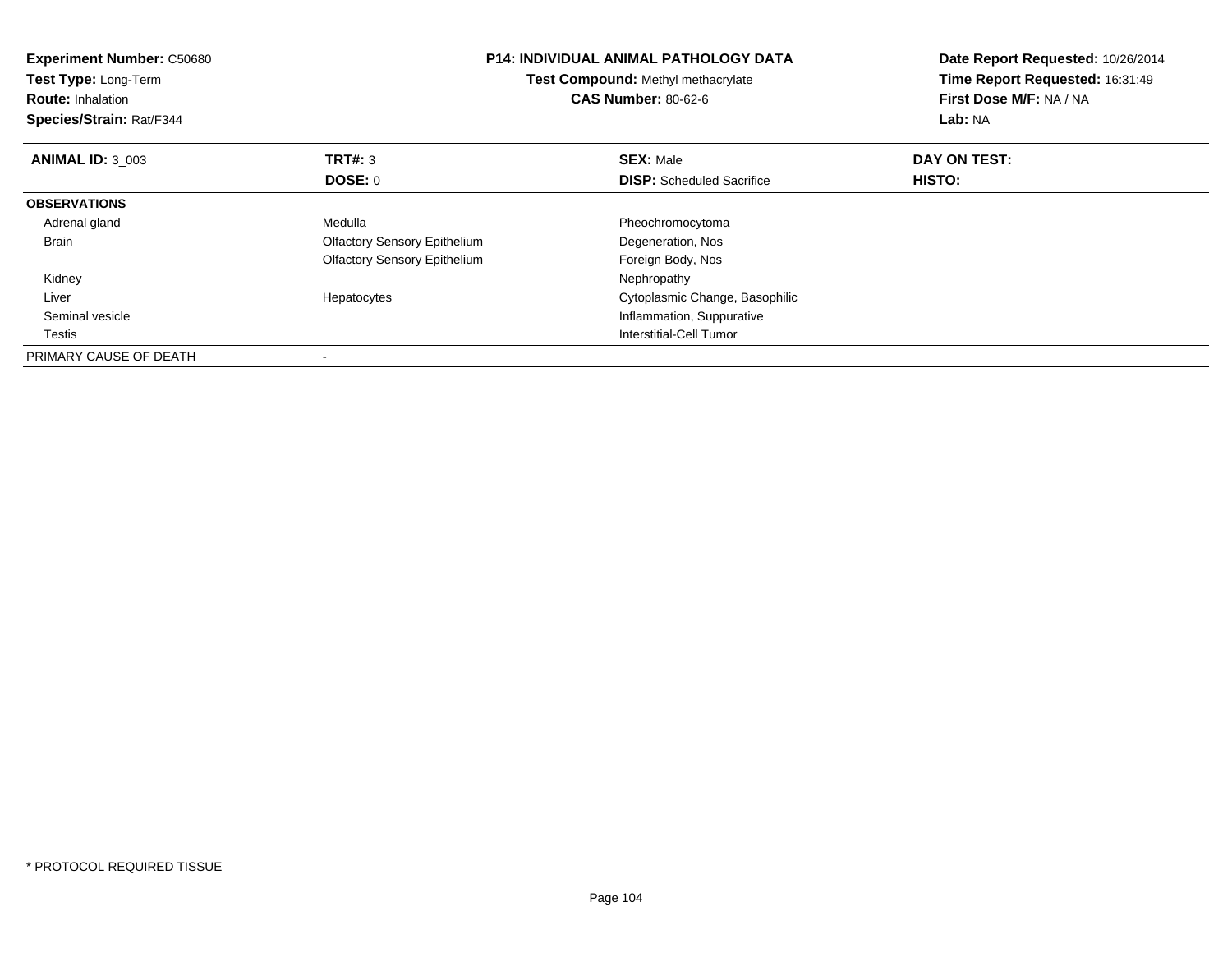**Test Type:** Long-Term

**Route:** Inhalation

**Species/Strain:** Rat/F344

### **P14: INDIVIDUAL ANIMAL PATHOLOGY DATA**

**Test Compound:** Methyl methacrylate**CAS Number:** 80-62-6

| <b>ANIMAL ID: 3 004</b> | TRT#: 3                   | <b>SEX: Male</b>                 | DAY ON TEST: |
|-------------------------|---------------------------|----------------------------------|--------------|
|                         | <b>DOSE: 0</b>            | <b>DISP:</b> Scheduled Sacrifice | HISTO:       |
| <b>OBSERVATIONS</b>     |                           |                                  |              |
| Kidney                  |                           | Nephropathy                      |              |
| Liver                   | Hepatocytes               | Cytoplasmic Change, Basophilic   |              |
| Lung                    |                           | Alveolar Macrophages             |              |
|                         | Alveoli                   | Fibrosis, Focal                  |              |
|                         |                           | Hyperplasia, Alveolar Epithelium |              |
| Pancreas                | Acinus                    | Atrophy, Focal                   |              |
| Pituitary gland         | <b>Anterior Pituitary</b> | Hyperplasia, Nos                 |              |
| Preputial gland         |                           | Inflammation, Chronic            |              |
| Seminal vesicle         |                           | Inflammation, Suppurative        |              |
| Skin                    |                           | Acanthosis                       |              |
| Testis                  |                           | Atrophy, Nos                     |              |
|                         |                           | Interstitial-Cell Tumor          |              |
| PRIMARY CAUSE OF DEATH  | $\overline{\phantom{a}}$  |                                  |              |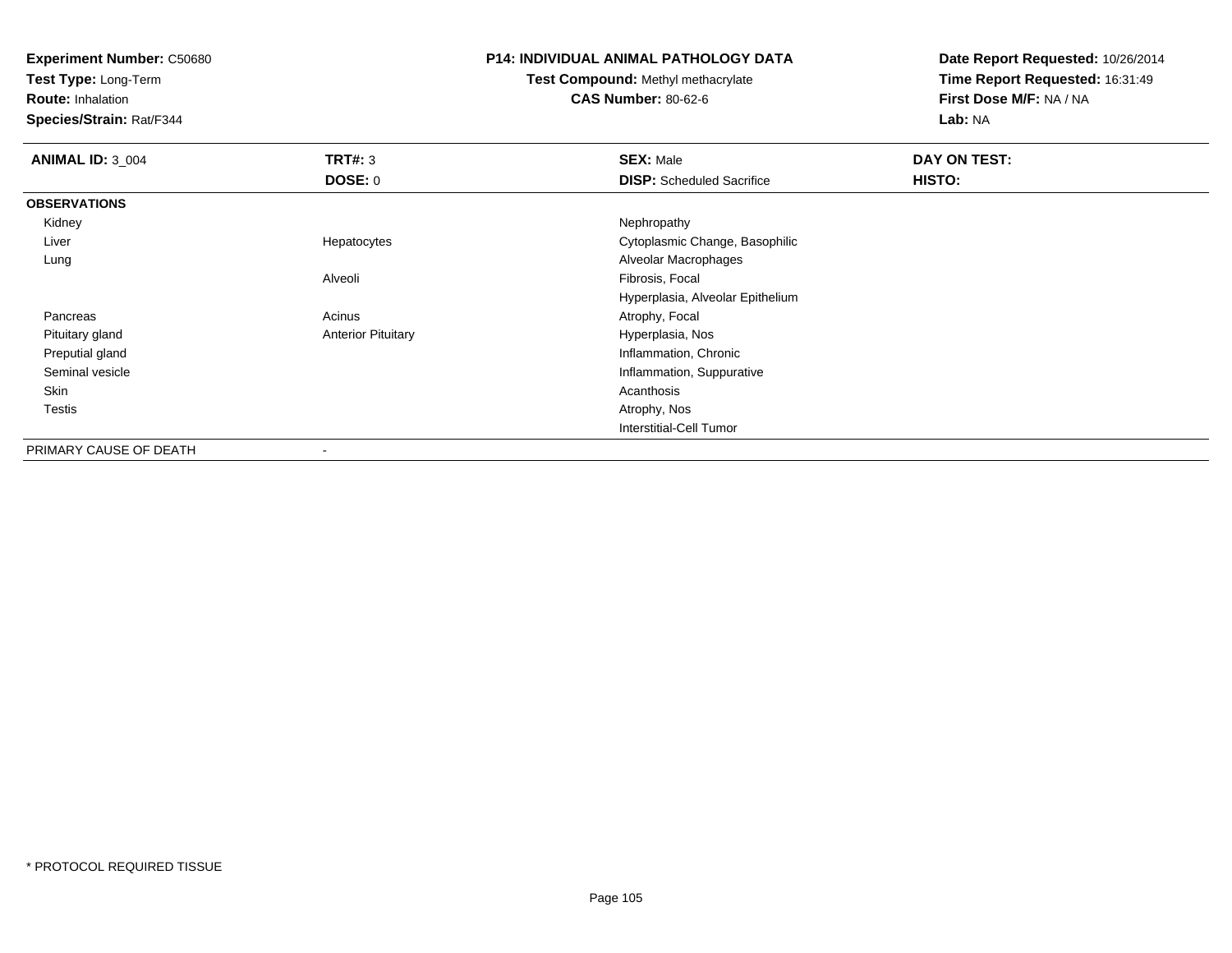| <b>Experiment Number: C50680</b><br>Test Type: Long-Term<br><b>Route: Inhalation</b><br>Species/Strain: Rat/F344 |                           | <b>P14: INDIVIDUAL ANIMAL PATHOLOGY DATA</b><br><b>Test Compound: Methyl methacrylate</b><br><b>CAS Number: 80-62-6</b> | Date Report Requested: 10/26/2014<br>Time Report Requested: 16:31:49<br>First Dose M/F: NA / NA<br>Lab: NA |  |
|------------------------------------------------------------------------------------------------------------------|---------------------------|-------------------------------------------------------------------------------------------------------------------------|------------------------------------------------------------------------------------------------------------|--|
| <b>ANIMAL ID: 3_005</b>                                                                                          | <b>TRT#: 3</b>            | <b>SEX: Male</b>                                                                                                        | DAY ON TEST:                                                                                               |  |
|                                                                                                                  | DOSE: 0                   | <b>DISP:</b> Scheduled Sacrifice                                                                                        | HISTO:                                                                                                     |  |
| <b>OBSERVATIONS</b>                                                                                              |                           |                                                                                                                         |                                                                                                            |  |
| Kidney                                                                                                           |                           | Nephropathy                                                                                                             |                                                                                                            |  |
| Liver                                                                                                            | Hepatocytes               | Cytoplasmic Change, Eosinophilic                                                                                        |                                                                                                            |  |
|                                                                                                                  | <b>Bile Duct</b>          | Hyperplasia, Nos                                                                                                        |                                                                                                            |  |
| Lung                                                                                                             |                           | Alveolar Macrophages                                                                                                    |                                                                                                            |  |
|                                                                                                                  | Alveoli                   | Fibrosis, Focal                                                                                                         |                                                                                                            |  |
|                                                                                                                  | Alveoli                   | Inflammation, Chronic Focal                                                                                             |                                                                                                            |  |
| Pituitary gland                                                                                                  | <b>Anterior Pituitary</b> | Adenoma, Nos                                                                                                            |                                                                                                            |  |
| Testis                                                                                                           |                           | Atrophy, Nos                                                                                                            |                                                                                                            |  |
|                                                                                                                  |                           | <b>Interstitial-Cell Tumor</b>                                                                                          |                                                                                                            |  |
| PRIMARY CAUSE OF DEATH                                                                                           |                           |                                                                                                                         |                                                                                                            |  |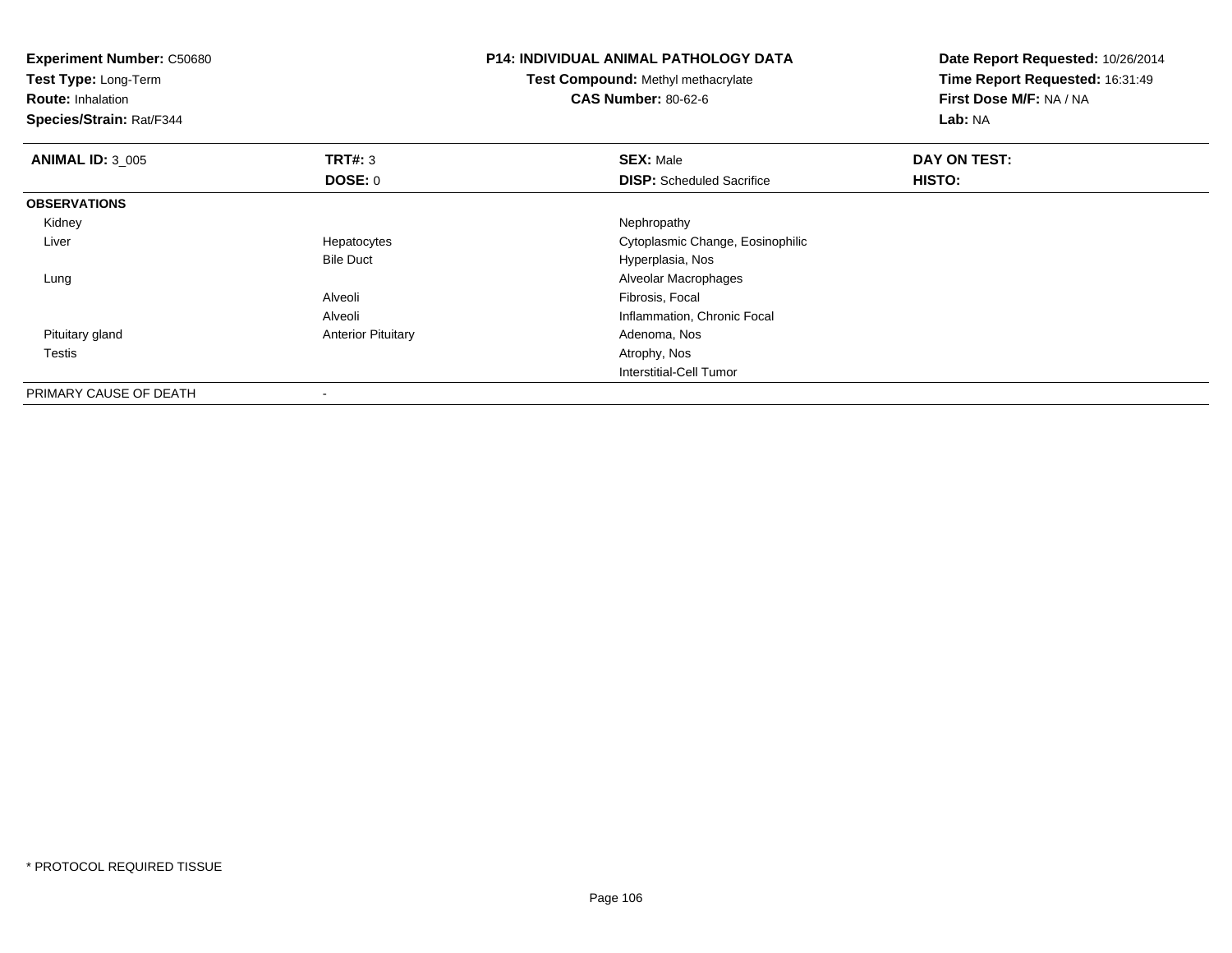| <b>Experiment Number: C50680</b><br>Test Type: Long-Term<br><b>Route: Inhalation</b><br>Species/Strain: Rat/F344 | <b>P14: INDIVIDUAL ANIMAL PATHOLOGY DATA</b><br>Test Compound: Methyl methacrylate<br><b>CAS Number: 80-62-6</b> |                                  | Date Report Requested: 10/26/2014<br>Time Report Requested: 16:31:49<br><b>First Dose M/F: NA / NA</b><br>Lab: NA |
|------------------------------------------------------------------------------------------------------------------|------------------------------------------------------------------------------------------------------------------|----------------------------------|-------------------------------------------------------------------------------------------------------------------|
| <b>ANIMAL ID: 3_006</b>                                                                                          | <b>TRT#: 3</b>                                                                                                   | <b>SEX: Male</b>                 | DAY ON TEST:                                                                                                      |
|                                                                                                                  | DOSE: 0                                                                                                          | <b>DISP:</b> Scheduled Sacrifice | HISTO:                                                                                                            |
| <b>OBSERVATIONS</b>                                                                                              |                                                                                                                  |                                  |                                                                                                                   |
| Kidney                                                                                                           |                                                                                                                  | Nephropathy                      |                                                                                                                   |
| Liver                                                                                                            | <b>Bile Duct</b>                                                                                                 | Hyperplasia, Nos                 |                                                                                                                   |
| Lymph node                                                                                                       | Mandibular Lymph Node                                                                                            | Hemorrhage                       |                                                                                                                   |
| Pancreas                                                                                                         | Acinus                                                                                                           | Atrophy, Focal                   |                                                                                                                   |
| Pituitary gland                                                                                                  | <b>Anterior Pituitary</b>                                                                                        | Adenoma, Nos                     |                                                                                                                   |
|                                                                                                                  | <b>Anterior Pituitary</b>                                                                                        | Hyperplasia, Nos                 |                                                                                                                   |
| Testis                                                                                                           |                                                                                                                  | Interstitial-Cell Tumor          |                                                                                                                   |
| Unspecified                                                                                                      | Multiple Organs Nos                                                                                              | Leukemia, Mononuclear Cell       |                                                                                                                   |
| PRIMARY CAUSE OF DEATH                                                                                           |                                                                                                                  |                                  |                                                                                                                   |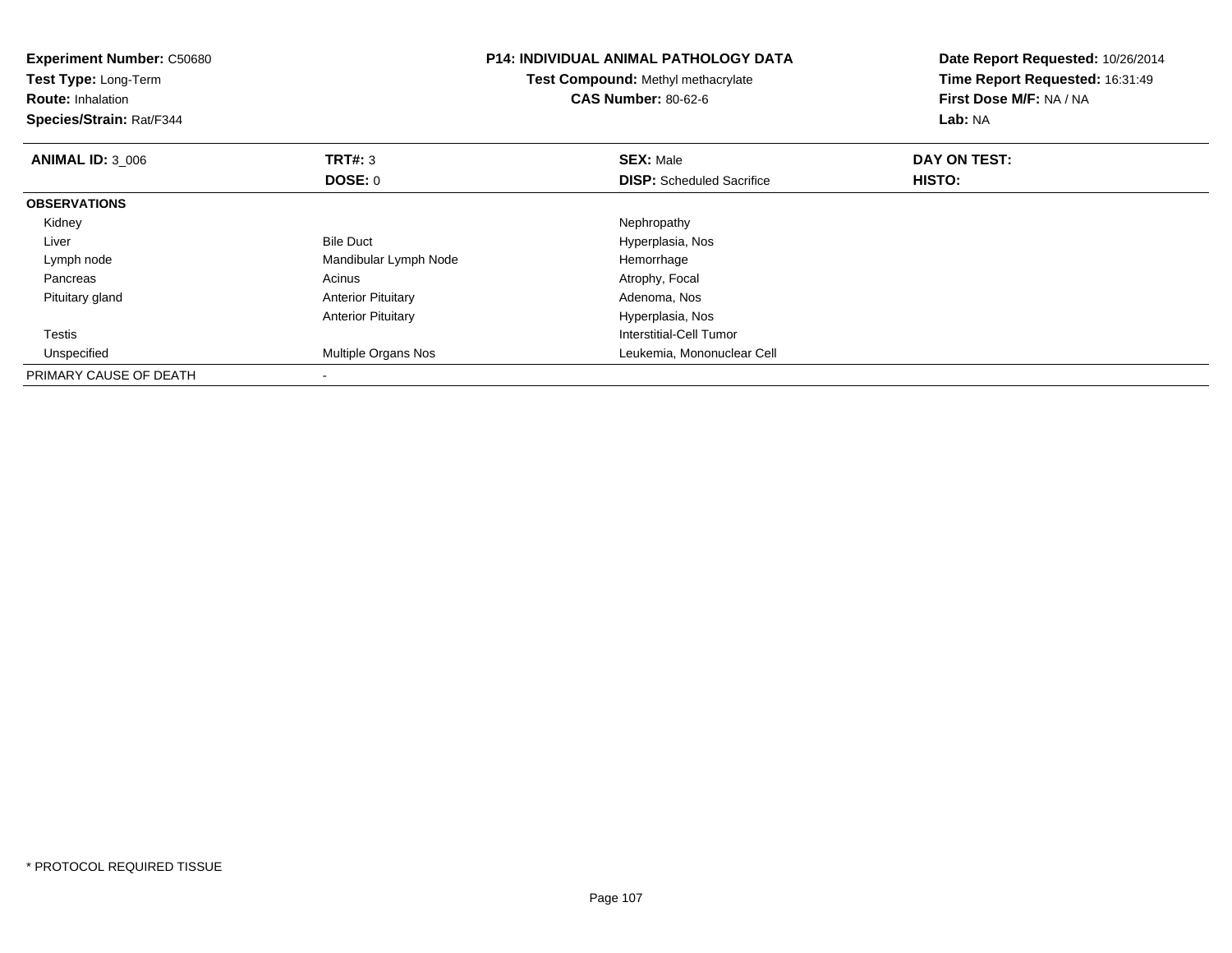**Test Type:** Long-Term

**Route:** Inhalation

**Species/Strain:** Rat/F344

#### **P14: INDIVIDUAL ANIMAL PATHOLOGY DATA**

**Test Compound:** Methyl methacrylate**CAS Number:** 80-62-6

| <b>ANIMAL ID: 3_007</b> | TRT#: 3                   | <b>SEX: Male</b>                 | DAY ON TEST:  |  |
|-------------------------|---------------------------|----------------------------------|---------------|--|
|                         | DOSE: 0                   | <b>DISP:</b> Scheduled Sacrifice | <b>HISTO:</b> |  |
| <b>OBSERVATIONS</b>     |                           |                                  |               |  |
| Kidney                  |                           | Nephropathy                      |               |  |
| Larynx                  |                           | Inflammation, Suppurative        |               |  |
| Liver                   | <b>Bile Duct</b>          | Hyperplasia, Nos                 |               |  |
|                         | Hepatocytes               | Necrosis, Focal                  |               |  |
| Lung                    |                           | Hyperplasia, Alveolar Epithelium |               |  |
| Pancreas                | Acinus                    | Atrophy, Focal                   |               |  |
| Pituitary gland         | <b>Anterior Pituitary</b> | Adenoma, Nos                     |               |  |
| Seminal vesicle         |                           | Inflammation, Suppurative        |               |  |
| Thymus                  |                           | Thymoma, Malignant               |               |  |
| Thyroid                 |                           | Follicular-Cell Carcinoma        |               |  |
| Unspecified             | Multiple Organs Nos       | Leukemia, Mononuclear Cell       |               |  |
| PRIMARY CAUSE OF DEATH  |                           |                                  |               |  |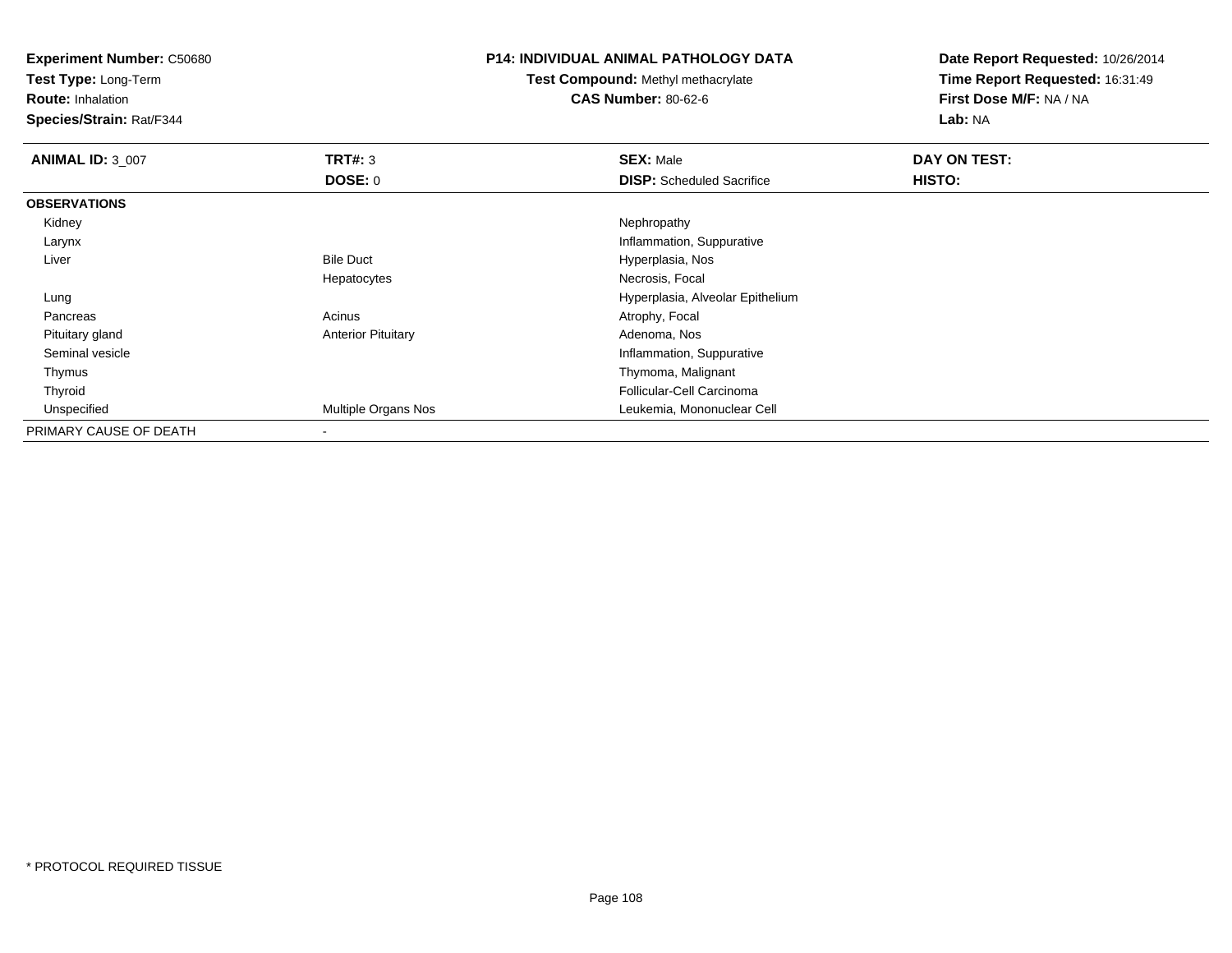| <b>Experiment Number: C50680</b><br>Test Type: Long-Term<br><b>Route: Inhalation</b> |                           | <b>P14: INDIVIDUAL ANIMAL PATHOLOGY DATA</b><br><b>Test Compound: Methyl methacrylate</b><br><b>CAS Number: 80-62-6</b> | Date Report Requested: 10/26/2014<br>Time Report Requested: 16:31:49<br>First Dose M/F: NA / NA<br>Lab: NA |  |
|--------------------------------------------------------------------------------------|---------------------------|-------------------------------------------------------------------------------------------------------------------------|------------------------------------------------------------------------------------------------------------|--|
| Species/Strain: Rat/F344                                                             |                           |                                                                                                                         |                                                                                                            |  |
| <b>ANIMAL ID: 3_008</b>                                                              | TRT#: 3                   | <b>SEX: Male</b>                                                                                                        | DAY ON TEST:                                                                                               |  |
|                                                                                      | DOSE: 0                   | <b>DISP:</b> Moribund Sacrifice                                                                                         | HISTO:                                                                                                     |  |
| <b>OBSERVATIONS</b>                                                                  |                           |                                                                                                                         |                                                                                                            |  |
| Adrenal gland                                                                        | <b>Cortex Nos</b>         | Cytoplasmic Vacuolization                                                                                               |                                                                                                            |  |
| Kidney                                                                               |                           | Nephropathy                                                                                                             |                                                                                                            |  |
| Liver                                                                                | Hepatocytes               | Cytoplasmic Vacuolization                                                                                               |                                                                                                            |  |
|                                                                                      | <b>Bile Duct</b>          | Hyperplasia, Nos                                                                                                        |                                                                                                            |  |
| Lung                                                                                 | Alveoli                   | Inflammation, Suppurative                                                                                               |                                                                                                            |  |
| Pituitary gland                                                                      | <b>Anterior Pituitary</b> | Adenoma, Nos                                                                                                            |                                                                                                            |  |
| Seminal vesicle                                                                      |                           | Inflammation, Suppurative                                                                                               |                                                                                                            |  |
| Testis                                                                               |                           | Hyperplasia, Interstitial Cell                                                                                          |                                                                                                            |  |
| PRIMARY CAUSE OF DEATH                                                               |                           |                                                                                                                         |                                                                                                            |  |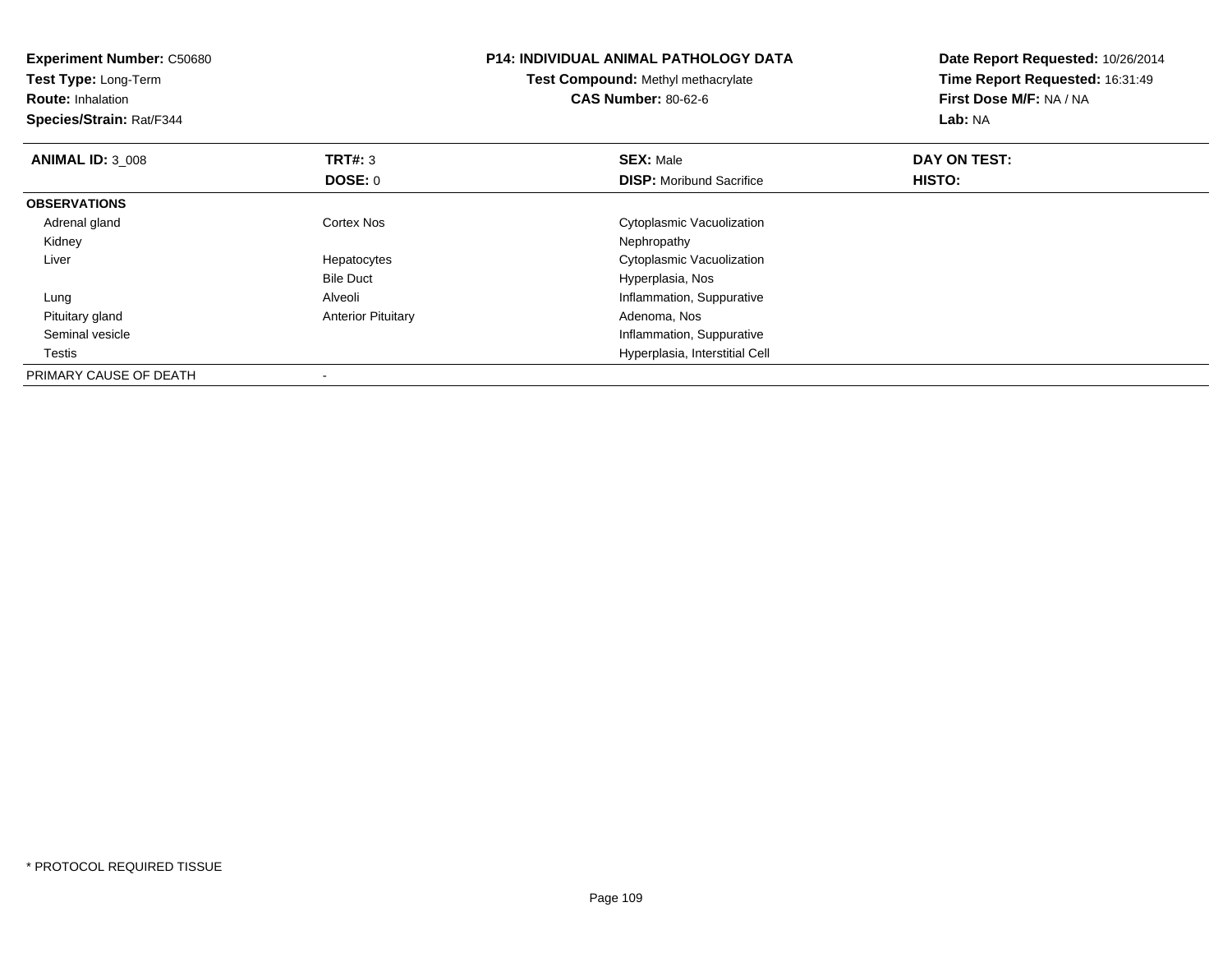| <b>Experiment Number: C50680</b><br>Test Type: Long-Term<br><b>Route: Inhalation</b><br>Species/Strain: Rat/F344 |                           | <b>P14: INDIVIDUAL ANIMAL PATHOLOGY DATA</b><br><b>Test Compound: Methyl methacrylate</b><br><b>CAS Number: 80-62-6</b> | Date Report Requested: 10/26/2014<br>Time Report Requested: 16:31:49<br>First Dose M/F: NA / NA<br>Lab: NA |
|------------------------------------------------------------------------------------------------------------------|---------------------------|-------------------------------------------------------------------------------------------------------------------------|------------------------------------------------------------------------------------------------------------|
| <b>ANIMAL ID: 3 009</b>                                                                                          | TRT#: 3                   | <b>SEX: Male</b>                                                                                                        | DAY ON TEST:                                                                                               |
|                                                                                                                  | DOSE: 0                   | <b>DISP:</b> Moribund Sacrifice                                                                                         | HISTO:                                                                                                     |
| <b>OBSERVATIONS</b>                                                                                              |                           |                                                                                                                         |                                                                                                            |
| Larynx                                                                                                           |                           | Inflammation, Suppurative                                                                                               |                                                                                                            |
| Nasal cavity                                                                                                     |                           | Inflammation, Suppurative                                                                                               |                                                                                                            |
| Pituitary gland                                                                                                  | <b>Anterior Pituitary</b> | Hyperplasia, Nos                                                                                                        |                                                                                                            |
| Seminal vesicle                                                                                                  |                           | Inflammation, Chronic                                                                                                   |                                                                                                            |
| Stomach                                                                                                          | <b>Glandular Stomach</b>  | Ulcer, Nos                                                                                                              |                                                                                                            |
| Unspecified                                                                                                      | Multiple Organs Nos       | Lymphoma, Histiocytic-Malignant Type                                                                                    |                                                                                                            |
| PRIMARY CAUSE OF DEATH                                                                                           |                           |                                                                                                                         |                                                                                                            |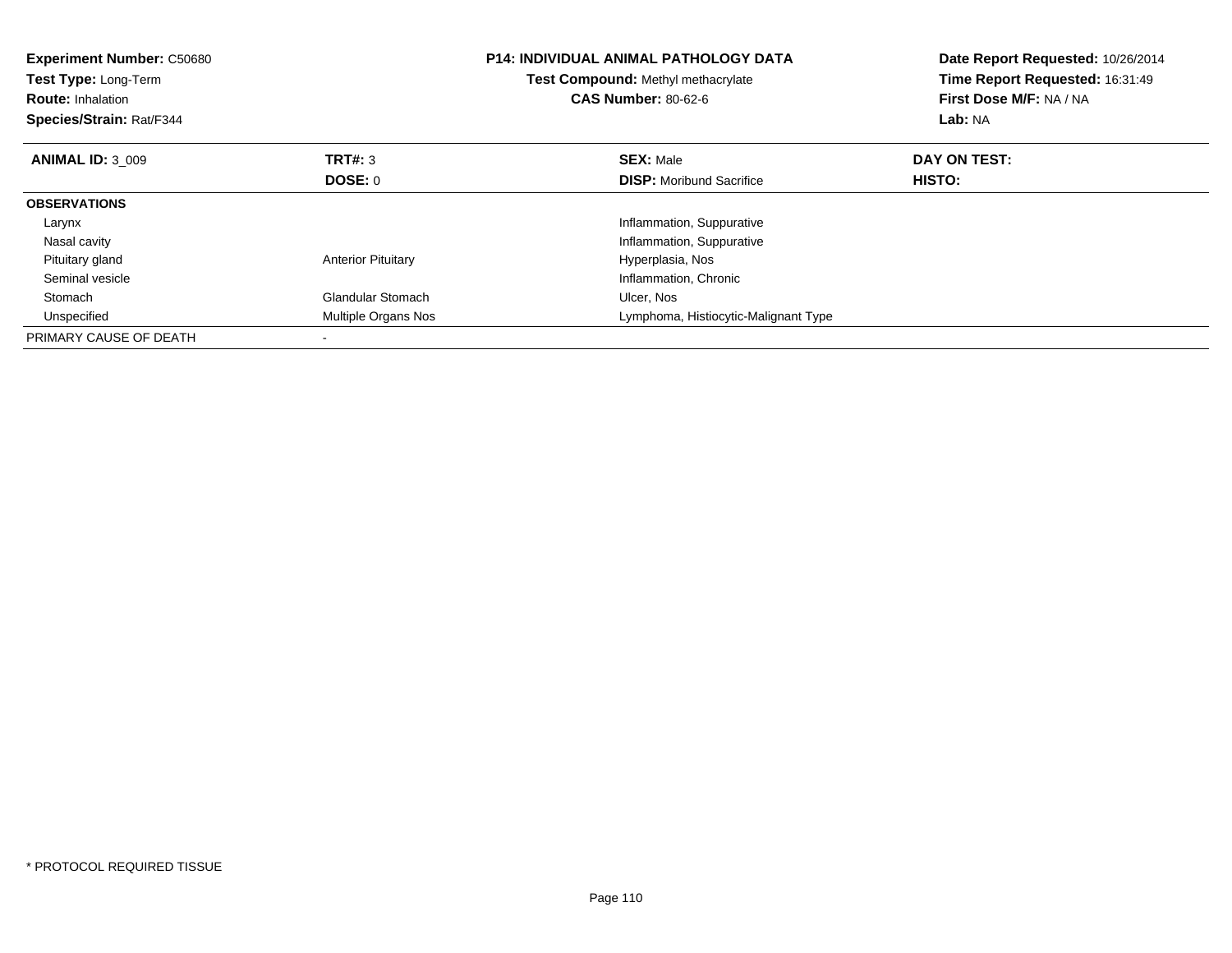**Test Type:** Long-Term

**Route:** Inhalation

**Species/Strain:** Rat/F344

### **P14: INDIVIDUAL ANIMAL PATHOLOGY DATA**

**Test Compound:** Methyl methacrylate**CAS Number:** 80-62-6

| <b>ANIMAL ID: 3_010</b> | TRT#: 3                             | <b>SEX: Male</b>           | DAY ON TEST:  |  |
|-------------------------|-------------------------------------|----------------------------|---------------|--|
|                         | <b>DOSE: 0</b>                      | <b>DISP: Natural Death</b> | <b>HISTO:</b> |  |
| <b>OBSERVATIONS</b>     |                                     |                            |               |  |
| <b>Brain</b>            | <b>Olfactory Sensory Epithelium</b> | Degeneration, Nos          |               |  |
| Heart                   | Atrium                              | Thrombosis, Nos            |               |  |
| Kidney                  | Cortex                              | Abscess, Nos               |               |  |
| Liver                   | Hepatocytes                         | Cytoplasmic Vacuolization  |               |  |
|                         | <b>Bile Duct</b>                    | Hyperplasia, Nos           |               |  |
| Nasal cavity            |                                     | Foreign Body, Nos          |               |  |
|                         |                                     | Inflammation, Suppurative  |               |  |
|                         |                                     | Metaplasia, Squamous       |               |  |
| Pancreas                | Acinus                              | Atrophy, Focal             |               |  |
| Testis                  |                                     | Interstitial-Cell Tumor    |               |  |
| Unspecified             | Multiple Organs Nos                 | Leukemia, Mononuclear Cell |               |  |
| PRIMARY CAUSE OF DEATH  |                                     |                            |               |  |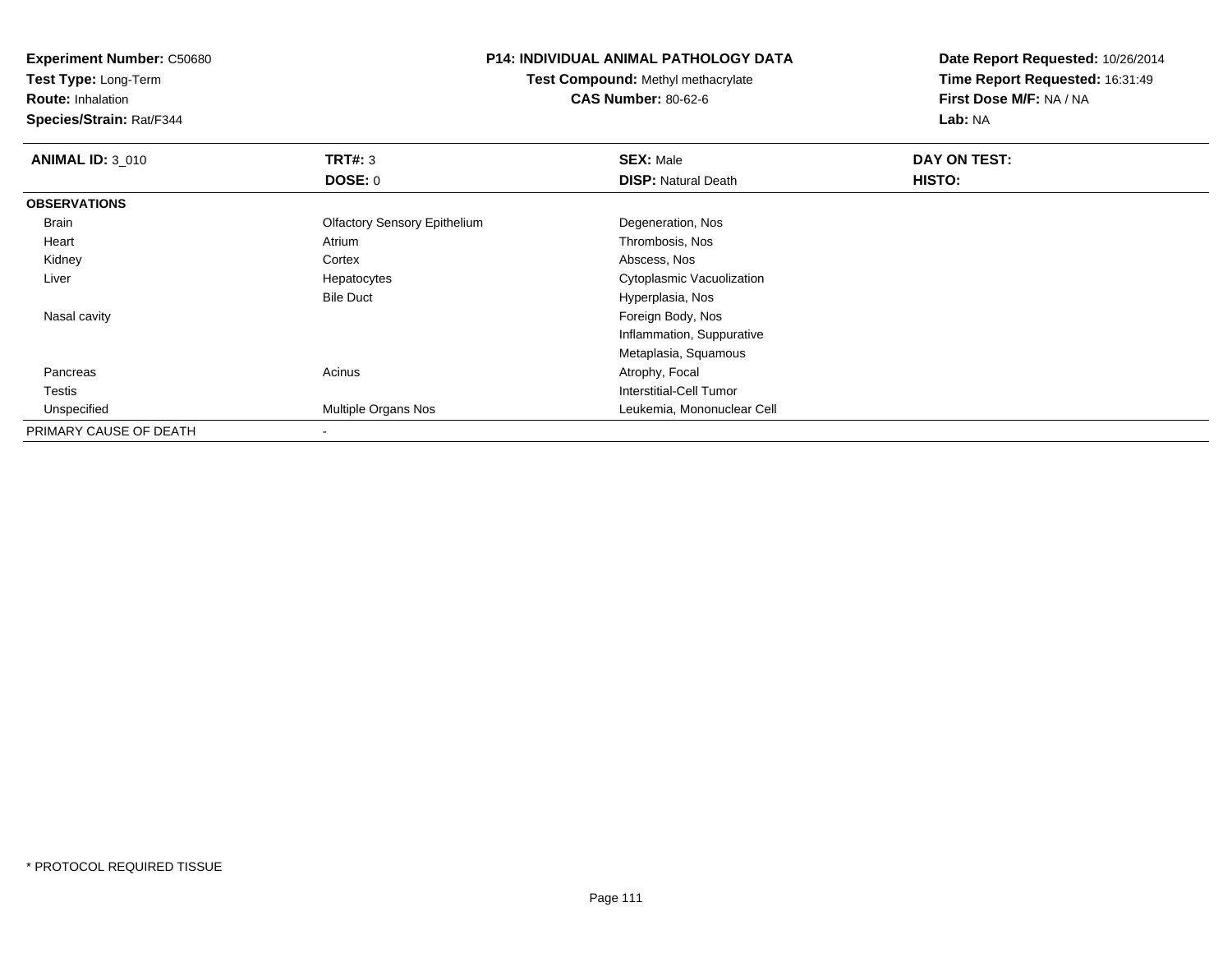| <b>Experiment Number: C50680</b><br>Test Type: Long-Term<br><b>Route: Inhalation</b><br>Species/Strain: Rat/F344 |             | <b>P14: INDIVIDUAL ANIMAL PATHOLOGY DATA</b><br><b>Test Compound: Methyl methacrylate</b><br><b>CAS Number: 80-62-6</b> | Date Report Requested: 10/26/2014<br>Time Report Requested: 16:31:50<br><b>First Dose M/F: NA / NA</b><br>Lab: NA |
|------------------------------------------------------------------------------------------------------------------|-------------|-------------------------------------------------------------------------------------------------------------------------|-------------------------------------------------------------------------------------------------------------------|
| <b>ANIMAL ID: 3 011</b>                                                                                          | TRT#: 3     | <b>SEX: Male</b>                                                                                                        | DAY ON TEST:                                                                                                      |
|                                                                                                                  | DOSE: 0     | <b>DISP:</b> Scheduled Sacrifice                                                                                        | <b>HISTO:</b>                                                                                                     |
| <b>OBSERVATIONS</b>                                                                                              |             |                                                                                                                         |                                                                                                                   |
| Kidney                                                                                                           |             | Nephropathy                                                                                                             |                                                                                                                   |
| Liver                                                                                                            | Hepatocytes | Cytoplasmic Change, Basophilic                                                                                          |                                                                                                                   |
| Pancreas                                                                                                         | Acinus      | Atrophy, Focal                                                                                                          |                                                                                                                   |
| Preputial gland                                                                                                  |             | Inflammation, Suppurative                                                                                               |                                                                                                                   |
| Seminal vesicle                                                                                                  |             | Inflammation, Suppurative                                                                                               |                                                                                                                   |
| Testis                                                                                                           |             | Interstitial-Cell Tumor                                                                                                 |                                                                                                                   |
| PRIMARY CAUSE OF DEATH                                                                                           |             |                                                                                                                         |                                                                                                                   |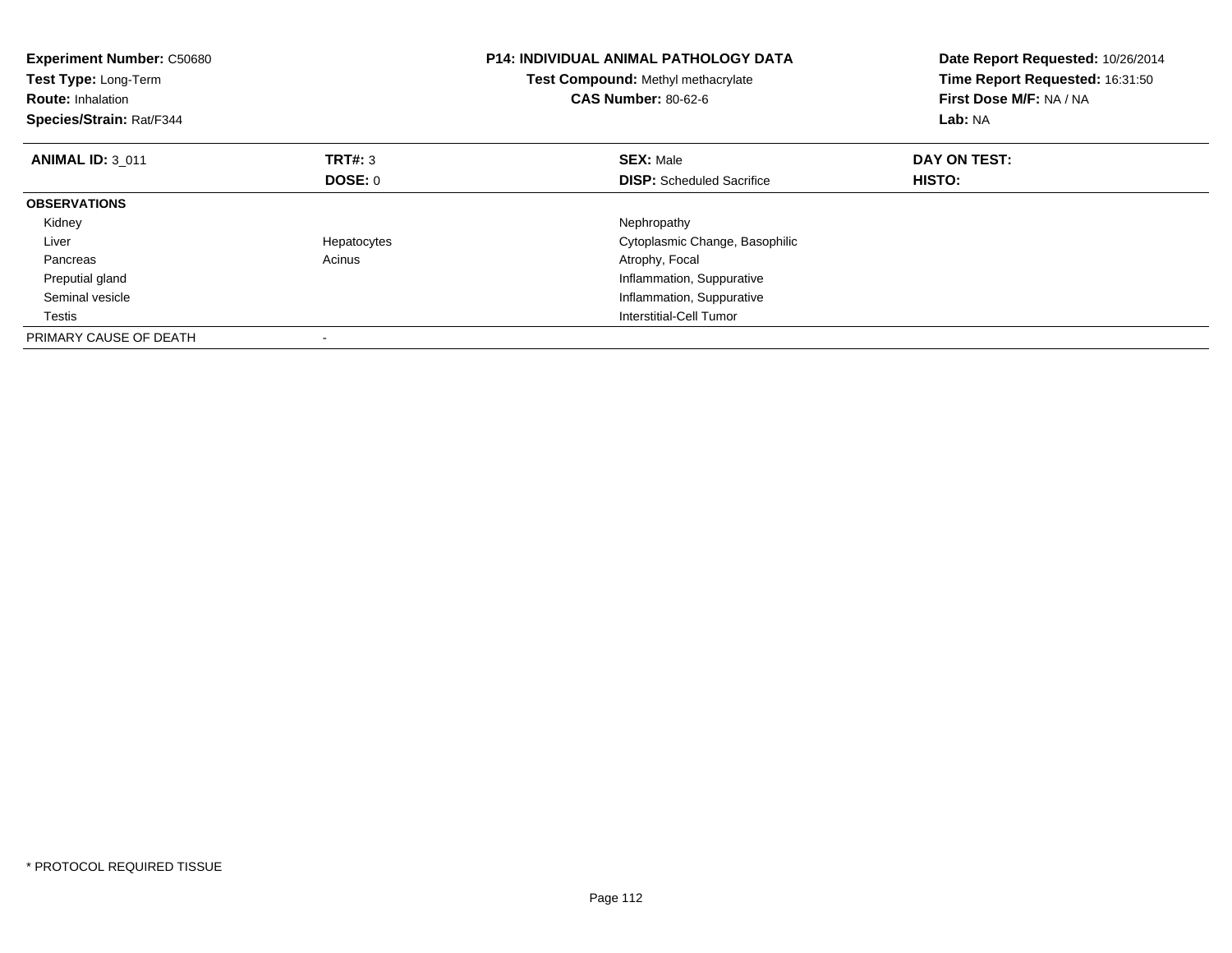**Test Type:** Long-Term

**Route:** Inhalation

**Species/Strain:** Rat/F344

### **P14: INDIVIDUAL ANIMAL PATHOLOGY DATA**

**Test Compound:** Methyl methacrylate**CAS Number:** 80-62-6

| <b>ANIMAL ID: 3_012</b> | TRT#: 3                   | <b>SEX: Male</b>                  | DAY ON TEST: |
|-------------------------|---------------------------|-----------------------------------|--------------|
|                         | DOSE: 0                   | <b>DISP:</b> Scheduled Sacrifice  | HISTO:       |
| <b>OBSERVATIONS</b>     |                           |                                   |              |
| Heart                   | Myocardium Nos            | Fibrosis                          |              |
| Intestine Large         | Colon                     | Parasitism                        |              |
| Kidney                  |                           | Nephropathy                       |              |
| Larynx                  |                           | Inflammation, Suppurative         |              |
| Liver                   | <b>Bile Duct</b>          | Hyperplasia, Nos                  |              |
| Lung                    |                           | Alveolar Macrophages              |              |
| Nasal cavity            |                           | Squamous Cell Carcinoma, Invasive |              |
| Oral mucosa             | Palate Nos                | Squamous Cell Carcinoma           |              |
| Pancreas                | Acinus                    | Atrophy, Focal                    |              |
| Pituitary gland         | <b>Anterior Pituitary</b> | Adenoma, Nos                      |              |
| Spleen                  |                           | Fibrosis, Focal                   |              |
| Testis                  |                           | <b>Interstitial-Cell Tumor</b>    |              |
| Unspecified             | Multiple Organs Nos       | Leukemia, Mononuclear Cell        |              |
| PRIMARY CAUSE OF DEATH  | $\,$                      |                                   |              |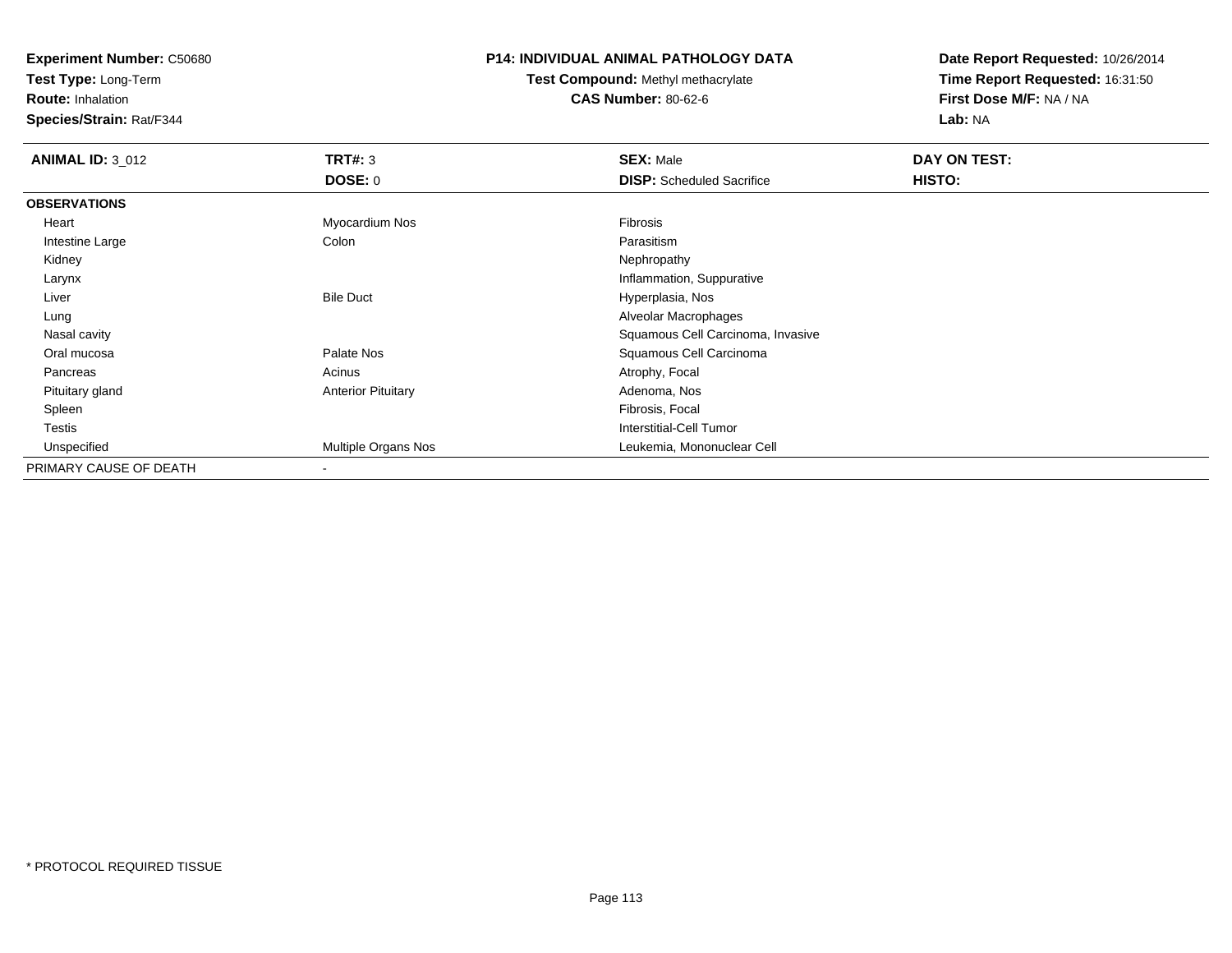| <b>Experiment Number: C50680</b><br>Test Type: Long-Term<br><b>Route: Inhalation</b><br>Species/Strain: Rat/F344 |                           | <b>P14: INDIVIDUAL ANIMAL PATHOLOGY DATA</b><br>Test Compound: Methyl methacrylate<br><b>CAS Number: 80-62-6</b> | Date Report Requested: 10/26/2014<br>Time Report Requested: 16:31:50<br>First Dose M/F: NA / NA<br>Lab: NA |
|------------------------------------------------------------------------------------------------------------------|---------------------------|------------------------------------------------------------------------------------------------------------------|------------------------------------------------------------------------------------------------------------|
| <b>ANIMAL ID: 3 013</b>                                                                                          | <b>TRT#: 3</b>            | <b>SEX: Male</b>                                                                                                 | DAY ON TEST:                                                                                               |
|                                                                                                                  | DOSE: 0                   | <b>DISP:</b> Moribund Sacrifice                                                                                  | HISTO:                                                                                                     |
| <b>OBSERVATIONS</b>                                                                                              |                           |                                                                                                                  |                                                                                                            |
| Heart                                                                                                            | Cardiac Valve             | Metaplasia, Cartilaginous                                                                                        |                                                                                                            |
| Liver                                                                                                            | <b>Bile Duct</b>          | Hyperplasia, Nos                                                                                                 |                                                                                                            |
| Lung                                                                                                             |                           | Carcinoma, Nos, Metastatic                                                                                       |                                                                                                            |
| Nasal cavity                                                                                                     |                           | Foreign Body, Nos                                                                                                |                                                                                                            |
| Pituitary gland                                                                                                  | <b>Anterior Pituitary</b> | Adenoma, Nos                                                                                                     |                                                                                                            |
| Zymbal gland                                                                                                     |                           | Carcinoma, Nos                                                                                                   |                                                                                                            |
| PRIMARY CAUSE OF DEATH                                                                                           |                           |                                                                                                                  |                                                                                                            |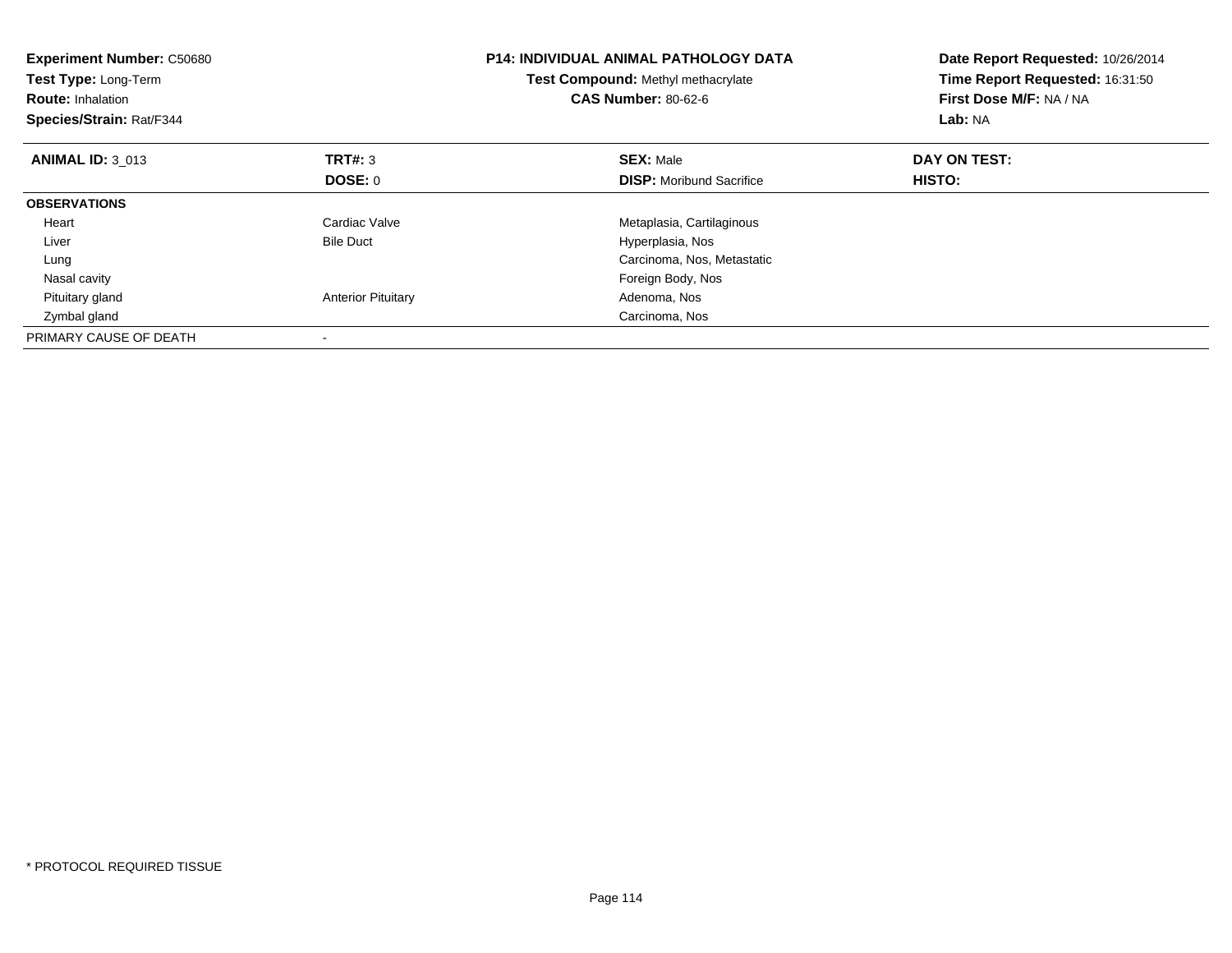| <b>Experiment Number: C50680</b><br>Test Type: Long-Term<br><b>Route: Inhalation</b><br>Species/Strain: Rat/F344 |                     | <b>P14: INDIVIDUAL ANIMAL PATHOLOGY DATA</b><br>Test Compound: Methyl methacrylate<br><b>CAS Number: 80-62-6</b> | Date Report Requested: 10/26/2014<br>Time Report Requested: 16:31:50<br>First Dose M/F: NA / NA<br>Lab: NA |
|------------------------------------------------------------------------------------------------------------------|---------------------|------------------------------------------------------------------------------------------------------------------|------------------------------------------------------------------------------------------------------------|
| <b>ANIMAL ID: 3 014</b>                                                                                          | TRT#: 3             | <b>SEX: Male</b>                                                                                                 | DAY ON TEST:                                                                                               |
|                                                                                                                  | DOSE: 0             | <b>DISP:</b> Natural Death                                                                                       | HISTO:                                                                                                     |
| <b>OBSERVATIONS</b>                                                                                              |                     |                                                                                                                  |                                                                                                            |
| <b>Brain</b>                                                                                                     | Cerebrum            | Hemorrhage                                                                                                       |                                                                                                            |
| Nasal cavity                                                                                                     |                     | Inflammation, Suppurative                                                                                        |                                                                                                            |
| Stomach                                                                                                          | Forestomach         | Ulcer, Nos                                                                                                       |                                                                                                            |
| <b>Testis</b>                                                                                                    |                     | Interstitial-Cell Tumor                                                                                          |                                                                                                            |
| Unspecified                                                                                                      | Multiple Organs Nos | Leukemia, Mononuclear Cell                                                                                       |                                                                                                            |
| PRIMARY CAUSE OF DEATH                                                                                           |                     |                                                                                                                  |                                                                                                            |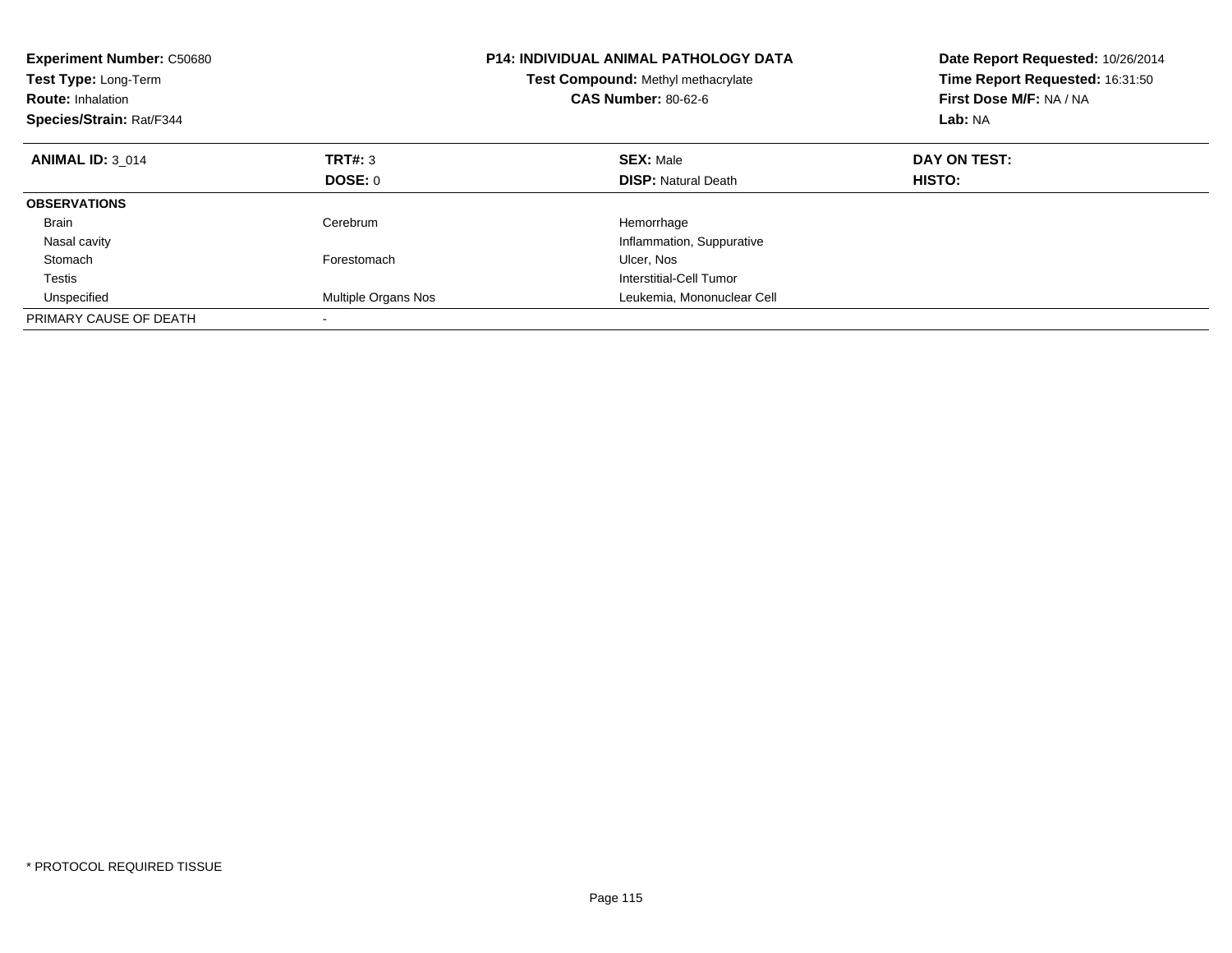| <b>Experiment Number: C50680</b><br>Test Type: Long-Term<br><b>Route: Inhalation</b><br>Species/Strain: Rat/F344 |                            | <b>P14: INDIVIDUAL ANIMAL PATHOLOGY DATA</b><br><b>Test Compound: Methyl methacrylate</b><br><b>CAS Number: 80-62-6</b> | Date Report Requested: 10/26/2014<br>Time Report Requested: 16:31:50<br>First Dose M/F: NA / NA<br>Lab: NA |
|------------------------------------------------------------------------------------------------------------------|----------------------------|-------------------------------------------------------------------------------------------------------------------------|------------------------------------------------------------------------------------------------------------|
| <b>ANIMAL ID: 3_015</b>                                                                                          | TRT#: 3                    | <b>SEX: Male</b>                                                                                                        | DAY ON TEST:                                                                                               |
|                                                                                                                  | DOSE: 0                    | <b>DISP:</b> Scheduled Sacrifice                                                                                        | <b>HISTO:</b>                                                                                              |
| <b>OBSERVATIONS</b>                                                                                              |                            |                                                                                                                         |                                                                                                            |
| Adrenal gland                                                                                                    | Medulla                    | Hyperplasia, Focal                                                                                                      |                                                                                                            |
|                                                                                                                  | Medulla                    | Pheochromocytoma                                                                                                        |                                                                                                            |
| Kidney                                                                                                           |                            | Nephropathy                                                                                                             |                                                                                                            |
| Liver                                                                                                            | Hepatocytes                | Cytoplasmic Vacuolization                                                                                               |                                                                                                            |
|                                                                                                                  | <b>Bile Duct</b>           | Hyperplasia, Nos                                                                                                        |                                                                                                            |
| Pancreas                                                                                                         | Acinus                     | Atrophy, Focal                                                                                                          |                                                                                                            |
| Testis                                                                                                           |                            | Interstitial-Cell Tumor                                                                                                 |                                                                                                            |
| Thyroid                                                                                                          |                            | C-Cell Adenoma                                                                                                          |                                                                                                            |
| Unspecified                                                                                                      | <b>Multiple Organs Nos</b> | Leukemia, Mononuclear Cell                                                                                              |                                                                                                            |
| PRIMARY CAUSE OF DEATH                                                                                           |                            |                                                                                                                         |                                                                                                            |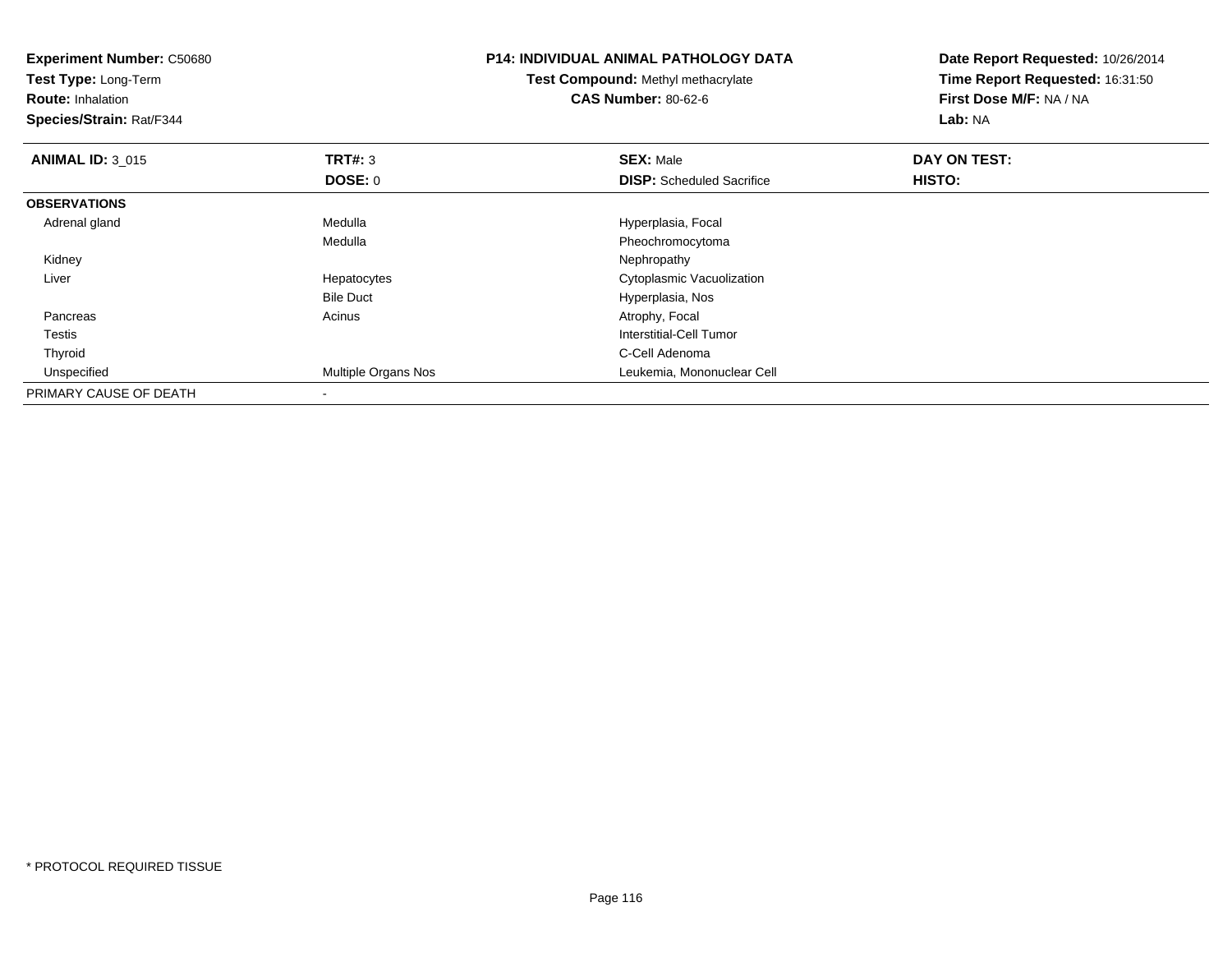**Test Type:** Long-Term

**Route:** Inhalation

**Species/Strain:** Rat/F344

# **P14: INDIVIDUAL ANIMAL PATHOLOGY DATA**

**Test Compound:** Methyl methacrylate**CAS Number:** 80-62-6

| <b>ANIMAL ID: 3_016</b> | TRT#: 3                             | <b>SEX: Male</b>                 | DAY ON TEST: |
|-------------------------|-------------------------------------|----------------------------------|--------------|
|                         | <b>DOSE: 0</b>                      | <b>DISP:</b> Moribund Sacrifice  | HISTO:       |
| <b>OBSERVATIONS</b>     |                                     |                                  |              |
| Adrenal gland           | Cortex Nos                          | Hyperplasia, Focal               |              |
| Brain                   | <b>Olfactory Sensory Epithelium</b> | Degeneration, Nos                |              |
| Kidney                  |                                     | Nephropathy                      |              |
| Liver                   | <b>Bile Duct</b>                    | Hyperplasia, Nos                 |              |
|                         |                                     | Inflammation, Suppurative        |              |
|                         | Hepatocytes                         | Necrosis, Focal                  |              |
| Lung                    | Alveoli                             | Fibrosis, Multifocal             |              |
|                         |                                     | Hyperplasia, Alveolar Epithelium |              |
|                         | Alveoli                             | Inflammation, Chronic Focal      |              |
| Nasal cavity            |                                     | Foreign Body, Nos                |              |
|                         |                                     | Hyperplasia, Epithelial          |              |
|                         |                                     | Inflammation, Suppurative        |              |
| Pancreas                | Acinus                              | Atrophy, Focal                   |              |
| Pituitary gland         | <b>Anterior Pituitary</b>           | Adenoma, Nos                     |              |
| Testis                  |                                     | Atrophy, Nos                     |              |
|                         |                                     | Interstitial-Cell Tumor          |              |
| Zymbal gland            |                                     | Carcinoma, Nos                   |              |
| PRIMARY CAUSE OF DEATH  | $\overline{\phantom{a}}$            |                                  |              |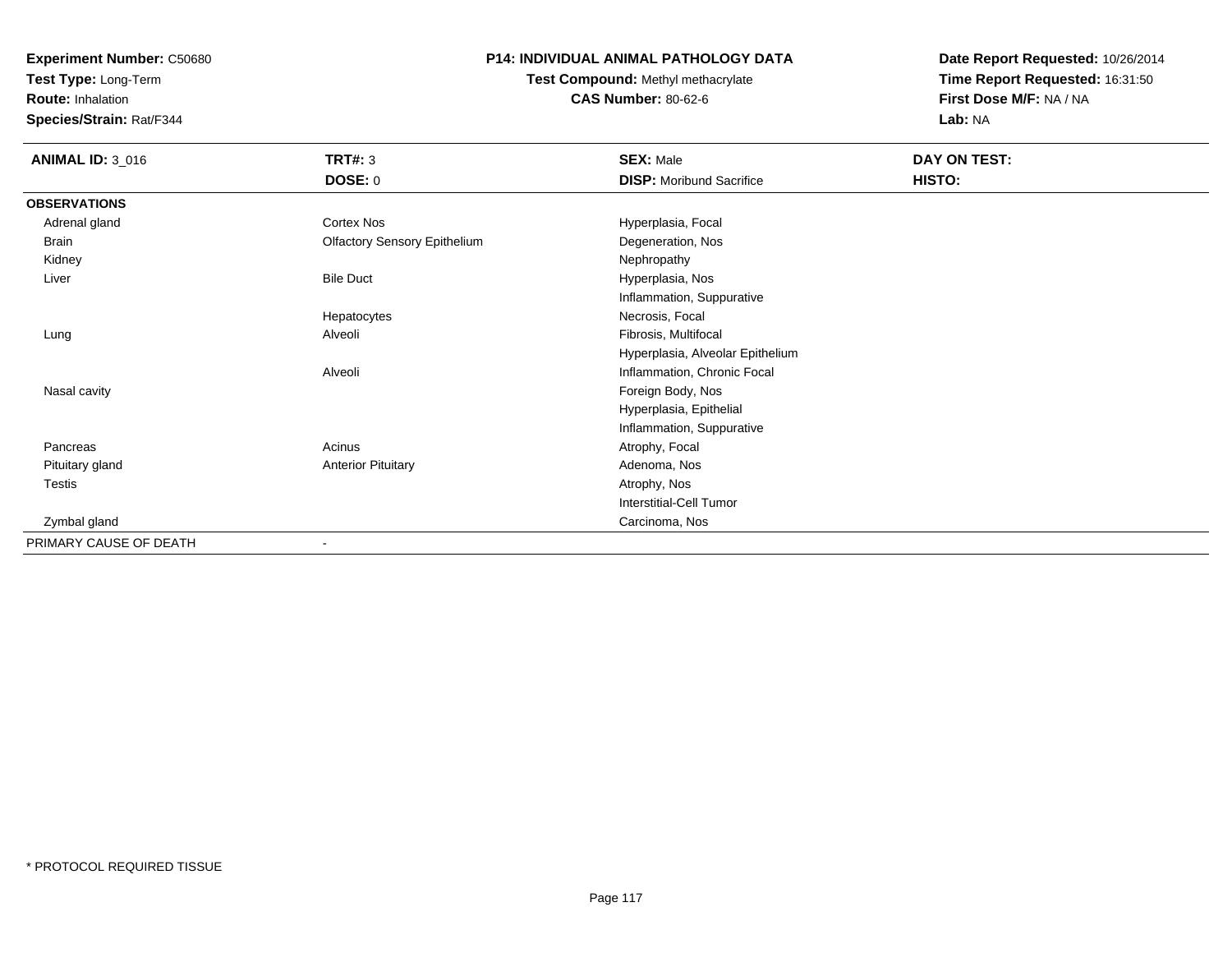| <b>Experiment Number: C50680</b><br>Test Type: Long-Term<br><b>Route: Inhalation</b><br>Species/Strain: Rat/F344 |                     | <b>P14: INDIVIDUAL ANIMAL PATHOLOGY DATA</b><br>Test Compound: Methyl methacrylate<br><b>CAS Number: 80-62-6</b> | Date Report Requested: 10/26/2014<br>Time Report Requested: 16:31:50<br>First Dose M/F: NA / NA<br>Lab: NA |  |
|------------------------------------------------------------------------------------------------------------------|---------------------|------------------------------------------------------------------------------------------------------------------|------------------------------------------------------------------------------------------------------------|--|
| <b>ANIMAL ID: 3 017</b>                                                                                          | <b>TRT#: 3</b>      | <b>SEX: Male</b>                                                                                                 | DAY ON TEST:                                                                                               |  |
|                                                                                                                  | DOSE: 0             | <b>DISP:</b> Scheduled Sacrifice                                                                                 | <b>HISTO:</b>                                                                                              |  |
| <b>OBSERVATIONS</b>                                                                                              |                     |                                                                                                                  |                                                                                                            |  |
| Adrenal gland                                                                                                    | <b>Cortex Nos</b>   | Cytoplasmic Vacuolization                                                                                        |                                                                                                            |  |
| Intestine Large                                                                                                  | Colon               | Parasitism                                                                                                       |                                                                                                            |  |
| Kidney                                                                                                           |                     | Nephropathy                                                                                                      |                                                                                                            |  |
| Liver                                                                                                            | Hepatocytes         | Cytoplasmic Change, Basophilic                                                                                   |                                                                                                            |  |
|                                                                                                                  | <b>Bile Duct</b>    | Hyperplasia, Nos                                                                                                 |                                                                                                            |  |
| Seminal vesicle                                                                                                  |                     | Inflammation, Suppurative                                                                                        |                                                                                                            |  |
| Testis                                                                                                           |                     | Atrophy, Nos                                                                                                     |                                                                                                            |  |
|                                                                                                                  |                     | Interstitial-Cell Tumor                                                                                          |                                                                                                            |  |
| Unspecified                                                                                                      | Multiple Organs Nos | Leukemia, Mononuclear Cell                                                                                       |                                                                                                            |  |
| PRIMARY CAUSE OF DEATH                                                                                           |                     |                                                                                                                  |                                                                                                            |  |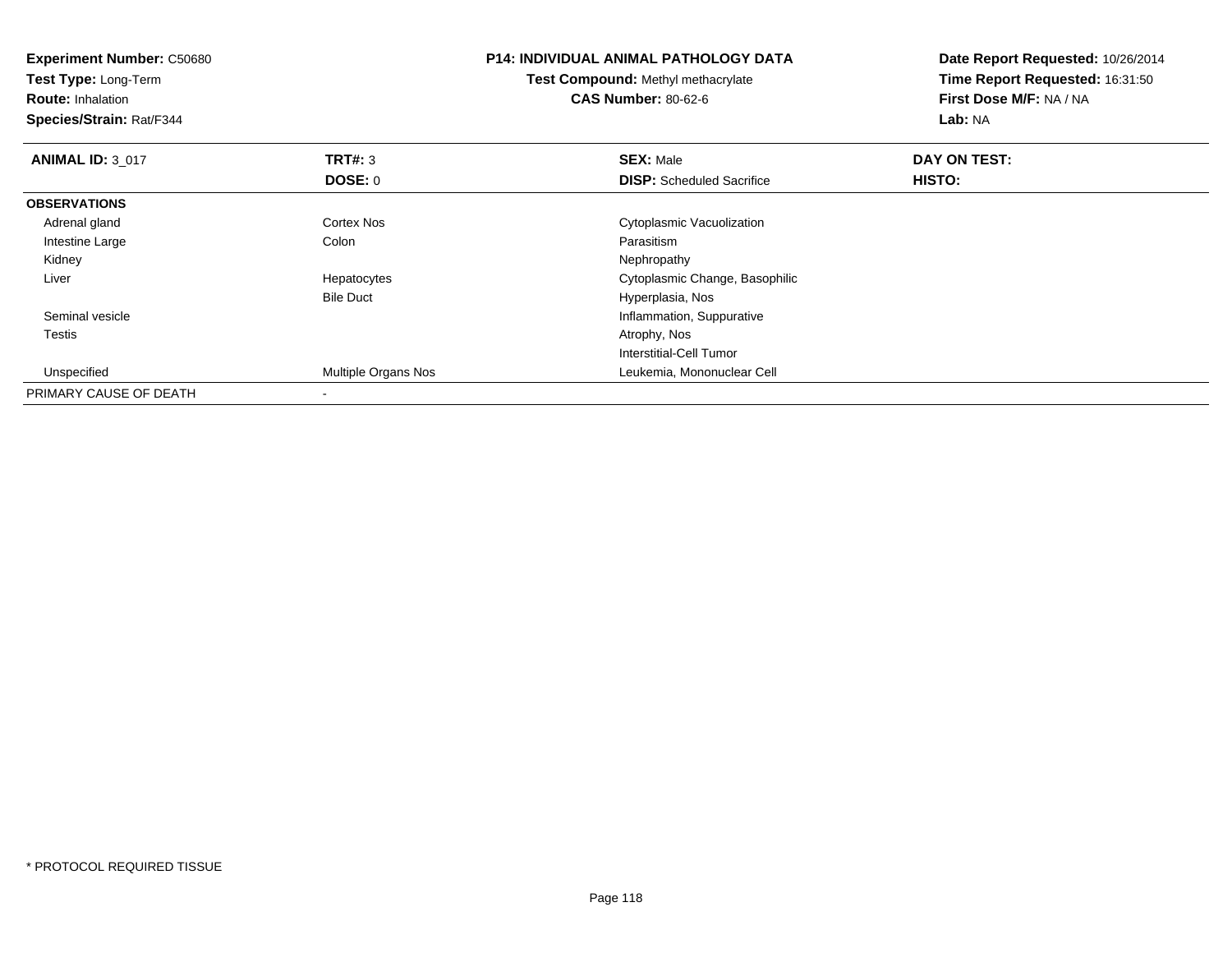| <b>Experiment Number: C50680</b><br>Test Type: Long-Term<br><b>Route: Inhalation</b><br>Species/Strain: Rat/F344 |                           | <b>P14: INDIVIDUAL ANIMAL PATHOLOGY DATA</b><br><b>Test Compound: Methyl methacrylate</b><br><b>CAS Number: 80-62-6</b> | Date Report Requested: 10/26/2014<br>Time Report Requested: 16:31:50<br>First Dose M/F: NA / NA<br>Lab: NA |
|------------------------------------------------------------------------------------------------------------------|---------------------------|-------------------------------------------------------------------------------------------------------------------------|------------------------------------------------------------------------------------------------------------|
| <b>ANIMAL ID: 3 018</b>                                                                                          | TRT#: 3                   | <b>SEX: Male</b>                                                                                                        | DAY ON TEST:                                                                                               |
|                                                                                                                  | DOSE: 0                   | <b>DISP:</b> Natural Death                                                                                              | HISTO:                                                                                                     |
| <b>OBSERVATIONS</b>                                                                                              |                           |                                                                                                                         |                                                                                                            |
| Adrenal gland                                                                                                    | <b>Cortex Nos</b>         | Cytoplasmic Vacuolization                                                                                               |                                                                                                            |
| Brain                                                                                                            | Cerebrum                  | Hemorrhage                                                                                                              |                                                                                                            |
| Kidney                                                                                                           |                           | Nephropathy                                                                                                             |                                                                                                            |
| Pituitary gland                                                                                                  | <b>Anterior Pituitary</b> | Adenoma, Nos                                                                                                            |                                                                                                            |
| Seminal vesicle                                                                                                  |                           | Inflammation, Suppurative                                                                                               |                                                                                                            |
| Spleen                                                                                                           |                           | Fibrosis, Focal                                                                                                         |                                                                                                            |
| Testis                                                                                                           |                           | Interstitial-Cell Tumor                                                                                                 |                                                                                                            |
| Unspecified                                                                                                      | Multiple Organs Nos       | Leukemia, Mononuclear Cell                                                                                              |                                                                                                            |
| PRIMARY CAUSE OF DEATH                                                                                           |                           |                                                                                                                         |                                                                                                            |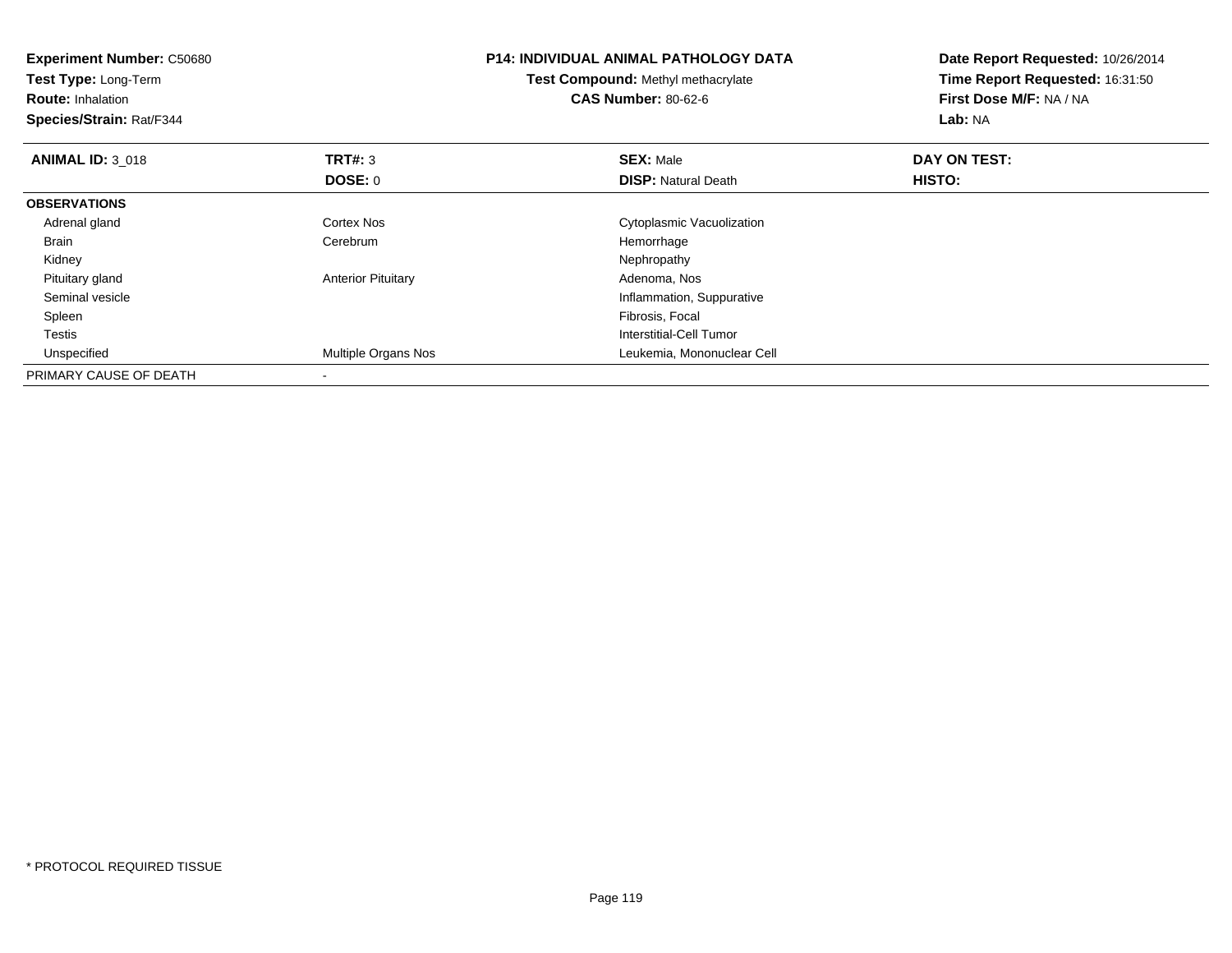**Test Type:** Long-Term

**Route:** Inhalation

**Species/Strain:** Rat/F344

#### **P14: INDIVIDUAL ANIMAL PATHOLOGY DATA**

**Test Compound:** Methyl methacrylate**CAS Number:** 80-62-6

| <b>ANIMAL ID: 3 019</b> | TRT#: 3                   | <b>SEX: Male</b>                 | DAY ON TEST: |  |
|-------------------------|---------------------------|----------------------------------|--------------|--|
|                         | <b>DOSE: 0</b>            | <b>DISP:</b> Scheduled Sacrifice | HISTO:       |  |
| <b>OBSERVATIONS</b>     |                           |                                  |              |  |
| Eye                     | Nasolacrimal Duct         | Inflammation, Suppurative        |              |  |
| Kidney                  |                           | Nephropathy                      |              |  |
| Liver                   | <b>Bile Duct</b>          | Hyperplasia, Nos                 |              |  |
| Pancreas                | Acinus                    | Atrophy, Focal                   |              |  |
|                         | Islets                    | Islet-Cell Adenoma               |              |  |
| Pituitary gland         | <b>Anterior Pituitary</b> | Adenoma, Nos                     |              |  |
| Preputial gland         |                           | Inflammation, Chronic            |              |  |
| Spleen                  |                           | Fibrosis, Focal                  |              |  |
| <b>Testis</b>           |                           | Atrophy, Nos                     |              |  |
|                         |                           | Interstitial-Cell Tumor          |              |  |
| Thyroid                 |                           | C-Cell Carcinoma                 |              |  |
| Unspecified             | Multiple Organs Nos       | Leukemia, Mononuclear Cell       |              |  |
| PRIMARY CAUSE OF DEATH  | $\overline{\phantom{a}}$  |                                  |              |  |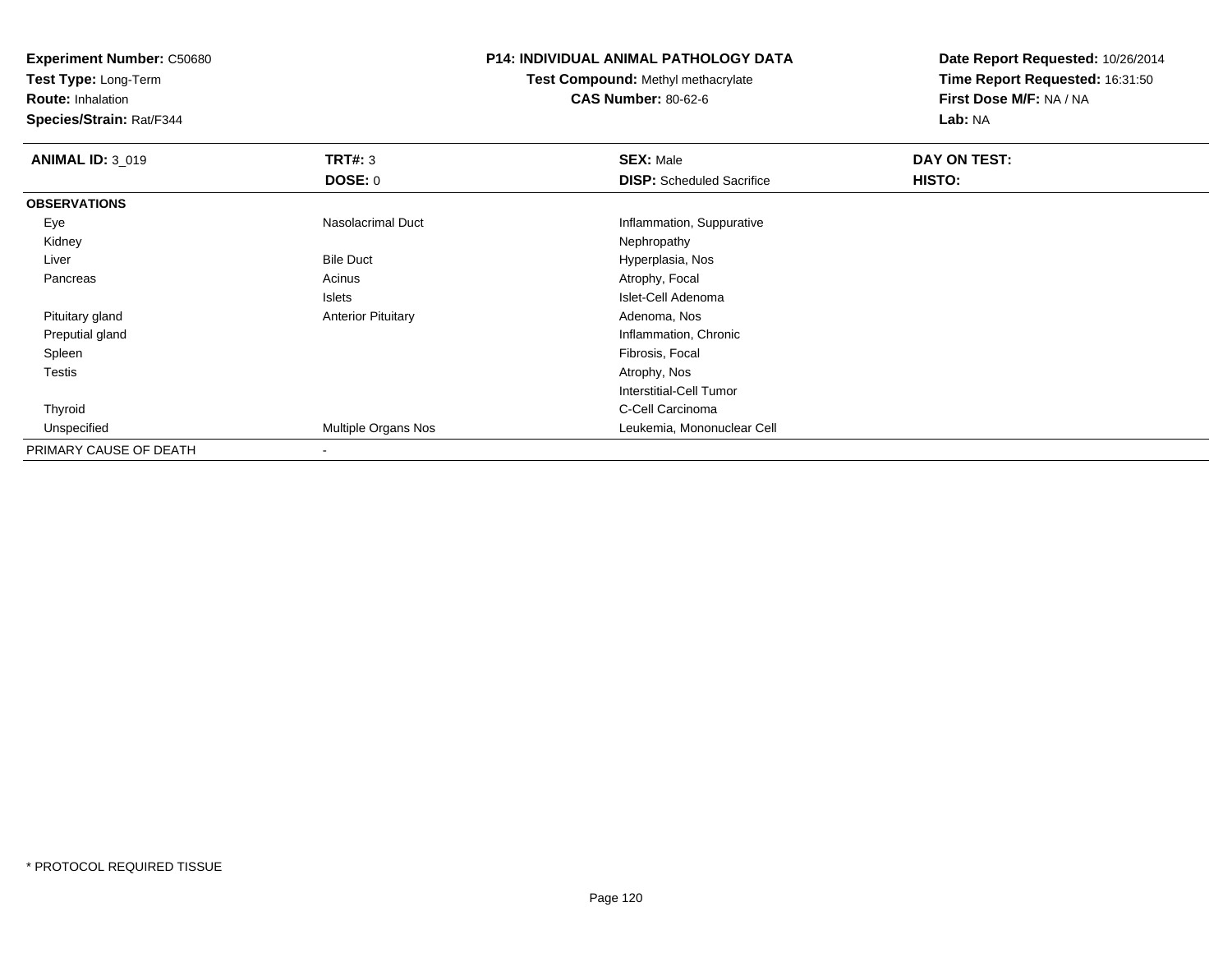| <b>Experiment Number: C50680</b><br><b>Test Type: Long-Term</b><br><b>Route: Inhalation</b><br>Species/Strain: Rat/F344 |                           | <b>P14: INDIVIDUAL ANIMAL PATHOLOGY DATA</b><br><b>Test Compound: Methyl methacrylate</b><br><b>CAS Number: 80-62-6</b> | Date Report Requested: 10/26/2014<br>Time Report Requested: 16:31:50<br>First Dose M/F: NA / NA<br>Lab: NA |
|-------------------------------------------------------------------------------------------------------------------------|---------------------------|-------------------------------------------------------------------------------------------------------------------------|------------------------------------------------------------------------------------------------------------|
| <b>ANIMAL ID: 3 020</b>                                                                                                 | <b>TRT#: 3</b>            | <b>SEX: Male</b>                                                                                                        | DAY ON TEST:                                                                                               |
|                                                                                                                         | DOSE: 0                   | <b>DISP:</b> Scheduled Sacrifice                                                                                        | HISTO:                                                                                                     |
| <b>OBSERVATIONS</b>                                                                                                     |                           |                                                                                                                         |                                                                                                            |
| Kidney                                                                                                                  |                           | Nephropathy                                                                                                             |                                                                                                            |
| Liver                                                                                                                   | Hepatocytes               | Cytoplasmic Change, Eosinophilic                                                                                        |                                                                                                            |
|                                                                                                                         | Hepatocytes               | Cytoplasmic Vacuolization                                                                                               |                                                                                                            |
| Nasal cavity                                                                                                            |                           | Inflammation, Chronic Focal                                                                                             |                                                                                                            |
| Pituitary gland                                                                                                         | <b>Anterior Pituitary</b> | Adenoma, Nos                                                                                                            |                                                                                                            |
| Preputial gland                                                                                                         |                           | Inflammation, Suppurative                                                                                               |                                                                                                            |
| Seminal vesicle                                                                                                         |                           | Inflammation, Suppurative                                                                                               |                                                                                                            |
| Testis                                                                                                                  |                           | Interstitial-Cell Tumor                                                                                                 |                                                                                                            |
| PRIMARY CAUSE OF DEATH                                                                                                  |                           |                                                                                                                         |                                                                                                            |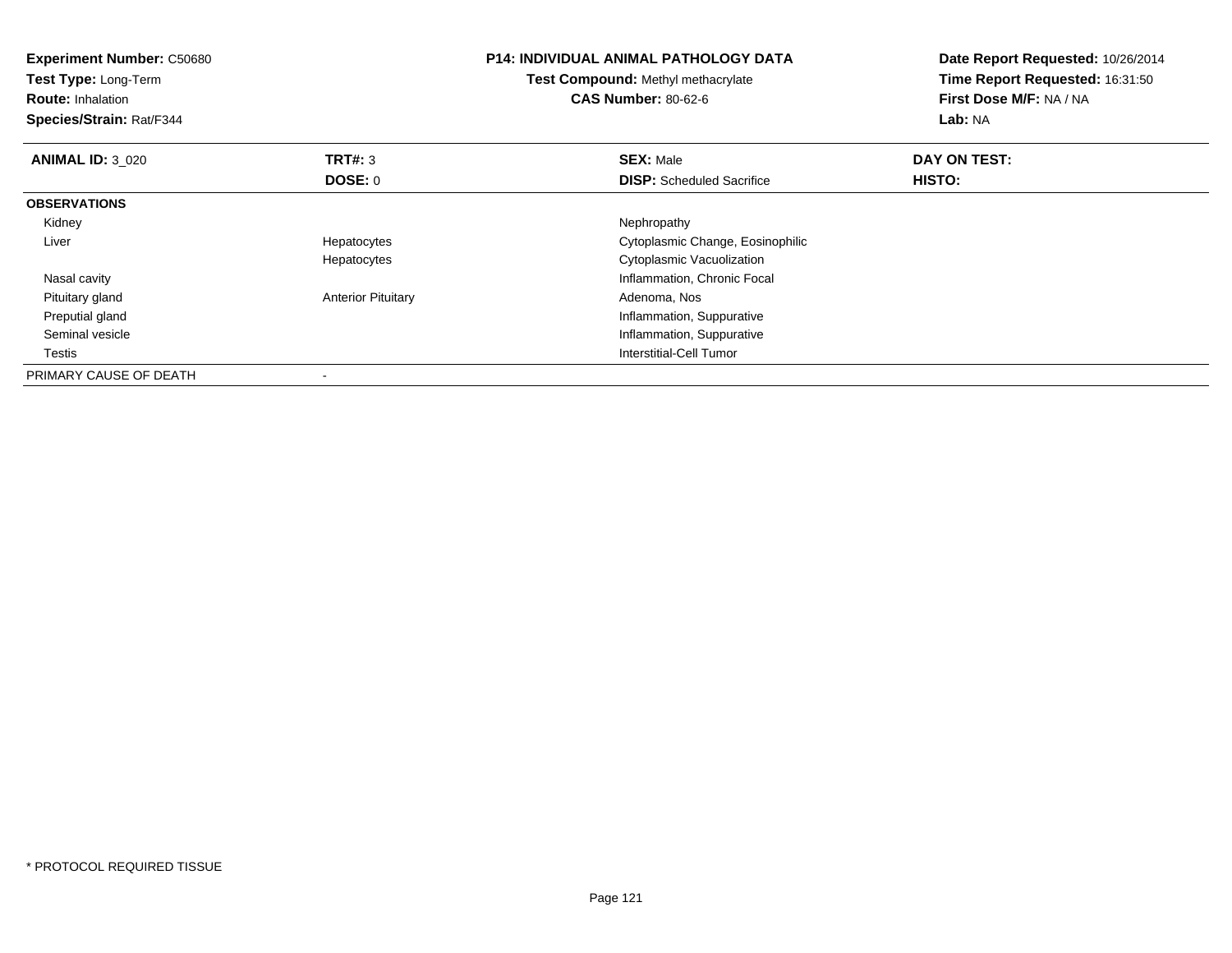| <b>Experiment Number: C50680</b><br>Test Type: Long-Term<br><b>Route: Inhalation</b><br>Species/Strain: Rat/F344 |                     | P14: INDIVIDUAL ANIMAL PATHOLOGY DATA<br>Date Report Requested: 10/26/2014<br>Time Report Requested: 16:31:50<br>Test Compound: Methyl methacrylate<br><b>CAS Number: 80-62-6</b><br>First Dose M/F: NA / NA<br>Lab: NA |              |
|------------------------------------------------------------------------------------------------------------------|---------------------|-------------------------------------------------------------------------------------------------------------------------------------------------------------------------------------------------------------------------|--------------|
| <b>ANIMAL ID: 3 021</b>                                                                                          | <b>TRT#: 3</b>      | <b>SEX: Male</b>                                                                                                                                                                                                        | DAY ON TEST: |
|                                                                                                                  | <b>DOSE: 0</b>      | <b>DISP:</b> Scheduled Sacrifice                                                                                                                                                                                        | HISTO:       |
| <b>OBSERVATIONS</b>                                                                                              |                     |                                                                                                                                                                                                                         |              |
| Heart                                                                                                            | Cardiac Valve       | Metaplasia, Cartilaginous                                                                                                                                                                                               |              |
| Kidney                                                                                                           |                     | Nephropathy                                                                                                                                                                                                             |              |
| Pancreas                                                                                                         | Acinus              | Atrophy, Focal                                                                                                                                                                                                          |              |
| Testis                                                                                                           |                     | Atrophy, Nos                                                                                                                                                                                                            |              |
|                                                                                                                  |                     | Interstitial-Cell Tumor                                                                                                                                                                                                 |              |
| Unspecified                                                                                                      | Multiple Organs Nos | Leukemia, Mononuclear Cell                                                                                                                                                                                              |              |
| PRIMARY CAUSE OF DEATH                                                                                           |                     |                                                                                                                                                                                                                         |              |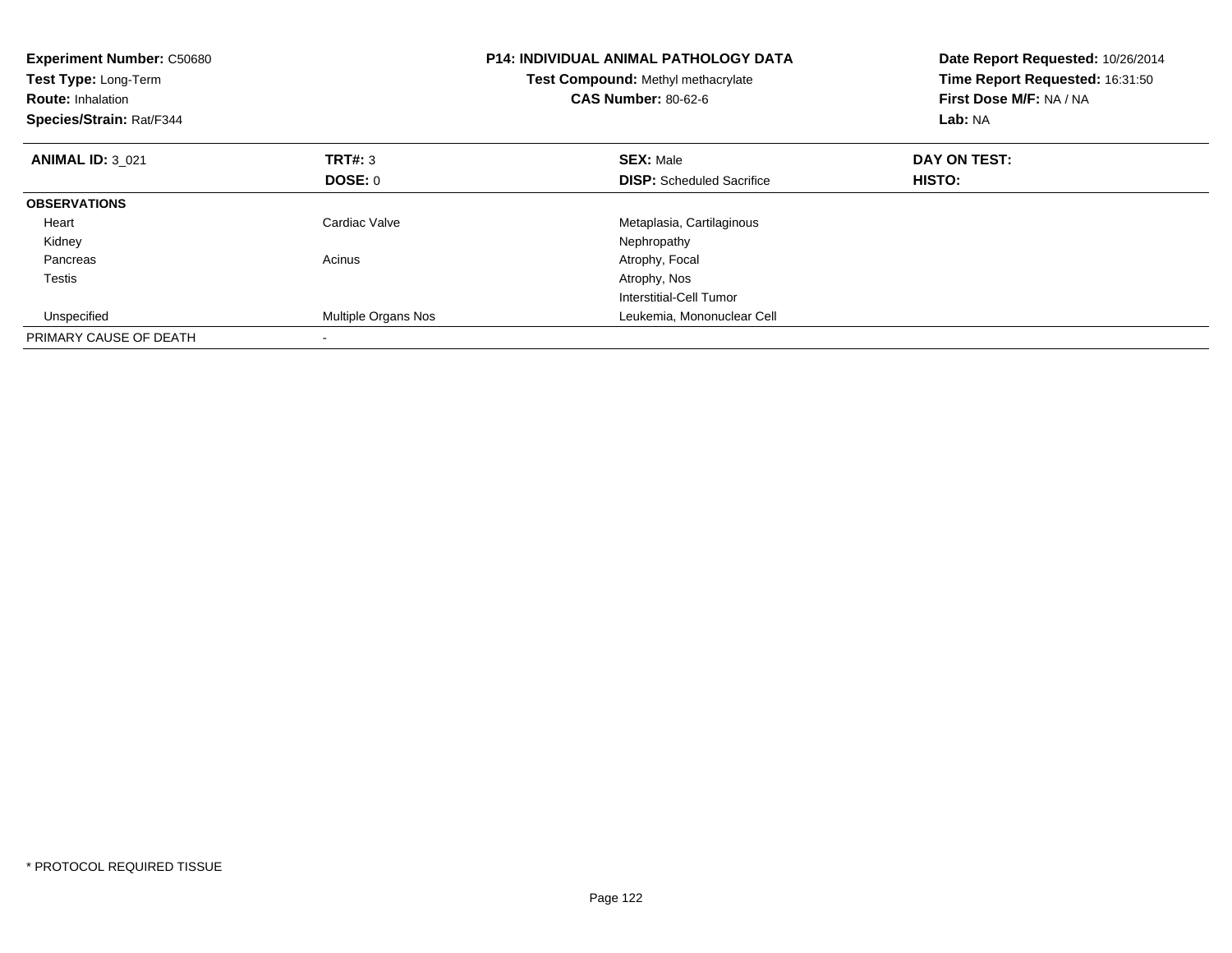| <b>Experiment Number: C50680</b><br>Test Type: Long-Term<br><b>Route: Inhalation</b><br>Species/Strain: Rat/F344 | <b>P14: INDIVIDUAL ANIMAL PATHOLOGY DATA</b><br>Test Compound: Methyl methacrylate<br><b>CAS Number: 80-62-6</b> |                                  | Date Report Requested: 10/26/2014<br>Time Report Requested: 16:31:50<br>First Dose M/F: NA / NA<br>Lab: NA |
|------------------------------------------------------------------------------------------------------------------|------------------------------------------------------------------------------------------------------------------|----------------------------------|------------------------------------------------------------------------------------------------------------|
| <b>ANIMAL ID: 3 022</b>                                                                                          | <b>TRT#: 3</b>                                                                                                   | <b>SEX: Male</b>                 | DAY ON TEST:                                                                                               |
|                                                                                                                  | <b>DOSE: 0</b>                                                                                                   | <b>DISP:</b> Scheduled Sacrifice | HISTO:                                                                                                     |
| <b>OBSERVATIONS</b>                                                                                              |                                                                                                                  |                                  |                                                                                                            |
| Adrenal gland                                                                                                    | Medulla                                                                                                          | Pheochromocytoma                 |                                                                                                            |
| Kidney                                                                                                           |                                                                                                                  | Nephropathy                      |                                                                                                            |
| Lung                                                                                                             | Alveoli                                                                                                          | Inflammation, Chronic Focal      |                                                                                                            |
| Pituitary gland                                                                                                  | <b>Anterior Pituitary</b>                                                                                        | Hyperplasia, Nos                 |                                                                                                            |
| Testis                                                                                                           |                                                                                                                  | Atrophy, Nos                     |                                                                                                            |
|                                                                                                                  |                                                                                                                  | Interstitial-Cell Tumor          |                                                                                                            |
| Unspecified                                                                                                      | Multiple Organs Nos                                                                                              | Leukemia, Mononuclear Cell       |                                                                                                            |
| PRIMARY CAUSE OF DEATH                                                                                           |                                                                                                                  |                                  |                                                                                                            |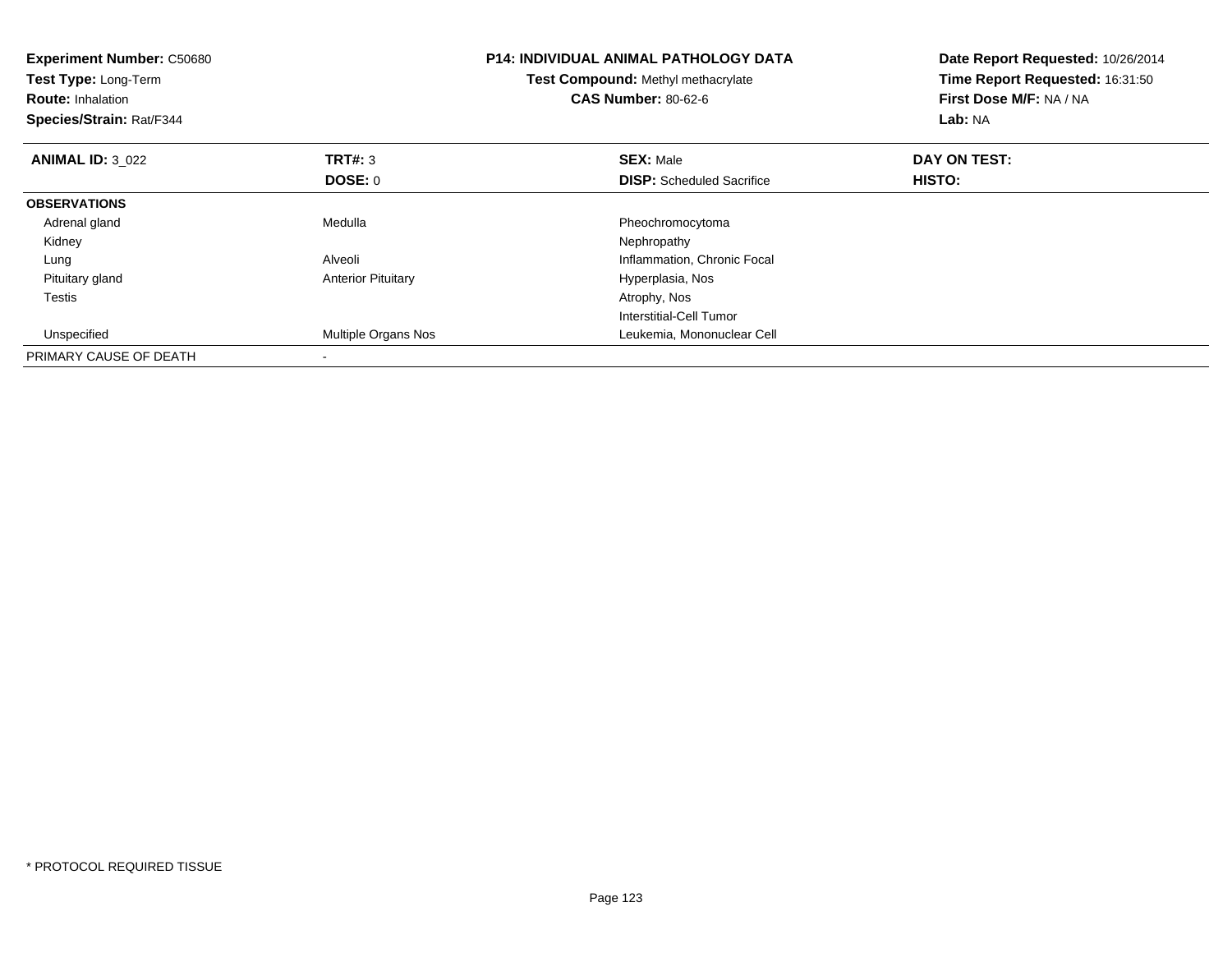| <b>Experiment Number: C50680</b><br>Test Type: Long-Term<br><b>Route: Inhalation</b><br>Species/Strain: Rat/F344 |                          | <b>P14: INDIVIDUAL ANIMAL PATHOLOGY DATA</b><br>Date Report Requested: 10/26/2014<br>Test Compound: Methyl methacrylate<br>Time Report Requested: 16:31:50<br><b>CAS Number: 80-62-6</b><br>First Dose M/F: NA / NA<br>Lab: NA |              |
|------------------------------------------------------------------------------------------------------------------|--------------------------|--------------------------------------------------------------------------------------------------------------------------------------------------------------------------------------------------------------------------------|--------------|
| <b>ANIMAL ID: 3 023</b>                                                                                          | TRT#: 3                  | <b>SEX: Male</b>                                                                                                                                                                                                               | DAY ON TEST: |
|                                                                                                                  | DOSE: 0                  | <b>DISP:</b> Scheduled Sacrifice                                                                                                                                                                                               | HISTO:       |
| <b>OBSERVATIONS</b>                                                                                              |                          |                                                                                                                                                                                                                                |              |
| Kidney                                                                                                           |                          | Nephropathy                                                                                                                                                                                                                    |              |
| Liver                                                                                                            | Hepatocytes              | Cytoplasmic Change, Basophilic                                                                                                                                                                                                 |              |
| Oral mucosa                                                                                                      | Palate Nos               | Papilloma, Nos                                                                                                                                                                                                                 |              |
| Pancreas                                                                                                         | Acinus                   | Atrophy, Focal                                                                                                                                                                                                                 |              |
| Preputial gland                                                                                                  |                          | Adenoma, Nos                                                                                                                                                                                                                   |              |
|                                                                                                                  |                          | Inflammation, Suppurative                                                                                                                                                                                                      |              |
| Testis                                                                                                           |                          | Atrophy, Nos                                                                                                                                                                                                                   |              |
|                                                                                                                  |                          | Interstitial-Cell Tumor                                                                                                                                                                                                        |              |
| PRIMARY CAUSE OF DEATH                                                                                           | $\overline{\phantom{a}}$ |                                                                                                                                                                                                                                |              |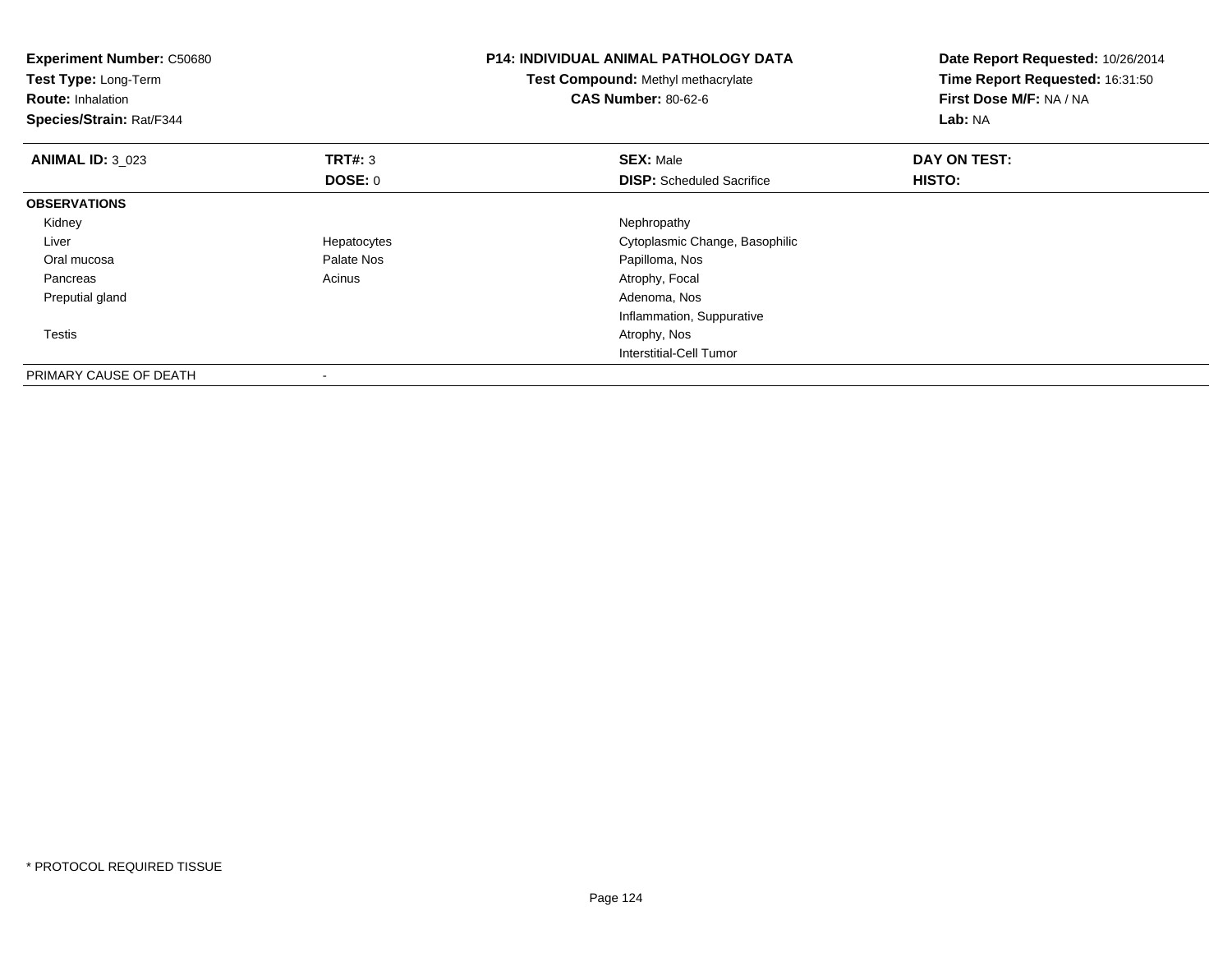| <b>Experiment Number: C50680</b><br>Test Type: Long-Term<br><b>Route: Inhalation</b><br>Species/Strain: Rat/F344 | <b>P14: INDIVIDUAL ANIMAL PATHOLOGY DATA</b><br>Test Compound: Methyl methacrylate<br><b>CAS Number: 80-62-6</b> |                                  | Date Report Requested: 10/26/2014<br>Time Report Requested: 16:31:50<br>First Dose M/F: NA / NA<br>Lab: NA |
|------------------------------------------------------------------------------------------------------------------|------------------------------------------------------------------------------------------------------------------|----------------------------------|------------------------------------------------------------------------------------------------------------|
| <b>ANIMAL ID: 3 024</b>                                                                                          | TRT#: 3                                                                                                          | <b>SEX: Male</b>                 | DAY ON TEST:                                                                                               |
|                                                                                                                  | <b>DOSE: 0</b>                                                                                                   | <b>DISP:</b> Scheduled Sacrifice | HISTO:                                                                                                     |
| <b>OBSERVATIONS</b>                                                                                              |                                                                                                                  |                                  |                                                                                                            |
| Kidney                                                                                                           |                                                                                                                  | Nephropathy                      |                                                                                                            |
| Larynx                                                                                                           |                                                                                                                  | Inflammation, Suppurative        |                                                                                                            |
| Liver                                                                                                            | Hepatocytes                                                                                                      | Cytoplasmic Change, Basophilic   |                                                                                                            |
| Pituitary gland                                                                                                  | <b>Anterior Pituitary</b>                                                                                        | Hyperplasia, Nos                 |                                                                                                            |
| Testis                                                                                                           |                                                                                                                  | Atrophy, Nos                     |                                                                                                            |
|                                                                                                                  |                                                                                                                  | Interstitial-Cell Tumor          |                                                                                                            |
| PRIMARY CAUSE OF DEATH                                                                                           |                                                                                                                  |                                  |                                                                                                            |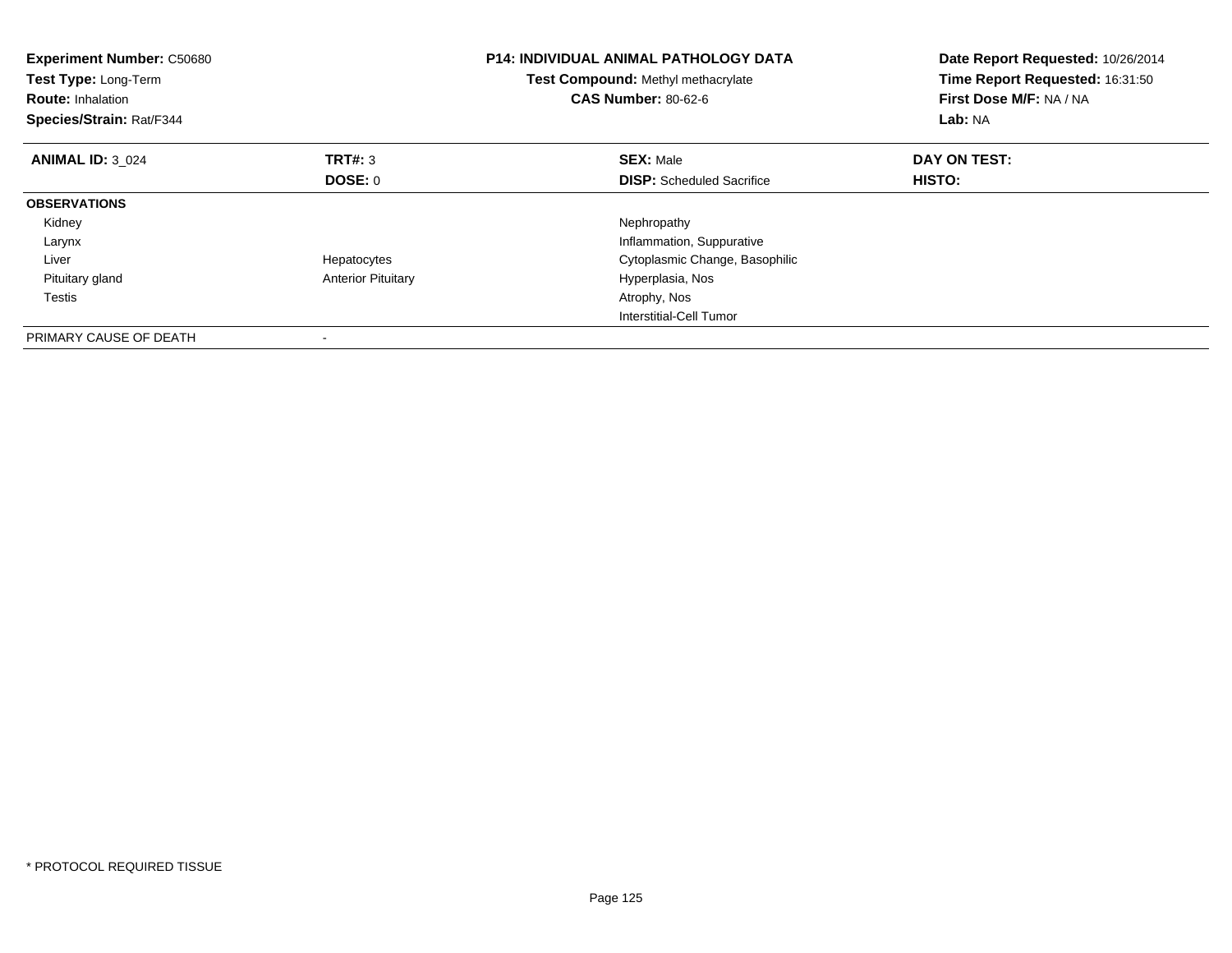**Test Type:** Long-Term

**Route:** Inhalation

**Species/Strain:** Rat/F344

#### **P14: INDIVIDUAL ANIMAL PATHOLOGY DATA**

**Test Compound:** Methyl methacrylate**CAS Number:** 80-62-6

| <b>ANIMAL ID: 3_025</b> | TRT#: 3                   | <b>SEX: Male</b>                 | DAY ON TEST: |  |
|-------------------------|---------------------------|----------------------------------|--------------|--|
|                         | <b>DOSE: 0</b>            | <b>DISP:</b> Scheduled Sacrifice | HISTO:       |  |
| <b>OBSERVATIONS</b>     |                           |                                  |              |  |
| Adrenal gland           | Medulla                   | Pheochromocytoma                 |              |  |
| Brain                   | Cerebrum                  | Atrophy, Pressure                |              |  |
| Kidney                  |                           | Nephropathy                      |              |  |
| Liver                   | Hepatocytes               | Cytoplasmic Change, Basophilic   |              |  |
| Mammary gland           |                           | Galactocele                      |              |  |
| Nasal cavity            |                           | Foreign Body, Nos                |              |  |
|                         |                           | Hyperplasia, Epithelial          |              |  |
|                         |                           | Inflammation, Suppurative        |              |  |
| Pancreas                | Acinus                    | Atrophy, Focal                   |              |  |
| Pituitary gland         | <b>Anterior Pituitary</b> | Adenoma, Nos                     |              |  |
| Seminal vesicle         |                           | Inflammation, Suppurative        |              |  |
| PRIMARY CAUSE OF DEATH  |                           |                                  |              |  |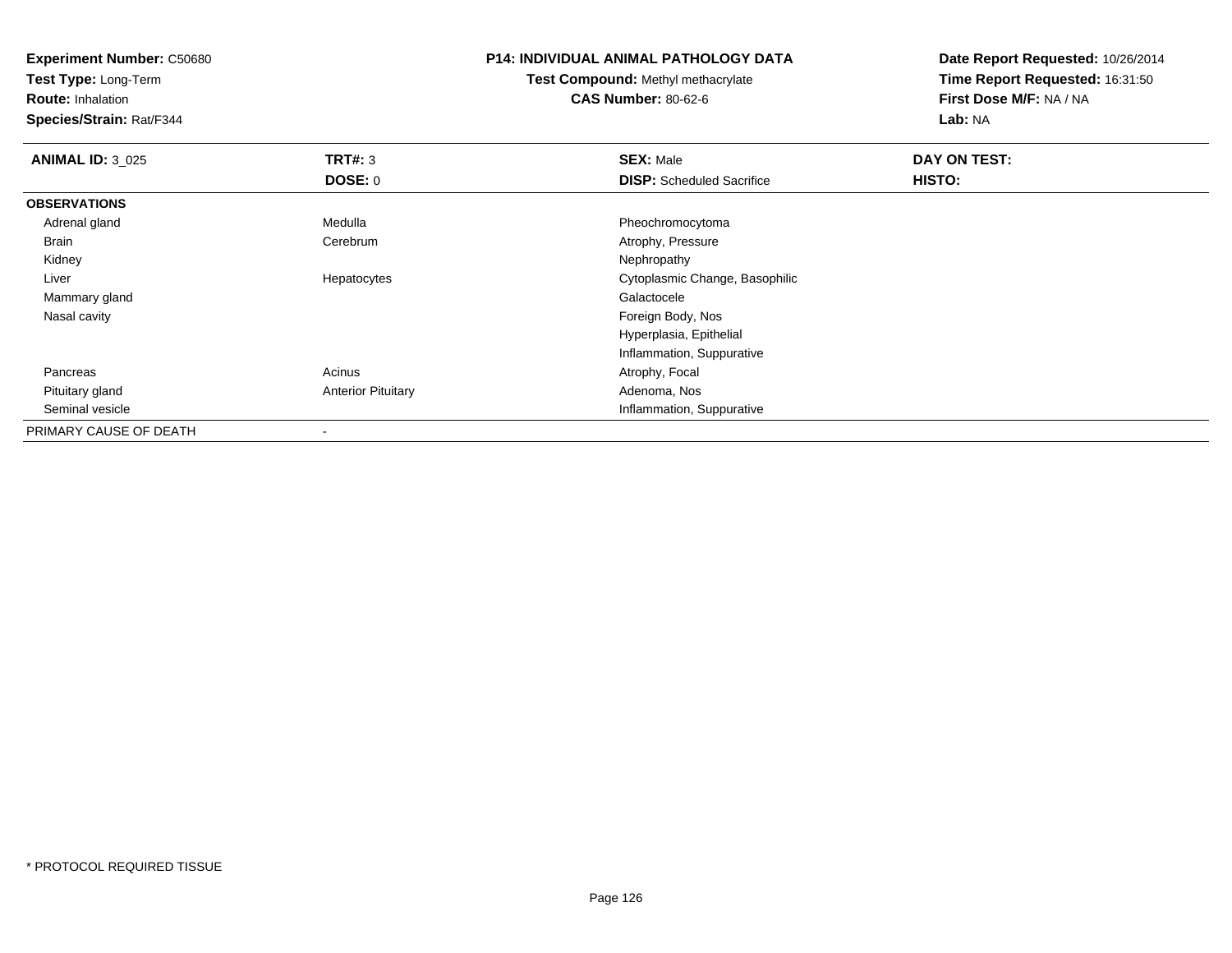**Test Type:** Long-Term

**Route:** Inhalation

**Species/Strain:** Rat/F344

## **P14: INDIVIDUAL ANIMAL PATHOLOGY DATA**

# **Test Compound:** Methyl methacrylate**CAS Number:** 80-62-6

| <b>ANIMAL ID: 3 026</b> | <b>TRT#: 3</b>            | <b>SEX: Male</b>                  | DAY ON TEST: |
|-------------------------|---------------------------|-----------------------------------|--------------|
|                         | <b>DOSE: 0</b>            | <b>DISP: Natural Death</b>        | HISTO:       |
| <b>OBSERVATIONS</b>     |                           |                                   |              |
| Kidney                  |                           | Nephropathy                       |              |
| Larynx                  |                           | Hyperplasia, Epithelial           |              |
|                         |                           | Inflammation, Chronic             |              |
| Liver                   | <b>Bile Duct</b>          | Hyperplasia, Nos                  |              |
| Nasal cavity            |                           | Squamous Cell Carcinoma, Invasive |              |
| Oral mucosa             | Palate Nos                | Squamous Cell Carcinoma           |              |
| Pancreas                | Acinus                    | Atrophy, Focal                    |              |
| Pituitary gland         | <b>Anterior Pituitary</b> | Hyperplasia, Nos                  |              |
| Seminal vesicle         |                           | Inflammation, Suppurative         |              |
| Skin                    | <b>Back</b>               | Keratoacanthoma                   |              |
| Stomach                 | Forestomach               | Hyperplasia, Epithelial           |              |
|                         | Forestomach               | Ulcer, Nos                        |              |
| <b>Testis</b>           |                           | Interstitial-Cell Tumor           |              |
| Trachea                 |                           | Inflammation, Chronic             |              |
| PRIMARY CAUSE OF DEATH  | ٠                         |                                   |              |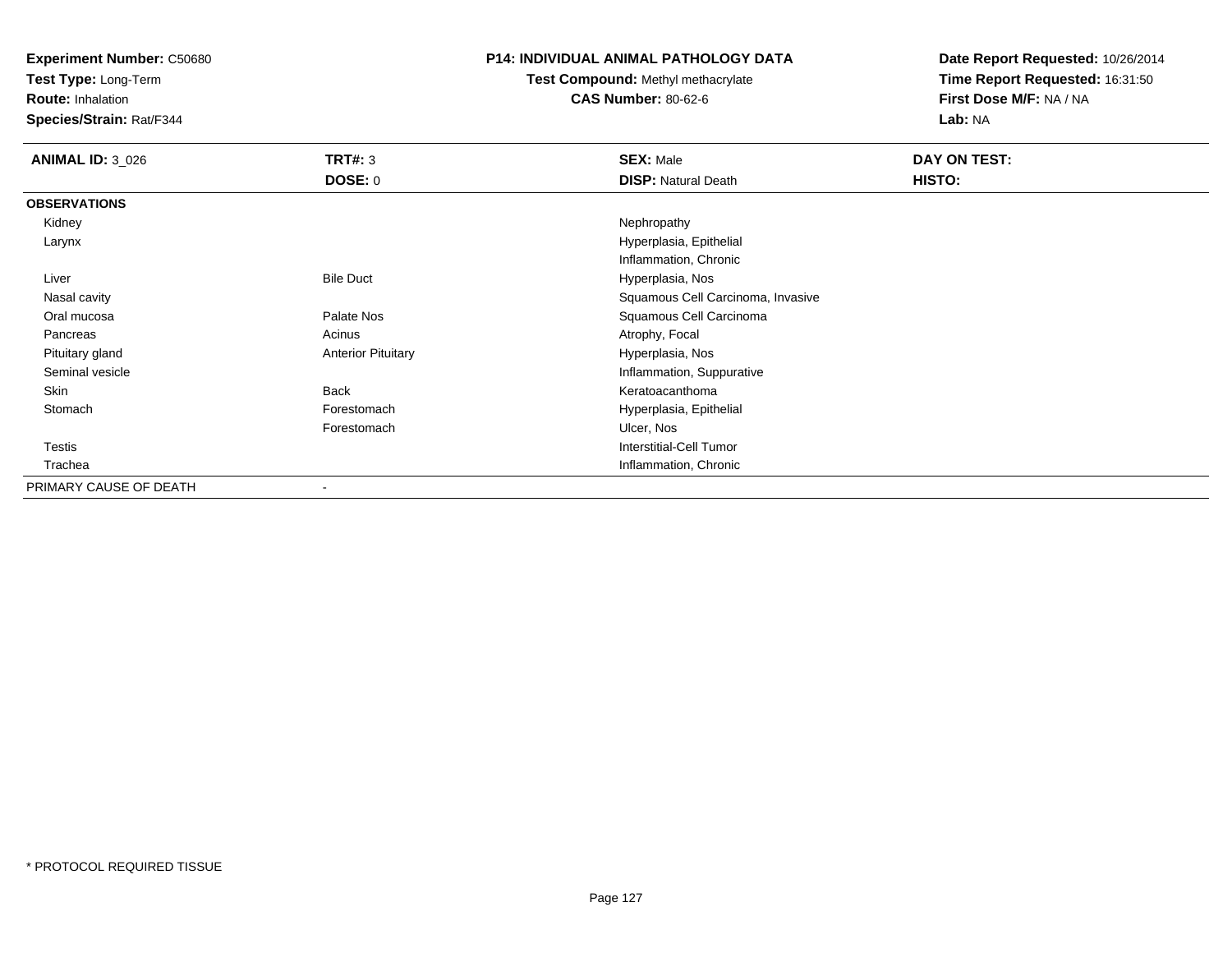| <b>Experiment Number: C50680</b><br>Test Type: Long-Term<br><b>Route: Inhalation</b><br>Species/Strain: Rat/F344 |                  | <b>P14: INDIVIDUAL ANIMAL PATHOLOGY DATA</b><br>Date Report Requested: 10/26/2014<br>Time Report Requested: 16:31:50<br>Test Compound: Methyl methacrylate<br>First Dose M/F: NA / NA<br><b>CAS Number: 80-62-6</b><br>Lab: NA |              |
|------------------------------------------------------------------------------------------------------------------|------------------|--------------------------------------------------------------------------------------------------------------------------------------------------------------------------------------------------------------------------------|--------------|
| <b>ANIMAL ID: 3_027</b>                                                                                          | <b>TRT#: 3</b>   | <b>SEX: Male</b>                                                                                                                                                                                                               | DAY ON TEST: |
|                                                                                                                  | DOSE: 0          | <b>DISP:</b> Scheduled Sacrifice                                                                                                                                                                                               | HISTO:       |
| <b>OBSERVATIONS</b>                                                                                              |                  |                                                                                                                                                                                                                                |              |
| Brain                                                                                                            | Cerebrum         | Gliosis                                                                                                                                                                                                                        |              |
| Intestine Large                                                                                                  | Colon            | Parasitism                                                                                                                                                                                                                     |              |
| Kidney                                                                                                           |                  | Nephropathy                                                                                                                                                                                                                    |              |
| Larynx                                                                                                           |                  | Inflammation, Suppurative                                                                                                                                                                                                      |              |
| Liver                                                                                                            | <b>Bile Duct</b> | Hyperplasia, Nos                                                                                                                                                                                                               |              |
| Lung                                                                                                             | Alveoli          | Inflammation, Chronic Focal                                                                                                                                                                                                    |              |
| Pancreas                                                                                                         | Acinus           | Atrophy, Focal                                                                                                                                                                                                                 |              |
| Testis                                                                                                           |                  | Atrophy, Nos                                                                                                                                                                                                                   |              |
|                                                                                                                  |                  | <b>Interstitial-Cell Tumor</b>                                                                                                                                                                                                 |              |
| PRIMARY CAUSE OF DEATH                                                                                           |                  |                                                                                                                                                                                                                                |              |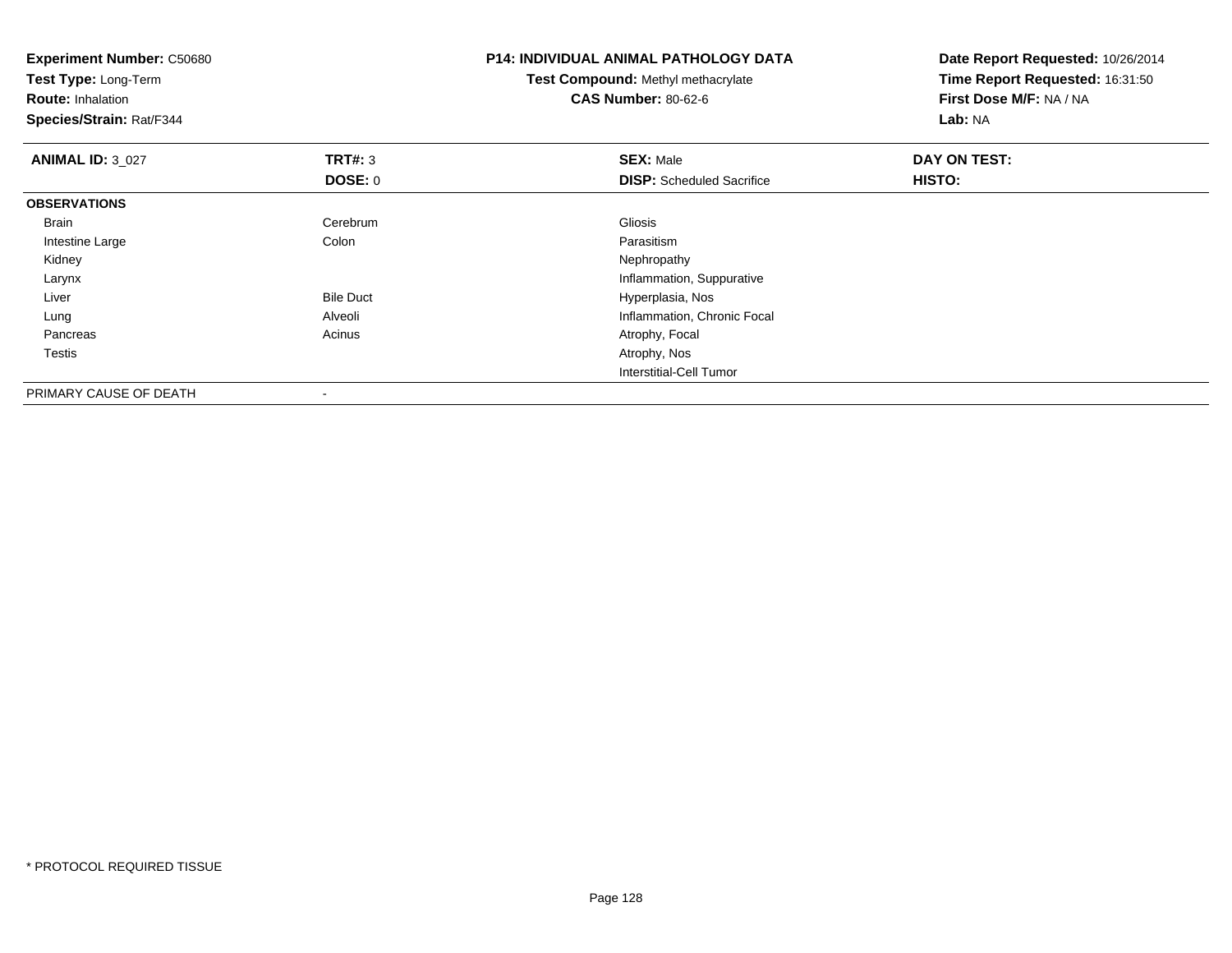**Test Type:** Long-Term

**Route:** Inhalation

**Species/Strain:** Rat/F344

## **P14: INDIVIDUAL ANIMAL PATHOLOGY DATA**

**Test Compound:** Methyl methacrylate**CAS Number:** 80-62-6

| <b>ANIMAL ID: 3_028</b> | <b>TRT#: 3</b>            | <b>SEX: Male</b>                | DAY ON TEST: |  |
|-------------------------|---------------------------|---------------------------------|--------------|--|
|                         | <b>DOSE: 0</b>            | <b>DISP:</b> Moribund Sacrifice | HISTO:       |  |
| <b>OBSERVATIONS</b>     |                           |                                 |              |  |
| Adrenal gland           | <b>Cortex Nos</b>         | Cytoplasmic Vacuolization       |              |  |
| Eye                     | <b>Nasolacrimal Duct</b>  | Inflammation, Suppurative       |              |  |
| Heart                   | Atrium                    | Thrombosis, Nos                 |              |  |
| Kidney                  |                           | Nephropathy                     |              |  |
| Liver                   |                           | Hepatocytomegaly                |              |  |
|                         | <b>Bile Duct</b>          | Hyperplasia, Nos                |              |  |
| Lung                    |                           | Alveolar Macrophages            |              |  |
|                         | Alveoli                   | Fibrosis, Multifocal            |              |  |
|                         | Alveoli                   | Hemorrhage                      |              |  |
| Pancreas                | Acinus                    | Atrophy, Focal                  |              |  |
| Pituitary gland         | <b>Anterior Pituitary</b> | Adenoma, Nos                    |              |  |
| Spleen                  |                           | Necrosis, Focal                 |              |  |
| Testis                  |                           | Atrophy, Nos                    |              |  |
|                         |                           | Interstitial-Cell Tumor         |              |  |
| Unspecified             | Multiple Organs Nos       | Leukemia, Mononuclear Cell      |              |  |
| PRIMARY CAUSE OF DEATH  |                           |                                 |              |  |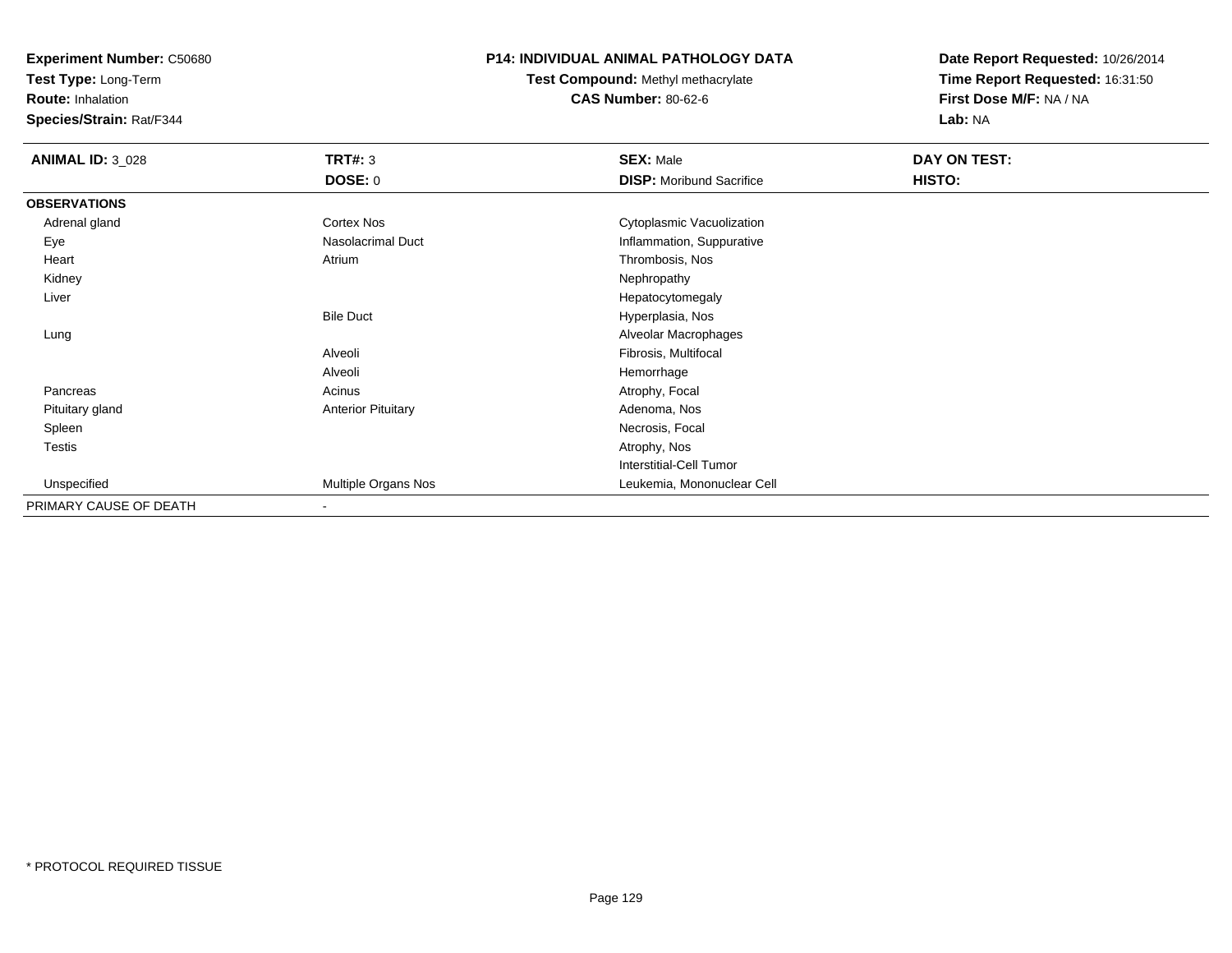| <b>Experiment Number: C50680</b><br>Test Type: Long-Term<br><b>Route: Inhalation</b> | <b>P14: INDIVIDUAL ANIMAL PATHOLOGY DATA</b><br>Test Compound: Methyl methacrylate<br><b>CAS Number: 80-62-6</b> |                                | Date Report Requested: 10/26/2014<br>Time Report Requested: 16:31:50<br>First Dose M/F: NA / NA |
|--------------------------------------------------------------------------------------|------------------------------------------------------------------------------------------------------------------|--------------------------------|-------------------------------------------------------------------------------------------------|
| Species/Strain: Rat/F344                                                             |                                                                                                                  |                                | Lab: NA                                                                                         |
| <b>ANIMAL ID: 3 029</b>                                                              | TRT#: 3                                                                                                          | <b>SEX: Male</b>               | DAY ON TEST:                                                                                    |
|                                                                                      | DOSE: 0                                                                                                          | <b>DISP: Natural Death</b>     | HISTO:                                                                                          |
| <b>OBSERVATIONS</b>                                                                  |                                                                                                                  |                                |                                                                                                 |
| Liver                                                                                | Hepatocytes                                                                                                      | Cytoplasmic Change, Basophilic |                                                                                                 |
| Nasal cavity                                                                         |                                                                                                                  | Foreign Body, Nos              |                                                                                                 |
| Testis                                                                               |                                                                                                                  | Interstitial-Cell Tumor        |                                                                                                 |
| PRIMARY CAUSE OF DEATH                                                               |                                                                                                                  |                                |                                                                                                 |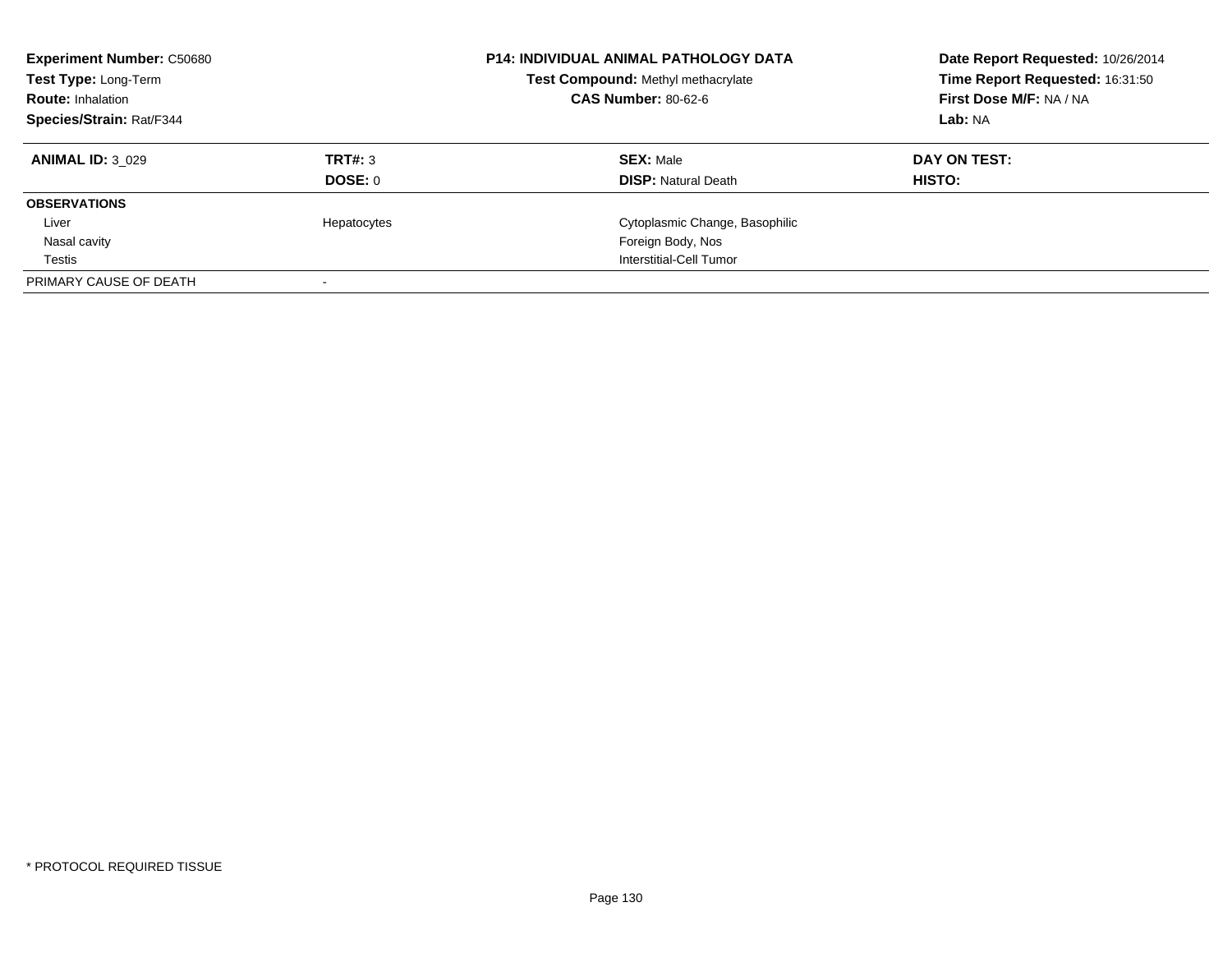**Test Type:** Long-Term

**Route:** Inhalation

**Species/Strain:** Rat/F344

## **P14: INDIVIDUAL ANIMAL PATHOLOGY DATA**

**Test Compound:** Methyl methacrylate**CAS Number:** 80-62-6

| <b>ANIMAL ID: 3_030</b> | <b>TRT#: 3</b>           | <b>SEX: Male</b>               | <b>DAY ON TEST:</b> |  |
|-------------------------|--------------------------|--------------------------------|---------------------|--|
|                         | DOSE: 0                  | <b>DISP: Natural Death</b>     | HISTO:              |  |
| <b>OBSERVATIONS</b>     |                          |                                |                     |  |
| Bone                    | Sternum                  | Fibrous Osteodystrophy         |                     |  |
| Kidney                  |                          | Mineralization                 |                     |  |
|                         |                          | Nephropathy                    |                     |  |
| Larynx                  |                          | Inflammation, Suppurative      |                     |  |
| Liver                   | Hepatocytes              | Cytoplasmic Change, Basophilic |                     |  |
|                         | Hepatocytes              | Cytoplasmic Vacuolization      |                     |  |
|                         |                          | Hepatocytomegaly               |                     |  |
| Lung                    | Alveoli                  | Fibrosis, Diffuse              |                     |  |
| Nasal cavity            |                          | Inflammation, Suppurative      |                     |  |
| Pancreas                | Acinus                   | Atrophy, Focal                 |                     |  |
| Parathyroid gland       |                          | Hyperplasia, Nos               |                     |  |
| Seminal vesicle         |                          | Inflammation, Suppurative      |                     |  |
| Stomach                 | Glandular Stomach        | Mineralization                 |                     |  |
| Testis                  |                          | Atrophy, Nos                   |                     |  |
|                         |                          | Interstitial-Cell Tumor        |                     |  |
| PRIMARY CAUSE OF DEATH  | $\overline{\phantom{a}}$ |                                |                     |  |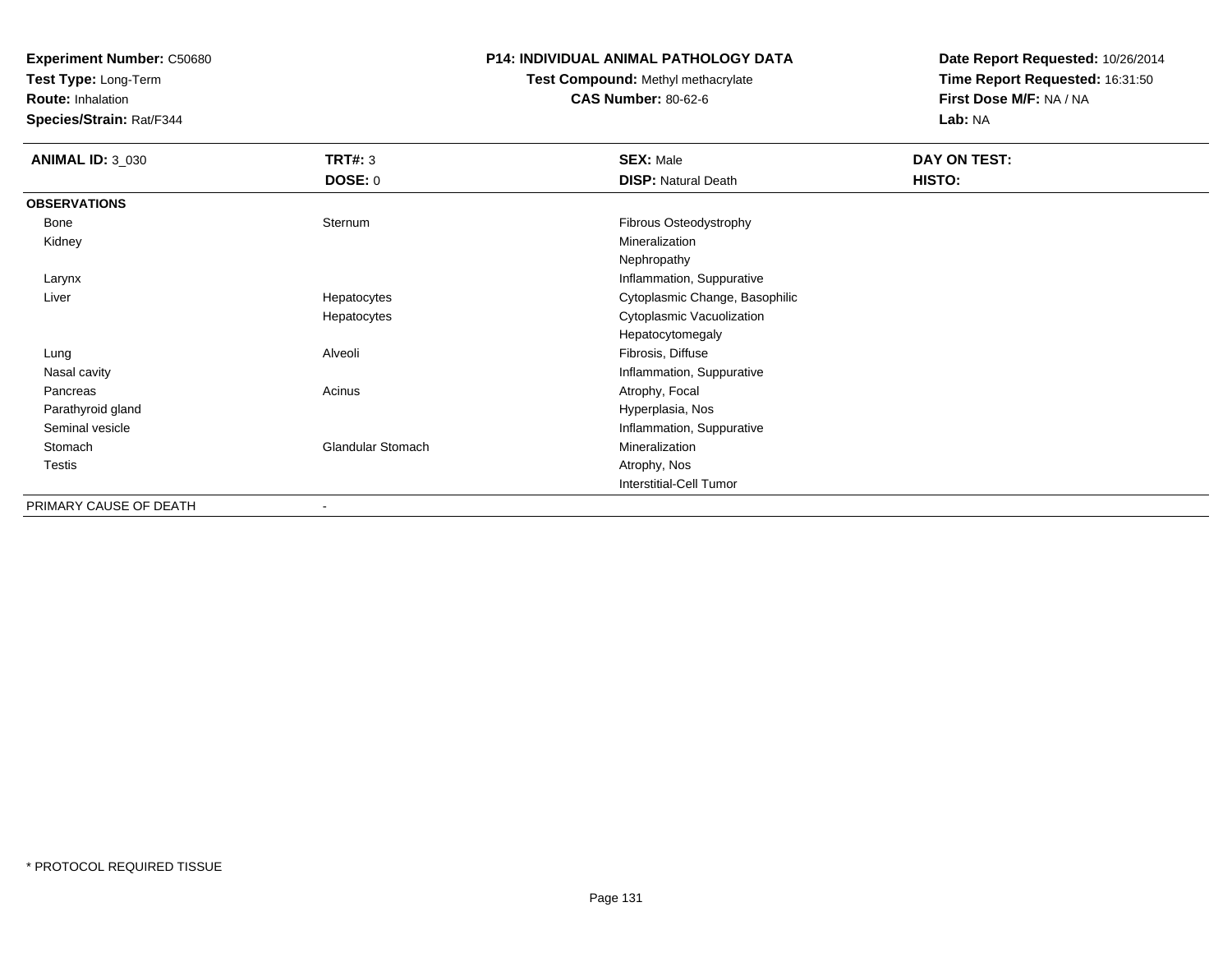**Test Type:** Long-Term

**Route:** Inhalation

**Species/Strain:** Rat/F344

### **P14: INDIVIDUAL ANIMAL PATHOLOGY DATA**

**Test Compound:** Methyl methacrylate**CAS Number:** 80-62-6

| <b>ANIMAL ID: 3 031</b> | TRT#: 3                   | <b>SEX: Male</b>                 | DAY ON TEST: |
|-------------------------|---------------------------|----------------------------------|--------------|
|                         | DOSE: 0                   | <b>DISP:</b> Scheduled Sacrifice | HISTO:       |
| <b>OBSERVATIONS</b>     |                           |                                  |              |
| Kidney                  |                           | Nephropathy                      |              |
| Liver                   | <b>Bile Duct</b>          | Hyperplasia, Nos                 |              |
| Lung                    | Alveoli                   | Fibrosis, Focal                  |              |
|                         | <b>Bronchus</b>           | Foreign Body, Nos                |              |
|                         |                           | Hyperplasia, Alveolar Epithelium |              |
|                         | Alveoli                   | Inflammation, Chronic Focal      |              |
| Pancreas                | Acinus                    | Atrophy, Focal                   |              |
| Pituitary gland         | <b>Anterior Pituitary</b> | Adenoma, Nos                     |              |
| Seminal vesicle         |                           | Inflammation, Suppurative        |              |
| Testis                  |                           | Atrophy, Nos                     |              |
|                         |                           | Interstitial-Cell Tumor          |              |
| Unspecified             | Multiple Organs Nos       | Leukemia, Mononuclear Cell       |              |
| PRIMARY CAUSE OF DEATH  | $\overline{\phantom{a}}$  |                                  |              |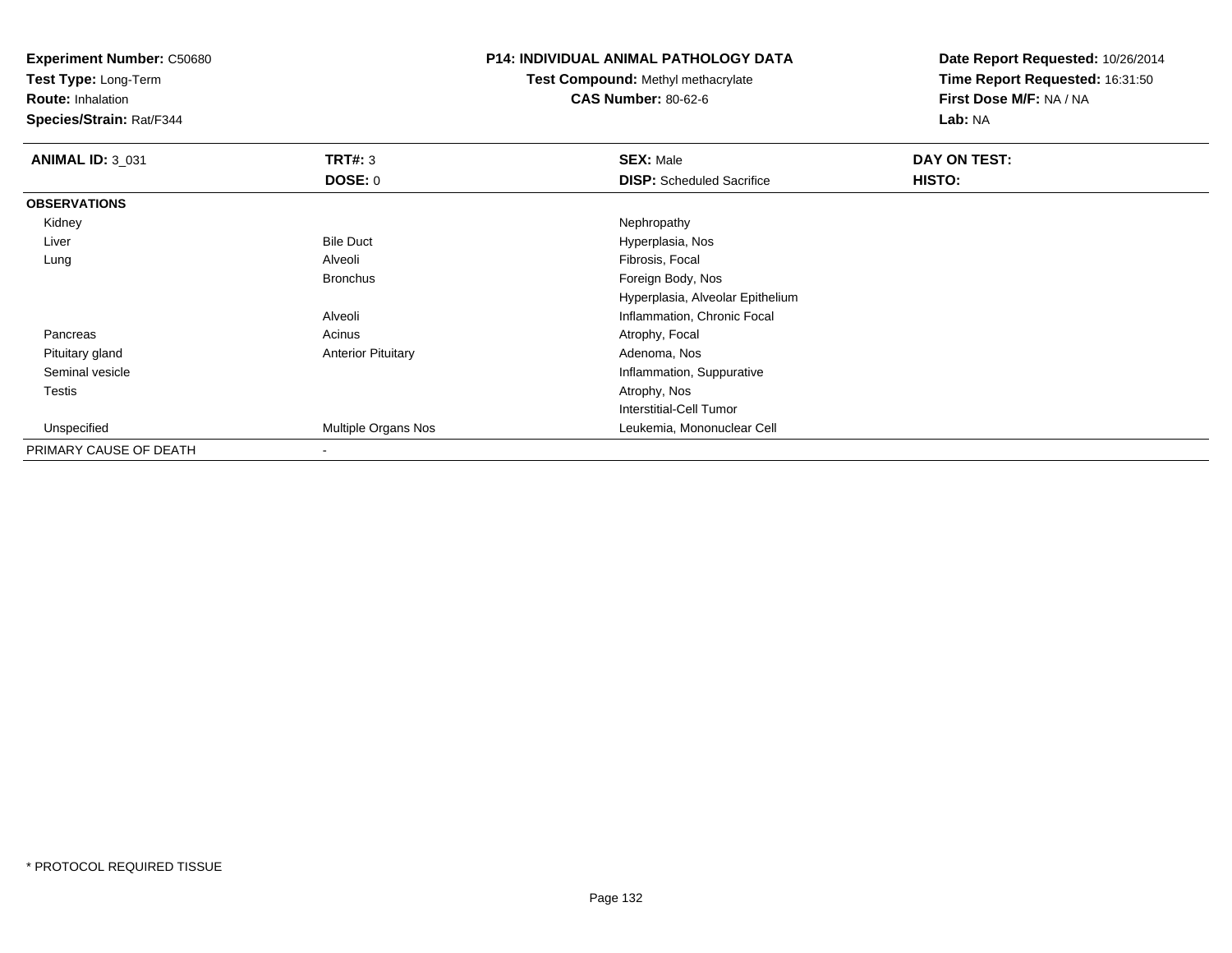| Test Compound: Methyl methacrylate<br><b>CAS Number: 80-62-6</b>         | Time Report Requested: 16:31:50<br>First Dose M/F: NA / NA<br>Lab: NA |
|--------------------------------------------------------------------------|-----------------------------------------------------------------------|
| <b>SEX: Male</b>                                                         | DAY ON TEST:                                                          |
| <b>DISP:</b> Moribund Sacrifice                                          | HISTO:                                                                |
|                                                                          |                                                                       |
| Pheochromocytoma                                                         |                                                                       |
| Inflammation, Suppurative                                                |                                                                       |
| Nephropathy                                                              |                                                                       |
| Cytoplasmic Change, Basophilic                                           |                                                                       |
| Inflammation, Chronic Focal                                              |                                                                       |
| Carcinoma, Nos                                                           |                                                                       |
| Atrophy, Nos                                                             |                                                                       |
| Interstitial-Cell Tumor                                                  |                                                                       |
| <b>TRT#: 3</b><br>DOSE: 0<br>Medulla<br>Nasolacrimal Duct<br>Hepatocytes |                                                                       |

-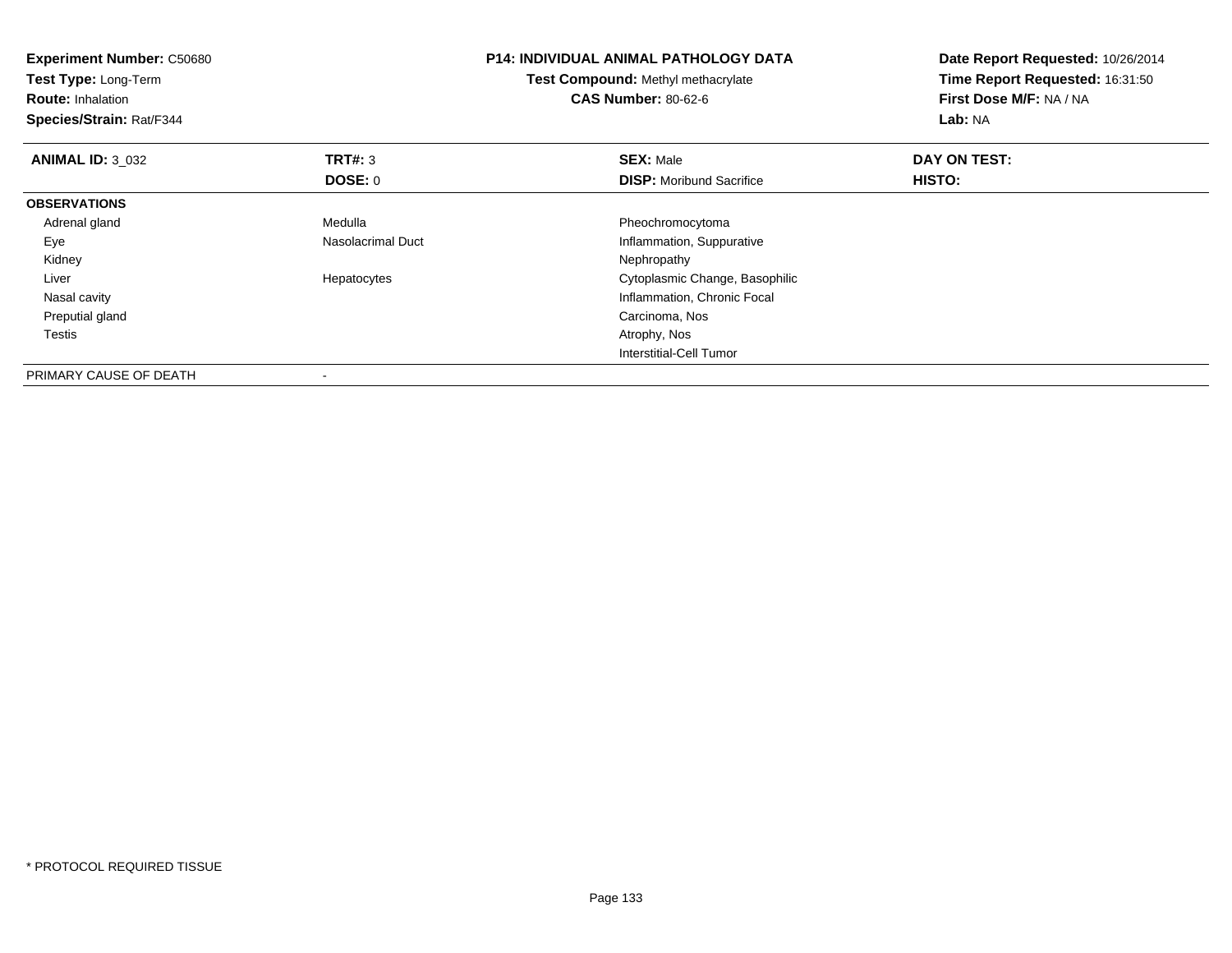| <b>Experiment Number: C50680</b><br>Test Type: Long-Term<br><b>Route: Inhalation</b><br>Species/Strain: Rat/F344 |                     | <b>P14: INDIVIDUAL ANIMAL PATHOLOGY DATA</b><br>Test Compound: Methyl methacrylate<br><b>CAS Number: 80-62-6</b> | Date Report Requested: 10/26/2014<br>Time Report Requested: 16:31:50<br>First Dose M/F: NA / NA<br>Lab: NA |  |
|------------------------------------------------------------------------------------------------------------------|---------------------|------------------------------------------------------------------------------------------------------------------|------------------------------------------------------------------------------------------------------------|--|
| <b>ANIMAL ID: 3 033</b>                                                                                          | <b>TRT#: 3</b>      | <b>SEX: Male</b>                                                                                                 | DAY ON TEST:                                                                                               |  |
|                                                                                                                  | DOSE: 0             | <b>DISP:</b> Scheduled Sacrifice                                                                                 | HISTO:                                                                                                     |  |
| <b>OBSERVATIONS</b>                                                                                              |                     |                                                                                                                  |                                                                                                            |  |
| Kidney                                                                                                           |                     | Nephropathy                                                                                                      |                                                                                                            |  |
| Liver                                                                                                            | <b>Bile Duct</b>    | Hyperplasia, Nos                                                                                                 |                                                                                                            |  |
| Pancreas                                                                                                         | Acinus              | Atrophy, Focal                                                                                                   |                                                                                                            |  |
| Skin                                                                                                             | Tail                | Hyperkeratosis                                                                                                   |                                                                                                            |  |
| Testis                                                                                                           |                     | Atrophy, Nos                                                                                                     |                                                                                                            |  |
|                                                                                                                  |                     | Interstitial-Cell Tumor                                                                                          |                                                                                                            |  |
| Unspecified                                                                                                      | Multiple Organs Nos | Leukemia, Mononuclear Cell                                                                                       |                                                                                                            |  |
| PRIMARY CAUSE OF DEATH                                                                                           |                     |                                                                                                                  |                                                                                                            |  |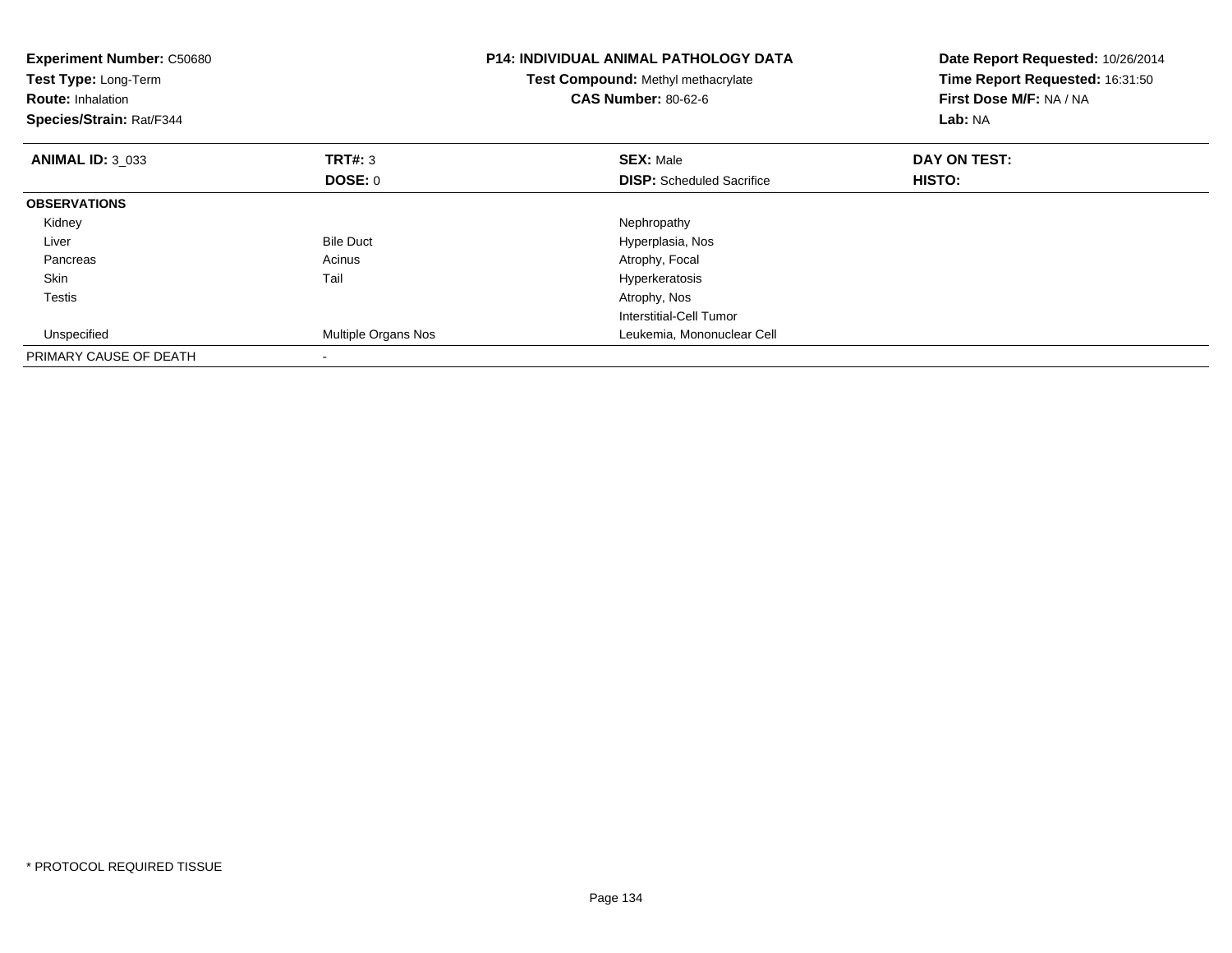| <b>Experiment Number: C50680</b><br>Test Type: Long-Term<br><b>Route: Inhalation</b><br>Species/Strain: Rat/F344 |         | <b>P14: INDIVIDUAL ANIMAL PATHOLOGY DATA</b><br>Test Compound: Methyl methacrylate<br><b>CAS Number: 80-62-6</b> | Date Report Requested: 10/26/2014<br>Time Report Requested: 16:31:50<br>First Dose M/F: NA / NA<br>Lab: NA |
|------------------------------------------------------------------------------------------------------------------|---------|------------------------------------------------------------------------------------------------------------------|------------------------------------------------------------------------------------------------------------|
| <b>ANIMAL ID: 3 034</b>                                                                                          | TRT#: 3 | <b>SEX: Male</b>                                                                                                 | DAY ON TEST:                                                                                               |
|                                                                                                                  | DOSE: 0 | <b>DISP:</b> Moribund Sacrifice                                                                                  | HISTO:                                                                                                     |
| <b>OBSERVATIONS</b>                                                                                              |         |                                                                                                                  |                                                                                                            |
| Kidney                                                                                                           |         | Nephropathy                                                                                                      |                                                                                                            |
| Pancreas                                                                                                         | Acinus  | Atrophy, Focal                                                                                                   |                                                                                                            |
| Preputial gland                                                                                                  |         | Acanthosis                                                                                                       |                                                                                                            |
|                                                                                                                  |         | Carcinoma, Nos                                                                                                   |                                                                                                            |
| Testis                                                                                                           |         | Interstitial-Cell Tumor                                                                                          |                                                                                                            |
| PRIMARY CAUSE OF DEATH                                                                                           |         |                                                                                                                  |                                                                                                            |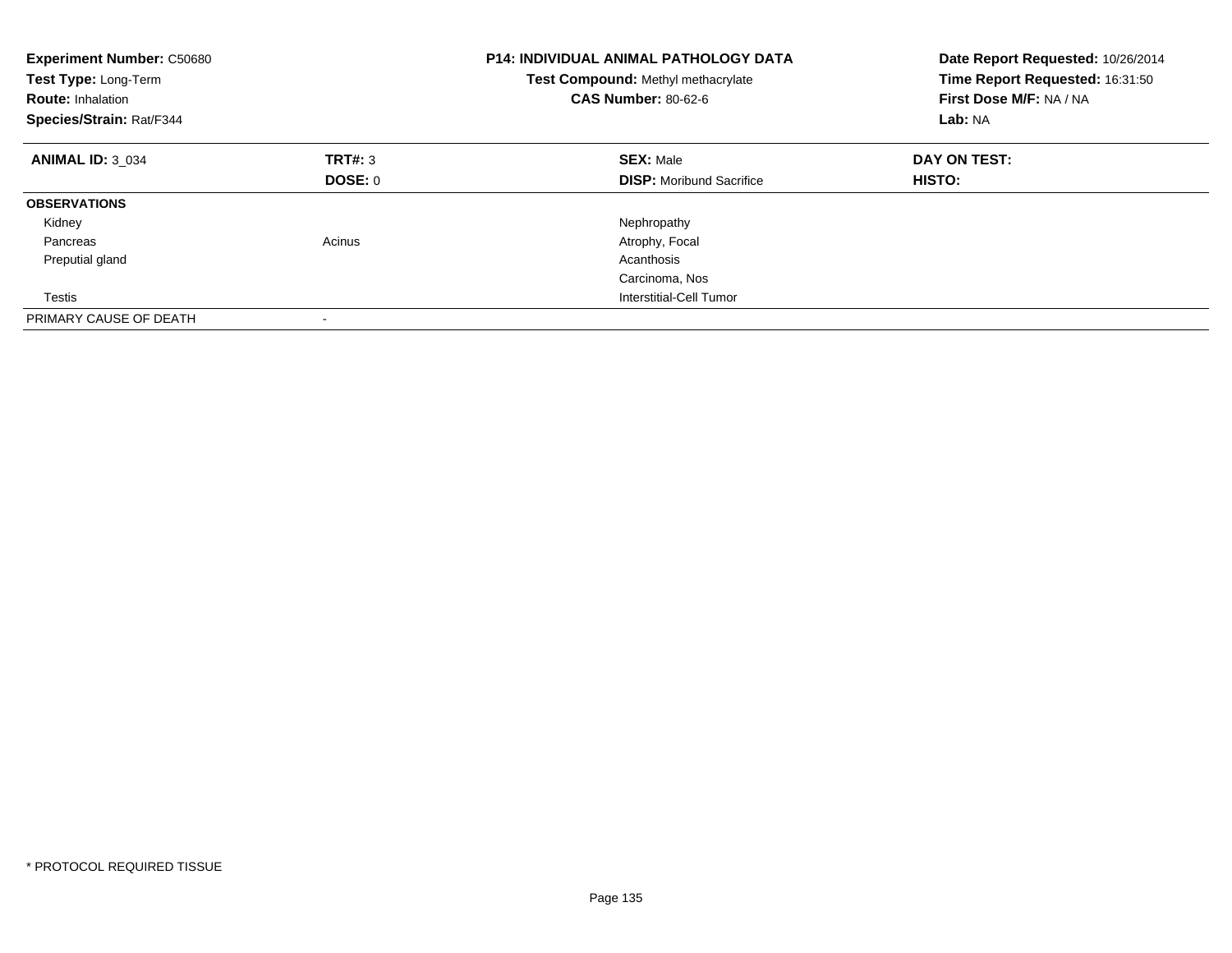**Experiment Number:** C50680**Test Type:** Long-Term**Route:** Inhalation **Species/Strain:** Rat/F344**P14: INDIVIDUAL ANIMAL PATHOLOGY DATATest Compound:** Methyl methacrylate**CAS Number:** 80-62-6**Date Report Requested:** 10/26/2014**Time Report Requested:** 16:31:50**First Dose M/F:** NA / NA**Lab:** NA**ANIMAL ID:** 3\_035 **TRT#:** <sup>3</sup> **SEX:** Male **DAY ON TEST: DOSE:** 0**DISP:** Scheduled Sacrifice **HISTO: OBSERVATIONS** Epididymis Inflammation, Chronic Focal Intestine LargeColon **Inflammation, Chronic Focal** RectumInflammation, Suppurative<br>Nephropathy Kidneyy the control of the control of the control of the control of the control of the control of the control of the control of the control of the control of the control of the control of the control of the control of the contro Nasal cavity Inflammation, Chronic Focal PancreasIslets **Islet-Cell Adenoma**  Pituitary glandAnterior Pituitary **Adenoma, Nos** Adenoma, Nos Seminal vesicle Inflammation, Suppurative Testiss and the contract of the contract of the contract of the contract of the contract of the contract of the contract of the contract of the contract of the contract of the contract of the contract of the contract of the cont Thyroid Hyperplasia, C Cell PRIMARY CAUSE OF DEATH-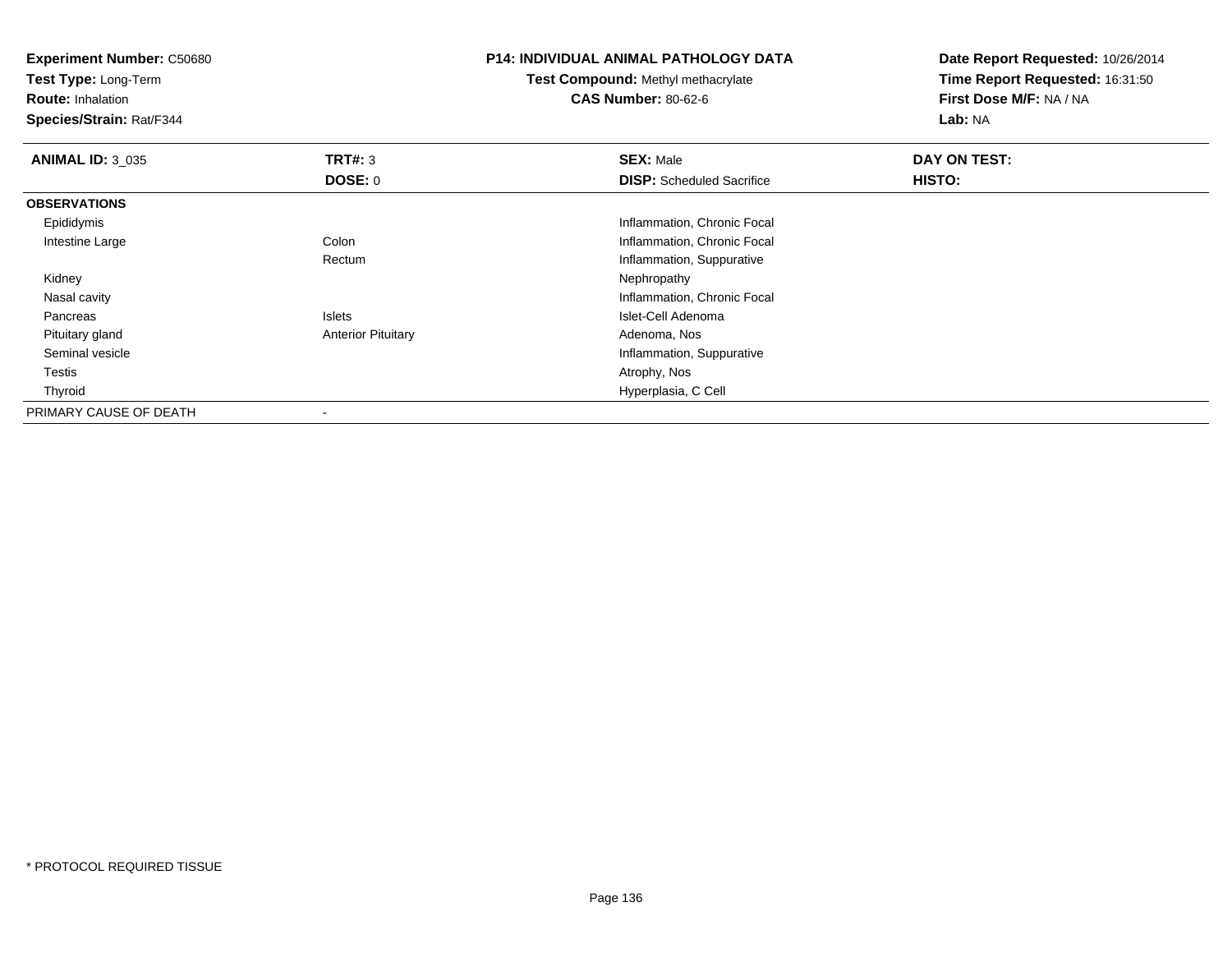**Test Type:** Long-Term

**Route:** Inhalation

**Species/Strain:** Rat/F344

# **P14: INDIVIDUAL ANIMAL PATHOLOGY DATA**

**Test Compound:** Methyl methacrylate**CAS Number:** 80-62-6

| <b>ANIMAL ID: 3 036</b> | TRT#: 3                             | <b>SEX: Male</b>                 | DAY ON TEST: |  |
|-------------------------|-------------------------------------|----------------------------------|--------------|--|
|                         | <b>DOSE: 0</b>                      | <b>DISP:</b> Scheduled Sacrifice | HISTO:       |  |
| <b>OBSERVATIONS</b>     |                                     |                                  |              |  |
| Brain                   | <b>Olfactory Sensory Epithelium</b> | Degeneration, Nos                |              |  |
|                         | <b>Olfactory Sensory Epithelium</b> | Foreign Body, Nos                |              |  |
| Kidney                  |                                     | Nephropathy                      |              |  |
| Nasal cavity            |                                     | Inflammation, Chronic Focal      |              |  |
|                         |                                     | Metaplasia, Squamous             |              |  |
| Pancreas                | Acinus                              | Atrophy, Focal                   |              |  |
| Pituitary gland         | <b>Anterior Pituitary</b>           | Adenoma, Nos                     |              |  |
| Preputial gland         |                                     | Cyst, Nos                        |              |  |
| Seminal vesicle         |                                     | Inflammation, Suppurative        |              |  |
| Skin                    | Chest                               | Papilloma, Nos                   |              |  |
| Testis                  |                                     | Atrophy, Nos                     |              |  |
|                         |                                     | <b>Interstitial-Cell Tumor</b>   |              |  |
| Thyroid                 |                                     | Follicular-Cell Carcinoma        |              |  |
| Unspecified             | Multiple Organs Nos                 | Leukemia, Mononuclear Cell       |              |  |
| PRIMARY CAUSE OF DEATH  | ۰                                   |                                  |              |  |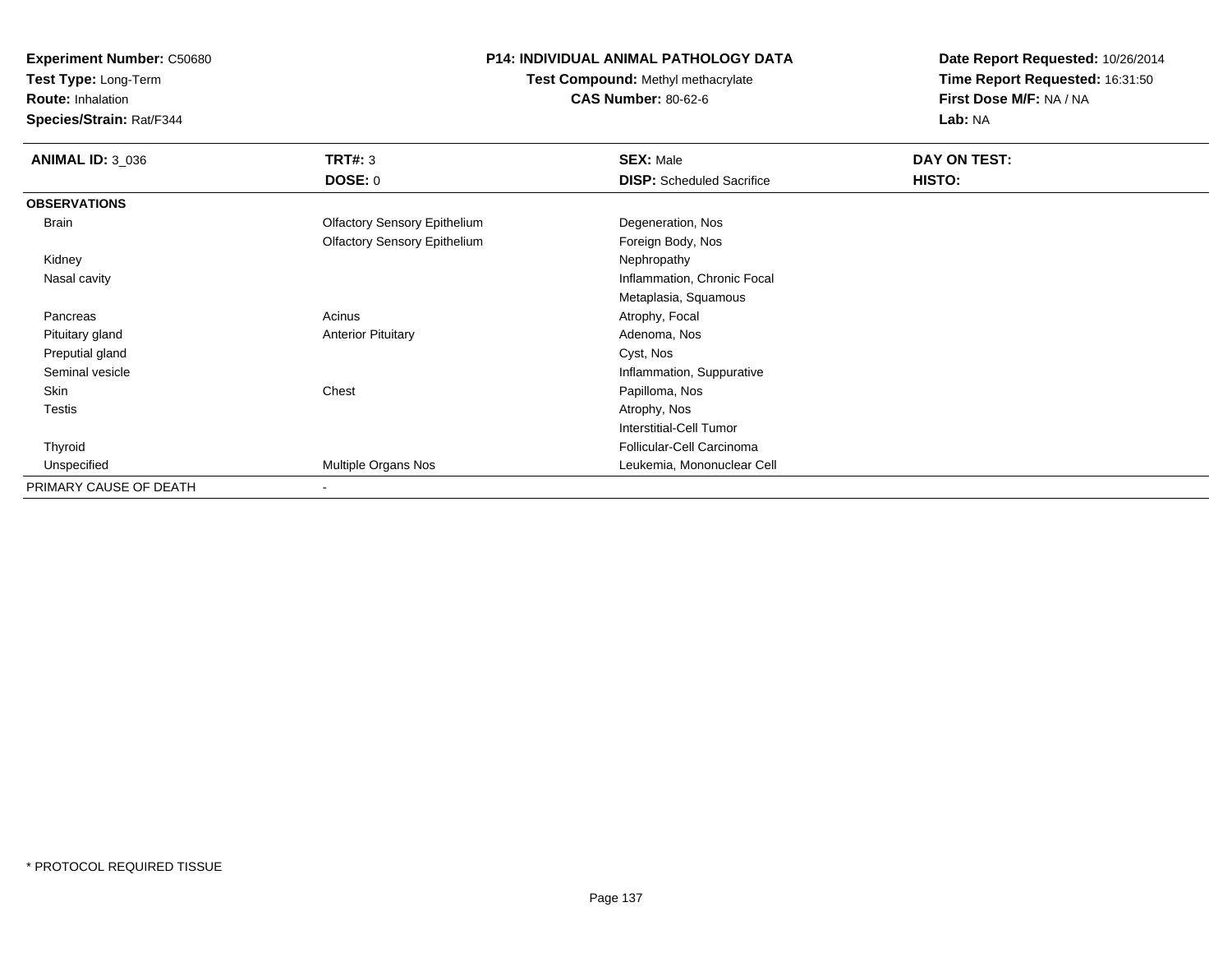**Test Type:** Long-Term

**Route:** Inhalation

**Species/Strain:** Rat/F344

## **P14: INDIVIDUAL ANIMAL PATHOLOGY DATA**

**Test Compound:** Methyl methacrylate**CAS Number:** 80-62-6

| <b>ANIMAL ID: 3 037</b> | TRT#: 3                             | <b>SEX: Male</b>                | DAY ON TEST: |  |
|-------------------------|-------------------------------------|---------------------------------|--------------|--|
|                         | <b>DOSE: 0</b>                      | <b>DISP:</b> Moribund Sacrifice | HISTO:       |  |
| <b>OBSERVATIONS</b>     |                                     |                                 |              |  |
| Brain                   | <b>Olfactory Sensory Epithelium</b> | Degeneration, Nos               |              |  |
|                         | <b>Olfactory Sensory Epithelium</b> | Foreign Body, Nos               |              |  |
| Heart                   | Myocardium Nos                      | Fibrosis                        |              |  |
|                         | Myocardium Nos                      | Inflammation, Chronic           |              |  |
|                         | Cardiac Valve                       | Metaplasia, Cartilaginous       |              |  |
| Kidney                  |                                     | Nephropathy                     |              |  |
| Liver                   | <b>Bile Duct</b>                    | Hyperplasia, Nos                |              |  |
|                         |                                     | Inflammation, Chronic Focal     |              |  |
| Pituitary gland         | <b>Anterior Pituitary</b>           | Adenoma, Nos                    |              |  |
| Seminal vesicle         |                                     | Inflammation, Suppurative       |              |  |
| PRIMARY CAUSE OF DEATH  |                                     |                                 |              |  |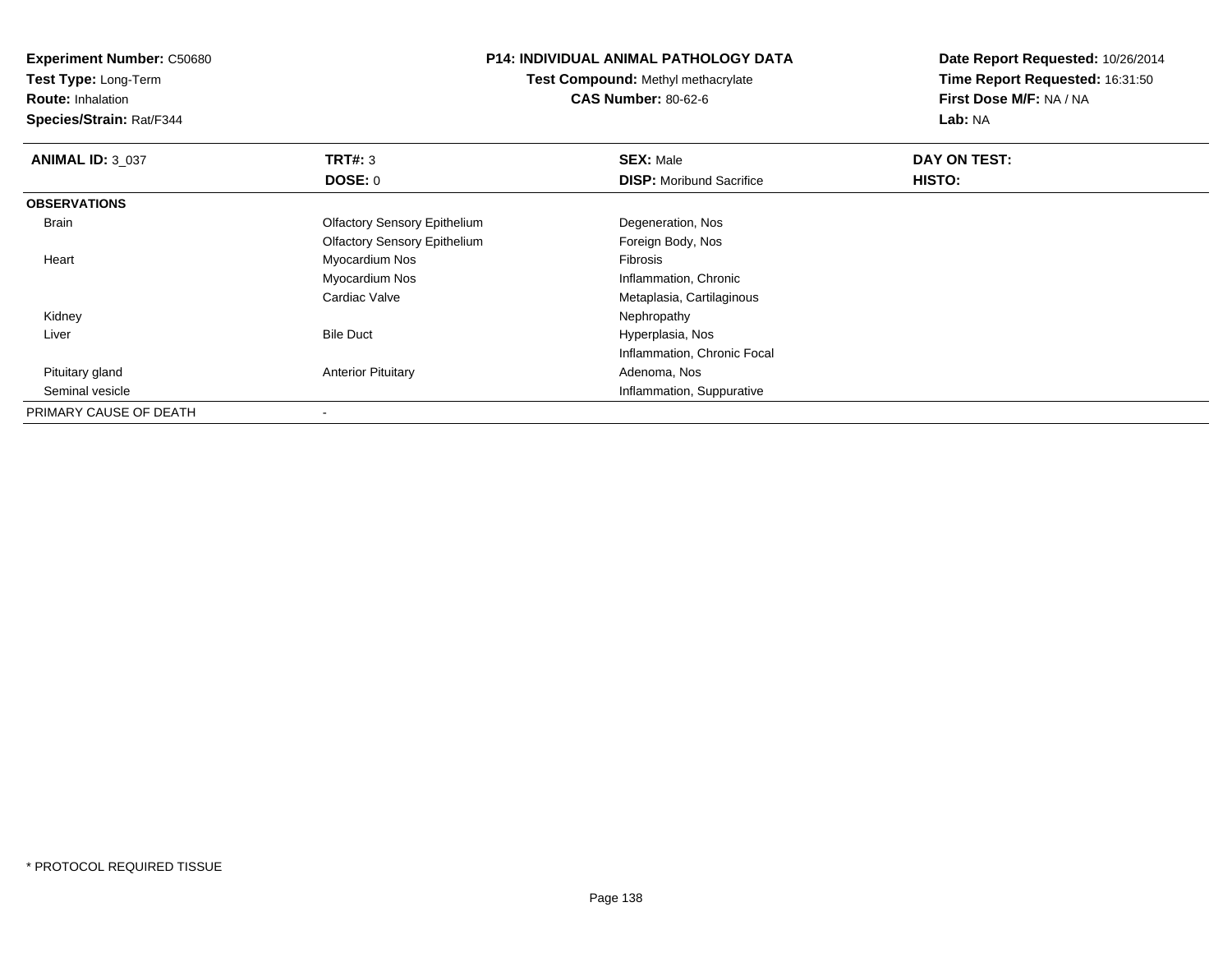| <b>Experiment Number: C50680</b><br><b>Test Type: Long-Term</b><br><b>Route: Inhalation</b><br>Species/Strain: Rat/F344 |                           | <b>P14: INDIVIDUAL ANIMAL PATHOLOGY DATA</b><br><b>Test Compound: Methyl methacrylate</b><br><b>CAS Number: 80-62-6</b> | Date Report Requested: 10/26/2014<br>Time Report Requested: 16:31:50<br>First Dose M/F: NA / NA<br>Lab: NA |
|-------------------------------------------------------------------------------------------------------------------------|---------------------------|-------------------------------------------------------------------------------------------------------------------------|------------------------------------------------------------------------------------------------------------|
| <b>ANIMAL ID: 3 038</b>                                                                                                 | TRT#: 3                   | <b>SEX: Male</b>                                                                                                        | DAY ON TEST:                                                                                               |
|                                                                                                                         | DOSE: 0                   | <b>DISP:</b> Moribund Sacrifice                                                                                         | HISTO:                                                                                                     |
| <b>OBSERVATIONS</b>                                                                                                     |                           |                                                                                                                         |                                                                                                            |
| Eye                                                                                                                     | <b>Crystalline Lens</b>   | Cataract                                                                                                                |                                                                                                            |
| Kidney                                                                                                                  |                           | Nephropathy                                                                                                             |                                                                                                            |
| Liver                                                                                                                   | Hepatocytes               | Cytoplasmic Vacuolization                                                                                               |                                                                                                            |
| Pancreas                                                                                                                | Acinus                    | Atrophy, Focal                                                                                                          |                                                                                                            |
| Pituitary gland                                                                                                         | <b>Anterior Pituitary</b> | Adenoma, Nos                                                                                                            |                                                                                                            |
| Seminal vesicle                                                                                                         |                           | Inflammation, Suppurative                                                                                               |                                                                                                            |
| Stomach                                                                                                                 | Forestomach               | Inflammation, Suppurative                                                                                               |                                                                                                            |
| Testis                                                                                                                  |                           | Hyperplasia, Interstitial Cell                                                                                          |                                                                                                            |
| PRIMARY CAUSE OF DEATH                                                                                                  |                           |                                                                                                                         |                                                                                                            |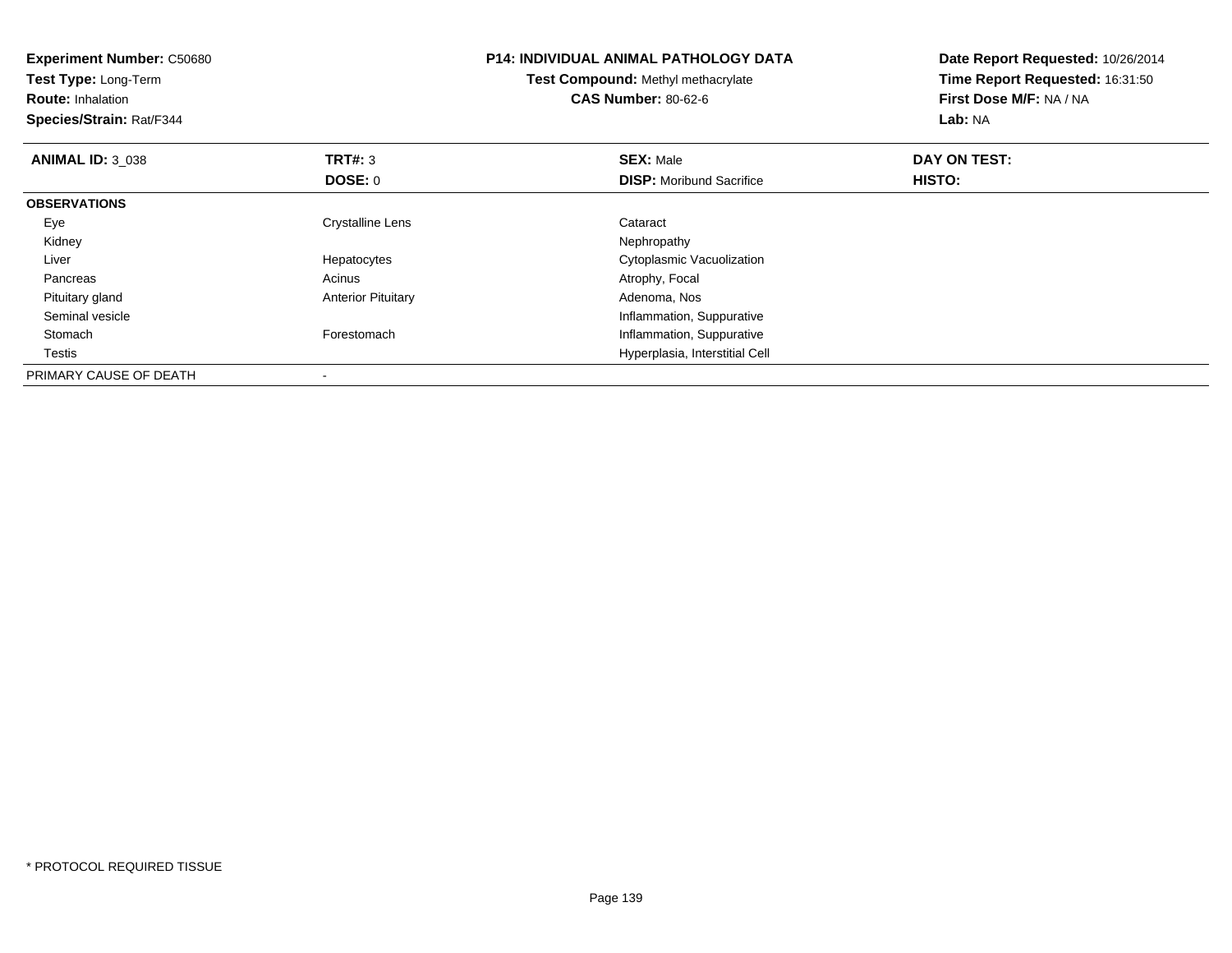**Test Type:** Long-Term

**Route:** Inhalation

**Species/Strain:** Rat/F344

# **P14: INDIVIDUAL ANIMAL PATHOLOGY DATA**

**Test Compound:** Methyl methacrylate**CAS Number:** 80-62-6

| <b>ANIMAL ID: 3_039</b> | <b>TRT#: 3</b>           | <b>SEX: Male</b>                  | DAY ON TEST: |  |
|-------------------------|--------------------------|-----------------------------------|--------------|--|
|                         | <b>DOSE: 0</b>           | <b>DISP:</b> Scheduled Sacrifice  | HISTO:       |  |
| <b>OBSERVATIONS</b>     |                          |                                   |              |  |
| Adrenal gland           | <b>Cortex Nos</b>        | Cytoplasmic Vacuolization         |              |  |
| Heart                   | Myocardium Nos           | Fibrosis                          |              |  |
|                         | Cardiac Valve            | Metaplasia, Cartilaginous         |              |  |
| Intestine Large         | Rectum                   | Parasitism                        |              |  |
| Kidney                  |                          | Nephropathy                       |              |  |
| Larynx                  |                          | Inflammation, Chronic             |              |  |
| Liver                   | Hepatocytes              | Cytoplasmic Change, Eosinophilic  |              |  |
|                         |                          | Inflammation, Granulomatous Focal |              |  |
| Lung                    | Alveoli                  | Fibrosis, Focal                   |              |  |
|                         |                          | Hyperplasia, Alveolar Epithelium  |              |  |
|                         | Alveoli                  | Inflammation, Chronic Focal       |              |  |
| Nasal cavity            |                          | Inflammation, Chronic Focal       |              |  |
| Seminal vesicle         |                          | Inflammation, Suppurative         |              |  |
| Testis                  |                          | Atrophy, Nos                      |              |  |
| Unspecified             | Abdomen                  | Fibroma                           |              |  |
| PRIMARY CAUSE OF DEATH  | $\overline{\phantom{a}}$ |                                   |              |  |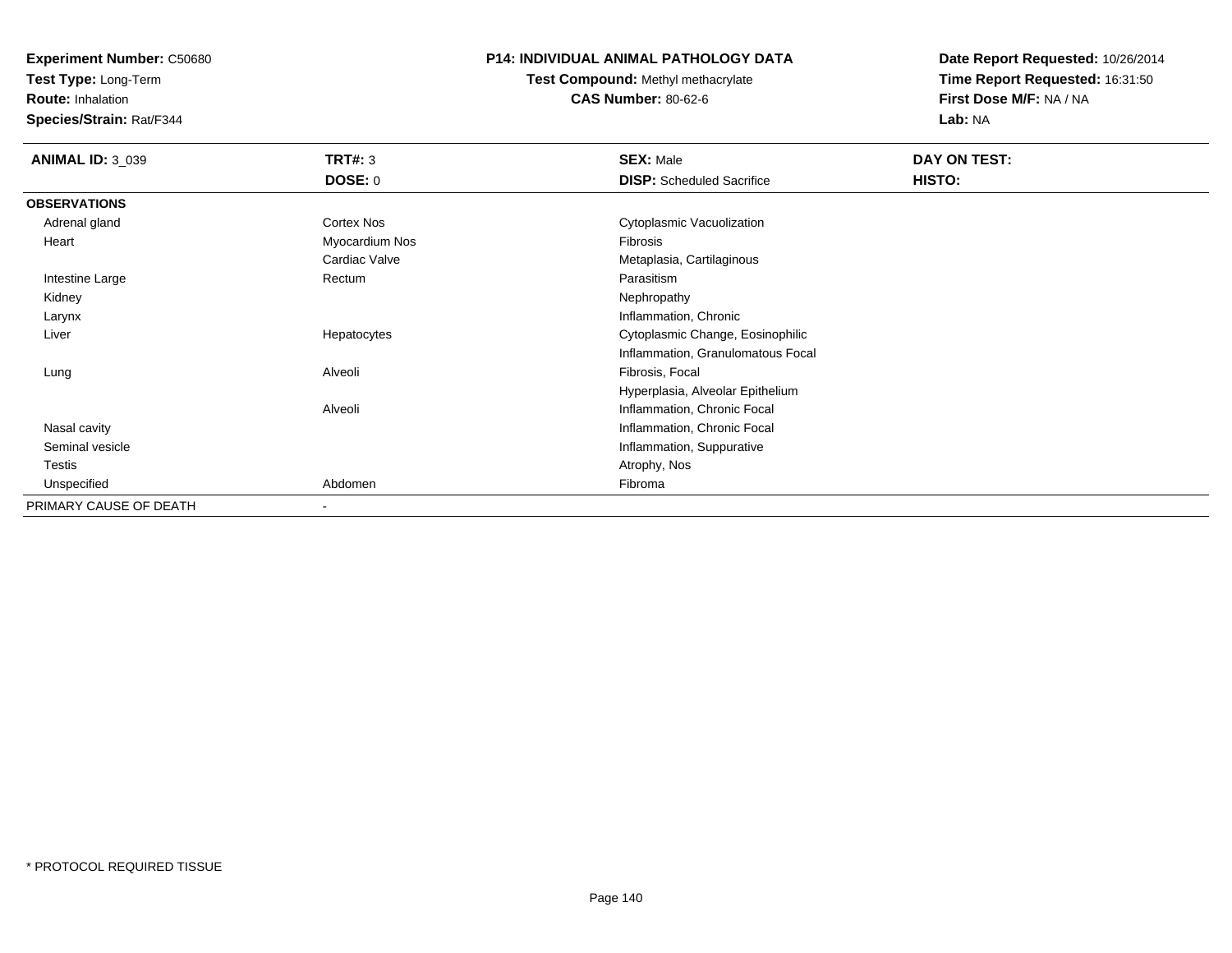| <b>Experiment Number: C50680</b><br>Test Type: Long-Term<br><b>Route: Inhalation</b><br><b>Species/Strain: Rat/F344</b> |                    | <b>P14: INDIVIDUAL ANIMAL PATHOLOGY DATA</b><br>Test Compound: Methyl methacrylate<br><b>CAS Number: 80-62-6</b> | Date Report Requested: 10/26/2014<br>Time Report Requested: 16:31:50<br>First Dose M/F: NA / NA<br>Lab: NA |  |
|-------------------------------------------------------------------------------------------------------------------------|--------------------|------------------------------------------------------------------------------------------------------------------|------------------------------------------------------------------------------------------------------------|--|
| <b>ANIMAL ID: 3 040</b>                                                                                                 | TRT#: 3<br>DOSE: 0 | <b>SEX: Male</b><br><b>DISP:</b> Accidently Killed                                                               | DAY ON TEST:<br>HISTO:                                                                                     |  |
| <b>OBSERVATIONS</b>                                                                                                     |                    |                                                                                                                  |                                                                                                            |  |
| Larynx                                                                                                                  |                    | Inflammation, Suppurative                                                                                        |                                                                                                            |  |
| Prostate                                                                                                                |                    | Inflammation, Suppurative                                                                                        |                                                                                                            |  |
| Thyroid                                                                                                                 |                    | C-Cell Adenoma                                                                                                   |                                                                                                            |  |
| PRIMARY CAUSE OF DEATH                                                                                                  |                    |                                                                                                                  |                                                                                                            |  |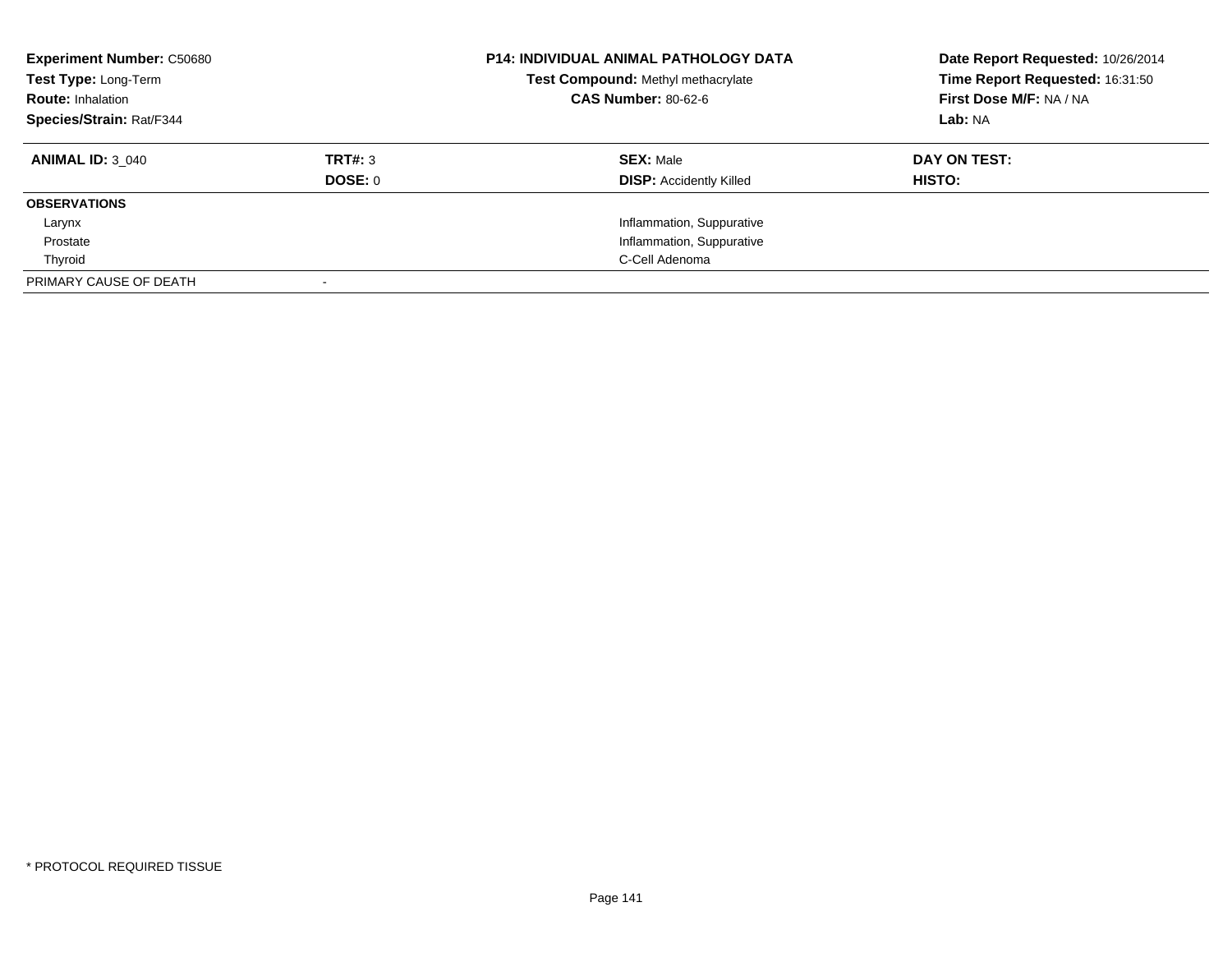| <b>Experiment Number: C50680</b><br>Test Type: Long-Term<br><b>Route: Inhalation</b><br>Species/Strain: Rat/F344 |                           | <b>P14: INDIVIDUAL ANIMAL PATHOLOGY DATA</b><br>Test Compound: Methyl methacrylate<br><b>CAS Number: 80-62-6</b> | Date Report Requested: 10/26/2014<br>Time Report Requested: 16:31:50<br>First Dose M/F: NA / NA<br>Lab: NA |
|------------------------------------------------------------------------------------------------------------------|---------------------------|------------------------------------------------------------------------------------------------------------------|------------------------------------------------------------------------------------------------------------|
| <b>ANIMAL ID: 3 041</b>                                                                                          | TRT#: 3                   | <b>SEX: Male</b>                                                                                                 | DAY ON TEST:                                                                                               |
|                                                                                                                  | DOSE: 0                   | <b>DISP: Natural Death</b>                                                                                       | HISTO:                                                                                                     |
| <b>OBSERVATIONS</b>                                                                                              |                           |                                                                                                                  |                                                                                                            |
| Heart                                                                                                            | Myocardium Nos            | Fibrosis                                                                                                         |                                                                                                            |
| Kidney                                                                                                           |                           | Nephropathy                                                                                                      |                                                                                                            |
| Liver                                                                                                            | Hepatocytes               | Necrosis, Focal                                                                                                  |                                                                                                            |
| Lung                                                                                                             | <b>Bronchiole</b>         | Foreign Body, Nos                                                                                                |                                                                                                            |
|                                                                                                                  | Alveoli                   | Inflammation, Suppurative                                                                                        |                                                                                                            |
| Nasal cavity                                                                                                     |                           | Inflammation, Suppurative                                                                                        |                                                                                                            |
| Pituitary gland                                                                                                  | <b>Anterior Pituitary</b> | Adenoma, Nos                                                                                                     |                                                                                                            |
| Stomach                                                                                                          | Forestomach               | Hyperkeratosis                                                                                                   |                                                                                                            |
|                                                                                                                  | Forestomach               | Hyperplasia, Epithelial                                                                                          |                                                                                                            |
| PRIMARY CAUSE OF DEATH                                                                                           |                           |                                                                                                                  |                                                                                                            |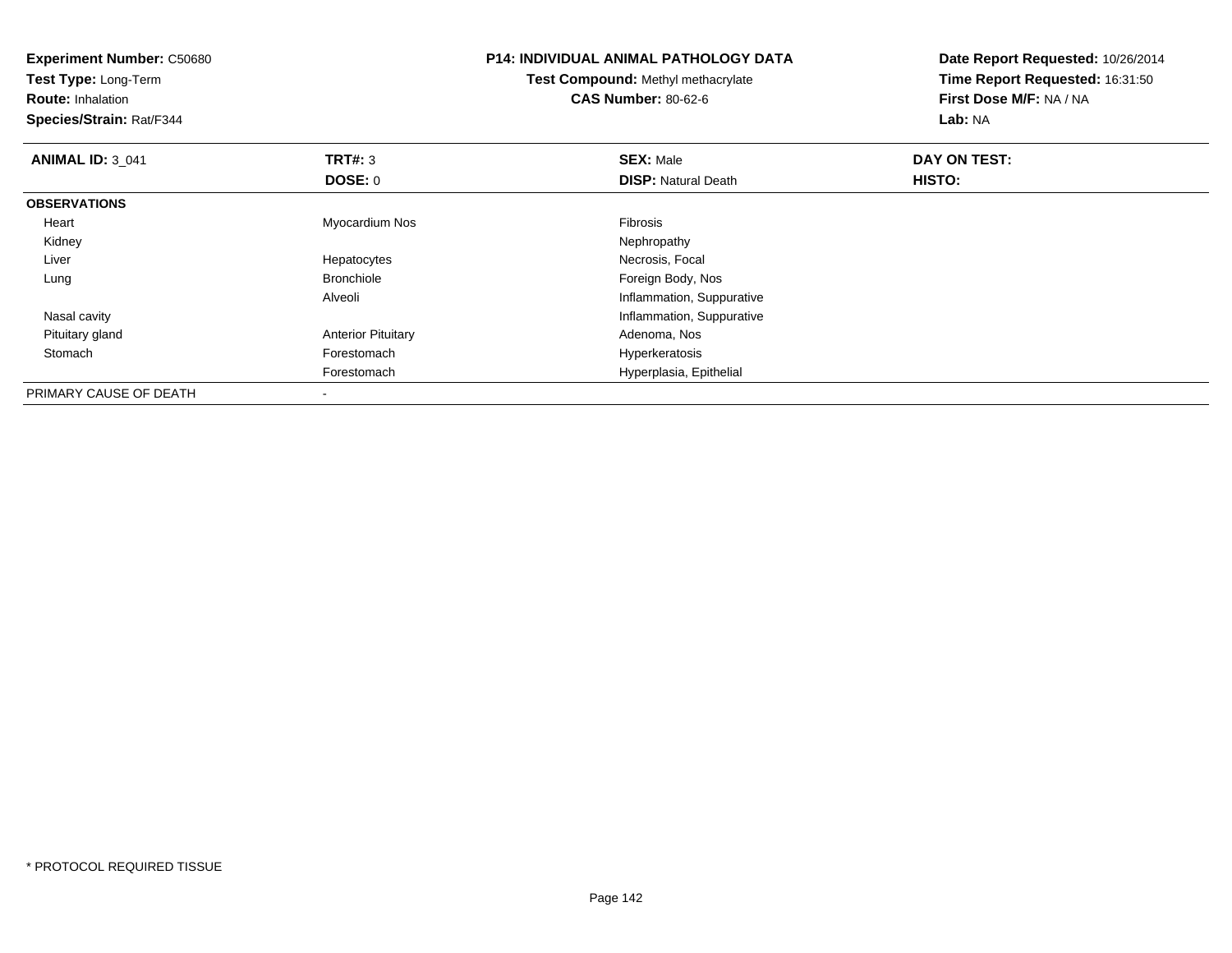| <b>Experiment Number: C50680</b> | <b>P14: INDIVIDUAL ANIMAL PATHOLOGY DATA</b><br><b>Test Compound: Methyl methacrylate</b><br><b>CAS Number: 80-62-6</b> |                                 | Date Report Requested: 10/26/2014<br>Time Report Requested: 16:31:50 |  |
|----------------------------------|-------------------------------------------------------------------------------------------------------------------------|---------------------------------|----------------------------------------------------------------------|--|
| <b>Test Type: Long-Term</b>      |                                                                                                                         |                                 |                                                                      |  |
| <b>Route: Inhalation</b>         |                                                                                                                         |                                 | First Dose M/F: NA / NA                                              |  |
| Species/Strain: Rat/F344         |                                                                                                                         |                                 | Lab: NA                                                              |  |
| <b>ANIMAL ID: 3 042</b>          | TRT#: 3                                                                                                                 | <b>SEX: Male</b>                | DAY ON TEST:                                                         |  |
|                                  | <b>DOSE: 0</b>                                                                                                          | <b>DISP:</b> Moribund Sacrifice | <b>HISTO:</b>                                                        |  |
| <b>OBSERVATIONS</b>              |                                                                                                                         |                                 |                                                                      |  |
| <b>Brain</b>                     | <b>Olfactory Sensory Epithelium</b>                                                                                     | Degeneration, Nos               |                                                                      |  |
| Heart                            | Myocardium Nos                                                                                                          | <b>Fibrosis</b>                 |                                                                      |  |
| Liver                            | Hepatocytes                                                                                                             | Cytoplasmic Vacuolization       |                                                                      |  |
| Nasal cavity                     |                                                                                                                         | Inflammation, Suppurative       |                                                                      |  |
| Seminal vesicle                  |                                                                                                                         | Inflammation, Suppurative       |                                                                      |  |
| Stomach                          | Forestomach                                                                                                             | Hyperkeratosis                  |                                                                      |  |
|                                  | Forestomach                                                                                                             | Hyperplasia, Epithelial         |                                                                      |  |
| Testis                           |                                                                                                                         | Hyperplasia, Interstitial Cell  |                                                                      |  |
| Unspecified                      | Multiple Organs Nos                                                                                                     | Leukemia, Mononuclear Cell      |                                                                      |  |
| PRIMARY CAUSE OF DEATH           |                                                                                                                         |                                 |                                                                      |  |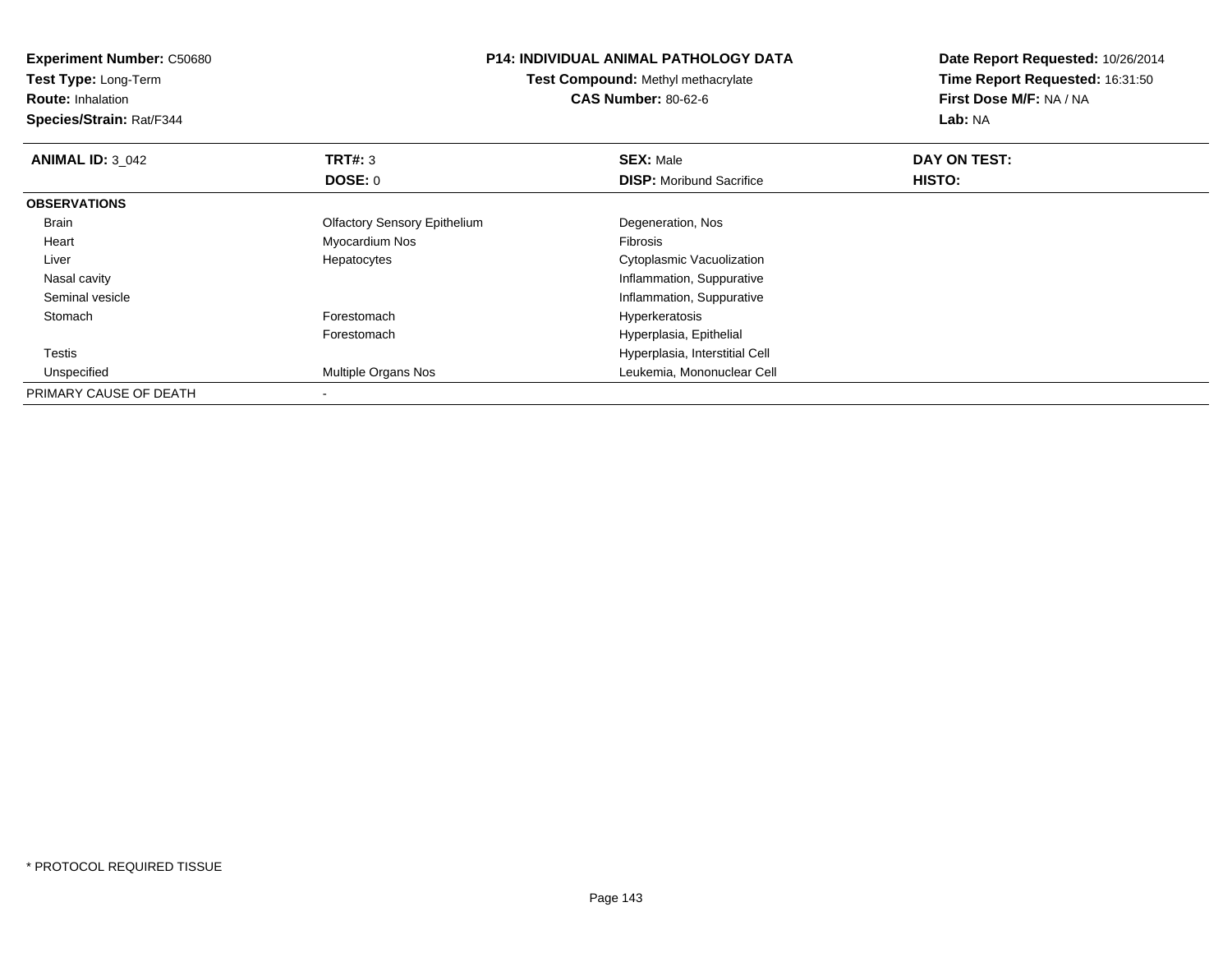| <b>Experiment Number: C50680</b><br>Test Type: Long-Term<br><b>Route: Inhalation</b><br>Species/Strain: Rat/F344 |                     | <b>P14: INDIVIDUAL ANIMAL PATHOLOGY DATA</b><br>Test Compound: Methyl methacrylate<br><b>CAS Number: 80-62-6</b> | Date Report Requested: 10/26/2014<br>Time Report Requested: 16:31:50<br>First Dose M/F: NA / NA<br>Lab: NA |
|------------------------------------------------------------------------------------------------------------------|---------------------|------------------------------------------------------------------------------------------------------------------|------------------------------------------------------------------------------------------------------------|
| <b>ANIMAL ID: 3_043</b>                                                                                          | <b>TRT#: 3</b>      | <b>SEX: Male</b>                                                                                                 | DAY ON TEST:                                                                                               |
|                                                                                                                  | DOSE: 0             | <b>DISP: Natural Death</b>                                                                                       | HISTO:                                                                                                     |
| <b>OBSERVATIONS</b>                                                                                              |                     |                                                                                                                  |                                                                                                            |
| Adrenal gland                                                                                                    | Medulla             | Hyperplasia, Focal                                                                                               |                                                                                                            |
| Heart                                                                                                            | Atrium              | Thrombosis, Nos                                                                                                  |                                                                                                            |
| Liver                                                                                                            | Hepatocytes         | Cytoplasmic Vacuolization                                                                                        |                                                                                                            |
| Lung                                                                                                             |                     | Alveolar Macrophages                                                                                             |                                                                                                            |
| Nasal cavity                                                                                                     |                     | Inflammation, Suppurative                                                                                        |                                                                                                            |
| Testis                                                                                                           |                     | Atrophy, Nos                                                                                                     |                                                                                                            |
|                                                                                                                  |                     | Interstitial-Cell Tumor                                                                                          |                                                                                                            |
| Unspecified                                                                                                      | Multiple Organs Nos | Leukemia, Mononuclear Cell                                                                                       |                                                                                                            |
| PRIMARY CAUSE OF DEATH                                                                                           |                     |                                                                                                                  |                                                                                                            |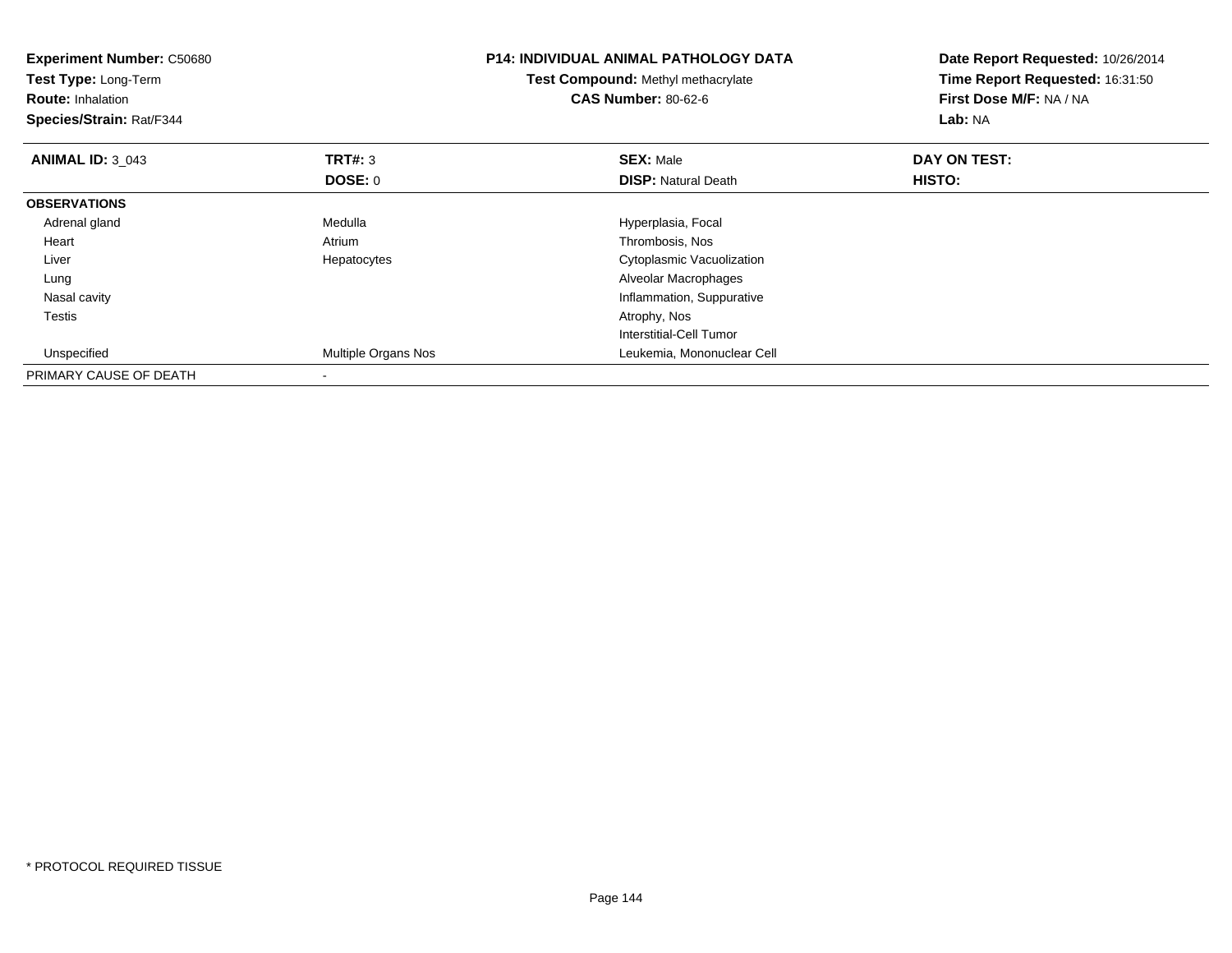| <b>Experiment Number: C50680</b><br>Test Type: Long-Term<br><b>Route: Inhalation</b><br>Species/Strain: Rat/F344 |                           | <b>P14: INDIVIDUAL ANIMAL PATHOLOGY DATA</b><br>Test Compound: Methyl methacrylate<br><b>CAS Number: 80-62-6</b> | Date Report Requested: 10/26/2014<br>Time Report Requested: 16:31:50<br>First Dose M/F: NA / NA<br>Lab: NA |  |
|------------------------------------------------------------------------------------------------------------------|---------------------------|------------------------------------------------------------------------------------------------------------------|------------------------------------------------------------------------------------------------------------|--|
| <b>ANIMAL ID: 3 044</b>                                                                                          | TRT#: 3                   | <b>SEX: Male</b>                                                                                                 | DAY ON TEST:                                                                                               |  |
|                                                                                                                  | DOSE: 0                   | <b>DISP:</b> Scheduled Sacrifice                                                                                 | <b>HISTO:</b>                                                                                              |  |
| <b>OBSERVATIONS</b>                                                                                              |                           |                                                                                                                  |                                                                                                            |  |
| Heart                                                                                                            | Cardiac Valve             | Metaplasia, Cartilaginous                                                                                        |                                                                                                            |  |
| Kidney                                                                                                           |                           | Nephropathy                                                                                                      |                                                                                                            |  |
| Larynx                                                                                                           |                           | Inflammation, Chronic                                                                                            |                                                                                                            |  |
| Pituitary gland                                                                                                  | <b>Anterior Pituitary</b> | Adenoma, Nos                                                                                                     |                                                                                                            |  |
| <b>Testis</b>                                                                                                    |                           | Atrophy, Nos                                                                                                     |                                                                                                            |  |
|                                                                                                                  |                           | Interstitial-Cell Tumor                                                                                          |                                                                                                            |  |
| Thyroid                                                                                                          |                           | C-Cell Carcinoma                                                                                                 |                                                                                                            |  |
| Unspecified                                                                                                      | Multiple Organs Nos       | Leukemia, Mononuclear Cell                                                                                       |                                                                                                            |  |
| PRIMARY CAUSE OF DEATH                                                                                           |                           |                                                                                                                  |                                                                                                            |  |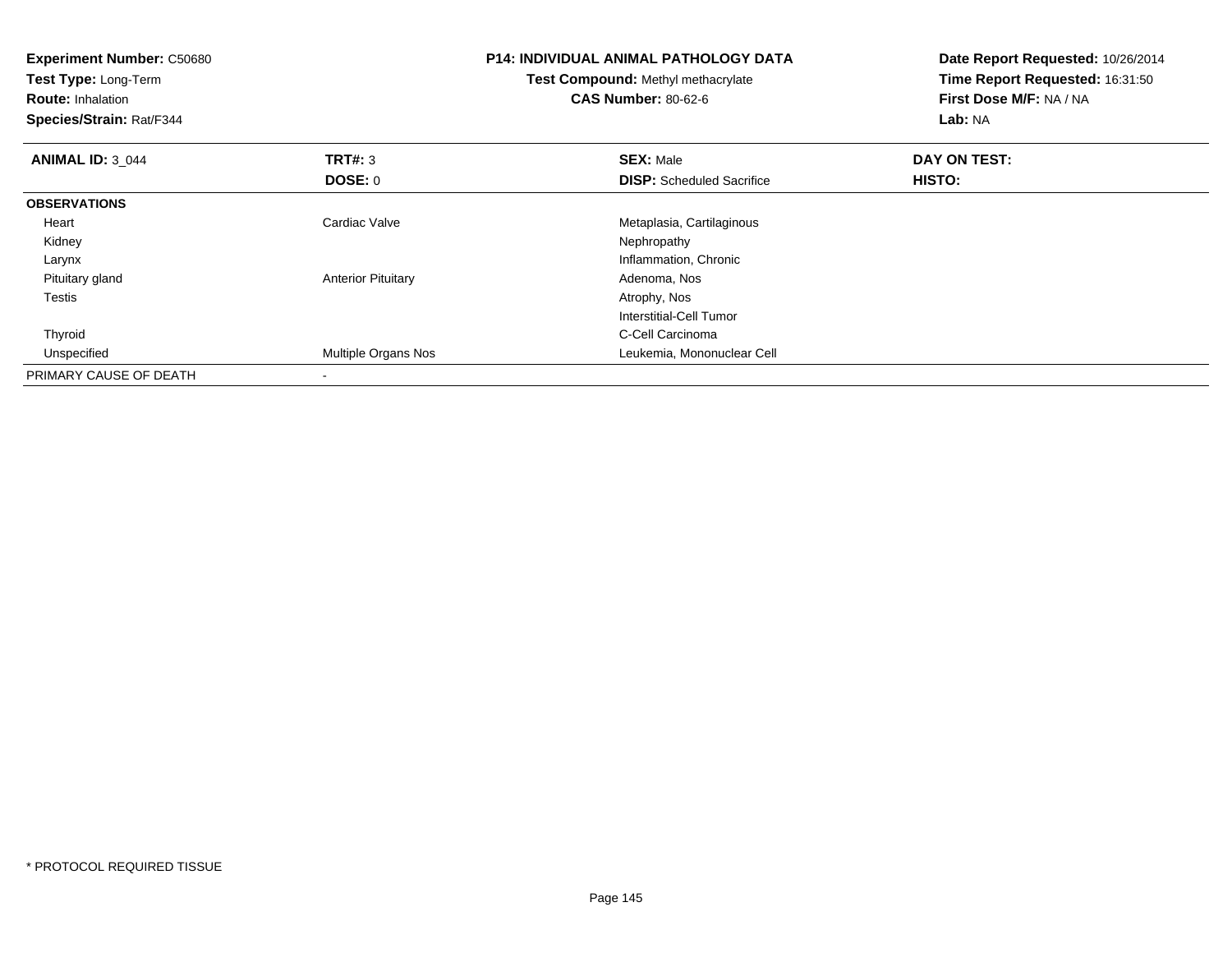**Experiment Number:** C50680

**Test Type:** Long-Term

**Route:** Inhalation

**Species/Strain:** Rat/F344

## **P14: INDIVIDUAL ANIMAL PATHOLOGY DATA**

**Test Compound:** Methyl methacrylate**CAS Number:** 80-62-6

**Date Report Requested:** 10/26/2014**Time Report Requested:** 16:31:50**First Dose M/F:** NA / NA**Lab:** NA

| <b>ANIMAL ID: 3 045</b> | TRT#: 3                    | <b>SEX: Male</b>                | DAY ON TEST: |  |
|-------------------------|----------------------------|---------------------------------|--------------|--|
|                         | DOSE: 0                    | <b>DISP:</b> Moribund Sacrifice | HISTO:       |  |
| <b>OBSERVATIONS</b>     |                            |                                 |              |  |
| Kidney                  |                            | Nephropathy                     |              |  |
| Liver                   | Hepatocytes                | Cytoplasmic Vacuolization       |              |  |
|                         | <b>Bile Duct</b>           | Hyperplasia, Nos                |              |  |
| Lung                    |                            | Alveolar Macrophages            |              |  |
|                         | Alveoli                    | Hemorrhage                      |              |  |
| Pancreas                | Acinus                     | Atrophy, Focal                  |              |  |
| Pituitary gland         | <b>Anterior Pituitary</b>  | Adenoma, Nos                    |              |  |
| Stomach                 | Forestomach                | Hyperplasia, Epithelial         |              |  |
|                         | Forestomach                | Ulcer, Nos                      |              |  |
| Thyroid                 |                            | Hyperplasia, C Cell             |              |  |
| Unspecified             | <b>Multiple Organs Nos</b> | Leukemia, Mononuclear Cell      |              |  |
| Urinary bladder         | Submucosa                  | Hemorrhage                      |              |  |
| PRIMARY CAUSE OF DEATH  | $\,$                       |                                 |              |  |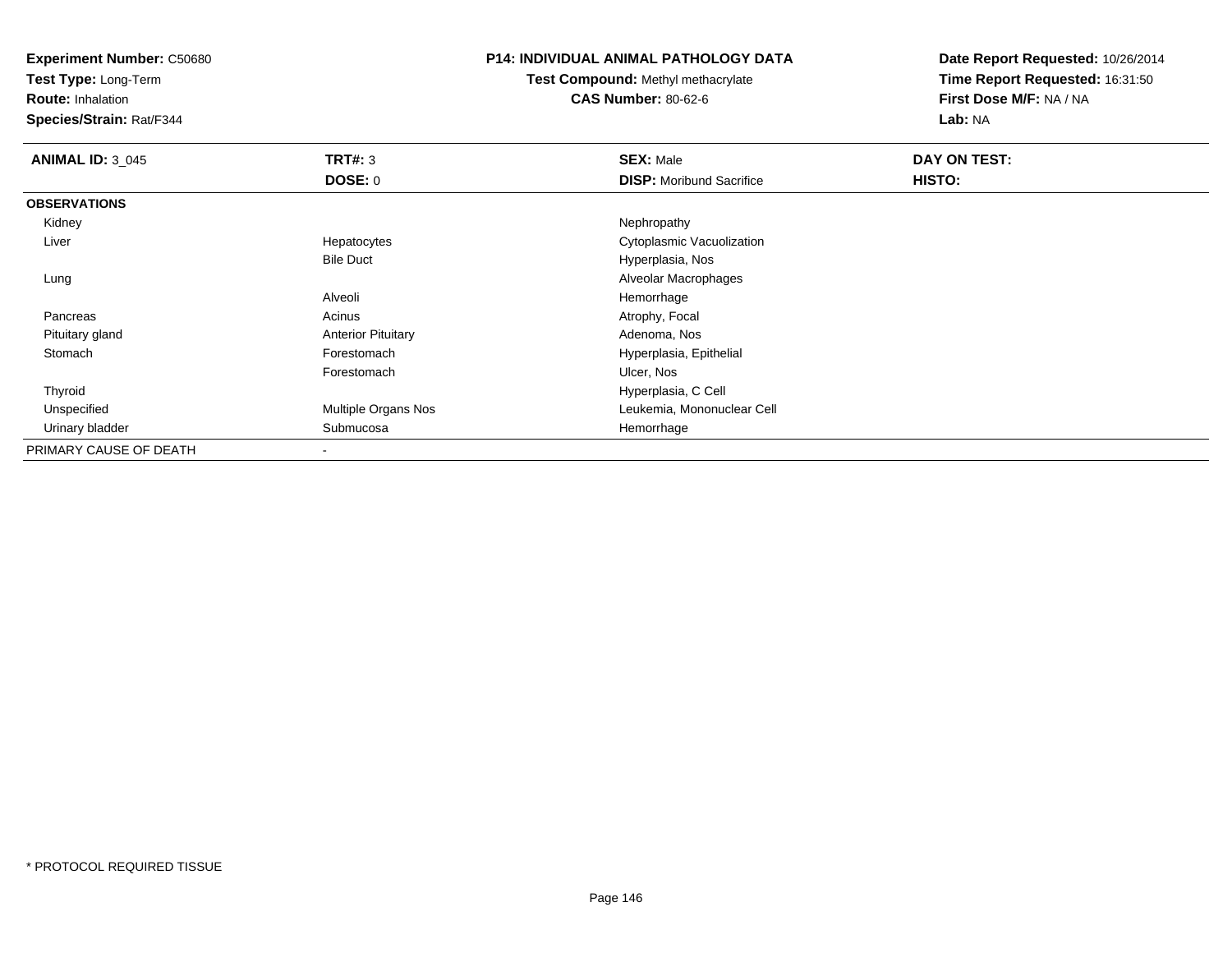| <b>Experiment Number: C50680</b><br>Test Type: Long-Term<br><b>Route: Inhalation</b> |                 | <b>P14: INDIVIDUAL ANIMAL PATHOLOGY DATA</b> | Date Report Requested: 10/26/2014<br>Time Report Requested: 16:31:50<br>First Dose M/F: NA / NA |  |
|--------------------------------------------------------------------------------------|-----------------|----------------------------------------------|-------------------------------------------------------------------------------------------------|--|
|                                                                                      |                 | Test Compound: Methyl methacrylate           |                                                                                                 |  |
|                                                                                      |                 | <b>CAS Number: 80-62-6</b>                   |                                                                                                 |  |
| Species/Strain: Rat/F344                                                             |                 |                                              | Lab: NA                                                                                         |  |
| <b>ANIMAL ID: 3 046</b>                                                              | <b>TRT#: 3</b>  | <b>SEX: Male</b>                             | DAY ON TEST:                                                                                    |  |
|                                                                                      | <b>DOSE: 0</b>  | <b>DISP: Natural Death</b>                   | HISTO:                                                                                          |  |
| <b>OBSERVATIONS</b>                                                                  |                 |                                              |                                                                                                 |  |
| Heart                                                                                | Cardiac Valve   | <b>Fibrosis</b>                              |                                                                                                 |  |
|                                                                                      | Myocardium Nos  | <b>Fibrosis</b>                              |                                                                                                 |  |
|                                                                                      | Pericardium Nos | Hyperplasia, Diffuse                         |                                                                                                 |  |
|                                                                                      | Pericardium Nos | Inflammation, Chronic Diffuse                |                                                                                                 |  |
|                                                                                      | Cardiac Valve   | Inflammation, Nos                            |                                                                                                 |  |
| Lung                                                                                 |                 | Alveolar/Bronchiolar Carcinoma               |                                                                                                 |  |
|                                                                                      | Pleura Nos      | Alveolar/Bronchiolar Carcinoma, Invasive     |                                                                                                 |  |
| Seminal vesicle                                                                      |                 | Inflammation, Chronic                        |                                                                                                 |  |
| Trachea                                                                              |                 | Inflammation, Suppurative                    |                                                                                                 |  |
| PRIMARY CAUSE OF DEATH                                                               |                 |                                              |                                                                                                 |  |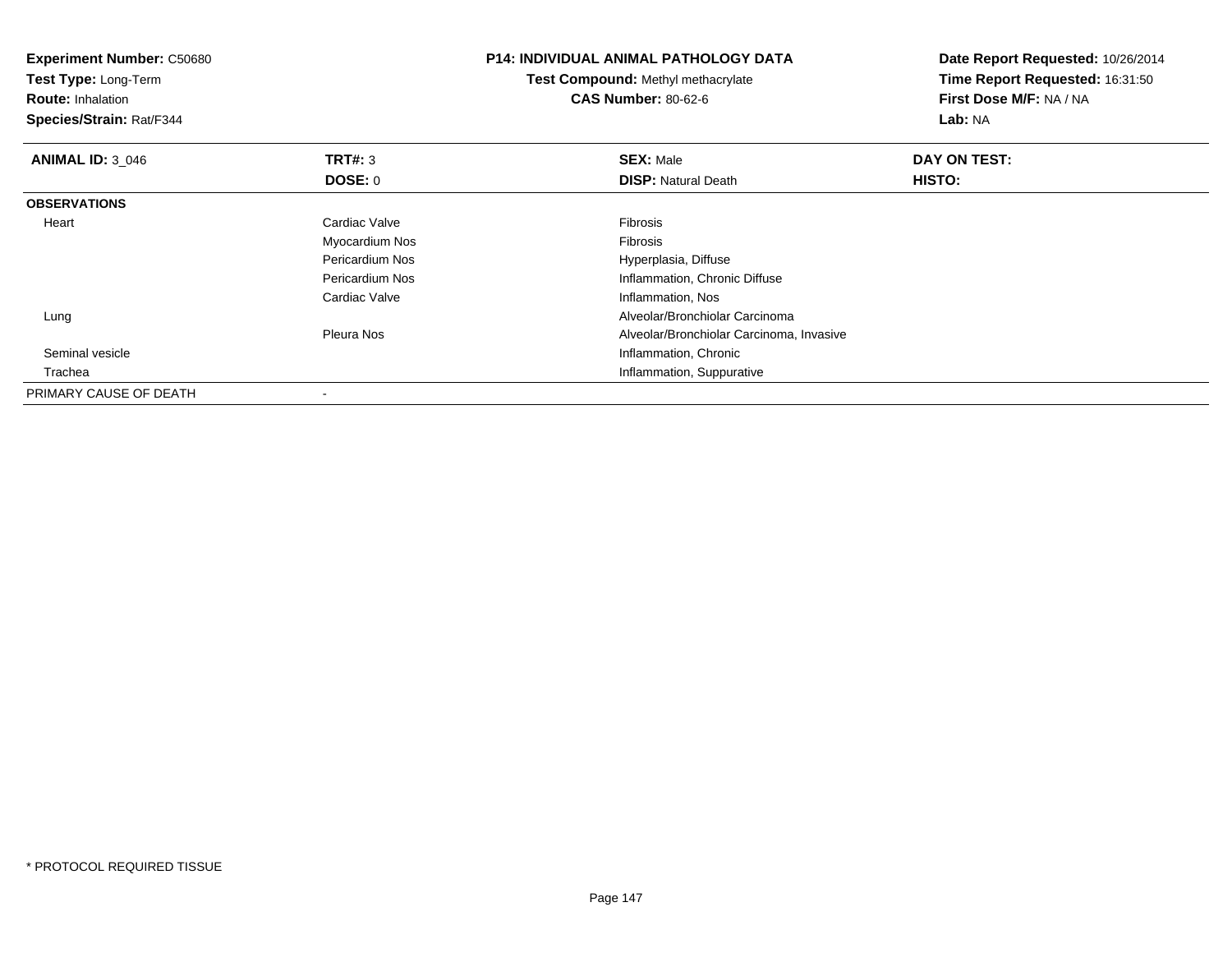**Experiment Number:** C50680

**Test Type:** Long-Term

**Route:** Inhalation

**Species/Strain:** Rat/F344

## **P14: INDIVIDUAL ANIMAL PATHOLOGY DATA**

**Test Compound:** Methyl methacrylate**CAS Number:** 80-62-6

**Date Report Requested:** 10/26/2014**Time Report Requested:** 16:31:50**First Dose M/F:** NA / NA**Lab:** NA

| <b>ANIMAL ID: 3_047</b> | TRT#: 3                   | <b>SEX: Male</b>                 | DAY ON TEST: |
|-------------------------|---------------------------|----------------------------------|--------------|
|                         | <b>DOSE: 0</b>            | <b>DISP:</b> Scheduled Sacrifice | HISTO:       |
| <b>OBSERVATIONS</b>     |                           |                                  |              |
| Brain                   | Cerebrum                  | Hemorrhage                       |              |
| Heart                   | Myocardium Nos            | Fibrosis                         |              |
|                         | Cardiac Valve             | Metaplasia, Cartilaginous        |              |
| Kidney                  |                           | Nephropathy                      |              |
| Larynx                  |                           | Inflammation, Suppurative        |              |
| Liver                   | <b>Bile Duct</b>          | Hyperplasia, Nos                 |              |
| Pancreas                | Acinus                    | Atrophy, Focal                   |              |
|                         | Islets                    | Islet-Cell Carcinoma             |              |
| Pituitary gland         | <b>Anterior Pituitary</b> | Adenoma, Nos                     |              |
| <b>Testis</b>           |                           | Atrophy, Nos                     |              |
|                         |                           | Interstitial-Cell Tumor          |              |
| PRIMARY CAUSE OF DEATH  | $\blacksquare$            |                                  |              |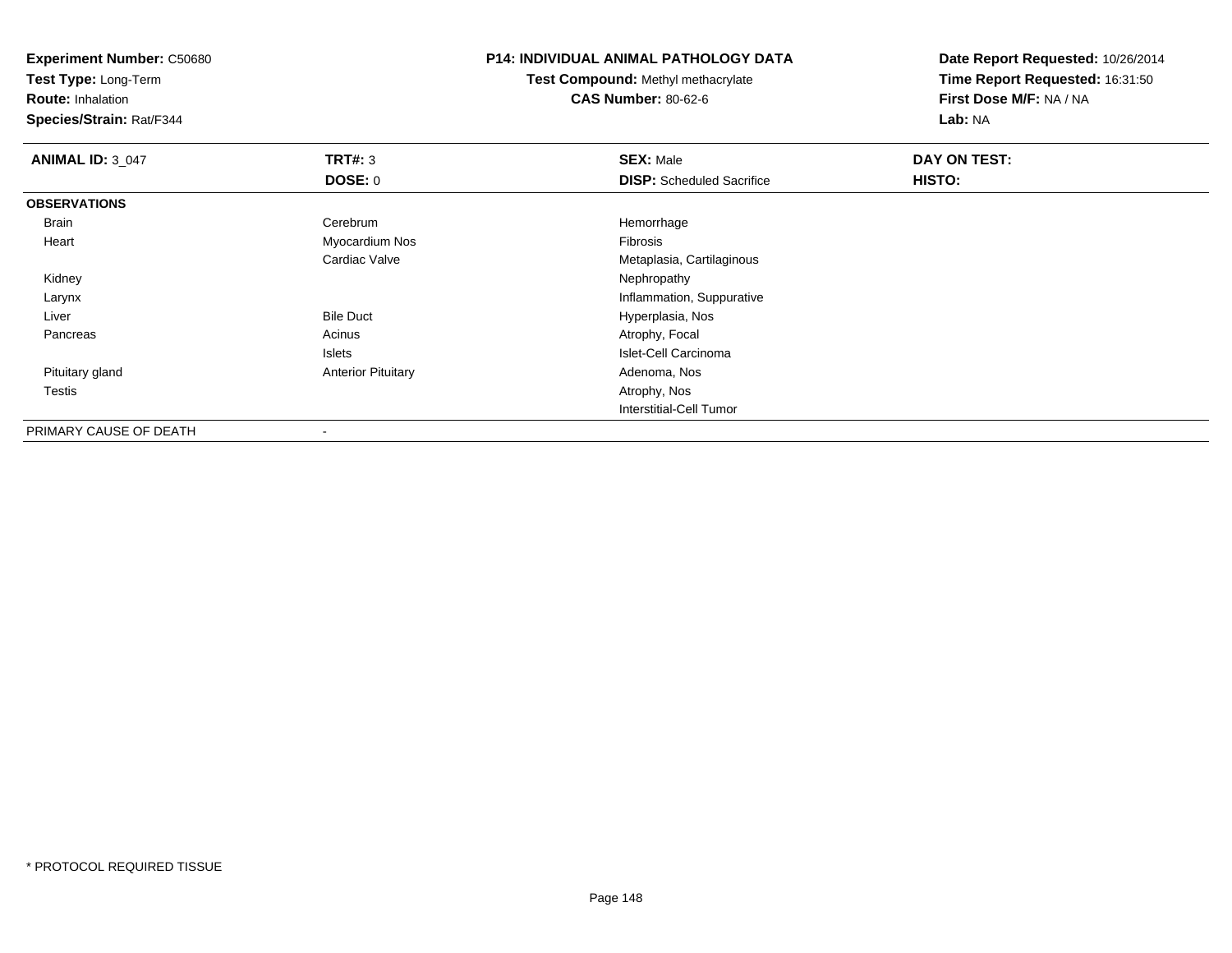| <b>Experiment Number: C50680</b><br>Test Type: Long-Term<br><b>Route: Inhalation</b><br>Species/Strain: Rat/F344 |                          | <b>P14: INDIVIDUAL ANIMAL PATHOLOGY DATA</b><br>Test Compound: Methyl methacrylate<br><b>CAS Number: 80-62-6</b> | Date Report Requested: 10/26/2014<br>Time Report Requested: 16:31:50<br>First Dose M/F: NA / NA<br>Lab: NA |
|------------------------------------------------------------------------------------------------------------------|--------------------------|------------------------------------------------------------------------------------------------------------------|------------------------------------------------------------------------------------------------------------|
| <b>ANIMAL ID: 3_048</b>                                                                                          | TRT#: 3                  | <b>SEX: Male</b>                                                                                                 | DAY ON TEST:                                                                                               |
|                                                                                                                  | DOSE: 0                  | <b>DISP:</b> Moribund Sacrifice                                                                                  | HISTO:                                                                                                     |
| <b>OBSERVATIONS</b>                                                                                              |                          |                                                                                                                  |                                                                                                            |
| Kidney                                                                                                           |                          | Nephropathy                                                                                                      |                                                                                                            |
| Liver                                                                                                            | Hepatocytes              | Cytoplasmic Change, Basophilic                                                                                   |                                                                                                            |
| Nasal cavity                                                                                                     |                          | Hemorrhage                                                                                                       |                                                                                                            |
| Preputial gland                                                                                                  |                          | Adenoma, Nos                                                                                                     |                                                                                                            |
|                                                                                                                  |                          | Ulcer, Nos                                                                                                       |                                                                                                            |
| Seminal vesicle                                                                                                  |                          | Inflammation, Chronic                                                                                            |                                                                                                            |
| Testis                                                                                                           |                          | Interstitial-Cell Tumor                                                                                          |                                                                                                            |
| Thyroid                                                                                                          |                          | Hyperplasia, C Cell                                                                                              |                                                                                                            |
| PRIMARY CAUSE OF DEATH                                                                                           | $\overline{\phantom{a}}$ |                                                                                                                  |                                                                                                            |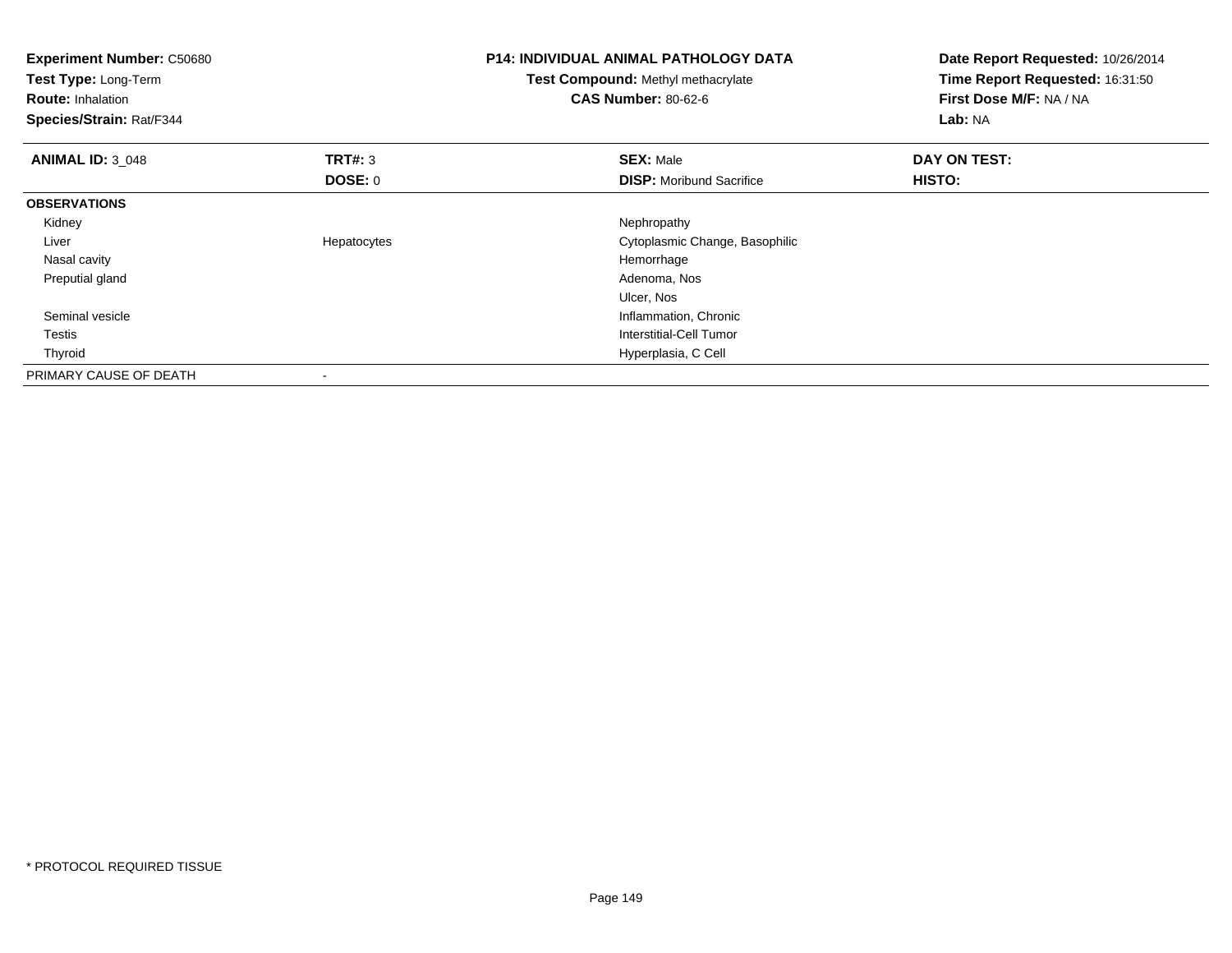**Experiment Number:** C50680**Test Type:** Long-Term**Route:** Inhalation **Species/Strain:** Rat/F344**P14: INDIVIDUAL ANIMAL PATHOLOGY DATATest Compound:** Methyl methacrylate**CAS Number:** 80-62-6**Date Report Requested:** 10/26/2014**Time Report Requested:** 16:31:50**First Dose M/F:** NA / NA**Lab:** NA**ANIMAL ID: 3 049 9 SEX:** Male **DAY ON TEST: DAY ON TEST: DOSE:** 0**DISP:** Moribund Sacrifice **HISTO: OBSERVATIONS** Brain Olfactory Sensory Epithelium Degeneration, Nos Epididymis Hyperplasia, Mesothelial Heart Myocardium Nos Fibrosis Kidneyy the control of the control of the control of the control of the control of the control of the control of the control of the control of the control of the control of the control of the control of the control of the contro Liver Inflammation, Granulomatous Focal Seminal vesicle Inflammation, Suppurative SkinFoot And Toe Nos **Ulcer, Nos**<br>Atrophy, Nos **Testis** s and the contract of the contract of the contract of the contract of the contract of the contract of the contract of the contract of the contract of the contract of the contract of the contract of the contract of the cont Interstitial-Cell TumorTunica Vaginalis Mesothelioma, Nos PRIMARY CAUSE OF DEATH-